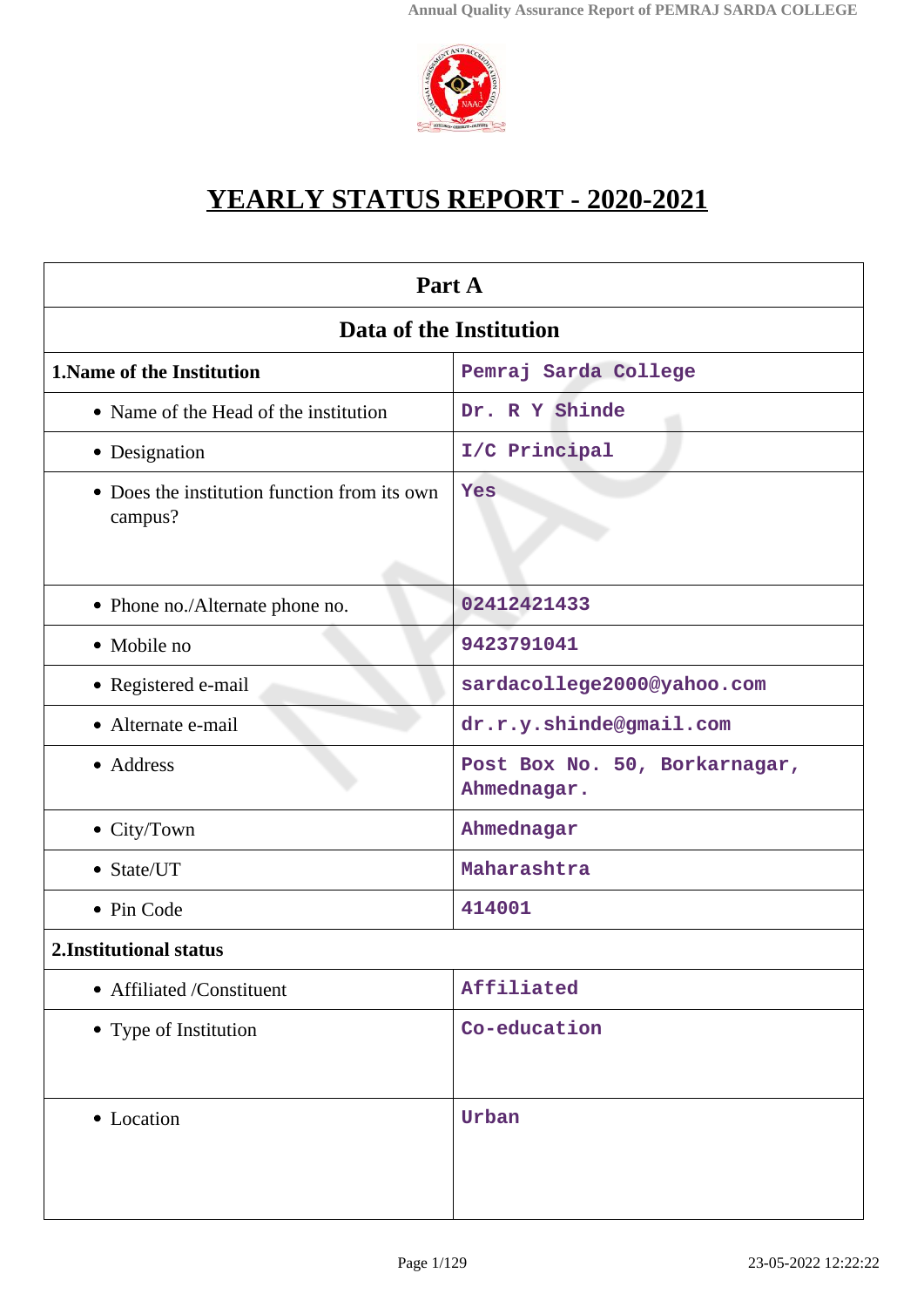| • Financial Status                                                                                                |              |                                                                             | Self-financing                                                                       |                          |  |                                |                                  |
|-------------------------------------------------------------------------------------------------------------------|--------------|-----------------------------------------------------------------------------|--------------------------------------------------------------------------------------|--------------------------|--|--------------------------------|----------------------------------|
| • Name of the Affiliating University                                                                              |              |                                                                             |                                                                                      |                          |  |                                | Savitribai Phule Pune University |
| • Name of the IQAC Coordinator                                                                                    |              |                                                                             |                                                                                      |                          |  | Dr. Jypti Papa Bidlan          |                                  |
| $\bullet$ Phone No.                                                                                               |              |                                                                             |                                                                                      | 02142431337              |  |                                |                                  |
| • Alternate phone No.                                                                                             |              |                                                                             |                                                                                      | 02412421433              |  |                                |                                  |
| • Mobile                                                                                                          |              |                                                                             |                                                                                      | 7276206635               |  |                                |                                  |
| • IQAC e-mail address                                                                                             |              |                                                                             |                                                                                      |                          |  | igac.psc@gmail.com             |                                  |
| • Alternate Email address                                                                                         |              |                                                                             |                                                                                      |                          |  | jyotibidlan@gmail.com          |                                  |
| 3. Website address (Web link of the AQAR<br>(Previous Academic Year)                                              |              | http://sardacollege.org/wp-conten<br>t/uploads/2021/09/AQAR-2019-20.pd<br>£ |                                                                                      |                          |  |                                |                                  |
| <b>4. Whether Academic Calendar prepared</b><br>during the year?                                                  |              |                                                                             |                                                                                      | Yes                      |  |                                |                                  |
| • if yes, whether it is uploaded in the<br>Institutional website Web link:                                        |              |                                                                             | http://sardacollege.org/wp-conten<br>t/uploads/2022/02/Academic Year 2<br>020 21.pdf |                          |  |                                |                                  |
| <b>5. Accreditation Details</b>                                                                                   |              |                                                                             |                                                                                      |                          |  |                                |                                  |
|                                                                                                                   |              |                                                                             |                                                                                      |                          |  |                                |                                  |
| Cycle                                                                                                             | Grade        | <b>CGPA</b>                                                                 |                                                                                      | Year of<br>Accreditation |  | Validity from                  | Validity to                      |
| Cycle 2                                                                                                           | $\mathbf{A}$ |                                                                             | 3.02                                                                                 | 2013                     |  | 23/03/2013                     | 22/03/2018                       |
| <b>6.Date of Establishment of IQAC</b>                                                                            |              |                                                                             |                                                                                      | 25/01/2004               |  |                                |                                  |
| 7. Provide the list of funds by Central / State Government<br>UGC/CSIR/DBT/ICMR/TEQIP/World Bank/CPE of UGC etc., |              |                                                                             |                                                                                      |                          |  |                                |                                  |
| Institutional/Depa<br>rtment /Faculty                                                                             | Scheme       |                                                                             | <b>Funding Agency</b>                                                                |                          |  | Year of award<br>with duration | Amount                           |
| Institution                                                                                                       | Salary Grant |                                                                             | <b>State</b><br>Government                                                           |                          |  | $2020 - 21$                    | 7,38,98,854                      |

**Institution NCC SPPU 2020-21 51,991**

**Institution Scholarship SPPU 2020-21 15,39,443**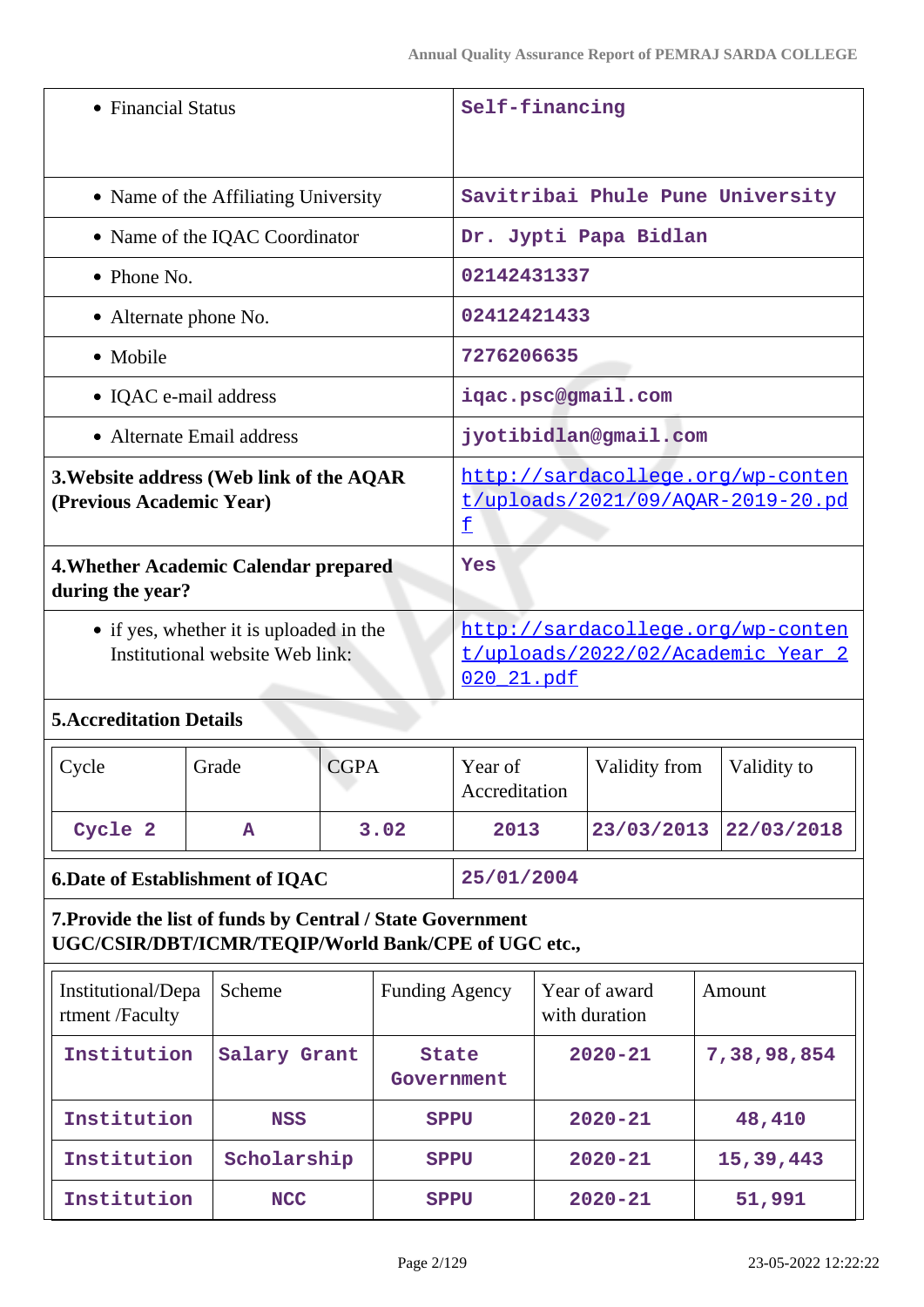| 8. Whether composition of IQAC as per latest<br><b>NAAC</b> guidelines                                                                                                   | Yes              |  |
|--------------------------------------------------------------------------------------------------------------------------------------------------------------------------|------------------|--|
| • Upload latest notification of formation of<br>IQAC                                                                                                                     | <b>View File</b> |  |
| 9. No. of IQAC meetings held during the year                                                                                                                             | 4                |  |
| • Were the minutes of IQAC meeting(s) and<br>compliance to the decisions have been<br>uploaded on the institutional website?                                             | Yes              |  |
| • If No, please upload the minutes of the<br>meeting(s) and Action Taken Report                                                                                          | No File Uploaded |  |
| 10. Whether IQAC received funding from any<br>of the funding agency to support its activities<br>during the year?                                                        | <b>No</b>        |  |
| • If yes, mention the amount                                                                                                                                             |                  |  |
| 11. Significant contributions made by IQAC during the current year (maximum five bullets)                                                                                |                  |  |
| 1. Annual planning of the Curricular and Cocurricular Activities                                                                                                         |                  |  |
| 2. Assessment of the proposals of teachers for CAS                                                                                                                       |                  |  |
| 3. Assessment of the Annual API forms submitted by all teachers                                                                                                          |                  |  |
| 4. Submission of Annual Reports from the heads of various<br>departments                                                                                                 |                  |  |
| 5. Consideration Compliance of the expectations by the stakeholders                                                                                                      |                  |  |
| 12. Plan of action chalked out by the IQAC in the beginning of the Academic year towards<br>Quality Enhancement and the outcome achieved by the end of the Academic year |                  |  |
|                                                                                                                                                                          |                  |  |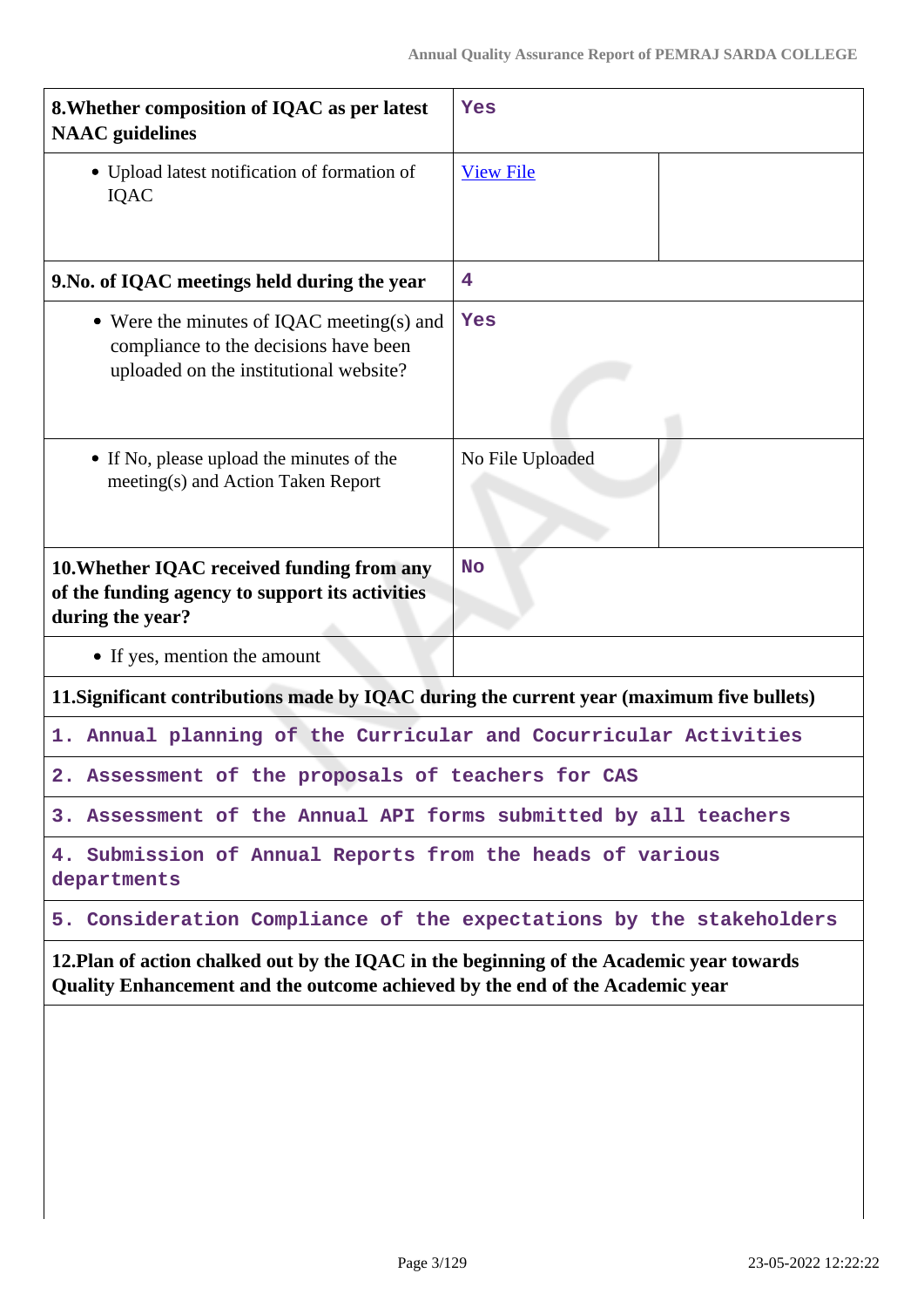| Plan of Action                                                                                                  | Achievements/Outcomes                                                                                                    |
|-----------------------------------------------------------------------------------------------------------------|--------------------------------------------------------------------------------------------------------------------------|
| To prepare a comprehensive<br>Academic Calendar and execute it<br>in the institution for Quality<br>Sustenance. | Academic Calendar was prepared<br>accordingly and honest measures<br>were taken to implement it in<br>letter and spirit. |
| To augment the institutional<br>infrastructure to meet the<br>changing scenario.                                | Measures were taken to upgrade<br>the institutional infrastructure<br>in view of the changing times                      |
| To evaluate the academic<br>performance of all teachers.                                                        | Annual API forms submitted by<br>all teachers were assessed.                                                             |
| To track the qualitative and<br>quantitative growth of various<br>departments.                                  | The overall growth and<br>development of the departments<br>was tracked through their Annual<br>Reports                  |
| To submit the Annual Report to<br>the Savitribai Phule Pune<br>University within stipulated<br>time.            | The Annual Report was submitted<br>to the University in time.                                                            |
| 13. Whether the AQAR was placed before<br>statutory body?                                                       | <b>Yes</b>                                                                                                               |
| • Name of the statutory body                                                                                    |                                                                                                                          |
| Name                                                                                                            | Date of meeting $(s)$                                                                                                    |
| College Development Committee                                                                                   | 09/04/2021                                                                                                               |
| 14. Whether institutional data submitted to AISHE                                                               |                                                                                                                          |
| Year                                                                                                            | Date of Submission                                                                                                       |

# **Extended Profile**

**2022 15/02/2022**

# **1.Programme**

# 1.1

**511**

Number of courses offered by the institution across all programs during the year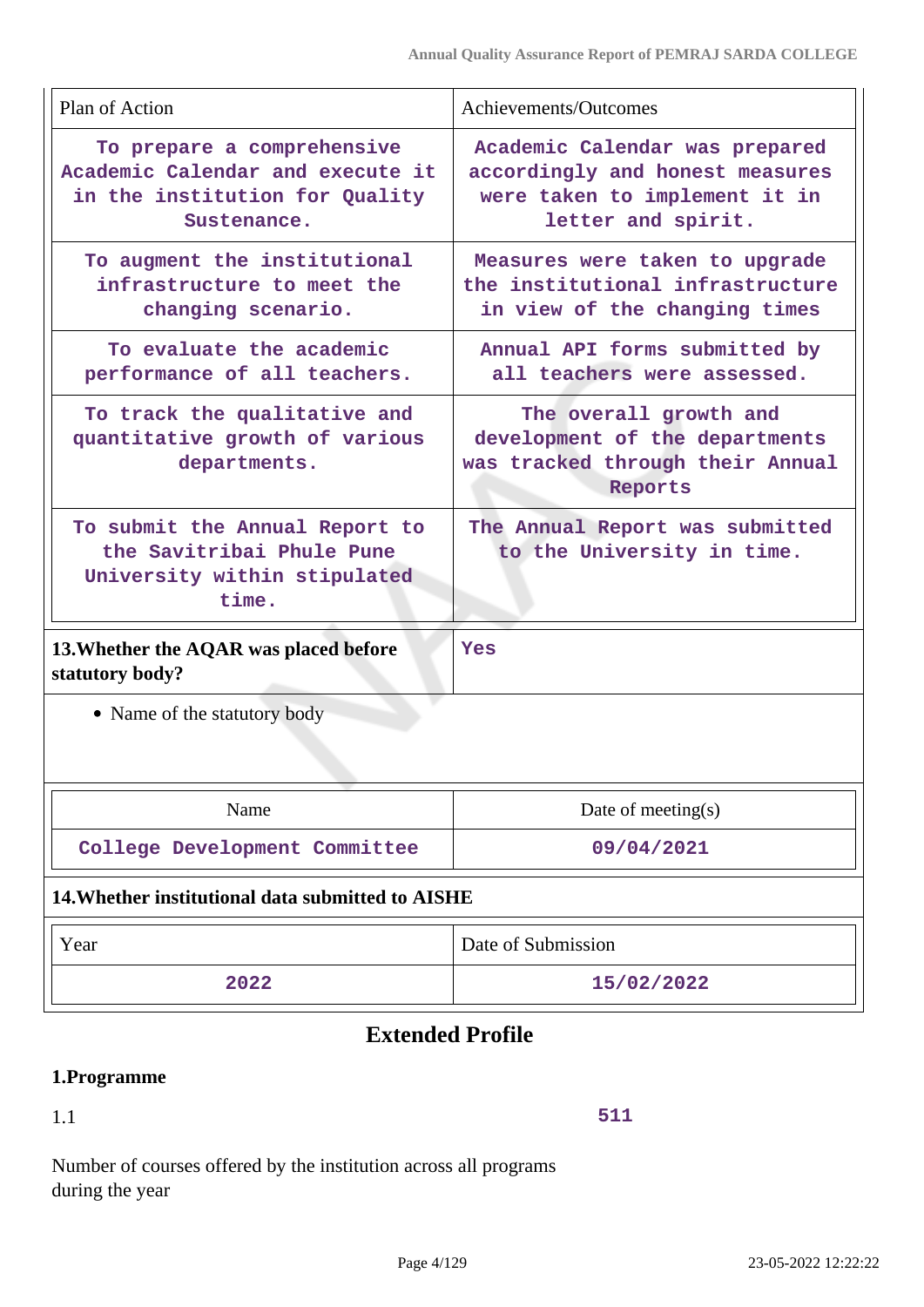| <b>File Description</b> | Documents        |
|-------------------------|------------------|
| Data Template           | <b>View File</b> |

# **2.Student**

2.1

**2354**

Number of students during the year

| <b>File Description</b>                 | Documents        |
|-----------------------------------------|------------------|
| Institutional Data in Prescribed Format | <b>View File</b> |
| 2.2                                     | 1159             |

Number of seats earmarked for reserved category as per GOI/ State Govt. rule during the year

| <b>File Description</b> | Documents        |
|-------------------------|------------------|
| Data Template           | <b>View File</b> |
| 2.3                     | 503              |

Number of outgoing/ final year students during the year

| <b>File Description</b> | Documents        |
|-------------------------|------------------|
| Data Template           | <b>View File</b> |

# **3.Academic**

3.1

**27**

**00**

Number of full time teachers during the year

| <b>File Description</b> | Documents        |
|-------------------------|------------------|
| Data Template           | <b>View File</b> |

3.2

Number of sanctioned posts during the year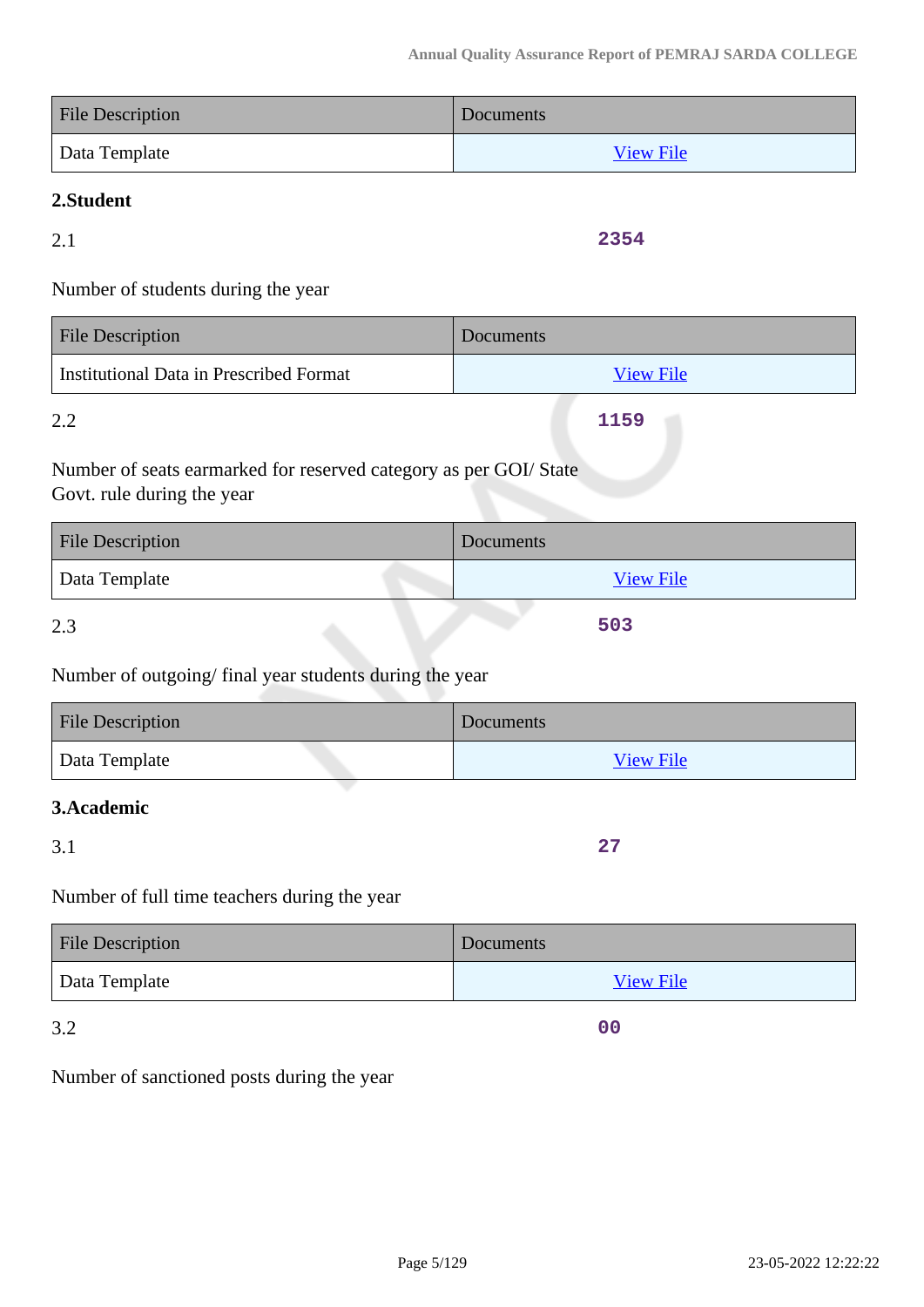| <b>Extended Profile</b>                                          |                  |
|------------------------------------------------------------------|------------------|
|                                                                  |                  |
|                                                                  | 511              |
| Number of courses offered by the institution across all programs |                  |
| Documents                                                        |                  |
|                                                                  | <b>View File</b> |
|                                                                  |                  |
|                                                                  | 2354             |
|                                                                  |                  |
| Documents                                                        |                  |
|                                                                  | <b>View File</b> |
|                                                                  | 1159             |
| Number of seats earmarked for reserved category as per GOI/      |                  |
| Documents                                                        |                  |
|                                                                  | <b>View File</b> |
|                                                                  | 503              |
| Number of outgoing/final year students during the year           |                  |
| Documents                                                        |                  |
|                                                                  | <b>View File</b> |
|                                                                  |                  |
|                                                                  | 27               |
|                                                                  |                  |
| Documents                                                        |                  |
|                                                                  | <b>View File</b> |
|                                                                  |                  |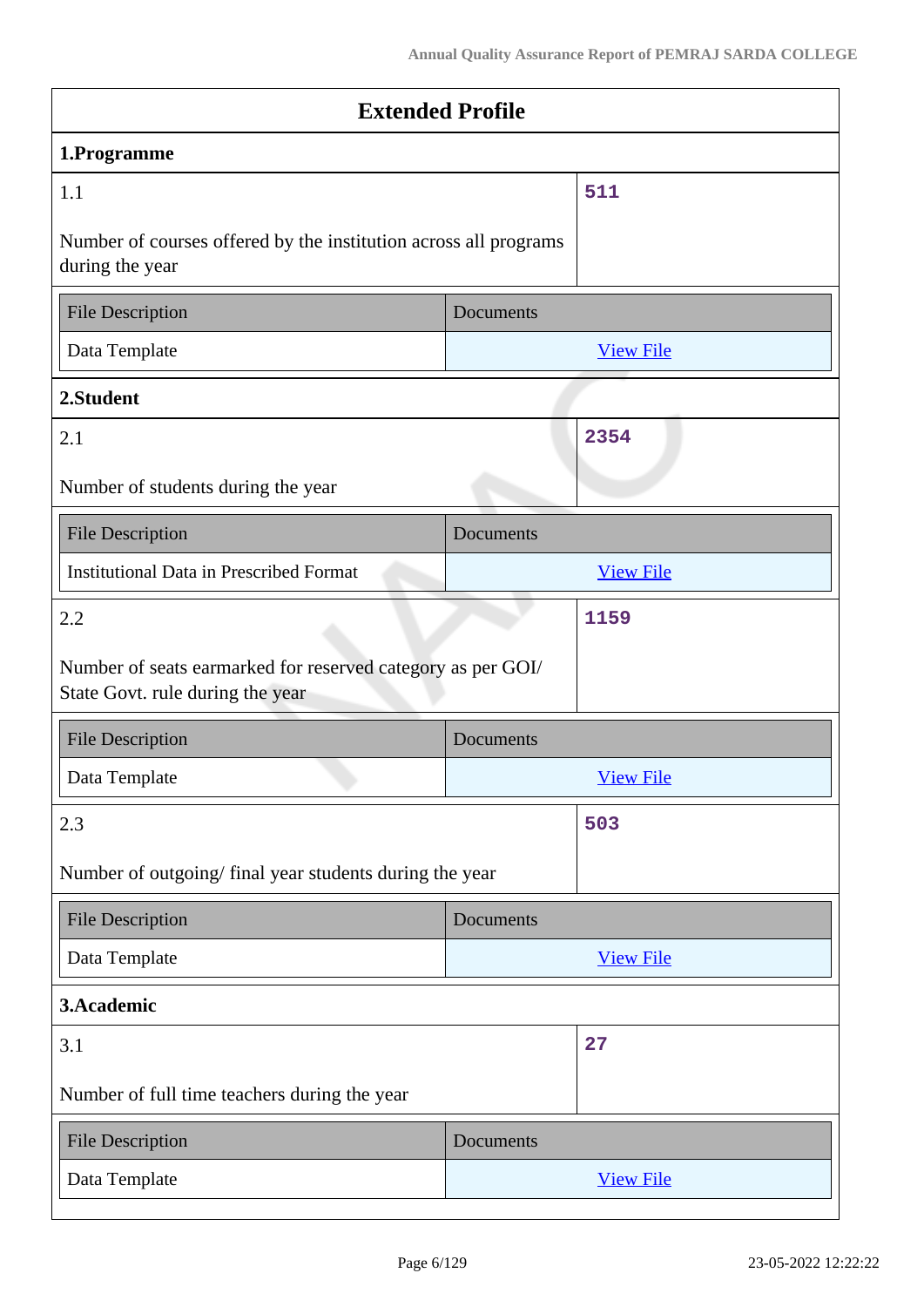| 3.2                                                                  |           | 0 <sub>0</sub>   |
|----------------------------------------------------------------------|-----------|------------------|
| Number of sanctioned posts during the year                           |           |                  |
| <b>File Description</b>                                              | Documents |                  |
| Data Template                                                        |           | <b>View File</b> |
| 4.Institution                                                        |           |                  |
| 4.1                                                                  |           | 32               |
| Total number of Classrooms and Seminar halls                         |           |                  |
| 4.2                                                                  |           | 26, 51, 359      |
| Total expenditure excluding salary during the year (INR in<br>lakhs) |           |                  |
| 4.3                                                                  |           | 117              |
| Total number of computers on campus for academic purposes            |           |                  |

**Part B**

# **CURRICULAR ASPECTS**

### **1.1 - Curricular Planning and Implementation**

1.1.1 - The Institution ensures effective curriculum delivery through a well planned and documented process

**The college is permanently affiliated to Savitribai Phule Pune University (SPPU) and hence is bound to follow the prescribed curricula.**

**The IQAC prepared the academic calendar for AY 2020-21 as per regulations set by the SPPU in consultation with the Principal and departmental heads.**

**The Timetable Committee consideredthe directives given by the IQAC and designedthe annual Timetable for all the programs as per university norms. The Faculty-wise Timetable was communicated to the students through available digital platforms. It is also displayed on the college website.**

**The academic year begun with the process of admissions wherein the admission committees were set up for the proper guidance of the students. The results were analyzed by the departments later and**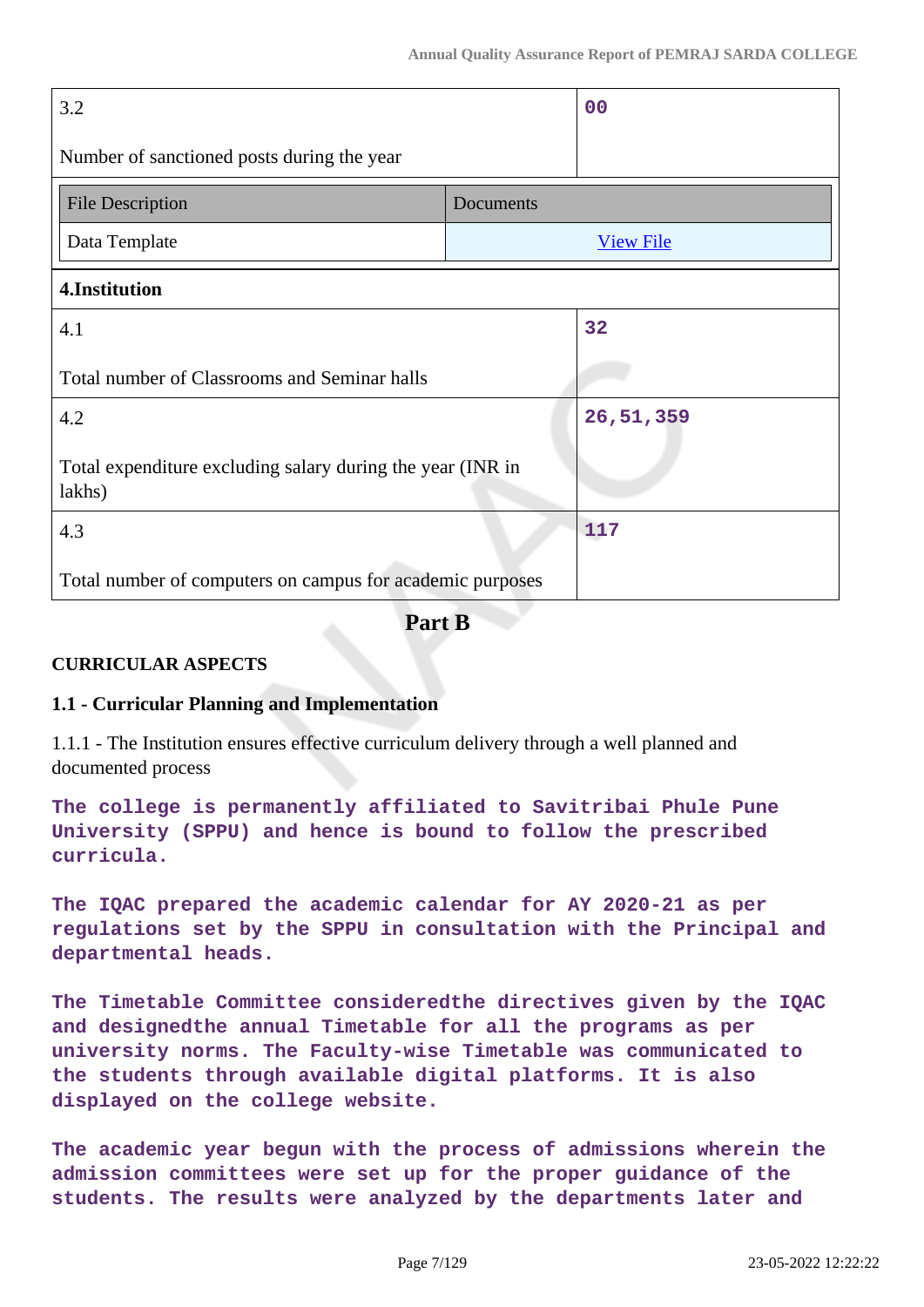**the performance analysis was conveyed to the IQAC.**

**Due to online mode there was massive use of ICT. On a large scale Zoom/ Google Meetplatforms were used. Google Classrooms, You-Tube videos, PPTs prepared on certain core topics enriched the learning experience in a greater way. The WhatsApp groups along with the Google Classrooms were used as platforms for the students' interactions with the teachers. Students' continuous evaluation was done through internal exams, orals, seminars, etc. Students completed their projects online.**

| <b>File Description</b>                | Documents                                                |
|----------------------------------------|----------------------------------------------------------|
| Upload relevant supporting<br>document | View File                                                |
| Link for Additional information        | http://sardacollege.org/feedback-<br>$analysis-2020-21/$ |

1.1.2 - The institution adheres to the academic calendar including for the conduct of Continuous Internal Evaluation (CIE)

**Due to the corona pandemic, the academic year 2020-21 was greatly influenced. Almost all practical and oral examinations of the previous year AY 2019-20 were conducted off-line but the theory examinations of the AY 2019-20 got affected by the pandemic. Only final year examinations were conducted during July 2020 and for the rest even semesters equivalent scores to their respective achievments were allotted as per the government guidelines. The academic calender for AY 2020-21 was tentitive in view of the corona situations. The odd semesters 1, 3 started in Auugust 2020. The evaluation process was conducted in on-line mode. The projects, practicals, ppt presentations where ever feasible were conducted in on-line mode. Due to no-range issue/ health issue few students could not attempt the tests in scheduled time. In such cases exams were rescheduled. Due to the first and second waves some of the scheduled activities could not take place.**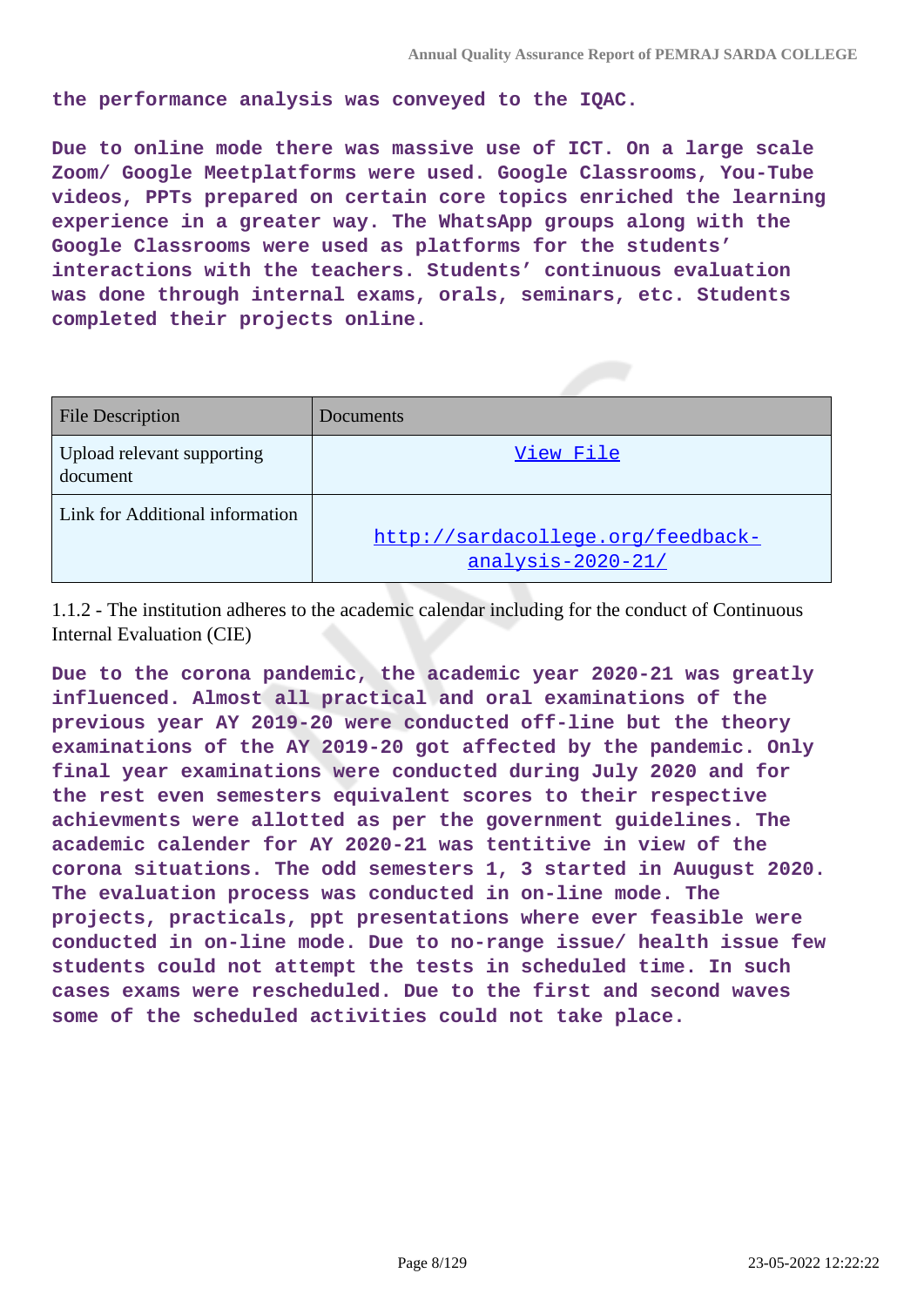**C. Any 2 of the above**

| <b>File Description</b>                | Documents                                                                        |
|----------------------------------------|----------------------------------------------------------------------------------|
| Upload relevant supporting<br>document | View File                                                                        |
| Link for Additional information        | http://sardacollege.org/wp-content/uploads<br>/2022/02/Academic Year 2020 21.pdf |

**1.1.3 - Teachers of the Institution participate in following activities related to curriculum development and assessment of the affiliating University and/are represented on the following academic bodies during the year. Academic council/BoS of Affiliating University Setting of question papers for UG/PG programs Design and Development of Curriculum for Add on/ certificate/ Diploma Courses Assessment /evaluation process of the affiliating University**

| <b>File Description</b>                                                                                         | Documents |
|-----------------------------------------------------------------------------------------------------------------|-----------|
| Details of participation of<br>teachers in various<br>bodies/activities provided as a<br>response to the metric | View File |
| Any additional information                                                                                      | View File |

# **1.2 - Academic Flexibility**

**1.2.1 - Number of Programmes in which Choice Based Credit System (CBCS)/ elective course system has been implemented**

# **1.2.1.1 - Number of Programmes in which CBCS/ Elective course system implemented**

# **23**

| <b>File Description</b>                                    | Documents        |
|------------------------------------------------------------|------------------|
| Any additional information                                 | No File Uploaded |
| Minutes of relevant Academic<br>Council/BOS meetings       | View File        |
| Institutional data in prescribed<br>format (Data Template) | View File        |

### **1.2.2 - Number of Add on /Certificate programs offered during the year**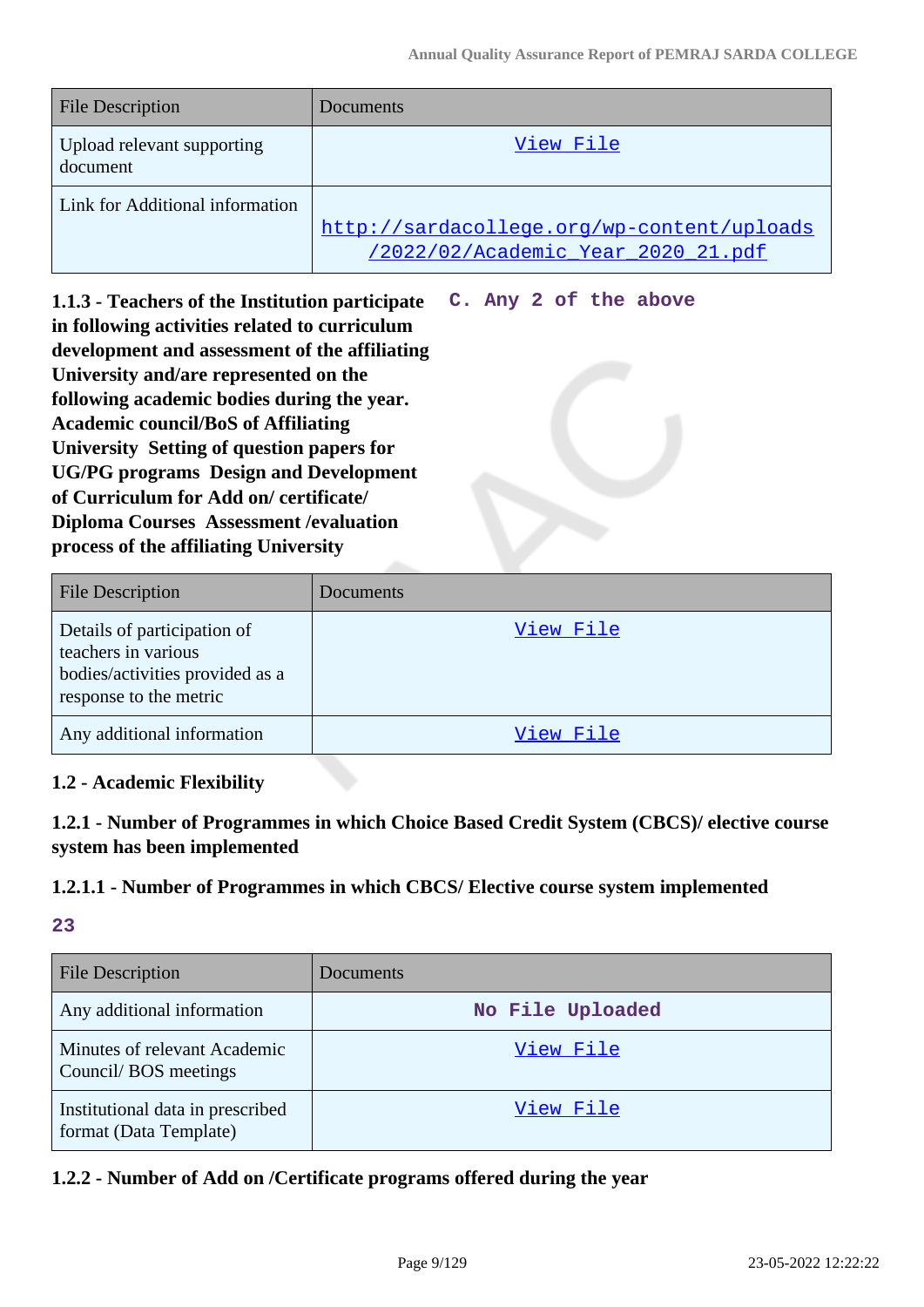# **1.2.2.1 - How many Add on /Certificate programs are added during the year. Data requirement for year: (As per Data Template)**

**00**

| <b>File Description</b>                                                       | Documents |
|-------------------------------------------------------------------------------|-----------|
| Any additional information                                                    | View File |
| Brochure or any other document<br>relating to Add on /Certificate<br>programs | View File |
| List of Add on /Certificate<br>programs (Data Template)                       | View File |

# **1.2.3 - Number of students enrolled in Certificate/ Add-on programs as against the total number of students during the year**

**00**

| <b>File Description</b>                                                                   | Documents        |
|-------------------------------------------------------------------------------------------|------------------|
| Any additional information                                                                | No File Uploaded |
| Details of the students enrolled<br>in Subjects related to<br>certificate/Add-on programs | View File        |

# **1.3 - Curriculum Enrichment**

1.3.1 - Institution integrates crosscutting issues relevant to Professional Ethics, Gender, Human Values, Environment and Sustainability into the Curriculum

**The curriculum of Commerce department at M.Com-Sem-I titled as 'Business Ethics and Professional Values' , tries to raise the students' general awareness on the ethical dilemmas at work place. It presents the concept of Corporate Social Responsibility and explore its relevance to ethical obligations and ethical ideals present in the relationship between employers and employees. The course enables student to develop their own considered judgment about issues in Business Ethics.**

**Political Science subject at SYBA (revised syllabus) and TYBA (old syllabus) have a unit on 'Feminism' that emphasized on Gender and Gender equality. The emphasis is given on human values throughout the courses under UG and PG. The languages Marathi, Hindi and English also have prose and poetry focussing on human values, gender and environment.**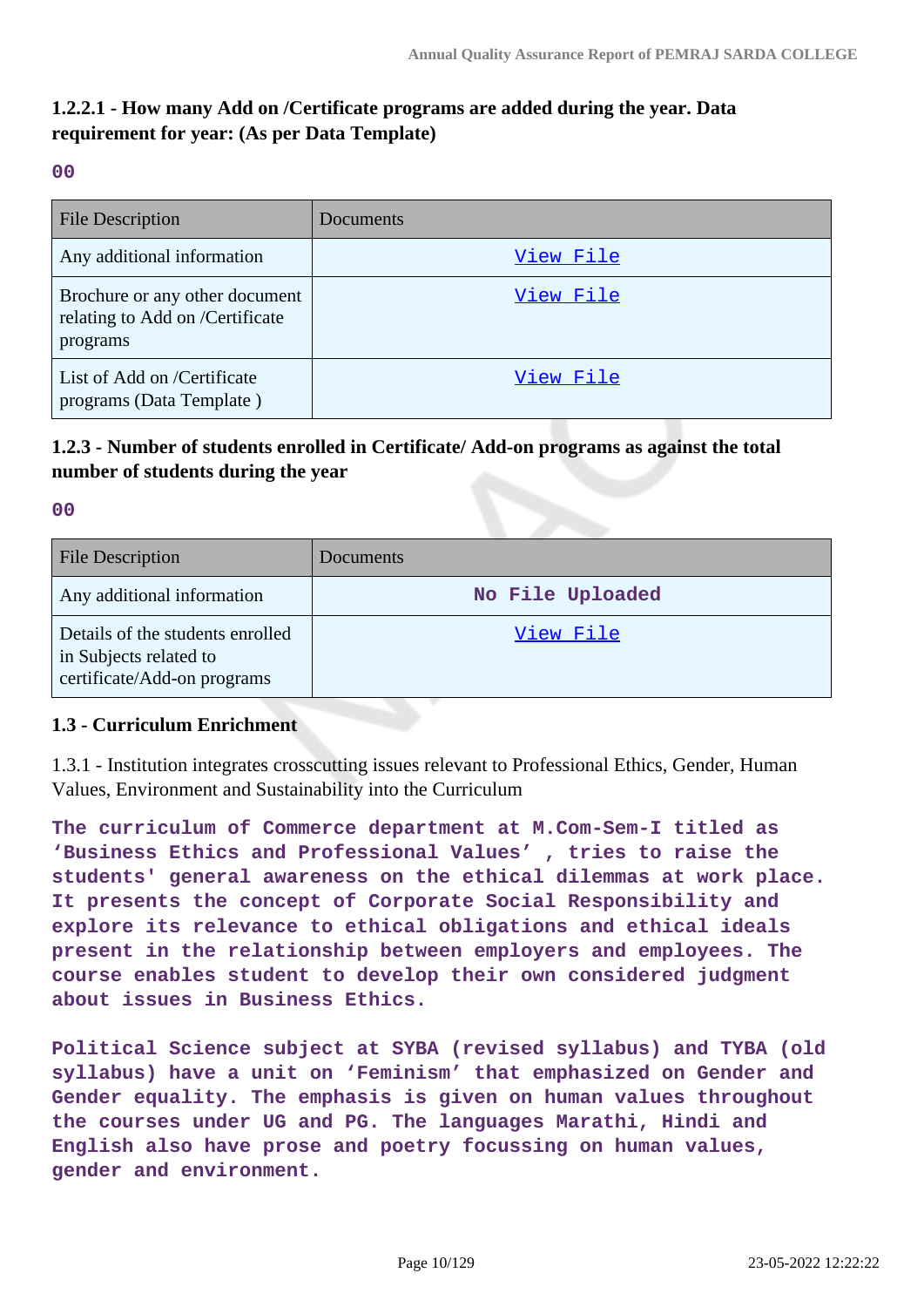**The Microbiology subject has special touch to environmental issues. The students of second years of all the programs have to complete a project on Environment preservation and related issues. This course is mandatory for all programs.**

**Thus the instituution integrates the crosscutting issues relevant to Professional Ethics, Gender, Human Values, Environment and Sustainability into the curriculum.**

| <b>File Description</b>                                                                                                                                                    | Documents |
|----------------------------------------------------------------------------------------------------------------------------------------------------------------------------|-----------|
| Any additional information                                                                                                                                                 | View File |
| Upload the list and description<br>of courses which address the<br>Professional Ethics, Gender,<br>Human Values, Environment<br>and Sustainability into the<br>Curriculum. | View File |

**1.3.2 - Number of courses that include experiential learning through project work/field work/internship during the year**

**02**

| <b>File Description</b>                                                                              | Documents        |
|------------------------------------------------------------------------------------------------------|------------------|
| Any additional information                                                                           | No File Uploaded |
| Programme / Curriculum/<br>Syllabus of the courses                                                   | View File        |
| Minutes of the Boards of<br>Studies/Academic Council<br>meetings with approvals for<br>these courses | View File        |
| MoU's with relevant<br>organizations for these courses,<br>if any                                    | No File Uploaded |
| <b>Institutional Data in Prescribed</b><br>Format                                                    | <u>View File</u> |

### **1.3.3 - Number of students undertaking project work/field work/ internships**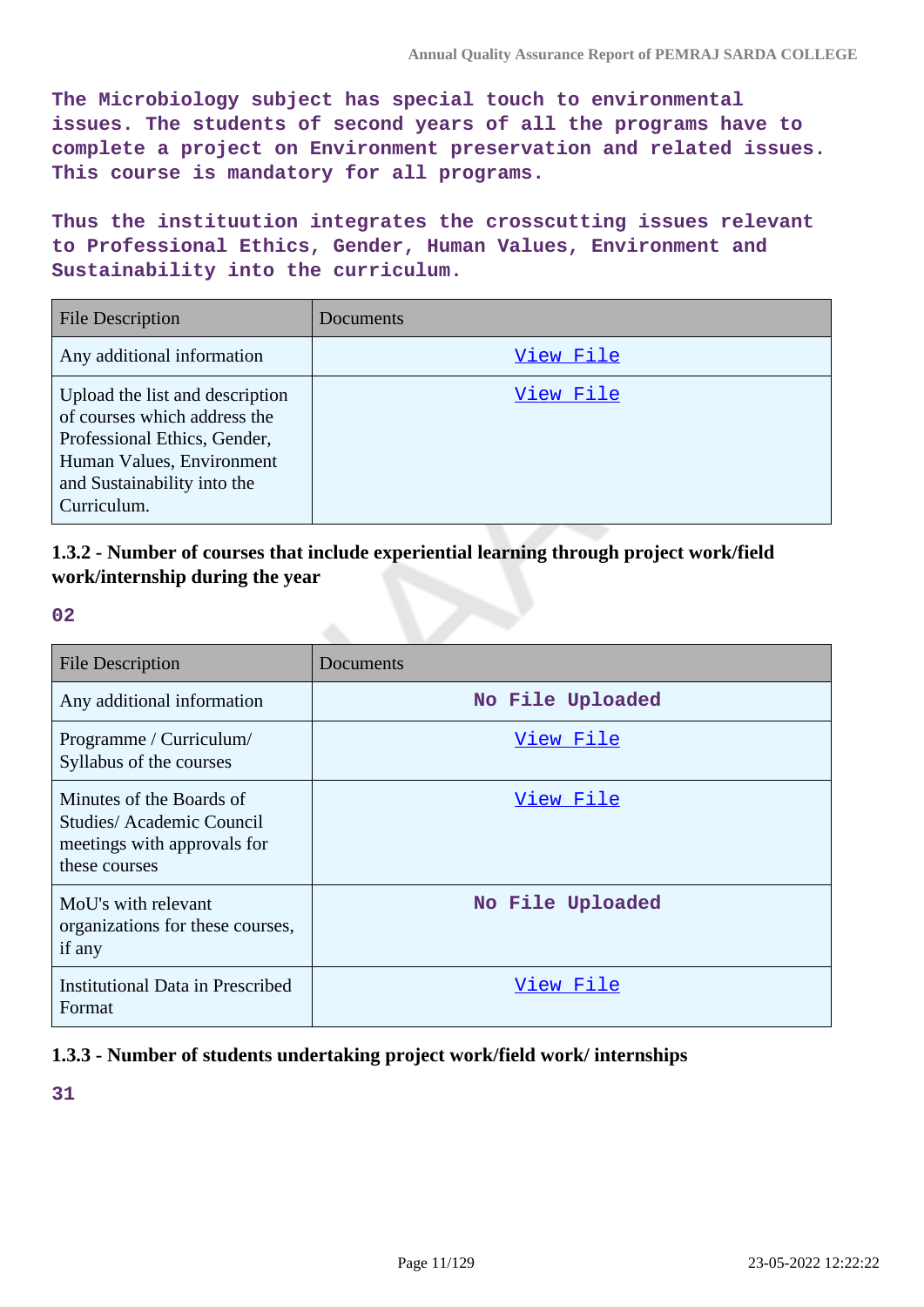| <b>File Description</b>                                                                                             | Documents        |
|---------------------------------------------------------------------------------------------------------------------|------------------|
| Any additional information                                                                                          | No File Uploaded |
| List of programmes and number<br>of students undertaking project<br>work/field work//internships<br>(Data Template) | View File        |

### **1.4 - Feedback System**

#### **1.4.1 - Institution obtains feedback on the syllabus and its transaction at the institution from the following stakeholders Students Teachers Employers Alumni A. All of the above**

| <b>File Description</b>                                                                                                                                        | Documents                                                                                                                   |
|----------------------------------------------------------------------------------------------------------------------------------------------------------------|-----------------------------------------------------------------------------------------------------------------------------|
| URL for stakeholder feedback<br>report                                                                                                                         | https://docs.google.com/spreadsheets/d/1me<br>D43qOsOyWazsjSiN1VdZUV8vp9XYCP5jXOR576ByU/<br>edit?resourcekey#gid=1945213571 |
| Action taken report of the<br>Institution on feedback report as<br>stated in the minutes of the<br>Governing Council, Syndicate,<br><b>Board of Management</b> | View File                                                                                                                   |
| Any additional information                                                                                                                                     | No File Uploaded                                                                                                            |

# **1.4.2 - Feedback process of the Institution may be classified as follows**

**C. Feedback collected and analyzed**

| <b>File Description</b>              | <b>Documents</b>                                       |
|--------------------------------------|--------------------------------------------------------|
| Upload any additional<br>information | View File                                              |
| URL for feedback report              | http://sardacollege.org/feedback-<br>analysis-2020-21/ |

### **TEACHING-LEARNING AND EVALUATION**

### **2.1 - Student Enrollment and Profile**

# **2.1.1 - Enrolment Number Number of students admitted during the year**

### **2.1.1.1 - Number of students admitted during the year**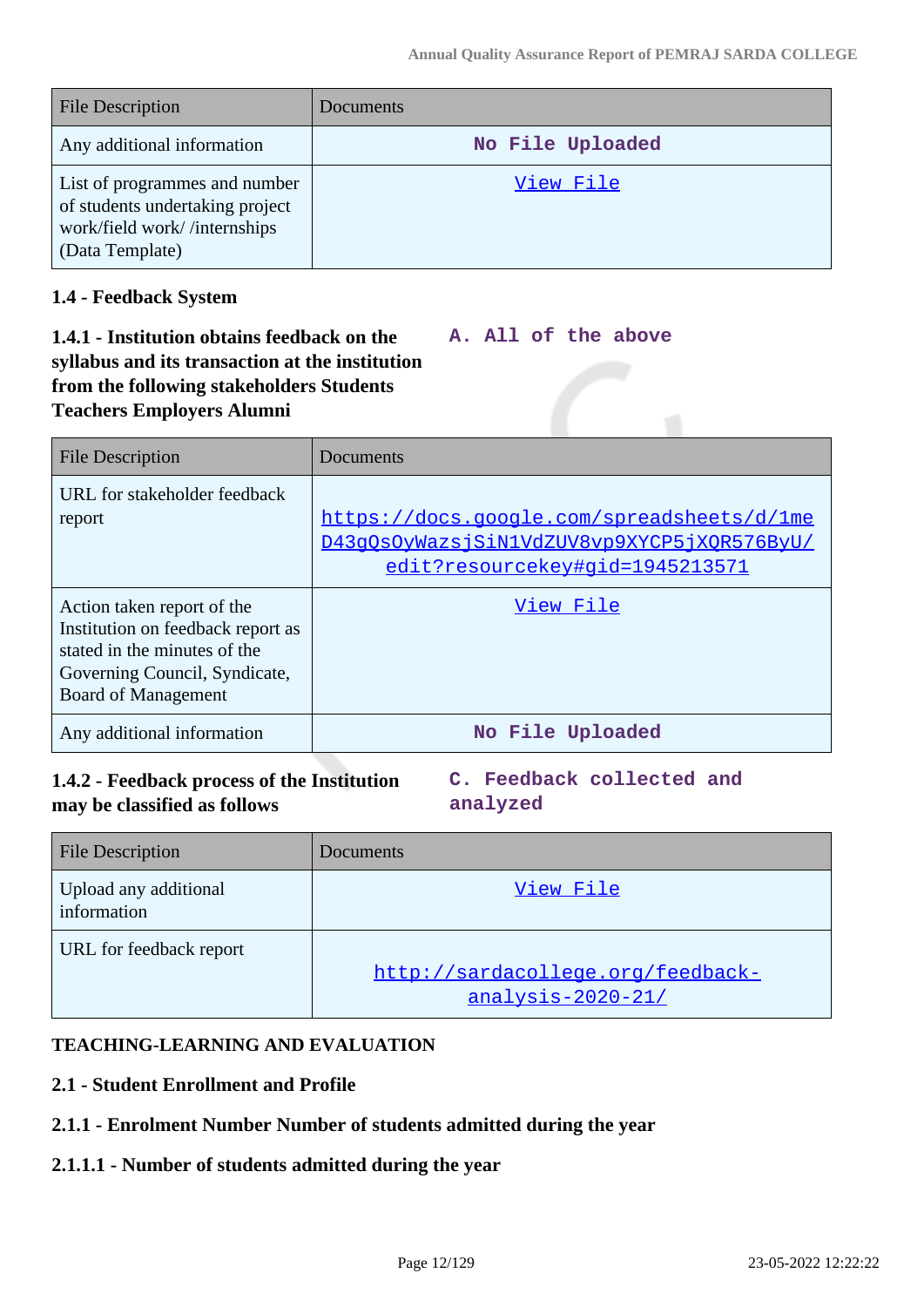#### **2354**

| <b>File Description</b>                    | Documents |
|--------------------------------------------|-----------|
| Any additional information                 | View File |
| Institutional data in prescribed<br>format | View File |

**2.1.2 - Number of seats filled against seats reserved for various categories (SC, ST, OBC, Divyangjan, etc. as per applicable reservation policy during the year (exclusive of supernumerary seats)**

### **2.1.2.1 - Number of actual students admitted from the reserved categories during the year**

#### **1159**

| <b>File Description</b>                                          | <b>Documents</b> |
|------------------------------------------------------------------|------------------|
| Any additional information                                       | View File        |
| Number of seats filled against<br>seats reserved (Data Template) | View File        |

### **2.2 - Catering to Student Diversity**

2.2.1 - The institution assesses the learning levels of the students and organizes special Programmes for advanced learners and slow learners

**The institute conducts programs like quizzes, presentations and group discussions for slow and advanced learners across departments. Teachers as mentors and students as mentees helped to understand the problems faced by the students. Since classes were held on online platforms, student-teacher interaction was good. The College provides equal opportunity for quality education for students from diverse backgrounds, which will help to empower them and make them responsible members of society. The teachinglearning process is aimed at the holistic development of the learners.**

**After admission, the Statements of Marks of the admitted students are analyzed in order to find out their weak and strong areas. It is assumed that the subject in which s/he scores more is his/her strong area and vice versa. At the micro-level, it is pertinent to evaluate the student's grasping speed at an individual stage.**

**Interaction in the class serves as a tool to detect this speed. Online tests and viva were taken on online educational platforms such as Google meet and Zoom. To make the students remember,**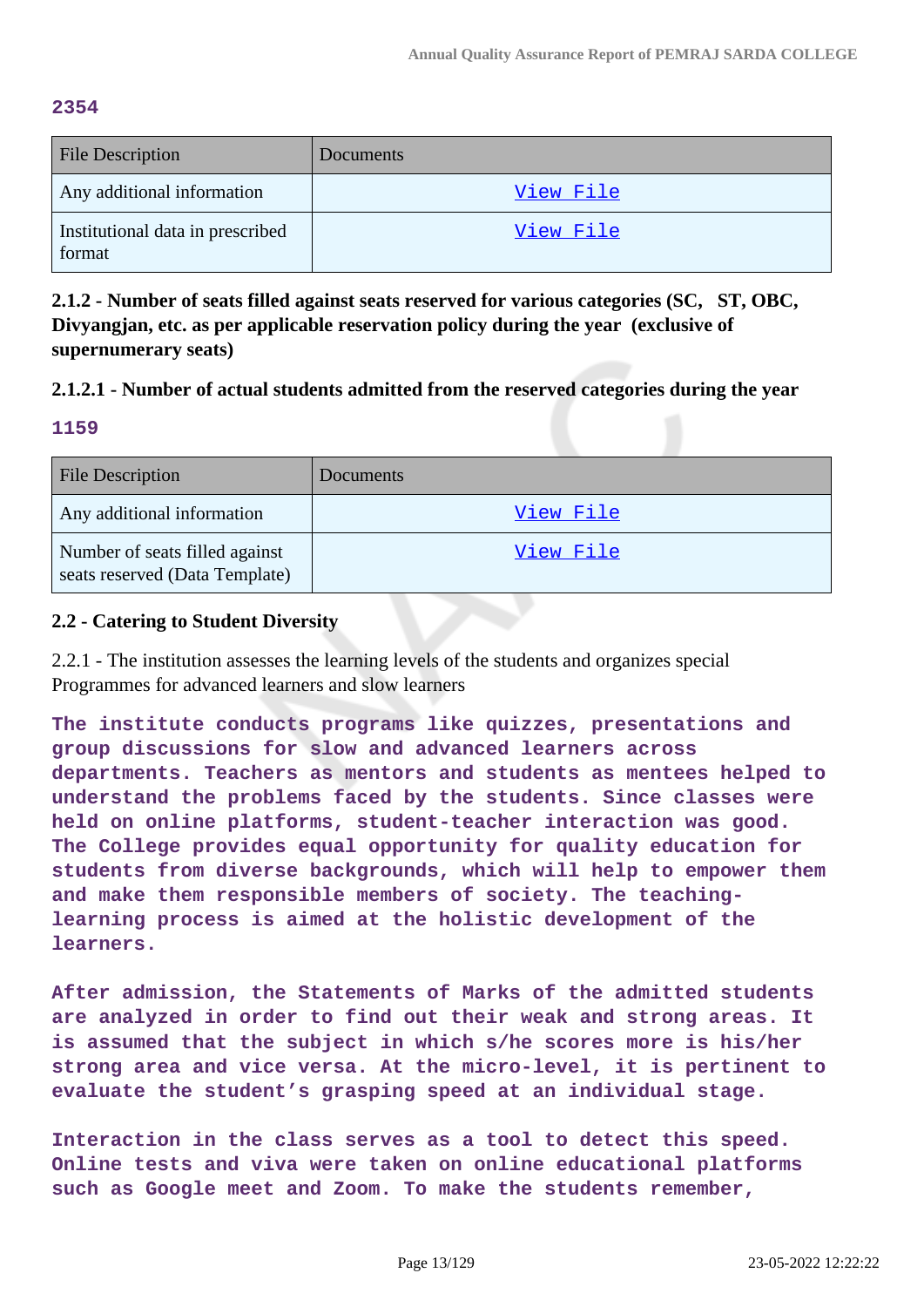**visual ppts and e-books were shared. Performance in the Term End Examination is a parameter to detect learnings.**

| <b>File Description</b>                  | Documents                                                |
|------------------------------------------|----------------------------------------------------------|
| Paste link for additional<br>information | http://sardacollege.org/institutional-<br>repository-ir/ |
| Upload any additional<br>information     | View File                                                |

#### **2.2.2 - Student- Full time teacher ratio (Data for the latest completed academic year)**

| Number of Students | Number of Teachers |
|--------------------|--------------------|
| 2354               |                    |

| <b>File Description</b>    | Documents |
|----------------------------|-----------|
| Any additional information | View File |

#### **2.3 - Teaching- Learning Process**

2.3.1 - Student centric methods, such as experiential learning, participative learning and problem solving methodologies are used for enhancing learning experiences

**Student-centric methods, such as experiential learning, participative learning and problem-solving methodologies are used for enhancing online learning experiences. When teaching online, students were encouraged to participate in discussions. Assignments had to be handed over on goggle classroom applications. Since the online world was new to all, the students who faced difficulty in online submission, online classrooms and portals were guided by the teachers as to how to go through this process. Various videos, e-books, links to important websites, and PowerPoint presentations were shared with the students. To enhance the learning experience, subject related films are screened online; PPTs and 'YouTube' clips are shown. E sources and study material have been stored on the department PC. Students have an access to go through the same.**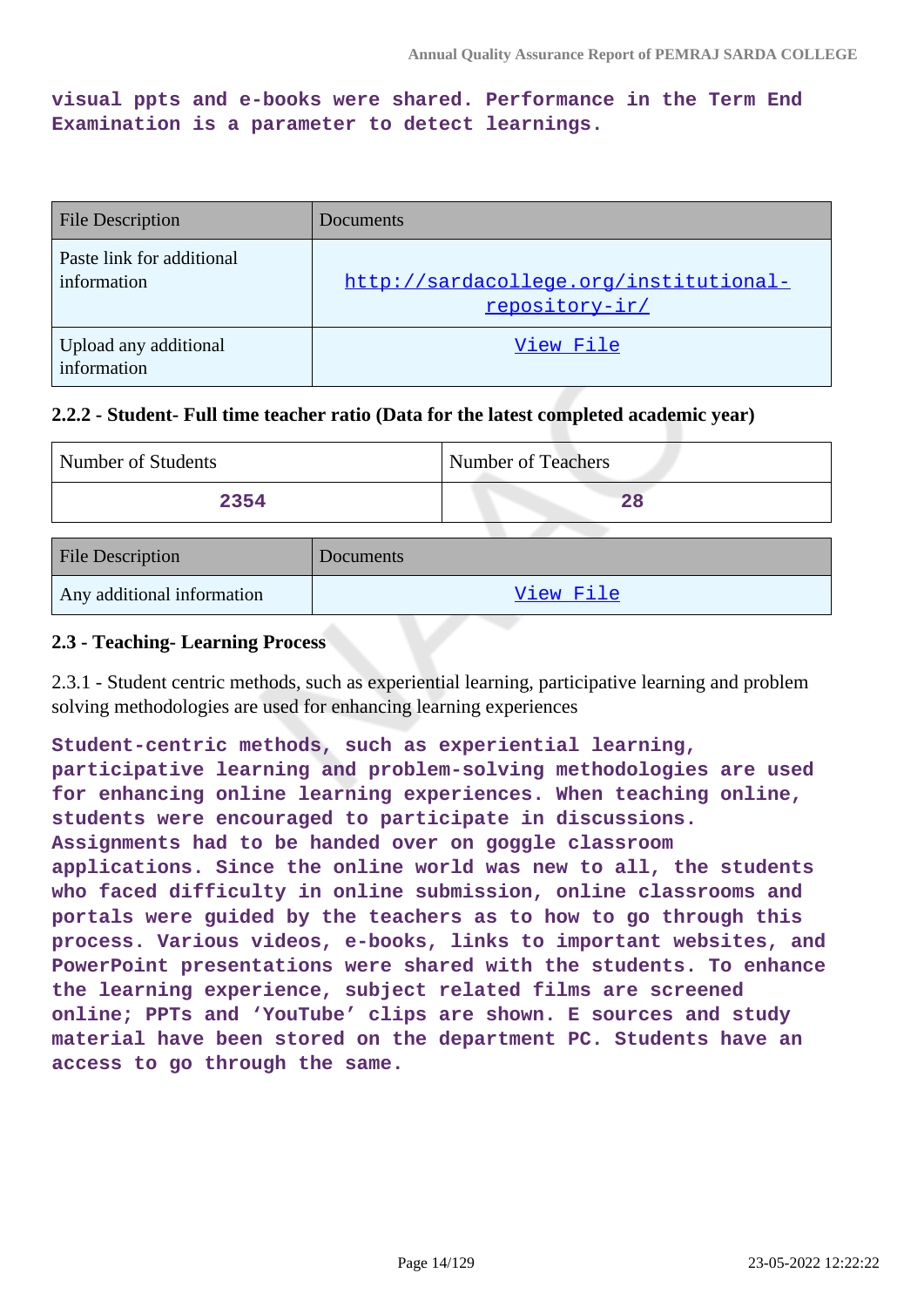| <b>File Description</b>              | Documents                                                |
|--------------------------------------|----------------------------------------------------------|
| Upload any additional<br>information | View File                                                |
| Link for additional information      | http://sardacollege.org/institutional-<br>repository-ir/ |

2.3.2 - Teachers use ICT enabled tools for effective teaching-learning process. Write description in maximum of 200 words

**The use of ICT was practised by various departments in the college. Youtube videos, meetings on zoom and google meet, PowerPoint presentations, online study material, and e-books were provided to the students. Their queries were solved online. The presentation was given by the students online. Assignments and tests were submitted online by the students on Google classroom of respective students. Question papers of both mediums of all subjects were made on google form and students submitted them. Quizzes and assignments were taken by the department of electronic science. The students learned various concepts in their subjects through various online techniques. The teachers imparted maximum subject knowledge through ICT tools during pandemic.**

| <b>File Description</b>                                                                                    | Documents        |
|------------------------------------------------------------------------------------------------------------|------------------|
| Upload any additional<br>information                                                                       | No File Uploaded |
| Provide link for webpage<br>describing the ICT enabled tools<br>for effective teaching-learning<br>process | View File        |

# **2.3.3 - Ratio of mentor to students for academic and other related issues (Data for the latest completed academic year )**

# **2.3.3.1 - Number of mentors**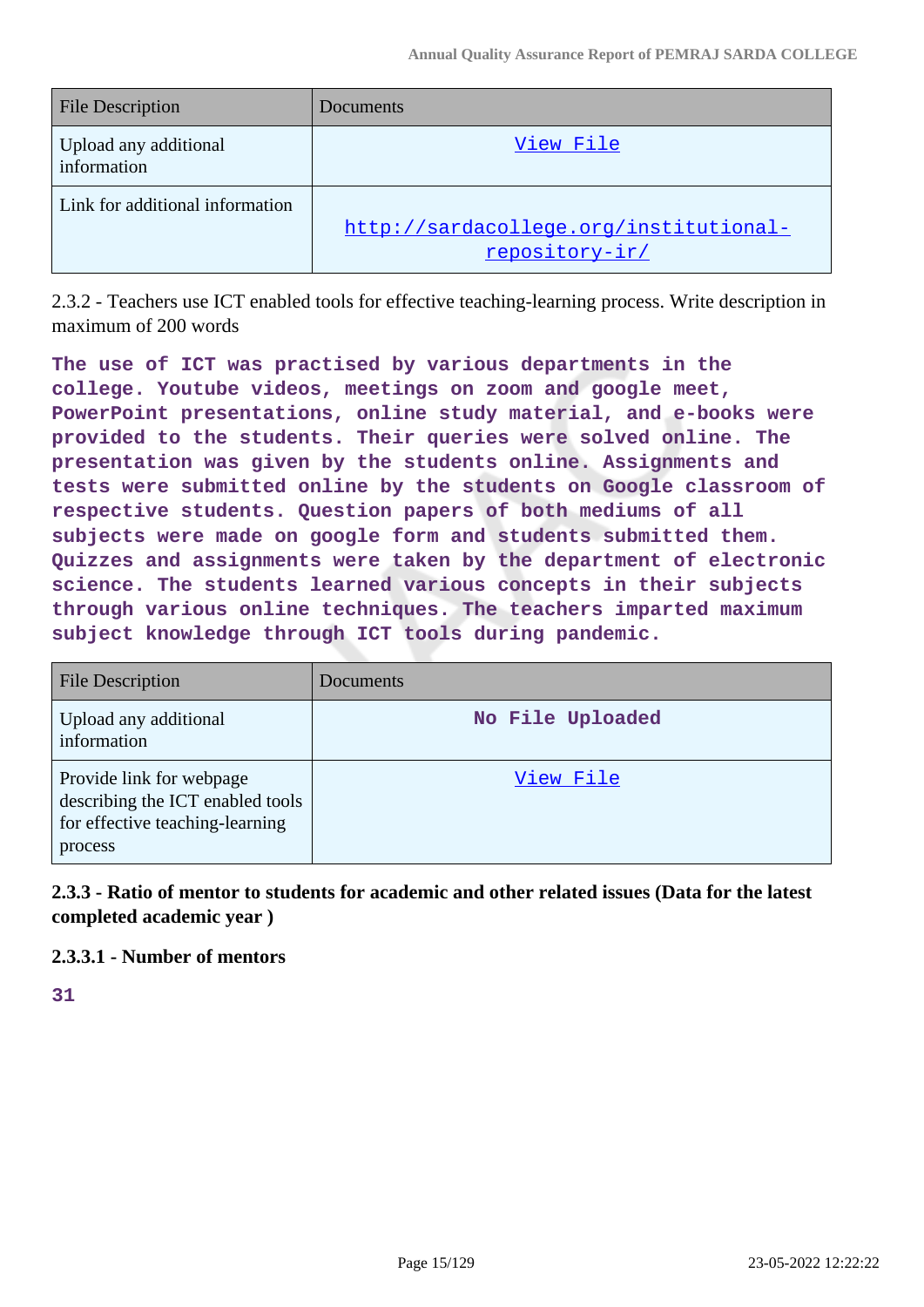| <b>File Description</b>                                                  | Documents |
|--------------------------------------------------------------------------|-----------|
| Upload, number of students<br>enrolled and full time teachers<br>on roll | View File |
| Circulars pertaining to assigning<br>mentors to mentees                  | View File |
| Mentor/mentee ratio                                                      | View File |

# **2.4 - Teacher Profile and Quality**

# **2.4.1 - Number of full time teachers against sanctioned posts during the year**

#### **28**

| File Description                                                          | Documents        |
|---------------------------------------------------------------------------|------------------|
| Full time teachers and<br>sanctioned posts for year (Data<br>Template)    | View File        |
| Any additional information                                                | No File Uploaded |
| List of the faculty members<br>authenticated by the Head of<br><b>HEI</b> | View File        |

**2.4.2 - Number of full time teachers with Ph. D. / D.M. / M.Ch. /D.N.B Superspeciality / D.Sc. / D.Litt. during the year (consider only highest degree for count)**

**2.4.2.1 - Number of full time teachers with Ph. D. / D.M. / M.Ch. /D.N.C Superspeciality / D.Sc. / D.Litt. during the year**

**19**

| <b>File Description</b>                                                                                                                                                            | Documents        |
|------------------------------------------------------------------------------------------------------------------------------------------------------------------------------------|------------------|
| Any additional information                                                                                                                                                         | No File Uploaded |
| List of number of full time<br>teachers with Ph. D. / D.M. /<br>M.Ch./ D.N.B Super specialty /<br>D.Sc. / D.Litt. and number of<br>full time teachers for year (Data)<br>Template) | View File        |

**2.4.3 - Number of years of teaching experience of full time teachers in the same institution (Data for the latest completed academic year)**

**2.4.3.1 - Total experience of full-time teachers**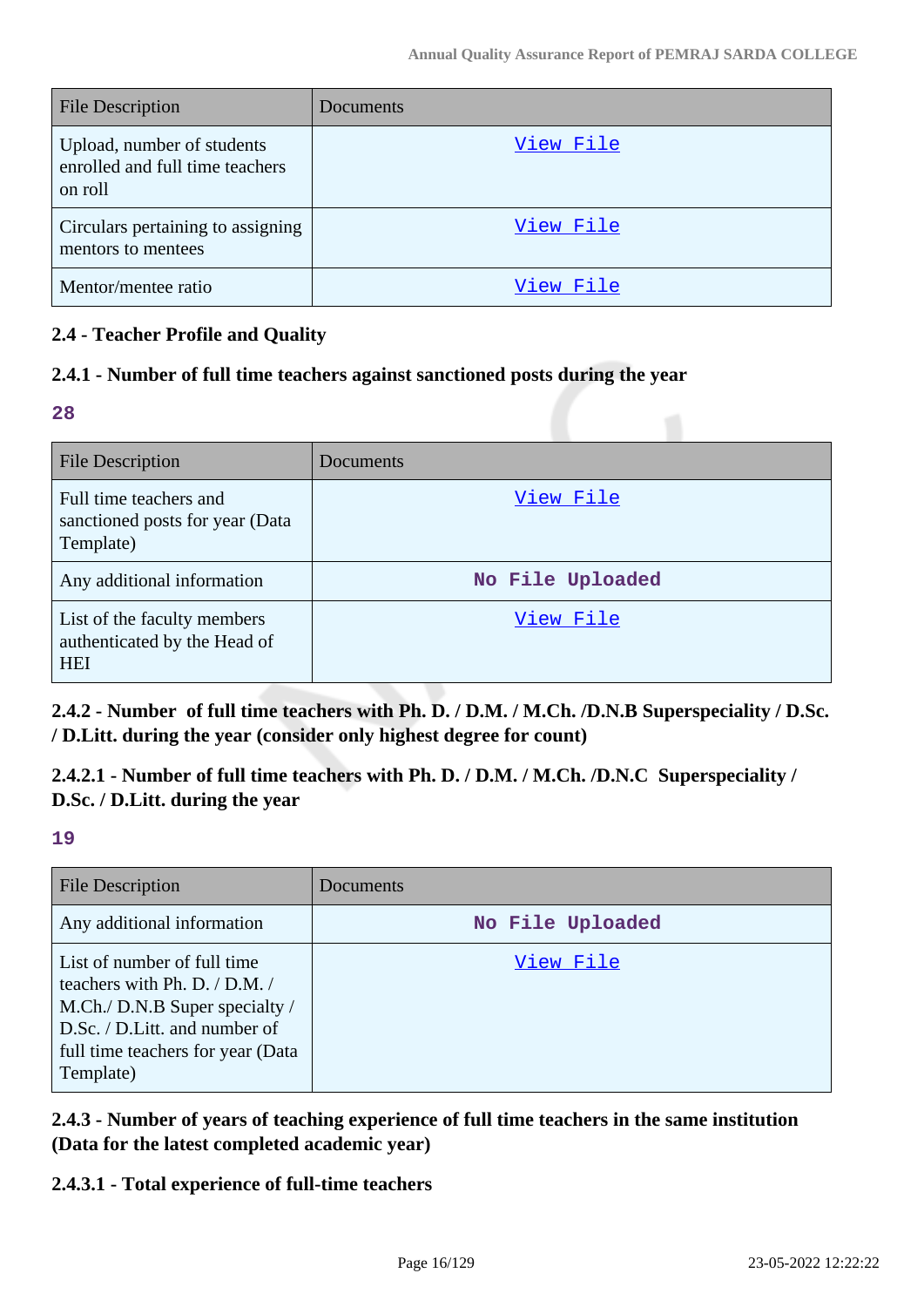**554**

| File Description                                                                                        | Documents        |
|---------------------------------------------------------------------------------------------------------|------------------|
| Any additional information                                                                              | No File Uploaded |
| List of Teachers including their<br>PAN, designation, dept. and<br>experience details(Data<br>Template) | View File        |

### **2.5 - Evaluation Process and Reforms**

2.5.1 - Mechanism of internal assessment is transparent and robust in terms of frequency and mode. Write description within 200 words.

**The internal evaluation system is continuous, fair, and transparent. The academic calendar is prepared for every academic year and every semester, which includes the methods of evaluation of students. The evaluation methods and schedules are discussed and finalized in the departmental meetings. Evaluation methods are communicated to the students in an orientation programme, which is done at the first lecture for every course at the beginning of the academic session. Schedules are communicated to students through examination timetables well in advance. Teachers also communicate evaluation criteria to students while teaching. As part of the reform in the CIE system, students are given feedback about their performance and suggestions to improve their performance by respective faculty members. Another reform in Continuous Internal Evaluation is that marks scored in internal examinations, assignments, and tutorials are shown to students. This enables students to reduce their weaknesses in the courses taught and strengthen their writing skills. Students are allowed to meet and discuss with respective faculty members their performance and clarify queries.**

| <b>File Description</b>         | <b>Documents</b> |
|---------------------------------|------------------|
| Any additional information      | View File        |
| Link for additional information | Nil              |

2.5.2 - Mechanism to deal with internal examination related grievances is transparent, time- bound and efficient

**As per the University guidelines, a college Exam officer is appointed for conducting examinations. The college has appointed an internal Examination committee for all faculty which works**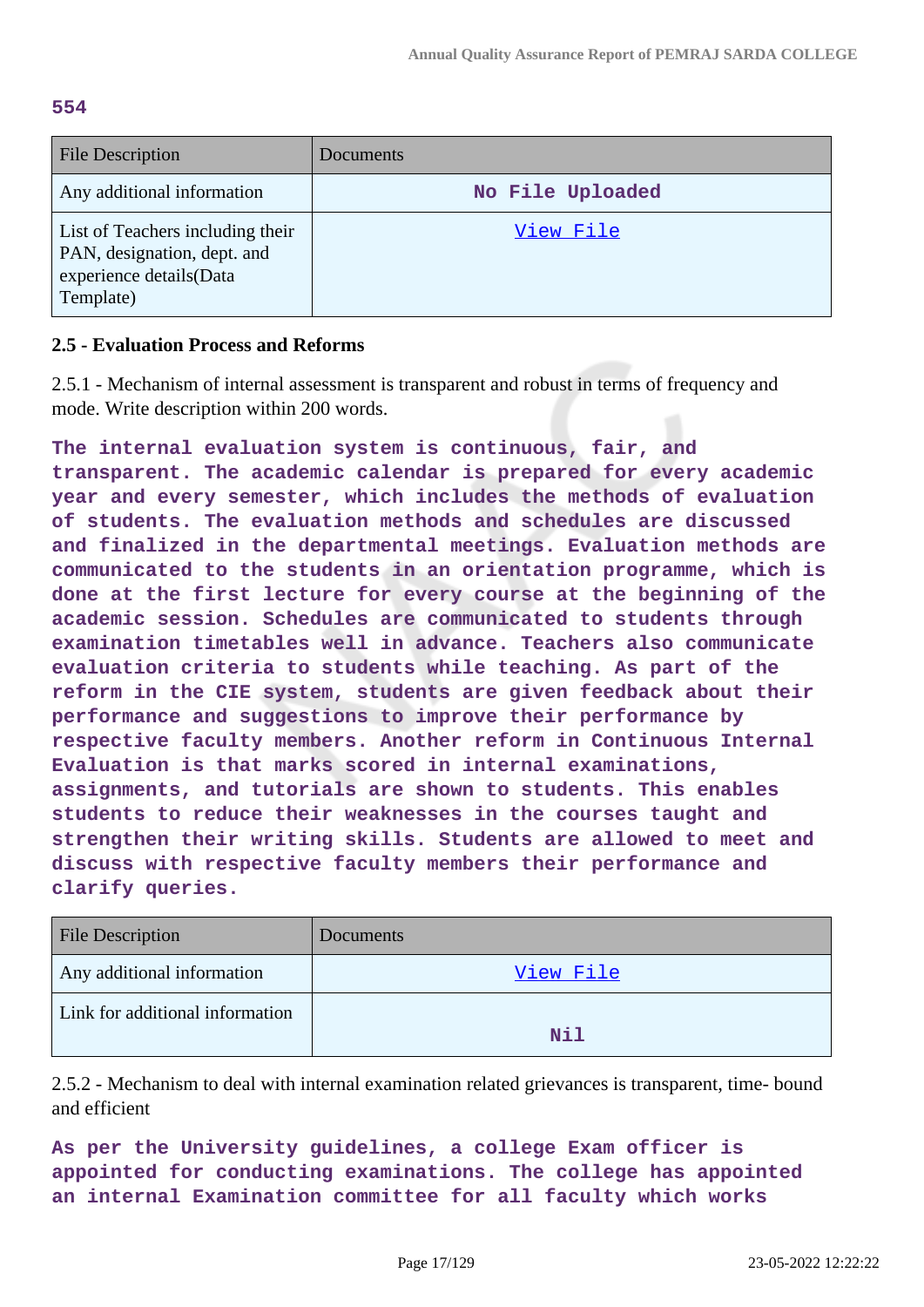**under the guidance of the College Exam officer and Principal. Internal exams are conducted prior to the university exam. A timetable is prepared by the CEO, principal, and member of the examination committee for the internal exam. To maintain transparency and consistency in the assessment of the internal tests, the faculty evaluates the papers within the given time. During the Covid-19 pandemic, examinations were taken in Google forms and Microsoft teams, and the marks were recorded by the faculties. Any grievances by the students regarding internal examinations are resolved by the exam department. An application is to be submitted to the examination department. The principal, CEO, and faculty member take the necessary steps to resolve the grievances. If any student is unable to appear for the examination due to some genuine reason examination is conducted for that student as per the norms of the University. Internal marks are assigned on the basis of assignments, reports, or presentations. The college stringently follows the rules and guidelines issued by the university while conducting internal examinations.**

| <b>File Description</b>         | Documents  |
|---------------------------------|------------|
| Any additional information      | View File  |
| Link for additional information | <b>Nil</b> |

### **2.6 - Student Performance and Learning Outcomes**

2.6.1 - Programme and course outcomes for all Programmes offered by the institution are stated and displayed on website and communicated to teachers and students.

**The programme and course outcomes help the students to learn the basic concepts and understand the fundamentals of the subjects that they apply in their graduation and post-graduation programmes of all faculties. The students learn the skill of interpreting, analyzing, classifying and applying the class learnings in the most effective practical mode. The courses offered to make the students learn about various ideologies, their origins and the principles on which they are based. The POs, COs and the PSOs are designed in such a way that there is 360-degree comprehensive learning for the students of varied backgrounds. Theprocess was continuously monitored and finally approved by IQAC.**

**Mechanism of communication and display: POs, PSOs, and COs are displayed for all stakeholders at the following locations: Institutes' websites. The head of the department, senior faculty and the department faculty analyzed and expressed their opinion on**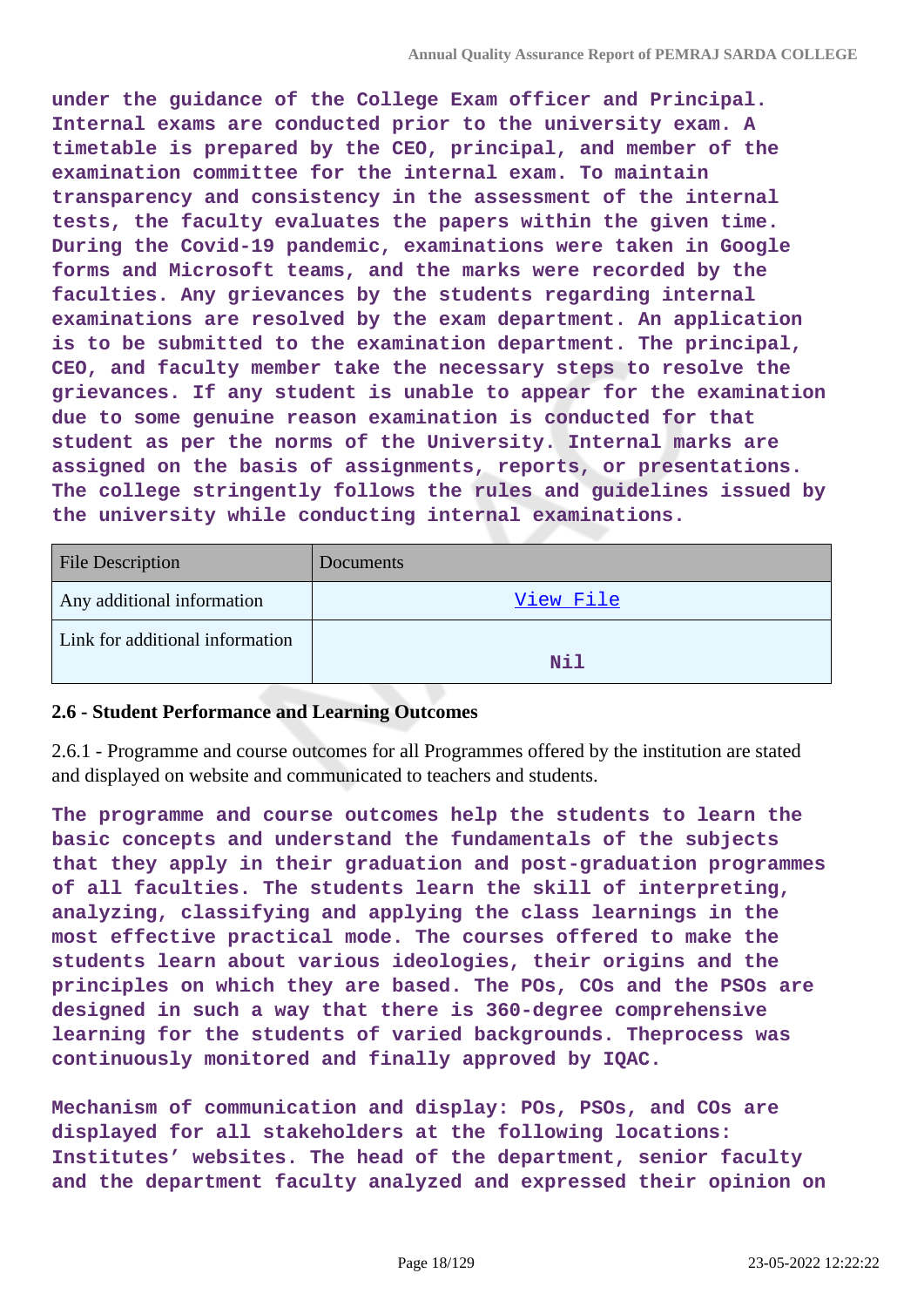**the revised PSOs and POs. The main motto behind this is knowledge learning, skill learning and value learning.**

| <b>File Description</b>                                    | Documents                                                                                                                                                                                                                                                             |
|------------------------------------------------------------|-----------------------------------------------------------------------------------------------------------------------------------------------------------------------------------------------------------------------------------------------------------------------|
| Upload any additional<br>information                       | View File                                                                                                                                                                                                                                                             |
| Paste link for Additional<br>information                   | http://sardacollege.org/wp-content/uploads<br>/2021/09/Course-Outcomes.pdf, http://sarda<br>college.org/wp-content/uploads/2021/09/UG-<br>PG-Programme-Outcomes.pdf, http://sardacol<br>lege.org/wp-content/uploads/2021/09/Progra<br>mme-Specific-Outcomes-PSOs.pdf, |
| Upload COs for all Programmes<br>(exemplars from Glossary) | View File                                                                                                                                                                                                                                                             |

2.6.2 - Attainment of Programme outcomes and course outcomes are evaluated by the institution.

**The college institution, through its experienced staff members, distinguished faculty and infrastructure facilities, makes teaching and learning one of the best learning experiences. The student has a 360-degree exposure and hones his skill in education, practical knowledge, communication skills and overall personality. He learns to be creative and makes the best use of technology for the benefit of society. He becomes more aware of his surroundings and uses his theory knowledge when he steps out into the work world. Pragmatic competence and self-learning skills of the students develop through various initiatives initiated by the teachers for the students. According to the subject and the stream, the right-thinking process and logical analysis are developed. For example, Awareness of the Current Issues related to Nature and the Environment ? Application of Advanced Technology in Science & Computer Science. The students are independently reached and trained to acquire information and develop an appreciation of the need for continuous learning and updating.**

| <b>File Description</b>                  | Documents |
|------------------------------------------|-----------|
| Upload any additional<br>information     | View File |
| Paste link for Additional<br>information | Nil       |

**2.6.3 - Pass percentage of Students during the year**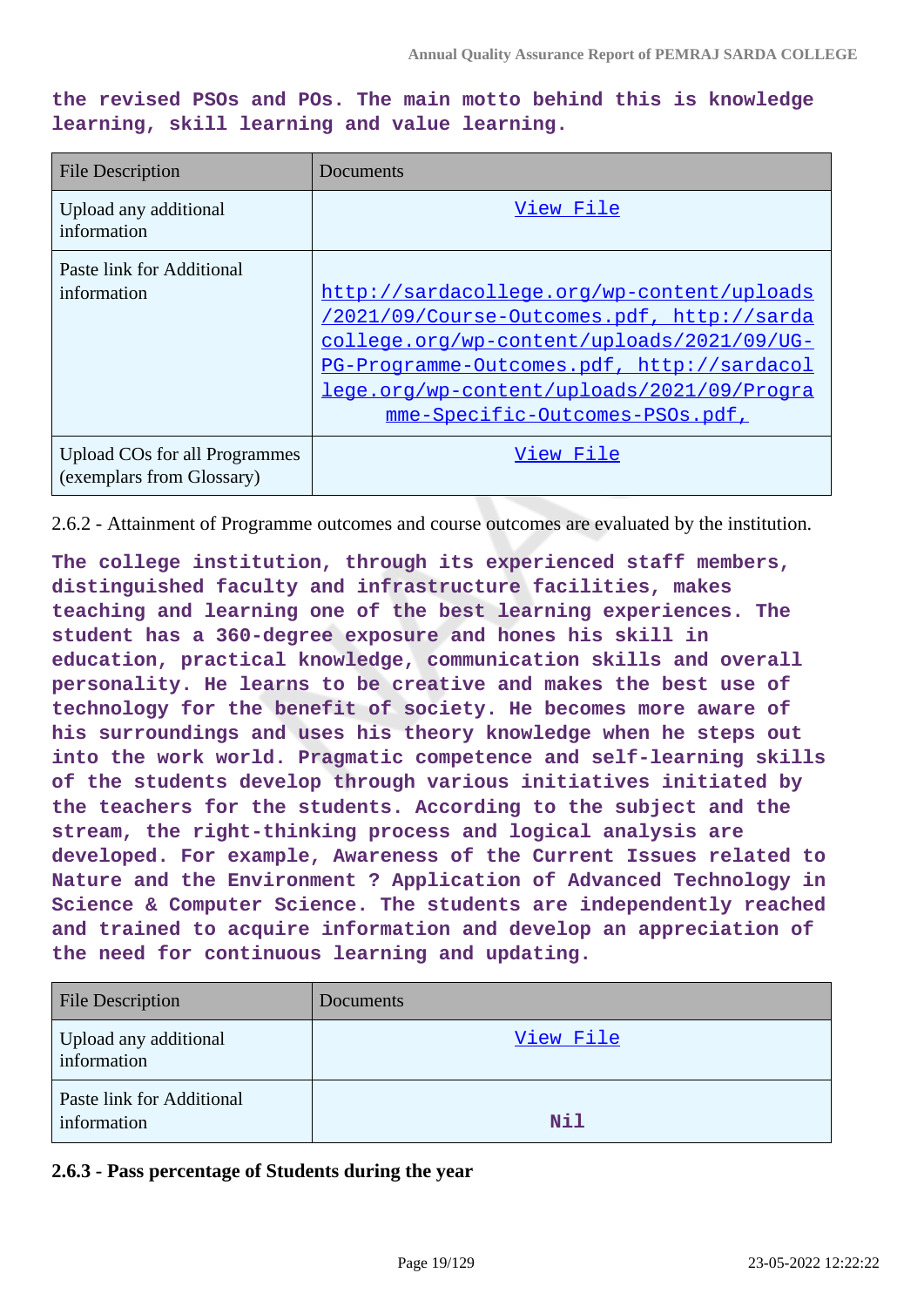# **2.6.3.1 - Total number of final year students who passed the university examination during the year**

#### **573**

| <b>File Description</b>                                                                                                     | Documents                                                      |
|-----------------------------------------------------------------------------------------------------------------------------|----------------------------------------------------------------|
| Upload list of Programmes and<br>number of students passed and<br>appeared in the final year<br>examination (Data Template) | View File                                                      |
| Upload any additional<br>information                                                                                        | No File Uploaded                                               |
| Paste link for the annual report                                                                                            | http://sardacollege.org/college-annual-<br>$report-2020-21-2/$ |

### **2.7 - Student Satisfaction Survey**

**2.7.1 - Student Satisfaction Survey (SSS) on overall institutional performance (Institution may design its own questionnaire) (results and details need to be provided as a weblink)**

[http://sardacollege.org/wp-content/uploads/2022/04/Student-](http://sardacollege.org/wp-content/uploads/2022/04/Student-Satisfaction-Survey-SSS-2020-2021.pdf)[Satisfaction-Survey-SSS-2020-2021.pdf](http://sardacollege.org/wp-content/uploads/2022/04/Student-Satisfaction-Survey-SSS-2020-2021.pdf)

### **RESEARCH, INNOVATIONS AND EXTENSION**

# **3.1 - Resource Mobilization for Research**

**3.1.1 - Grants received from Government and non-governmental agencies for research projects / endowments in the institution during the year (INR in Lakhs)**

**3.1.1.1 - Total Grants from Government and non-governmental agencies for research projects / endowments in the institution during the year (INR in Lakhs)**

**0**

| <b>File Description</b>                                                              | Documents        |
|--------------------------------------------------------------------------------------|------------------|
| Any additional information                                                           | No File Uploaded |
| e-copies of the grant award<br>letters for sponsored research<br>projects/endowments | No File Uploaded |
| List of endowments / projects<br>with details of grants(Data<br>Template)            | View File        |

### **3.1.2 - Number of teachers recognized as research guides (latest completed academic year)**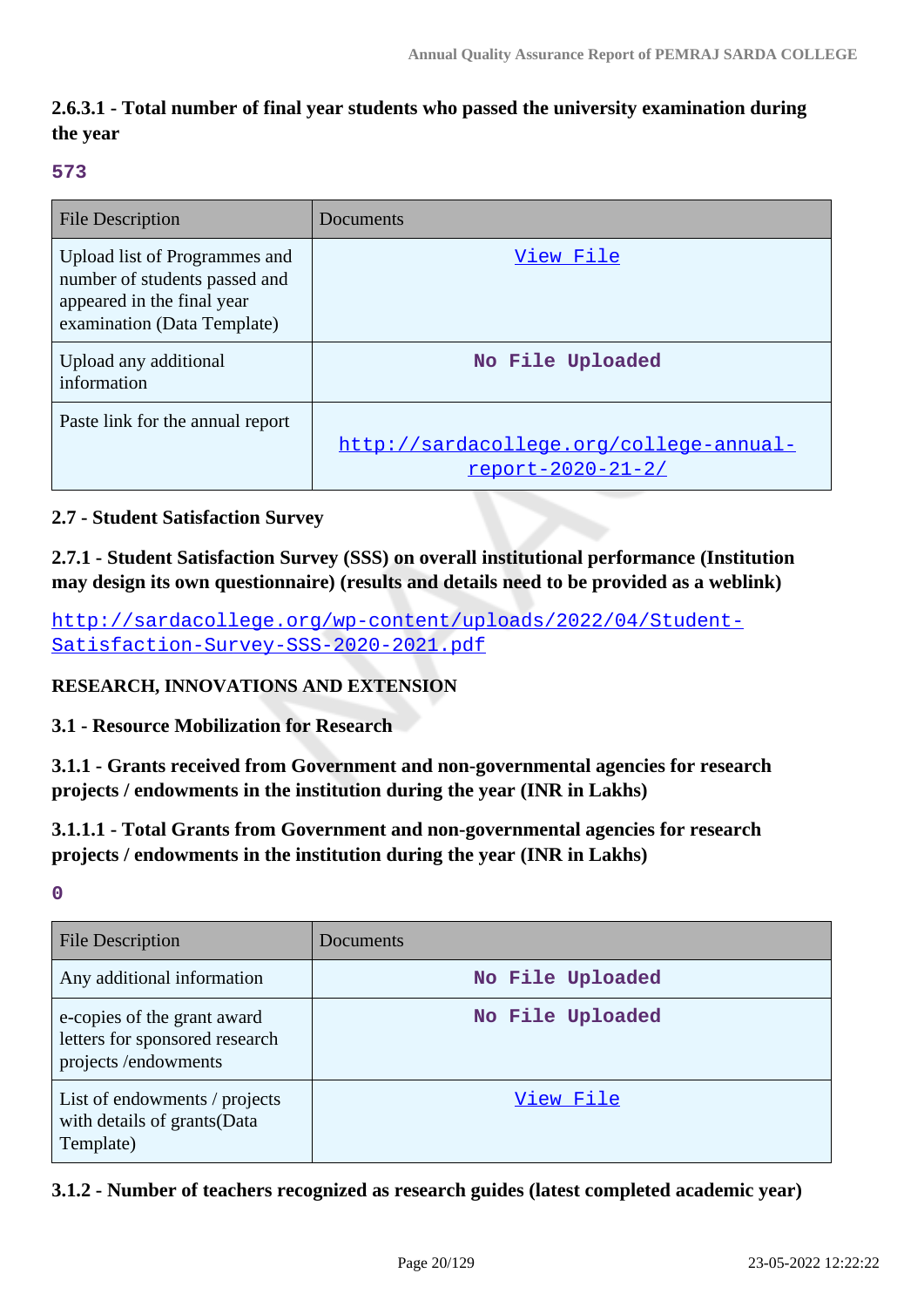# **3.1.2.1 - Number of teachers recognized as research guides**

**0**

| <b>File Description</b>                    | Documents        |
|--------------------------------------------|------------------|
| Any additional information                 | No File Uploaded |
| Institutional data in prescribed<br>format | View File        |

**3.1.3 - Number of departments having Research projects funded by government and non government agencies during the year**

**3.1.3.1 - Number of departments having Research projects funded by government and nongovernment agencies during the year**

**0**

| File Description                                                 | Documents        |
|------------------------------------------------------------------|------------------|
| List of research projects and<br>funding details (Data Template) | View File        |
| Any additional information                                       | No File Uploaded |
| Supporting document from<br><b>Funding Agency</b>                | No File Uploaded |
| Paste link to funding agency<br>website                          | Nil              |

#### **3.2 - Innovation Ecosystem**

3.2.1 - Institution has created an ecosystem for innovations and has initiatives for creation and transfer of knowledge

**Unfortunately, the institution does not have a formal, welldefined ecosystem for innovations as such. However, the students are encouraged to participate in research-oriented initiatives like 'Avishkar', organised by the Savitribai Phule Pune University. Due to pandemic situation, the event could not be organised. So students could not participate in the same.**

| <b>File Description</b>                  | Documents        |
|------------------------------------------|------------------|
| Upload any additional<br>information     | No File Uploaded |
| Paste link for additional<br>information | <b>Nil</b>       |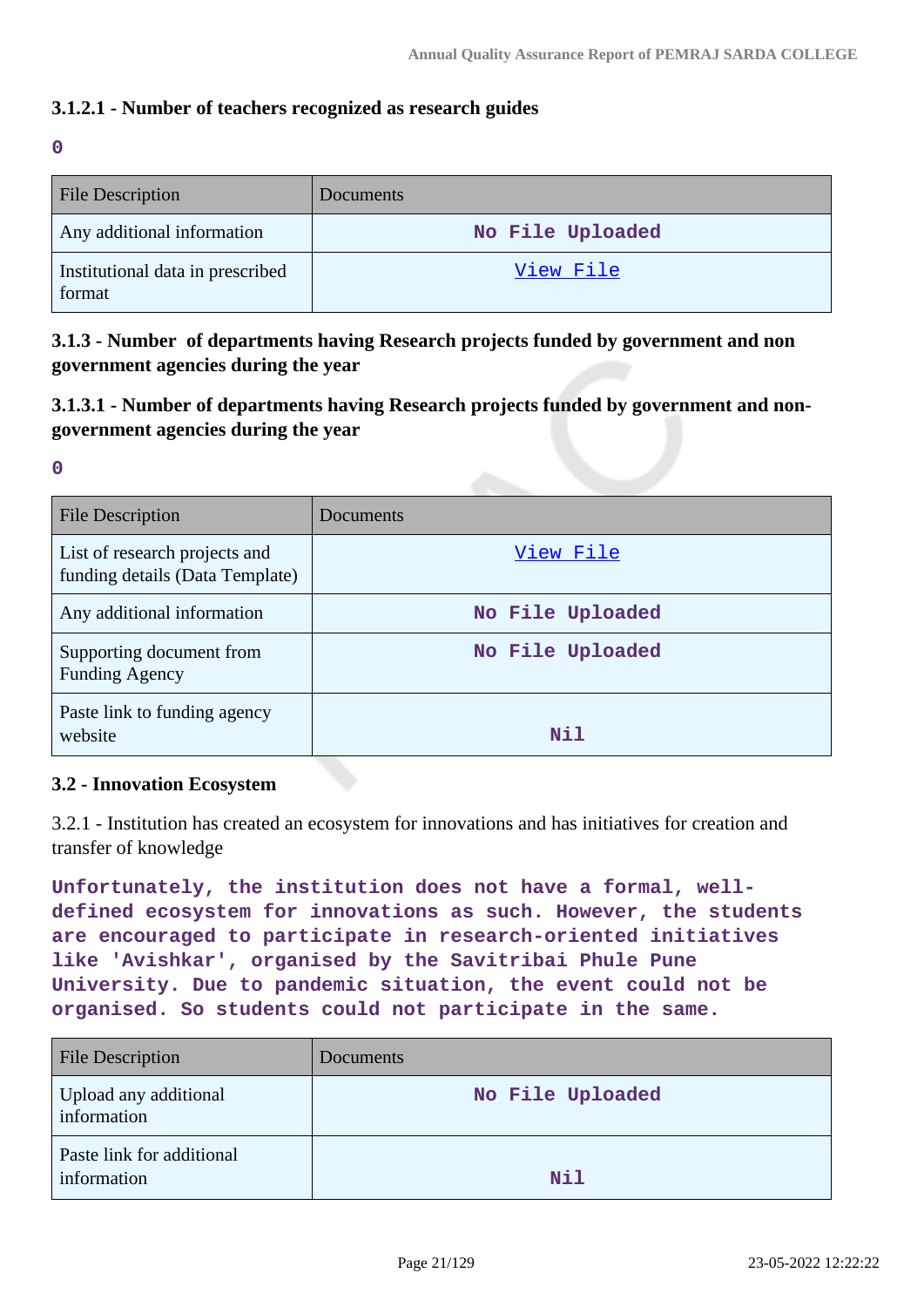**3.2.2 - Number of workshops/seminars conducted on Research Methodology, Intellectual Property Rights (IPR) and entrepreneurship during the year**

**3.2.2.1 - Total number of workshops/seminars conducted on Research Methodology, Intellectual Property Rights (IPR) and entrepreneurship year wise during the year**

**01**

| <b>File Description</b>                                              | Documents        |
|----------------------------------------------------------------------|------------------|
| Report of the event                                                  | View File        |
| Any additional information                                           | No File Uploaded |
| List of workshops/seminars<br>during last 5 years (Data<br>Template) | <u>View File</u> |

# **3.3 - Research Publications and Awards**

### **3.3.1 - Number of Ph.Ds registered per eligible teacher during the year**

# **3.3.1.1 - How many Ph.Ds registered per eligible teacher within the year**

**0**

| <b>File Description</b>                                                                                                    | Documents                                                                    |
|----------------------------------------------------------------------------------------------------------------------------|------------------------------------------------------------------------------|
| URL to the research page on<br><b>HEI</b> website                                                                          | http://sardacollege.org/wp-content/uploads<br>/2021/09/Plagiarism-Policy.pdf |
| List of PhD scholars and their<br>details like name of the guide,<br>title of thesis, year of award etc<br>(Data Template) | View File                                                                    |
| Any additional information                                                                                                 | No File Uploaded                                                             |

**3.3.2 - Number of research papers per teachers in the Journals notified on UGC website during the year**

**3.3.2.1 - Number of research papers in the Journals notified on UGC website during the year**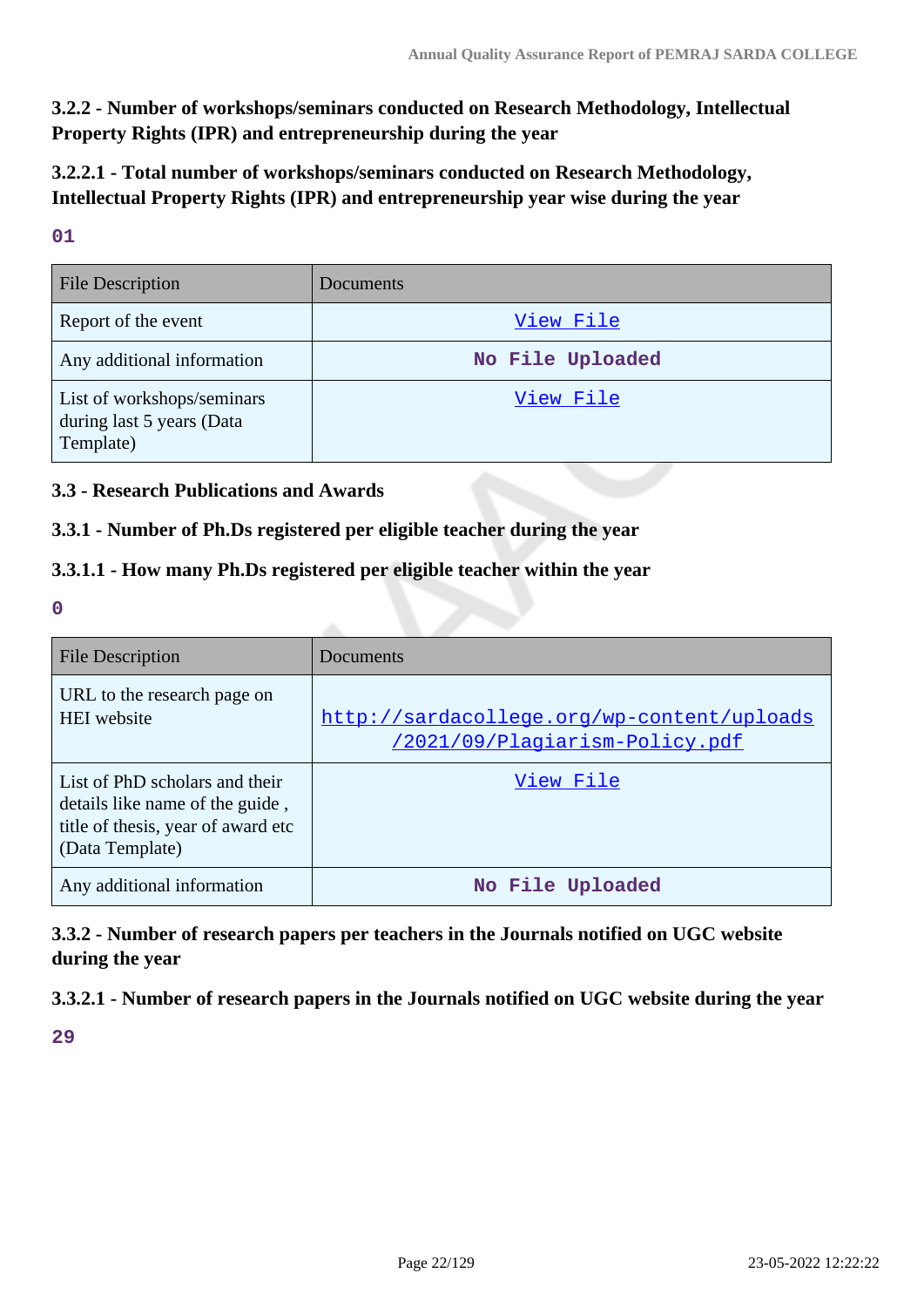| <b>File Description</b>                                                                                     | Documents        |
|-------------------------------------------------------------------------------------------------------------|------------------|
| Any additional information                                                                                  | No File Uploaded |
| List of research papers by title,<br>author, department, name and<br>year of publication (Data<br>Template) | View File        |

**3.3.3 - Number of books and chapters in edited volumes/books published and papers published in national/ international conference proceedings per teacher during the year**

**3.3.3.1 - Total number of books and chapters in edited volumes/books published and papers in national/ international conference proceedings year wise during year**

#### **4**

| File Description                                                             | Documents        |
|------------------------------------------------------------------------------|------------------|
| Any additional information                                                   | No File Uploaded |
| List books and chapters edited<br>volumes/books published (Data<br>Template) | View File        |

# **3.4 - Extension Activities**

3.4.1 - Extension activities are carried out in the neighborhood community, sensitizing students to social issues, for their holistic development, and impact thereof during the year

# **Due to Covid-19 pandemic, we could not conduct extension activities during the year.**

| <b>File Description</b>                  | Documents        |
|------------------------------------------|------------------|
| Paste link for additional<br>information | Nil              |
| Upload any additional<br>information     | No File Uploaded |

**3.4.2 - Number of awards and recognitions received for extension activities from government / government recognized bodies during the year**

**3.4.2.1 - Total number of awards and recognition received for extension activities from Government/ Government recognized bodies year wise during the year**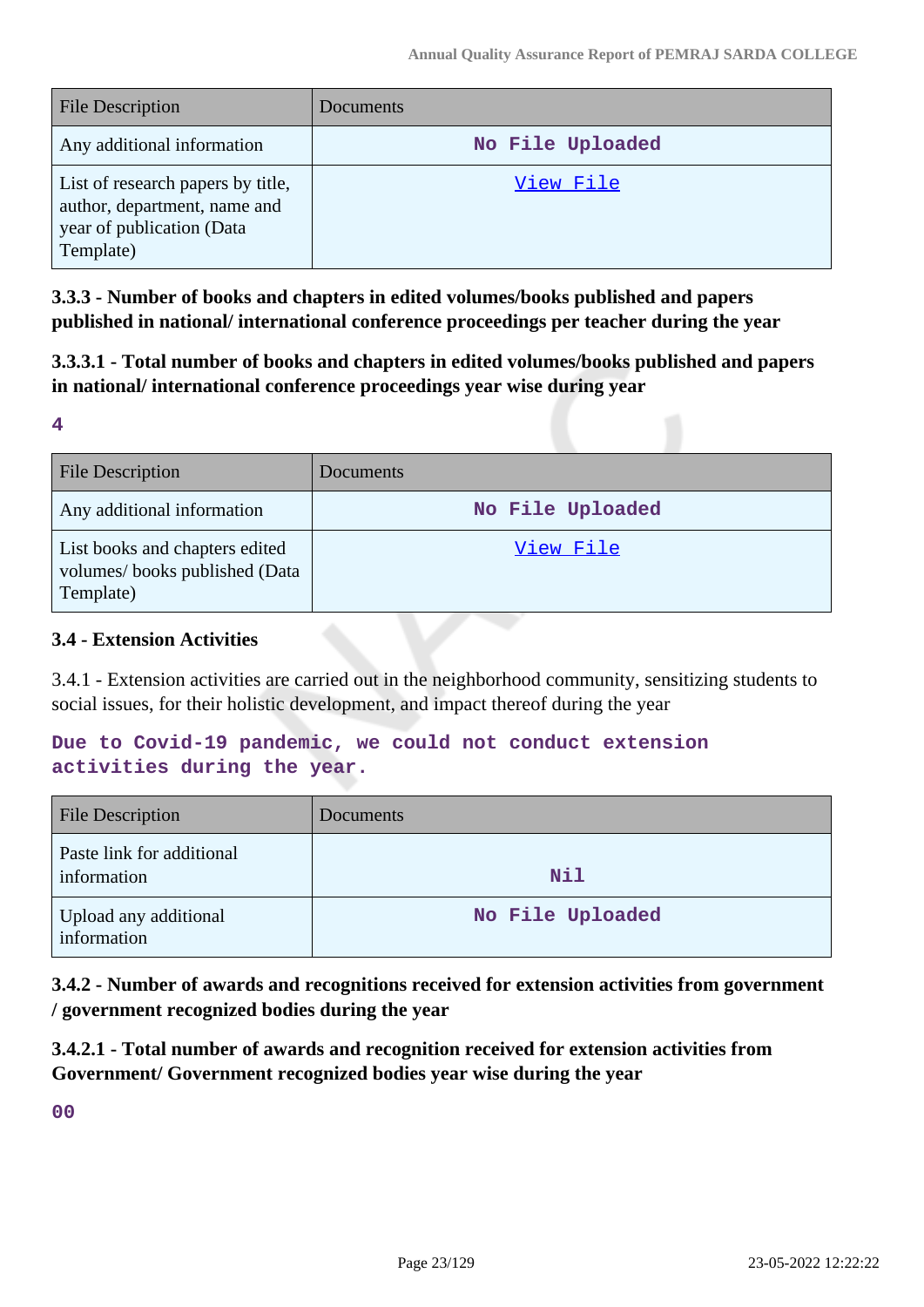| <b>File Description</b>                                                        | Documents        |
|--------------------------------------------------------------------------------|------------------|
| Any additional information                                                     | No File Uploaded |
| Number of awards for extension<br>activities in last 5 year (Data<br>Template) | View File        |
| e-copy of the award letters                                                    | No File Uploaded |

**3.4.3 - Number of extension and outreach programs conducted by the institution through NSS/NCC/Red cross/YRC etc., ( including the programmes such as Swachh Bharat, AIDS awareness, Gender issues etc. and/or those organized in collaboration with industry, community and NGOs ) during the year**

**3.4.3.1 - Number of extension and outreach Programs conducted in collaboration with industry, community and Non- Government Organizations through NSS/ NCC/ Red Cross/ YRC etc., during the year**

### **11**

| <b>File Description</b>                                                                                                                | Documents        |
|----------------------------------------------------------------------------------------------------------------------------------------|------------------|
| Reports of the event organized                                                                                                         | View File        |
| Any additional information                                                                                                             | No File Uploaded |
| Number of extension and<br>outreach Programmes conducted<br>with industry, community etc<br>for the during the year (Data<br>Template) | View File        |

**3.4.4 - Number of students participating in extension activities at 3.4.3. above during year**

**3.4.4.1 - Total number of Students participating in extension activities conducted in collaboration with industry, community and Non- Government Organizations such as Swachh Bharat, AIDs awareness, Gender issue etc. year wise during year**

| <b>File Description</b>                                                                                 | Documents        |
|---------------------------------------------------------------------------------------------------------|------------------|
| Report of the event                                                                                     | View File        |
| Any additional information                                                                              | No File Uploaded |
| Number of students<br>participating in extension<br>activities with Govt. or NGO etc<br>(Data Template) | View File        |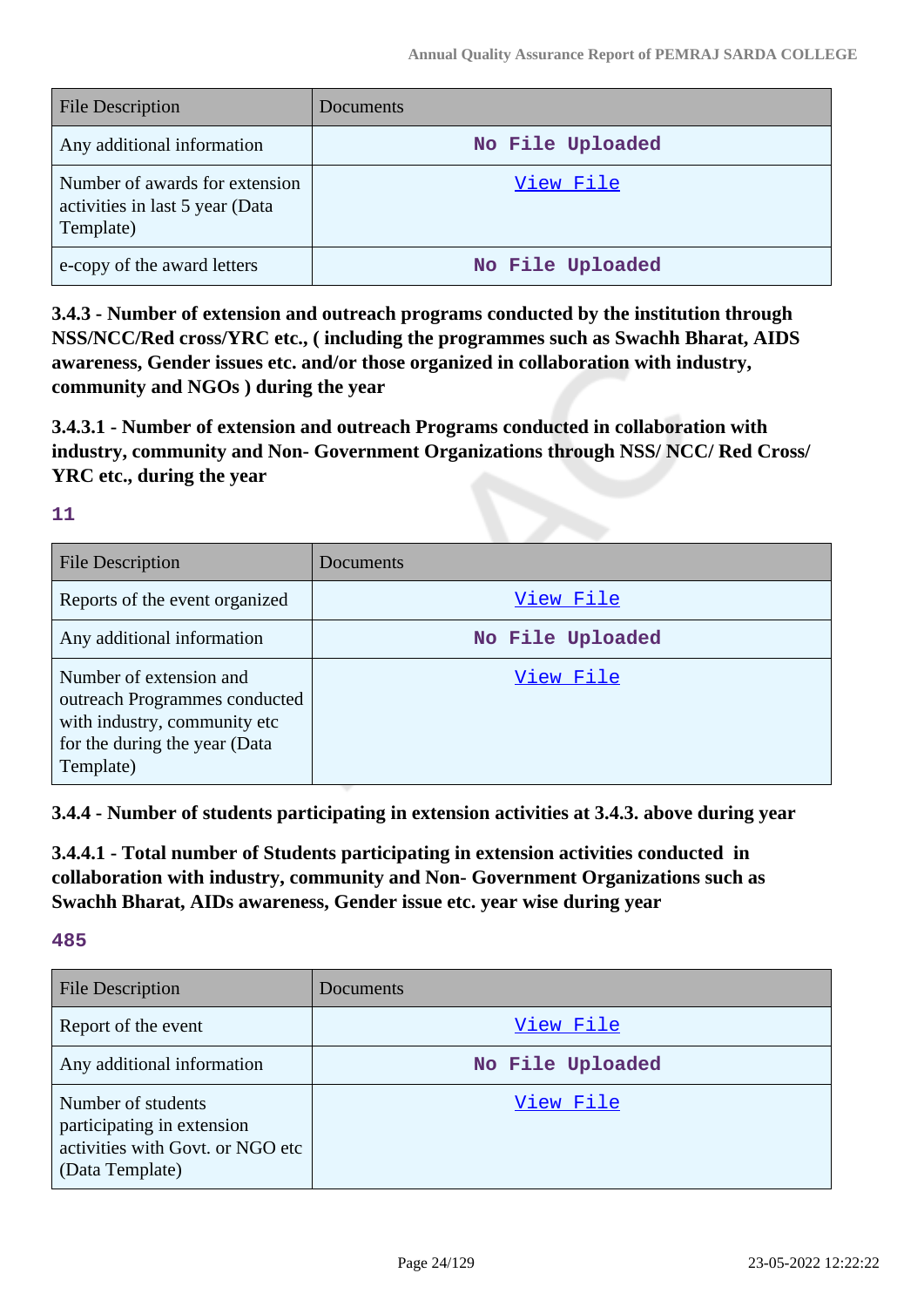### **3.5 - Collaboration**

**3.5.1 - Number of Collaborative activities for research, Faculty exchange, Student exchange/ internship during the year**

**3.5.1.1 - Number of Collaborative activities for research, Faculty exchange, Student exchange/ internship year wise during the year**

#### **00**

| <b>File Description</b>                                                                         | Documents        |
|-------------------------------------------------------------------------------------------------|------------------|
| e-copies of related Document                                                                    | No File Uploaded |
| Any additional information                                                                      | No File Uploaded |
| Details of Collaborative<br>activities with<br>institutions/industries for<br>research, Faculty | View File        |

**3.5.2 - Number of functional MoUs with institutions, other universities, industries, corporate houses etc. during the year**

**3.5.2.1 - Number of functional MoUs with Institutions of national, international importance, other universities, industries, corporate houses etc. year wise during the year**

#### **1**

| <b>File Description</b>                                                                                                             | Documents        |
|-------------------------------------------------------------------------------------------------------------------------------------|------------------|
| e-Copies of the MoUs with<br>institution./industry/corporate<br>houses                                                              | View File        |
| Any additional information                                                                                                          | No File Uploaded |
| Details of functional MoUs with<br>institutions of national,<br>international importance, other<br>universities etc during the year | View File        |

# **INFRASTRUCTURE AND LEARNING RESOURCES**

### **4.1 - Physical Facilities**

4.1.1 - The Institution has adequate infrastructure and physical facilities for teaching- learning. viz., classrooms, laboratories, computing equipment etc.

**Response – The college has augmented its Infrastructure withgreen campus spread over an area of 8093.71 sq mt. &total built up area of campus is 66,85,07.77 sq mt viz; includemain building with**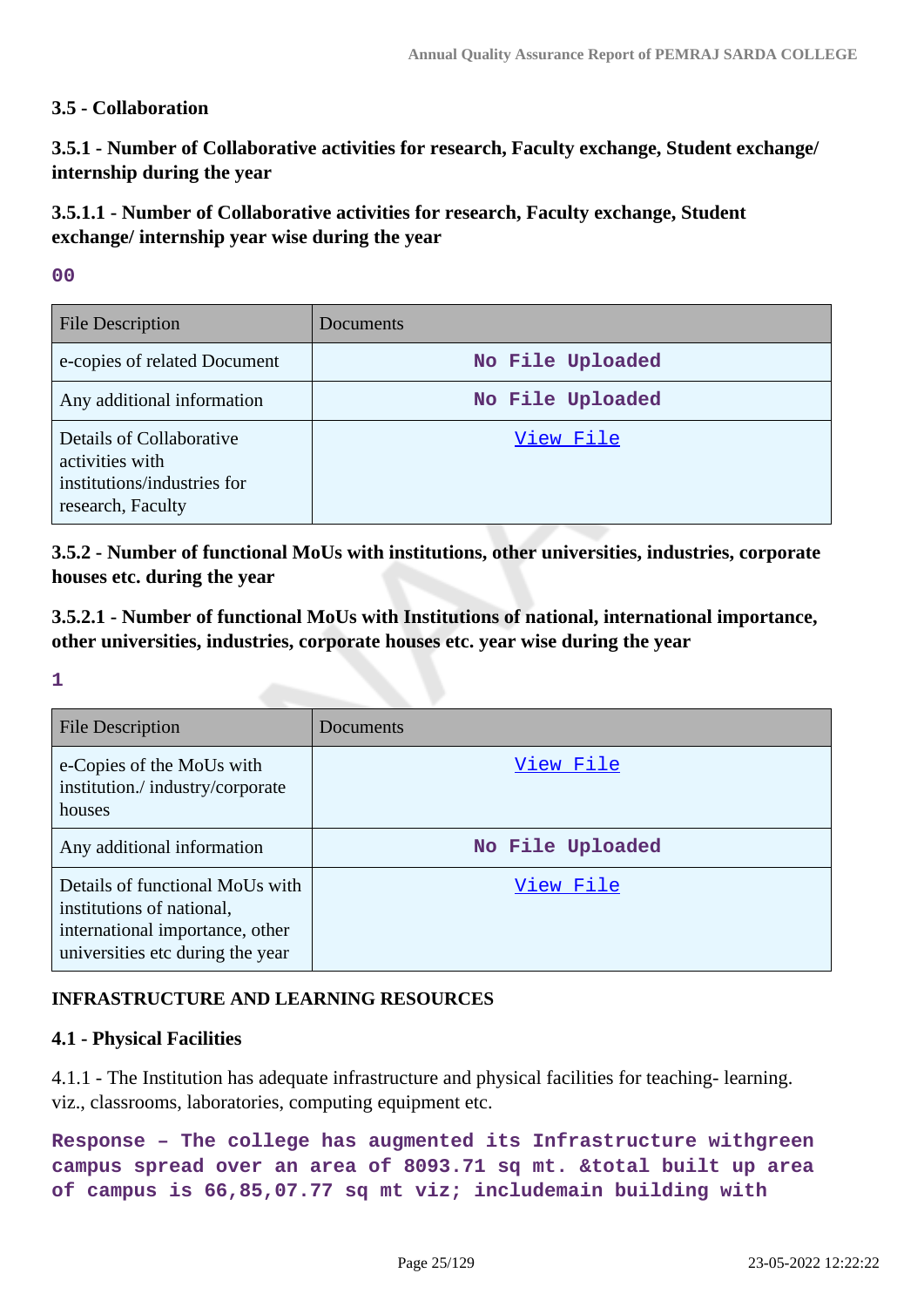**administrative block,adequate classrooms,departments,central library, reading room, science laboratories,computing equipments,research centres, staff rooms,IQAC,NCC,NSS Training and placement office,restrooms,conference hall, seminar hall, girls hostel, guest house, ramps for the physically challenged students. The college has 30 classrooms to conduct regular classes as well asused for conducting remedial coaching, certificate courses,mentoring sessions, departmental meeting, various competitions, annual and semester examinations, book exhibitions, soft skill training programme for the school children and competitive examcentre.All the laboratories has fully equipped with advanced equipments in order tomeet their own requirements for carrying out academic and research works.The college has 127 computers (with internet facility) ,OHP LCD projectors & printers to each department for effective ICT enabled teaching and learning. All the departments and computer labs are connected with 100 mbps bandwidth.College has made available advanced language laboratory with interactive language lab software.The girls hostel is provided with mess, pure drinking water,washrooms,solar hot water system, UPS, daily newspaper, filmclub &reading hall.**

| <b>File Description</b>                  | Documents                                              |
|------------------------------------------|--------------------------------------------------------|
| Upload any additional<br>information     | View File                                              |
| Paste link for additional<br>information | http://sardacollege.org/infrastructure-<br>facilities/ |

4.1.2 - The Institution has adequate facilities for cultural activities, sports, games (indoor, outdoor), gymnasium, yoga centre etc.

**Response – The Department of physical education and sports was established in 1962 with excellent sports facilities and fully equipped gym khana, fitness zone to develop their skills and be mentally and physically fit along with academics.The college has maintained playground with an area of 93342.41 sq mt.for cricket,football,kho kho, volley ball,handball,running track,one basket ball court.The college has established gymnasium hall andseparate gym facility in the premises of girls hostel.The sports department has a yoga centre with a built up area of 1800 sq. ft. Indoor games facilities like table tennis, chess, carom, wrestling, boxing, squash, fencing, power lifting, badminton, fitness bicycle. College has multipurpose hallfor cultural programmes,debates,elocution competitions,quiz competitions, exhibitions, etc.In college campus open stage facility is used for**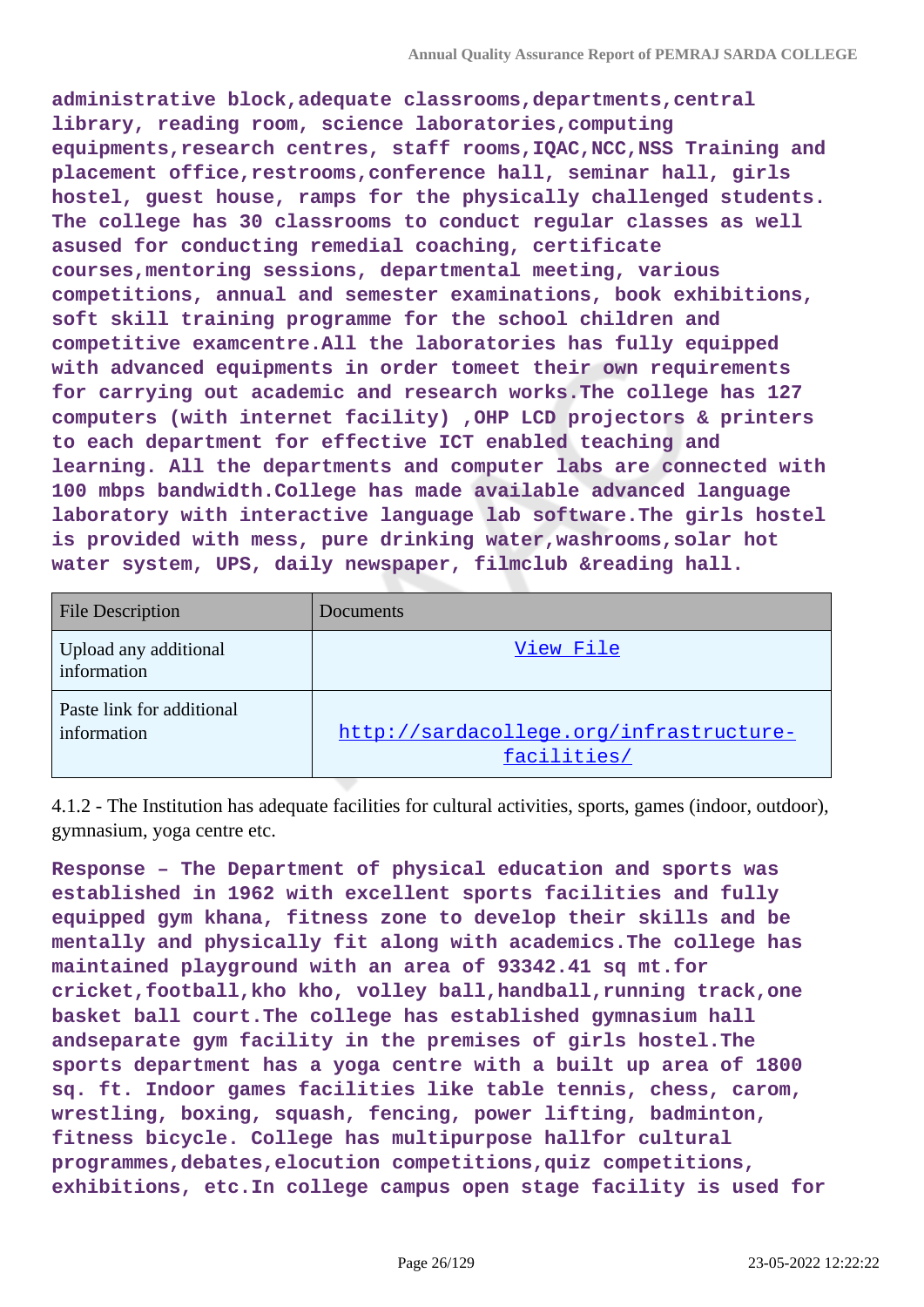**the celebrations of Independence day,Republic day and organization of annual social gathering and prize distribution ceremony etc.Open stage in the premises of girls hostel is used to celebrate hostel day, Ganesh festival and Organization of various cultural activities.An audio-visual hall is provided for screening motivational films through film club for students.Students are given training in all sports games to take part in inter collegiate,inter zonal,inter university,state, national and international level competition.**

| <b>File Description</b>                  | Documents                                              |
|------------------------------------------|--------------------------------------------------------|
| Upload any additional<br>information     | View File                                              |
| Paste link for additional<br>information | http://sardacollege.org/infrastructure-<br>facilities/ |

# **4.1.3 - Number of classrooms and seminar halls with ICT- enabled facilities such as smart class, LMS, etc.**

**02**

| <b>File Description</b>                                                                                   | Documents                                              |
|-----------------------------------------------------------------------------------------------------------|--------------------------------------------------------|
| Upload any additional<br>information                                                                      | No File Uploaded                                       |
| Paste link for additional<br>information                                                                  | http://sardacollege.org/infrastructure-<br>facilities/ |
| <b>Upload Number of classrooms</b><br>and seminar halls with ICT<br>enabled facilities (Data<br>Template) | View File                                              |

**4.1.4 - Expenditure, excluding salary for infrastructure augmentation during the year (INR in Lakhs)**

**4.1.4.1 - Expenditure for infrastructure augmentation, excluding salary during the year (INR in lakhs)**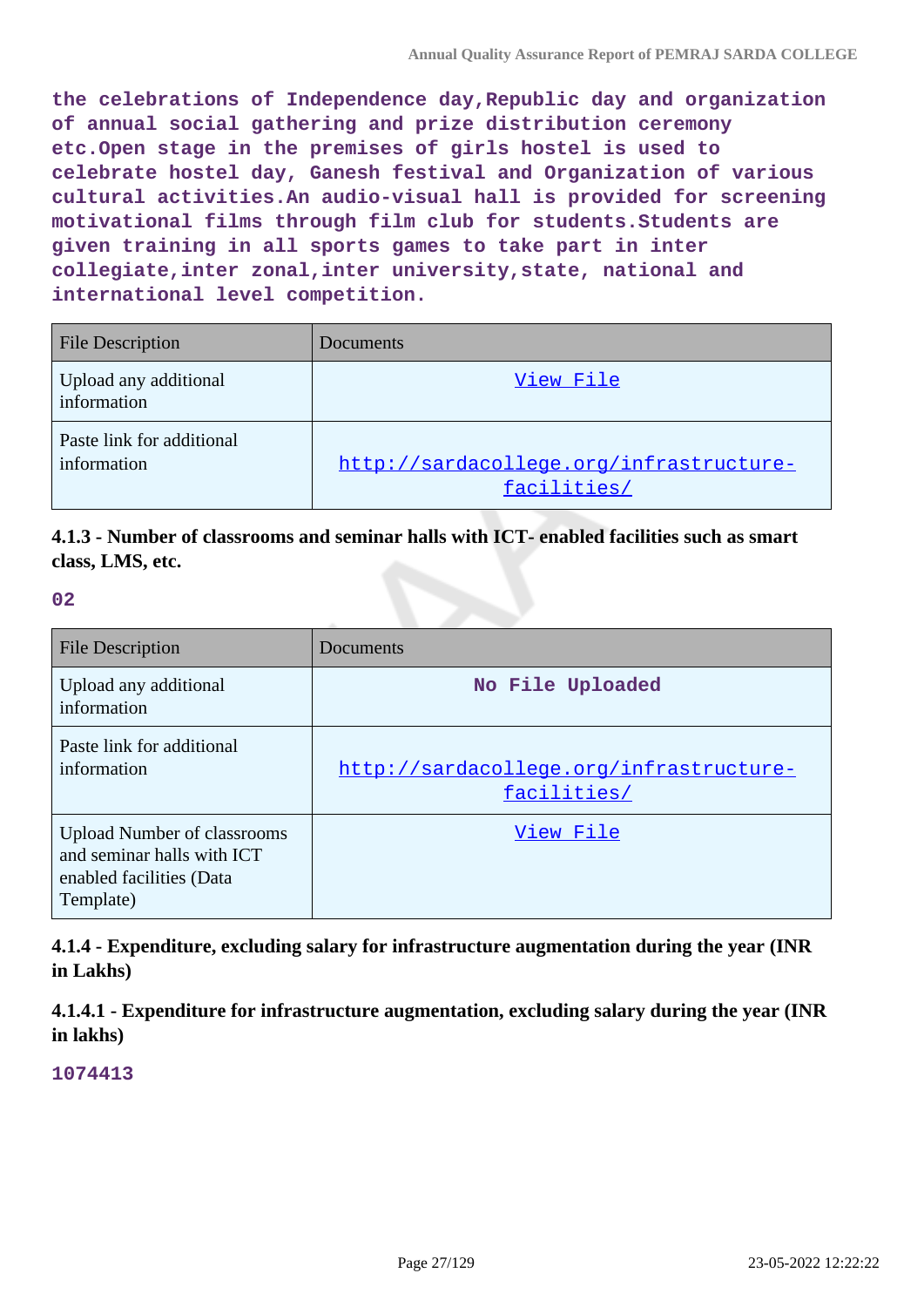| <b>File Description</b>                                                                           | Documents |
|---------------------------------------------------------------------------------------------------|-----------|
| Upload any additional<br>information                                                              | View File |
| Upload audited utilization<br>statements                                                          | View File |
| <b>Upload Details of budget</b><br>allocation, excluding salary<br>during the year (Data Template | View File |

### **4.2 - Library as a Learning Resource**

4.2.1 - Library is automated using Integrated Library Management System (ILMS)

**Yes , Library is fully automated by using integrated library management system known as SOUL 2.0 Software.The modules covered in SOUL 2.0 software are Acquisition, Circulation, Serials Control, OPAC and Administration.The salient features of this software are member information issue , return, book reservation,minimal data entry, stock verification, write-off, lost and paid, data base backup, barcode support and online help.**

**Name of the ILMS Software**

**Nature of automation**

**(fully or partially)**

**Version**

**Year of automation**

**SOUL 2.0**

**Fully**

**2.0**

**2017**

**DSpace Digital Library Software**

**Fully**

**6.3**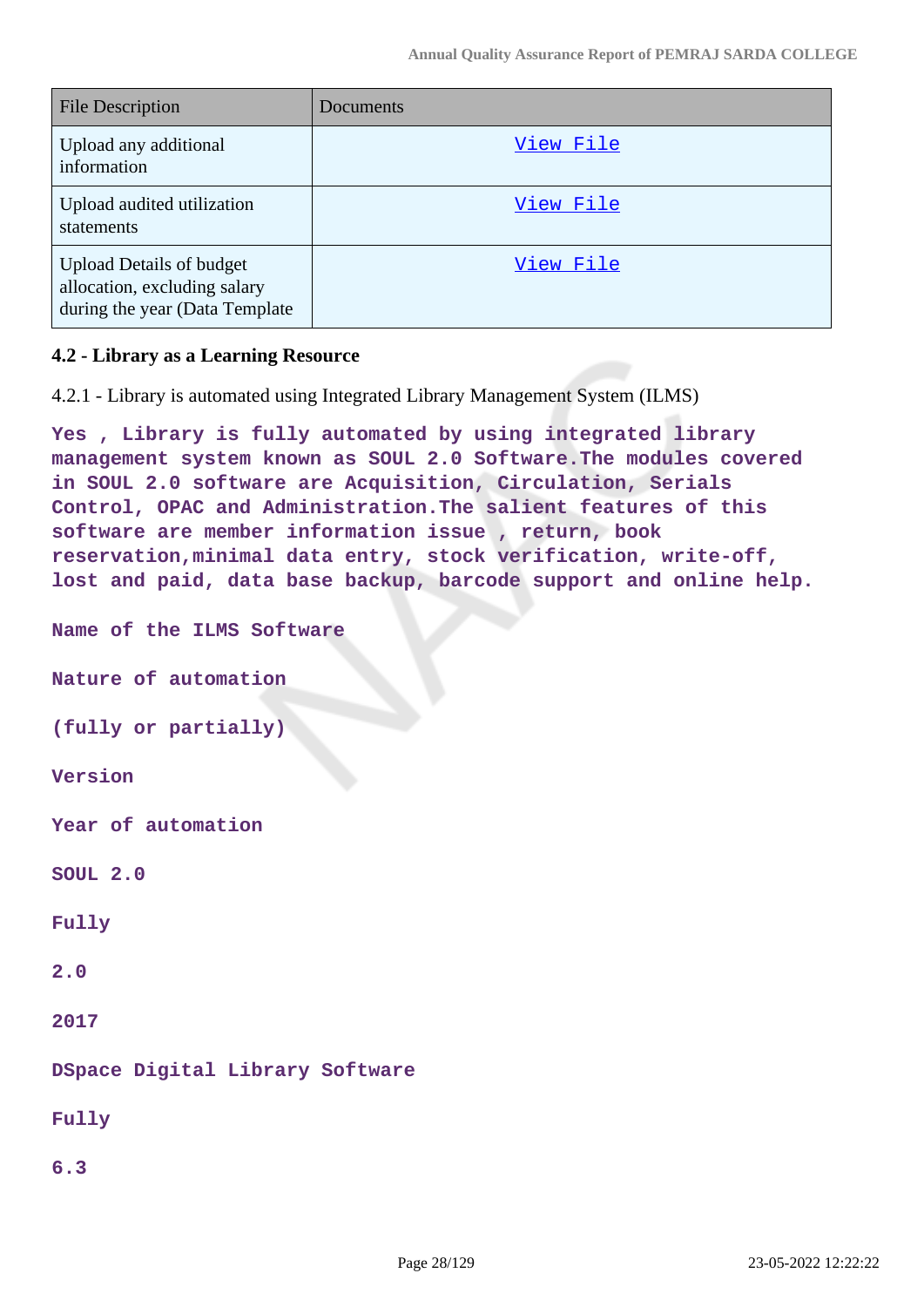| 2019                                         |
|----------------------------------------------|
| User Tracking System                         |
| Fully                                        |
| 3.0                                          |
| 2019                                         |
| Sr.NO.                                       |
| Particulars of Work                          |
| Number of PC's                               |
| $\mathbf{1}$                                 |
| Thinkserver TS 150                           |
| 01                                           |
| $\overline{\mathbf{2}}$                      |
| Library Web OPAC for Readers                 |
| 01                                           |
| $\overline{\mathbf{3}}$                      |
| Circulation of Books                         |
| 04                                           |
| 4                                            |
| Administrative work                          |
| 03                                           |
| 5                                            |
| Knowledge resource centre for using database |
| 10                                           |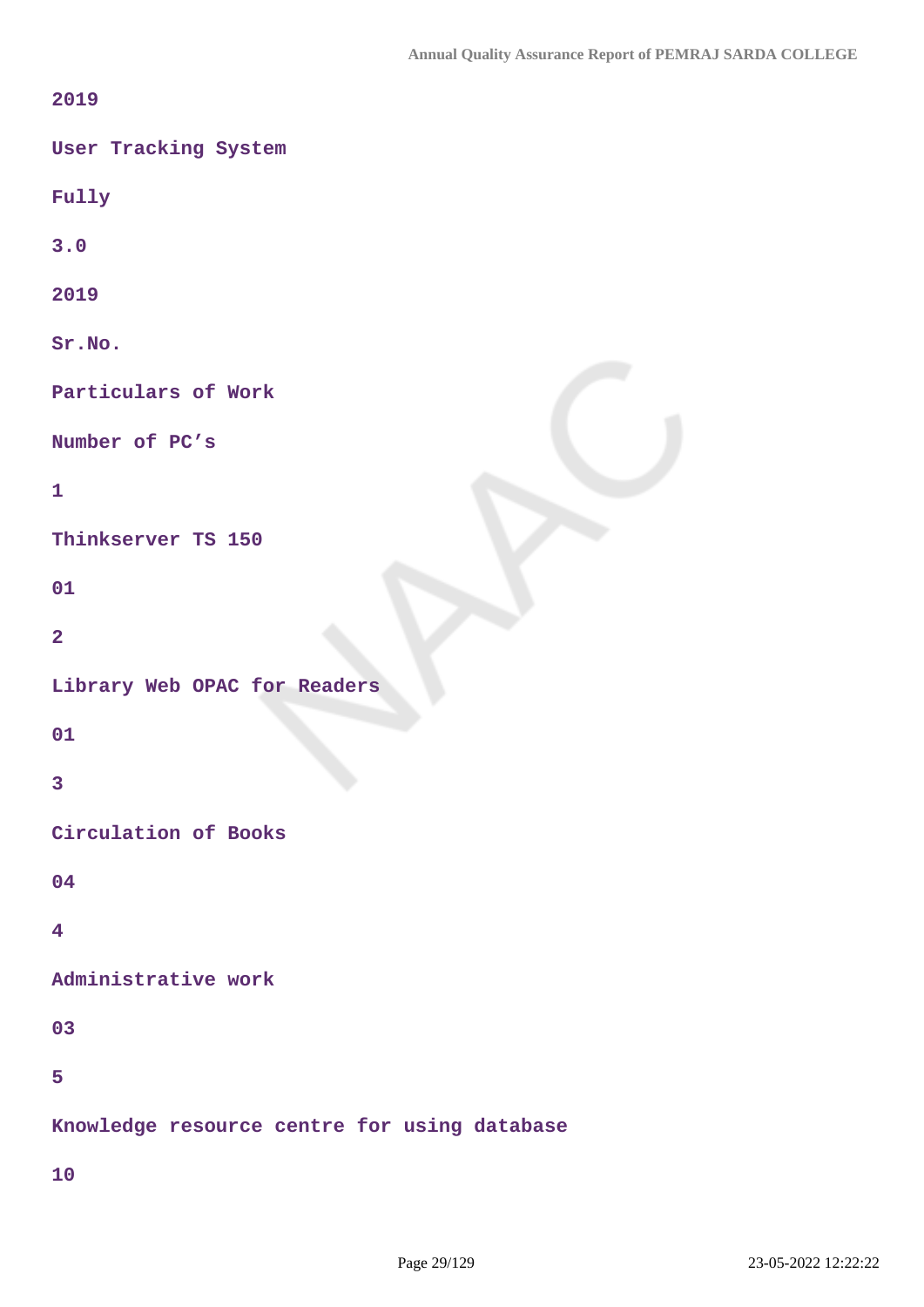```
6
DSpace as a digital repository for our library
01
7
User tracking system
01
```
**Total PC's**

**21**

**The present library collection is 53826 books, 09national and international journals,3345back issue journalsbound volumes, CD/DVDs/Video cassettes 441 and other library resources. Issue, return of books has been done by SOUL 2.0 software.**

```
Library is having independent website. Its URL is
https://psclibrary1962.wixsite.com/sardacollegelibrary.
```
**File description:**

- **Upload any additional information pdf 4.2.1**
- **https://psclibrary1962.wixsite.com/sardacollegelibrary**

| <b>File Description</b>                  | Documents                                                         |
|------------------------------------------|-------------------------------------------------------------------|
| Upload any additional<br>information     | View File                                                         |
| Paste link for Additional<br>Information | https://psclibrary1962.wixsite.com/sardaco<br><i>llegelibrary</i> |

**4.2.2 - The institution has subscription for the A. Any 4 or more of the above following e-resources e-journals e-**

**ShodhSindhu Shodhganga Membership e-**

**books Databases Remote access toe-resources**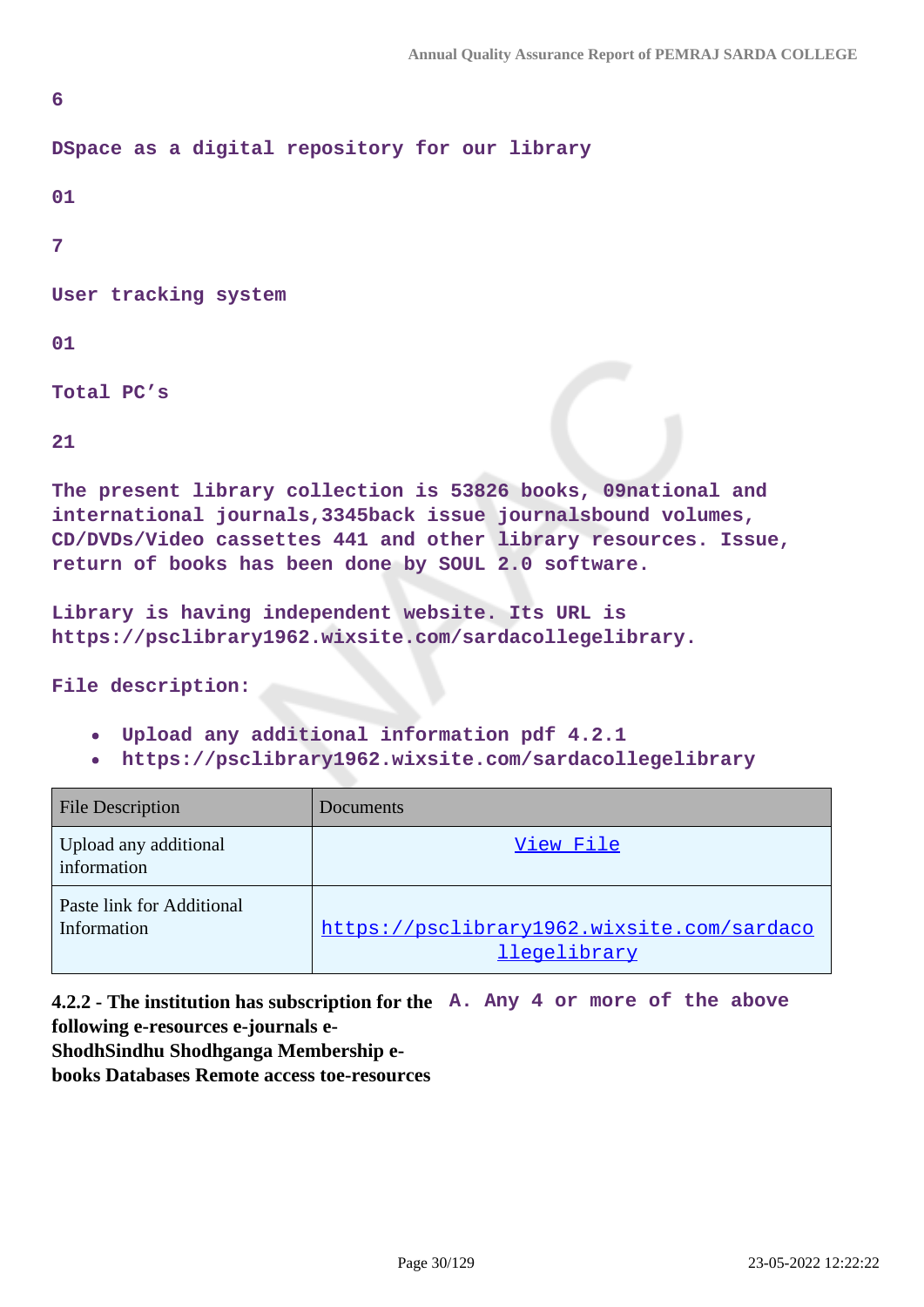| <b>File Description</b>                                                                                       | Documents |
|---------------------------------------------------------------------------------------------------------------|-----------|
| Upload any additional<br>information                                                                          | View File |
| Details of subscriptions like e-<br>journals, e-Shodh Sindhu,<br>Shodhganga Membership etc<br>(Data Template) | View File |

**4.2.3 - Expenditure for purchase of books/e-books and subscription to journals/e- journals during the year (INR in Lakhs)**

**4.2.3.1 - Annual expenditure of purchase of books/e-books and subscription to journals/ejournals during the year (INR in Lakhs)**

#### **572827**

| <b>File Description</b>                                                                                                       | Documents |
|-------------------------------------------------------------------------------------------------------------------------------|-----------|
| Any additional information                                                                                                    | View File |
| Audited statements of accounts                                                                                                | View File |
| Details of annual expenditure<br>for purchase of books/e-books<br>and journals/e- journals during<br>the year (Data Template) | View File |

**4.2.4 - Number per day usage of library by teachers and students ( foot falls and login data for online access) (Data for the latest completed academic year)**

# **4.2.4.1 - Number of teachers and students using library per day over last one year**

**12**

| <b>File Description</b>                              | Documents |
|------------------------------------------------------|-----------|
| Any additional information                           | View File |
| Details of library usage by<br>teachers and students | View File |

# **4.3 - IT Infrastructure**

4.3.1 - Institution frequently updates its IT facilities including Wi-Fi

**Response :The college has upgraded its IT facilities includingthe internet connectionbandwidth from 50 Mbps to 100 Mbps with a campus Wi-Fi facility, updated its IT facilities with increasing the number of computers, printers, scanners ,interactive LCD projectors, Xerox machines, online admission process, dynamic**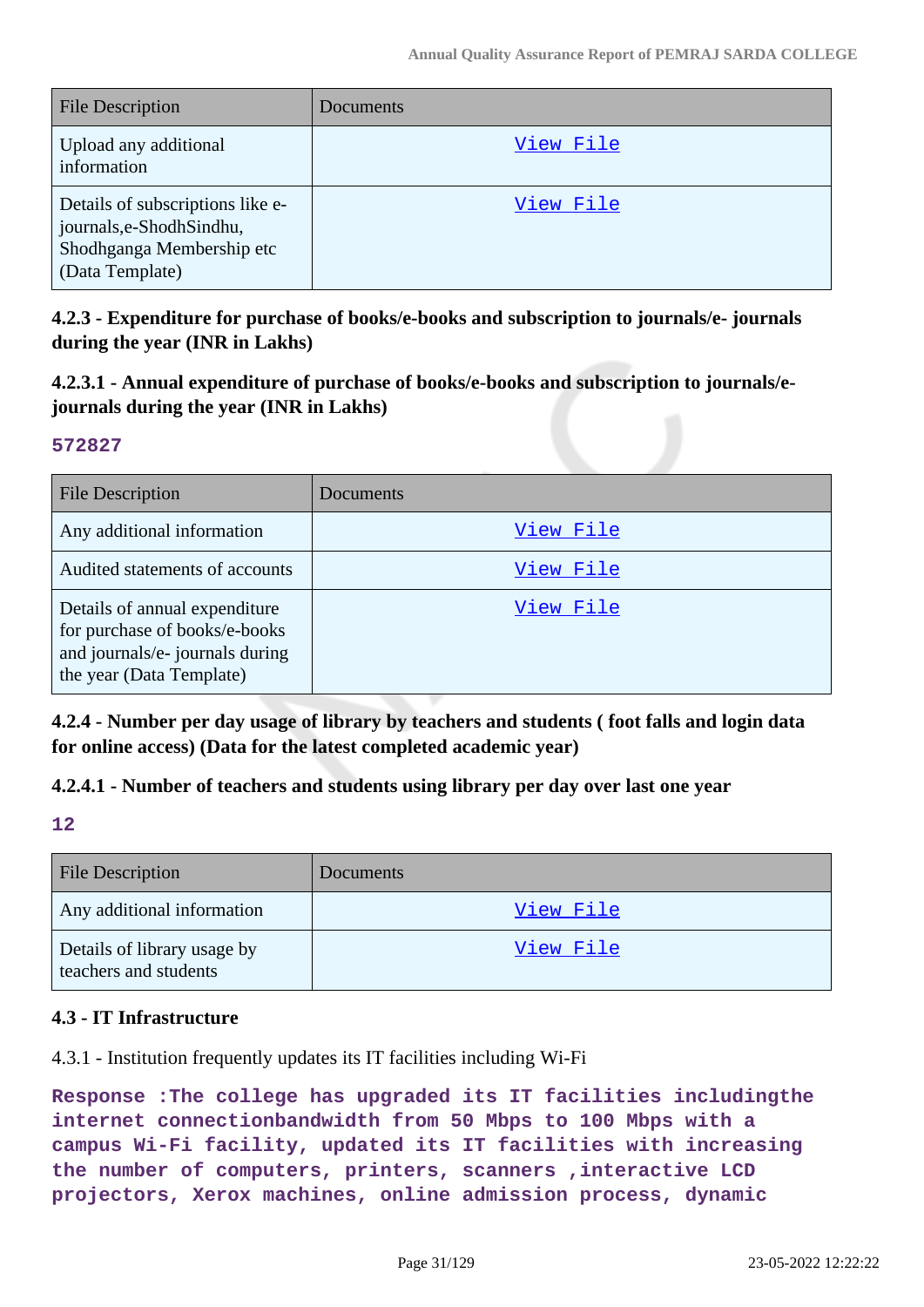**website, and various software's.The teaching and learning process is enhancedthrough incorporating ICT tools and e-resources such as DELNET, INFLIBNET, online courses, CD's and Video lectures. The students, teachers and non-teaching staff are also encouraged to use various academic and administrative software's such as Vriddhi,Latex and Skylab etc.IT facilities Wi-Fi with the date of updation & nature of updation.**

**Sr. no.**

**IT facilities**

**Nature of updation**

**1.**

**Antivirus Software**

**Yearly**

**2.**

**Broadband**

**Yearly**

**3.**

**Operating system**

**Yearly**

**4.**

**Computer Lab:-**

**Yearly**

**a.**

**Linux –UBUNTU**

**Yearly**

**b.**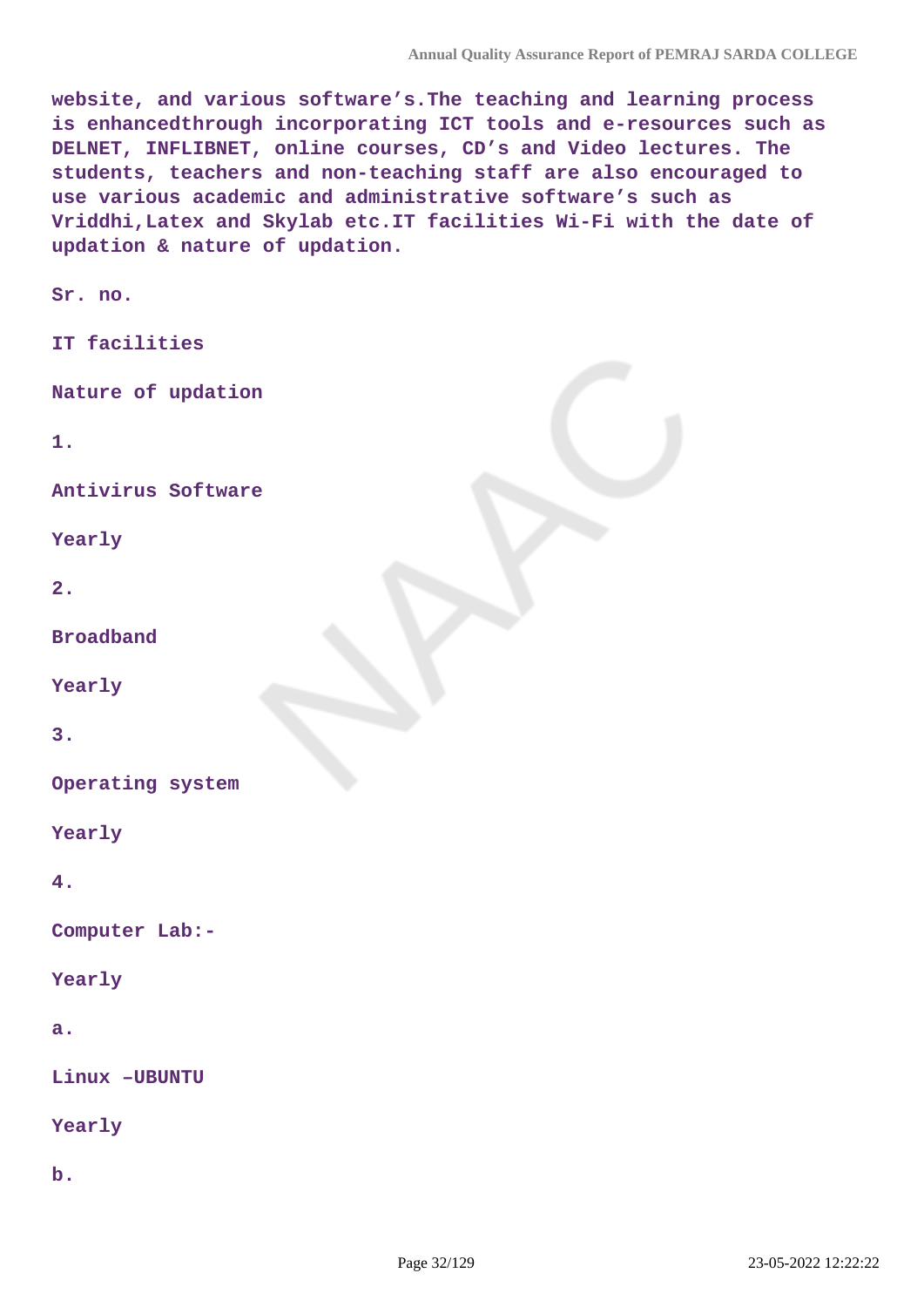| Ms-Office           |
|---------------------|
| Yearly              |
| $\mathbf{c}$ .      |
| Oracle              |
| Yearly              |
| d.                  |
| Postgrace           |
| Yearly              |
| e.                  |
| <b>JAVA</b>         |
| Yearly              |
| f.                  |
| Scilab              |
| Yearly              |
| g.                  |
| Turbo C & Turbo C++ |
| Yearly              |
| h.                  |
| Apache              |
| Yearly              |
| i.                  |
| Wamp Server         |
| Yearly              |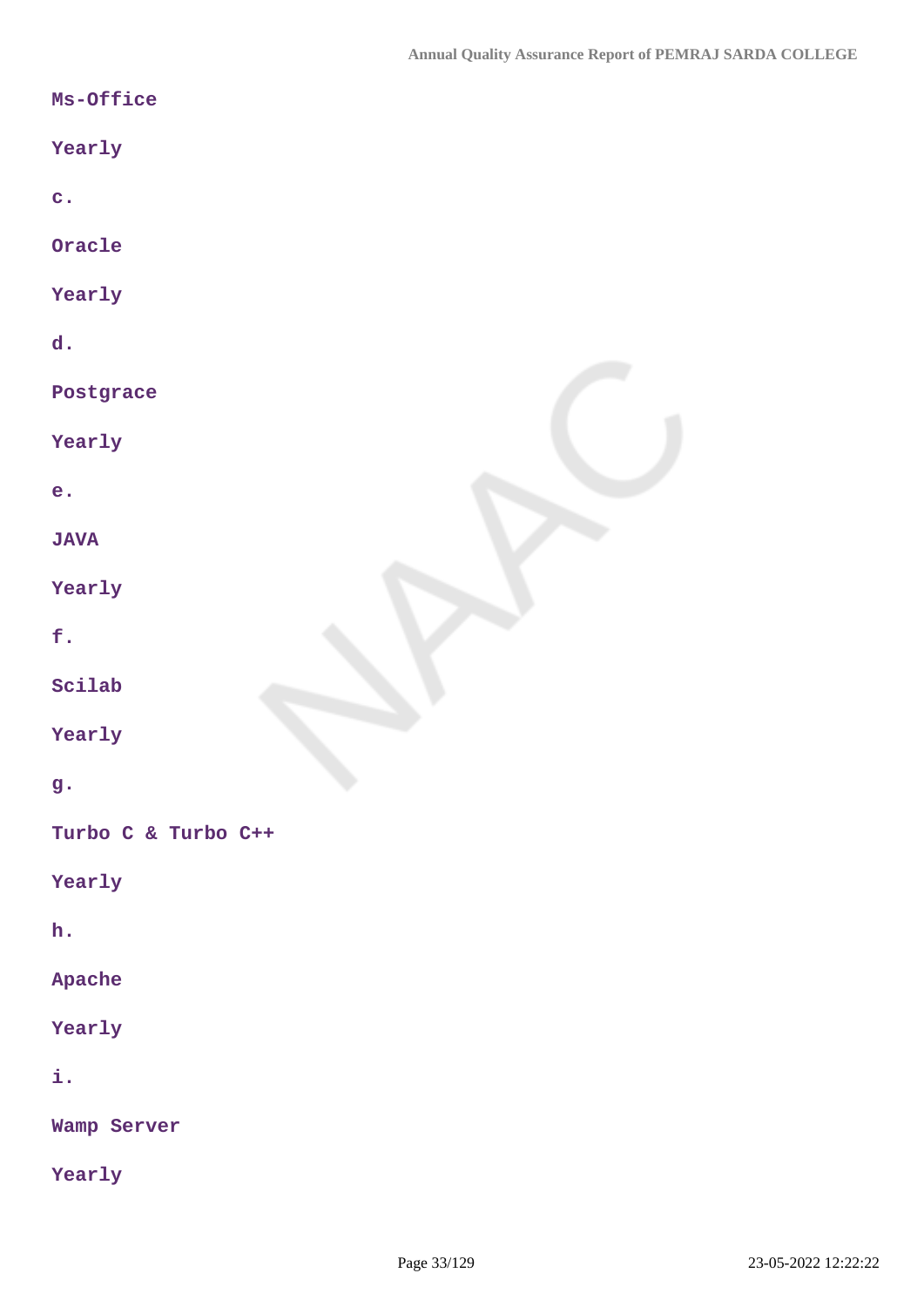| j.                    |  |
|-----------------------|--|
| Jdk                   |  |
| Yearly                |  |
| 5.                    |  |
| Electronics LAB:-     |  |
| Yearly                |  |
| a.                    |  |
| PCBwizard             |  |
| Yearly                |  |
| $\mathbf b$ .         |  |
| Arduino               |  |
| Yearly                |  |
| $\overline{c}$ .      |  |
| <b>Student MATLAB</b> |  |
| Yearly                |  |
| d.                    |  |
| Proteus-8             |  |
| Yearly                |  |
| e.                    |  |
| Xilinx 9.1i           |  |
| Yearly                |  |
| f.                    |  |
| Keil Microvision 4    |  |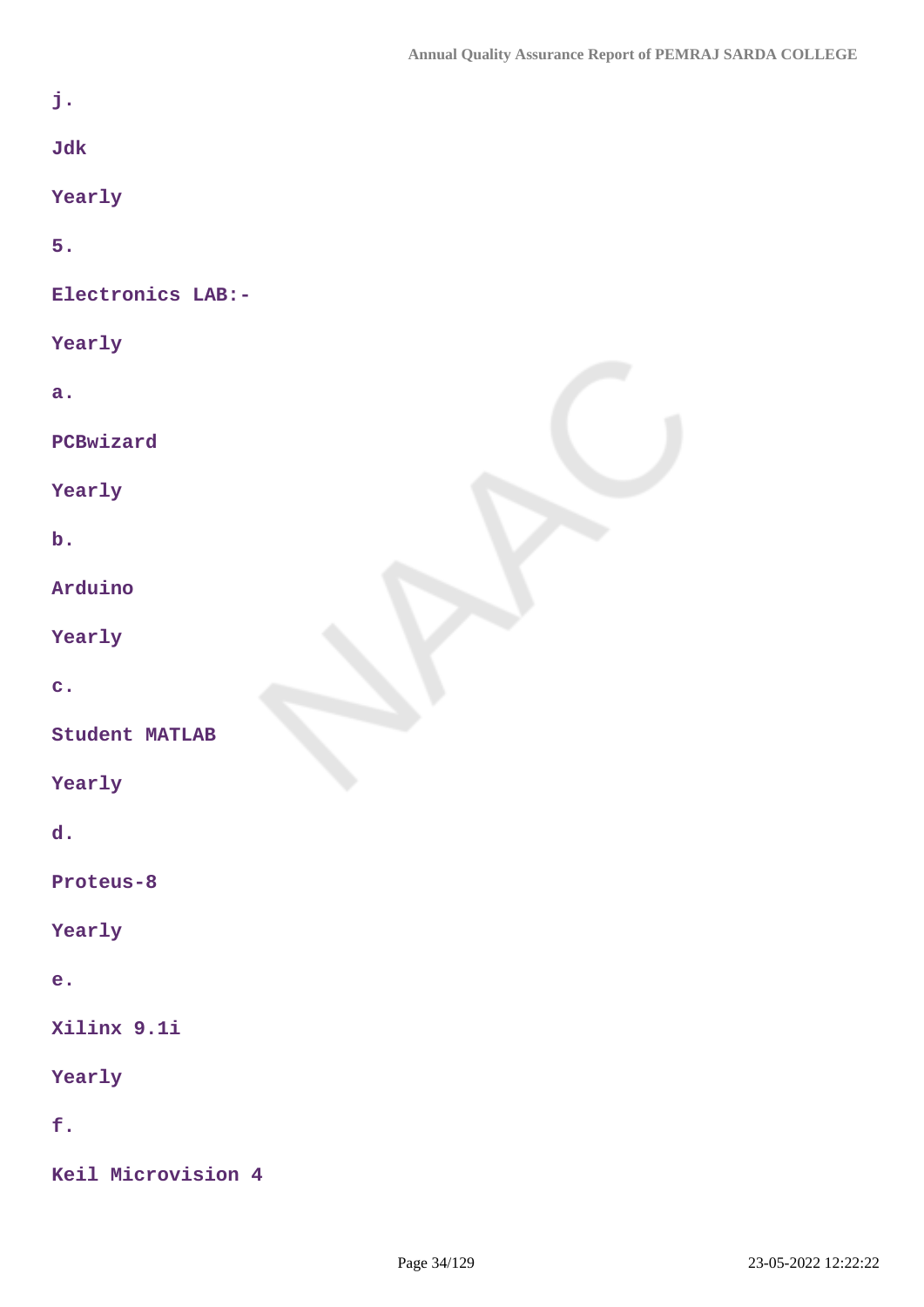### **yearly**

**g.**

**PSPICE AD-Lite**

**Yearly**

**h..** 

**Anaconda Navigator**

**Yearly**

**i. Pycharm** 

**Yearly**

| <b>File Description</b>                  | Documents |
|------------------------------------------|-----------|
| Upload any additional<br>information     | View File |
| Paste link for additional<br>information | Nil       |

# **4.3.2 - Number of Computers**

### **127**

| <b>File Description</b>              | Documents        |
|--------------------------------------|------------------|
| Upload any additional<br>information | No File Uploaded |
| <b>List of Computers</b>             | View File        |

# **4.3.3 - Bandwidth of internet connection in A. ? 50MBPS the Institution**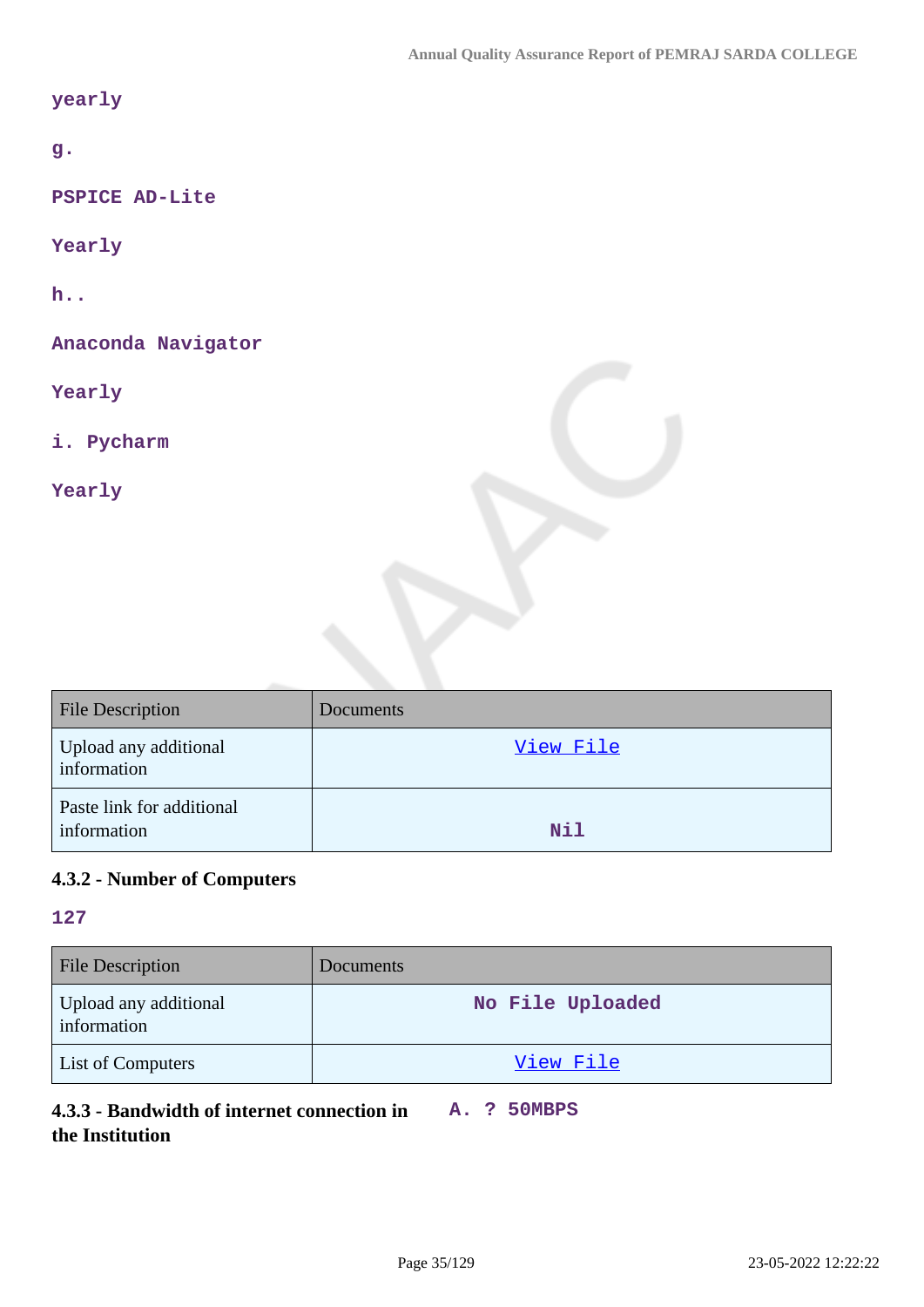| <b>File Description</b>                                                        | <b>Documents</b> |
|--------------------------------------------------------------------------------|------------------|
| Upload any additional<br>Information                                           | No File Uploaded |
| Details of available bandwidth<br>of internet connection in the<br>Institution | View File        |

# **4.4 - Maintenance of Campus Infrastructure**

**4.4.1 - Expenditure incurred on maintenance of infrastructure (physical and academic support facilities) excluding salary component during the year (INR in Lakhs)**

**4.4.1.1 - Expenditure incurred on maintenance of infrastructure (physical facilities and academic support facilities) excluding salary component during the year (INR in lakhs)**

### **15,76,946**

| <b>File Description</b>                                                                                                        | Documents |
|--------------------------------------------------------------------------------------------------------------------------------|-----------|
| Upload any additional<br>information                                                                                           | View File |
| Audited statements of accounts                                                                                                 | View File |
| Details about assigned budget<br>and expenditure on physical<br>facilities and academic support<br>facilities (Data Templates) | View File |

4.4.2 - There are established systems and procedures for maintaining and utilizing physical, academic and support facilities - laboratory, library, sports complex, computers, classrooms etc.

**The administrative authorities carries out overall supervision for smooth functioning of college campus viz; includesproper availability of black boards, lighting and furniture in classrooms & invarious laboratories, departments etc. are taken care by these committees.Maintenance work like washrooms cleaning, plumbing, ROwater facilities, water tanks, electric work, computer labs, equipments, furniture's, fire extinguishers, botanical garden etc are maintained on daily basis through contract services.NSS & NCC studentshelps in maintaining and cleaning of college campus.Each departmental laboratory is having lab assistant and lab attendant. Library committee takes care of the library matters and smooth functioning. Sports committee has responsibility of the creation and maintenance of sports facilities.The college has signed following contracts for maintaining and utilizing physical facilities:**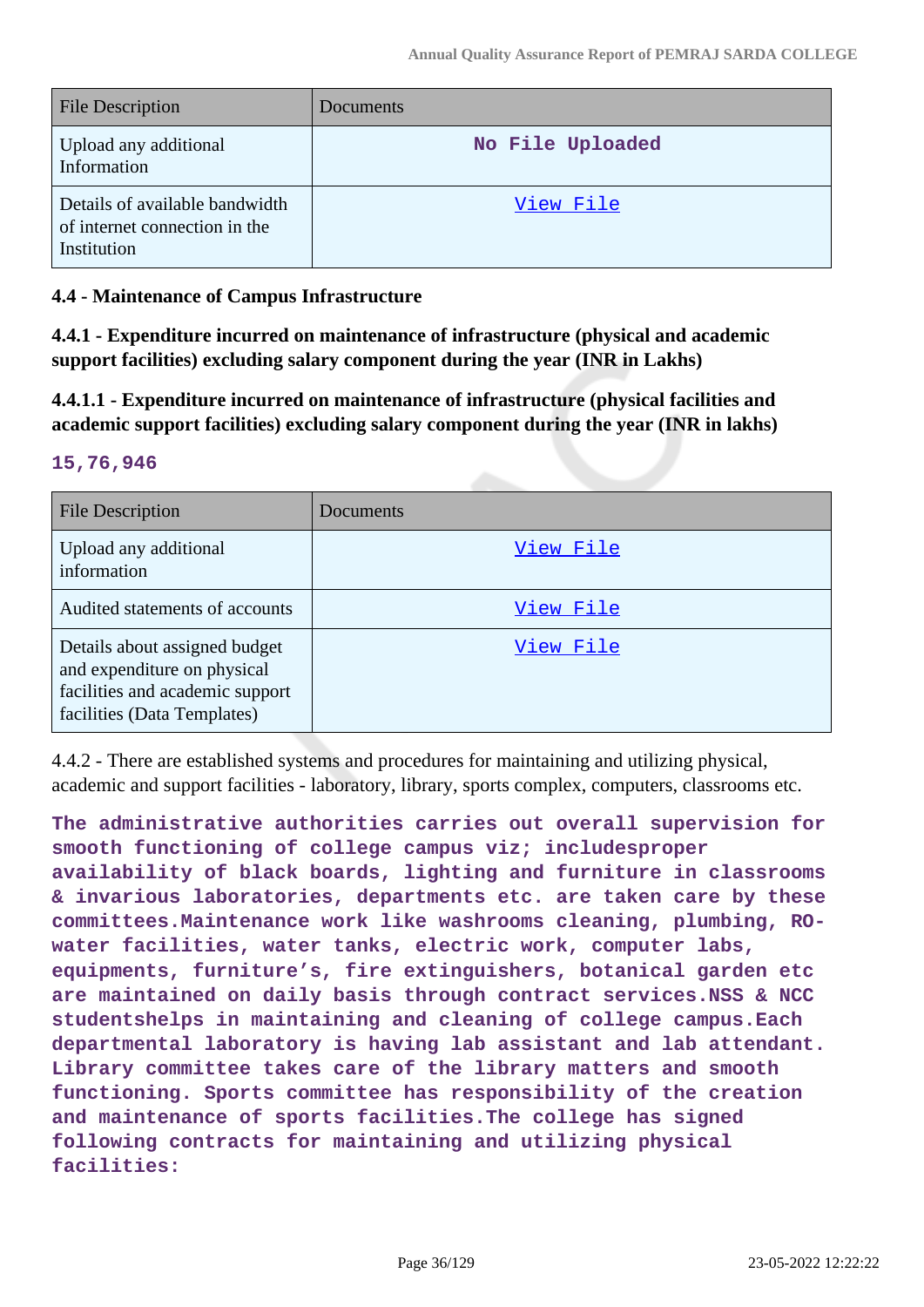**Sr.No**

**Nature of work**

**Name of agency/person**

**Contact No**

**1**

**Building maintenance**

**Mr. Kankariya**

**8805523300**

**2**

**Gardening**

**Mrs. Alka Shirsath**

**8421376551**

**4**

**Electrical maintenance**

**Mr.Praful Chaudhari**

**9822087704**

**5**

**Plumbing**

**Mr. Vilas Vavhal**

**9921502770**

**6**

**Computer &ICTmaintenance**

**Kishor Computers**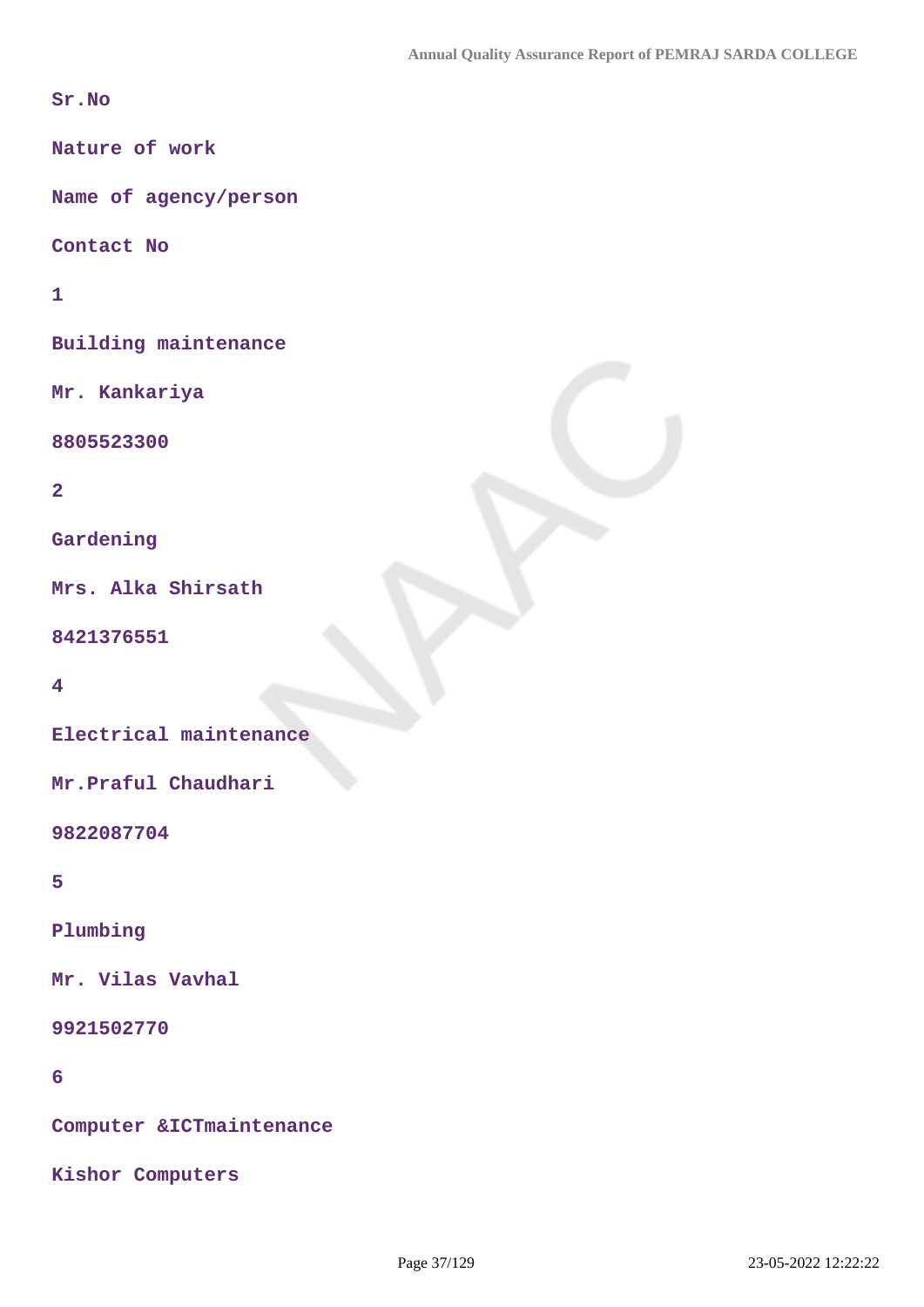### **8805566315**

### **7**

**Cleaning Services** 

**Mr. S. S.Chavhan**

**00**

**8**

**Laboratory equipments/instruments maintenance**

**Atri Sales Corporation**

**Abhay Chemical Industry**

**0241-2324672**

**9422797686**

#### **9**

**Paste control in the Library**

**Samartha Paste Control**

**9890692159**

**10**

**Security Guard**

**Mr. M. M. Gandhe**

**9561355739**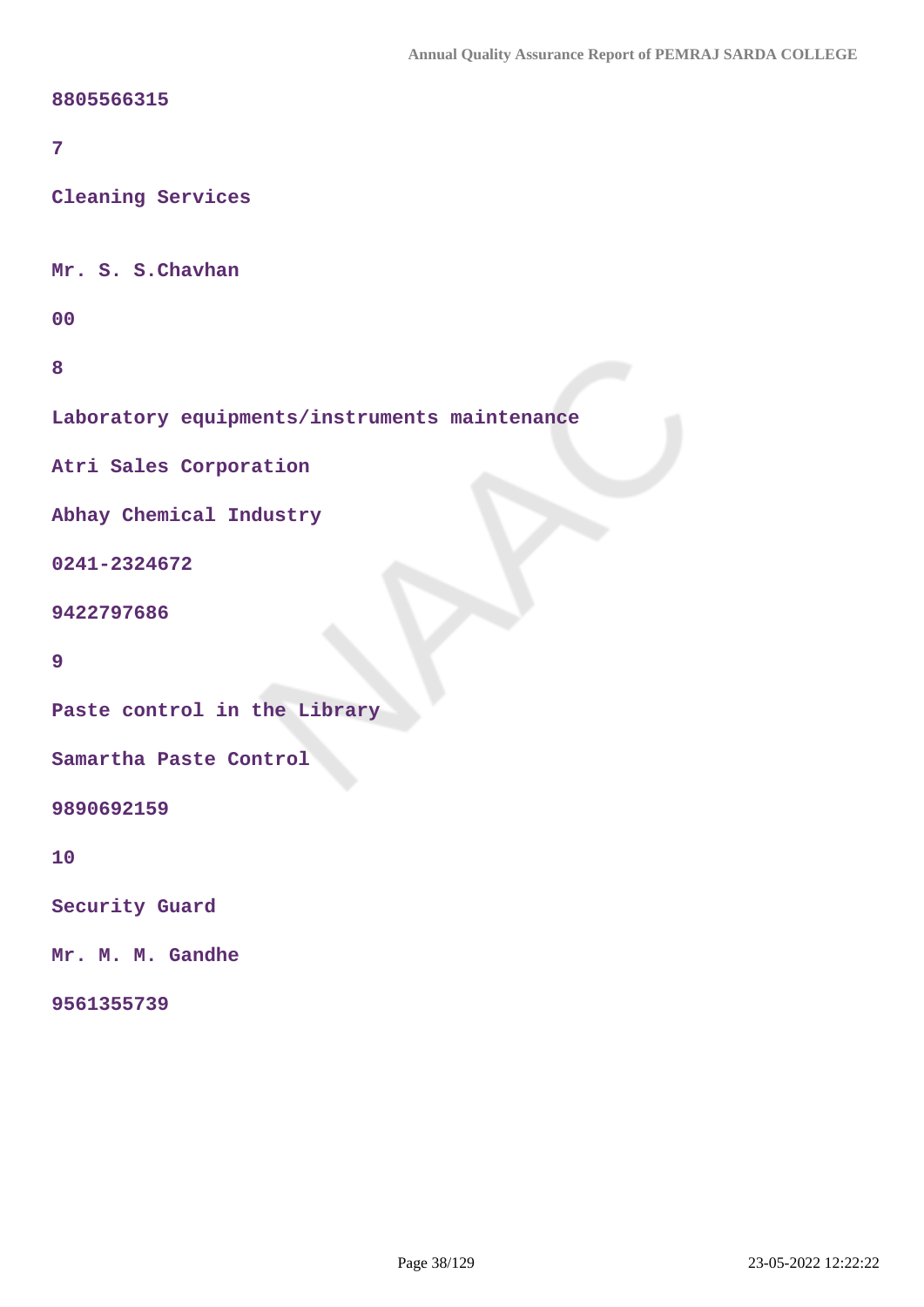| <b>File Description</b>                  | Documents |
|------------------------------------------|-----------|
| Upload any additional<br>information     | View File |
| Paste link for additional<br>information | Nil       |

## **STUDENT SUPPORT AND PROGRESSION**

## **5.1 - Student Support**

**5.1.1 - Number of students benefited by scholarships and free ships provided by the Government during the year**

# **5.1.1.1 - Number of students benefited by scholarships and free ships provided by the Government during the year**

### **579**

| <b>File Description</b>                                                                                                         | Documents        |
|---------------------------------------------------------------------------------------------------------------------------------|------------------|
| Upload self attested letter with<br>the list of students sanctioned<br>scholarship                                              | View File        |
| Upload any additional<br>information                                                                                            | No File Uploaded |
| Number of students benefited by<br>scholarships and free ships<br>provided by the Government<br>during the year (Data Template) | View File        |

**5.1.2 - Number of students benefitted by scholarships, free ships etc. provided by the institution / non- government agencies during the year**

**5.1.2.1 - Total number of students benefited by scholarships, free ships, etc provided by the institution / non- government agencies during the year**

**00**

| <b>File Description</b>                                                                                                                       | Documents        |
|-----------------------------------------------------------------------------------------------------------------------------------------------|------------------|
| Upload any additional<br>information                                                                                                          | No File Uploaded |
| Number of students benefited by<br>scholarships and free ships<br>institution / non-government<br>agencies in last 5 years (Date<br>Template) | View File        |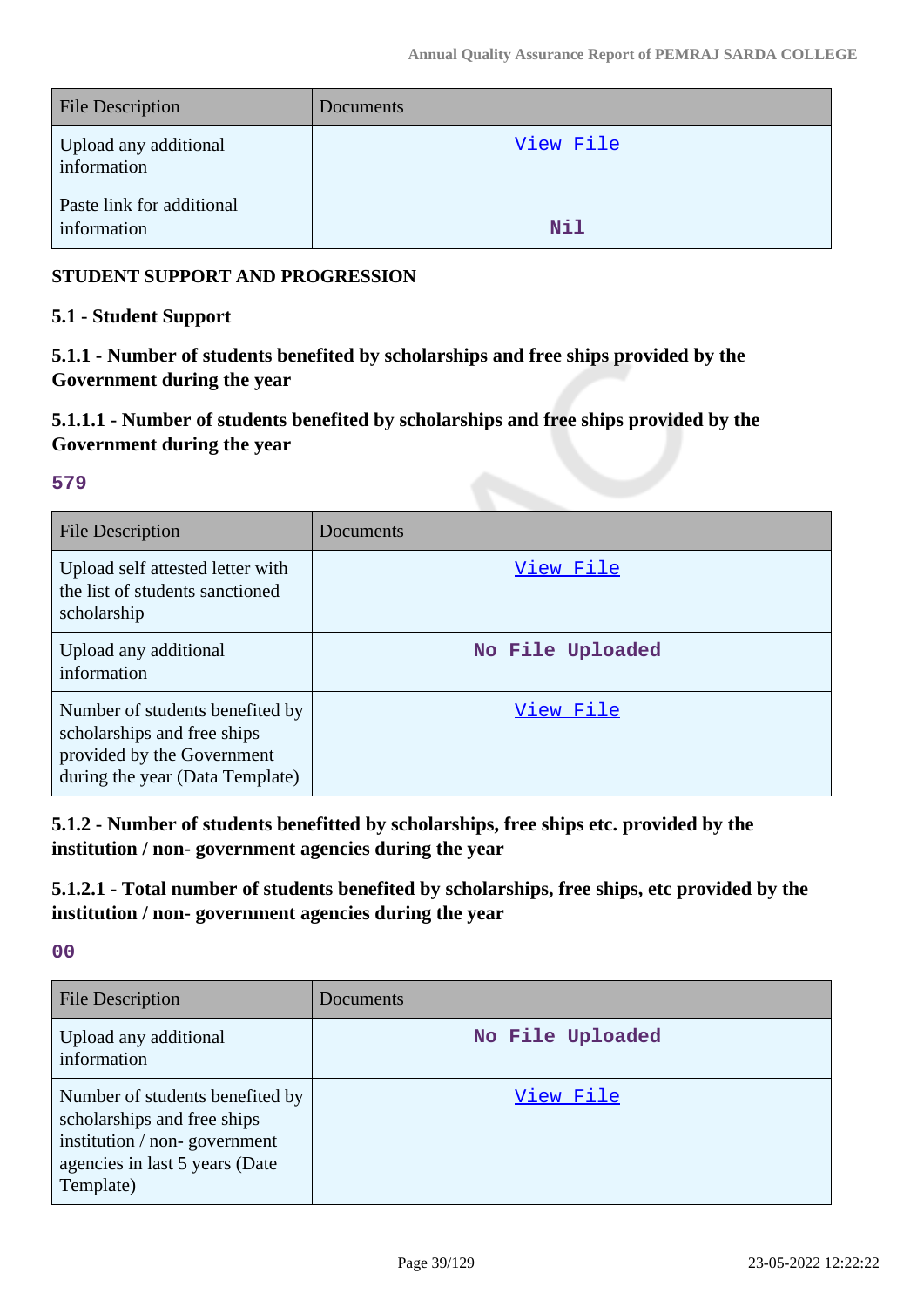### **B. 3 of the above**

**5.1.3 - Capacity building and skills enhancement initiatives taken by the institution include the following: Soft skills Language and communication skills Life skills (Yoga, physical fitness, health and hygiene) ICT/computing skills**

| <b>File Description</b>                                                                 | Documents                                        |
|-----------------------------------------------------------------------------------------|--------------------------------------------------|
| Link to Institutional website                                                           | http://sardacollege.org/quality-<br>initiatives/ |
| Any additional information                                                              | No File Uploaded                                 |
| Details of capability building<br>and skills enhancement<br>initiatives (Data Template) | View File                                        |

**5.1.4 - Number of students benefitted by guidance for competitive examinations and career counseling offered by the institution during the year**

### **527**

**5.1.4.1 - Number of students benefitted by guidance for competitive examinations and career counseling offered by the institution during the year**

#### **527**

| <b>File Description</b>                                                                                                                 | Documents        |
|-----------------------------------------------------------------------------------------------------------------------------------------|------------------|
| Any additional information                                                                                                              | No File Uploaded |
| Number of students benefited by<br>guidance for competitive<br>examinations and career<br>counseling during the year (Data<br>Template) | View File        |

**5.1.5 - The Institution has a transparent mechanism for timely redressal of student grievances including sexual harassment and ragging cases Implementation of guidelines of statutory/regulatory bodies Organization wide awareness and undertakings on policies with zero tolerance Mechanisms for submission of online/offline students' grievances Timely redressal of the grievances through appropriate committees**

### **A. All of the above**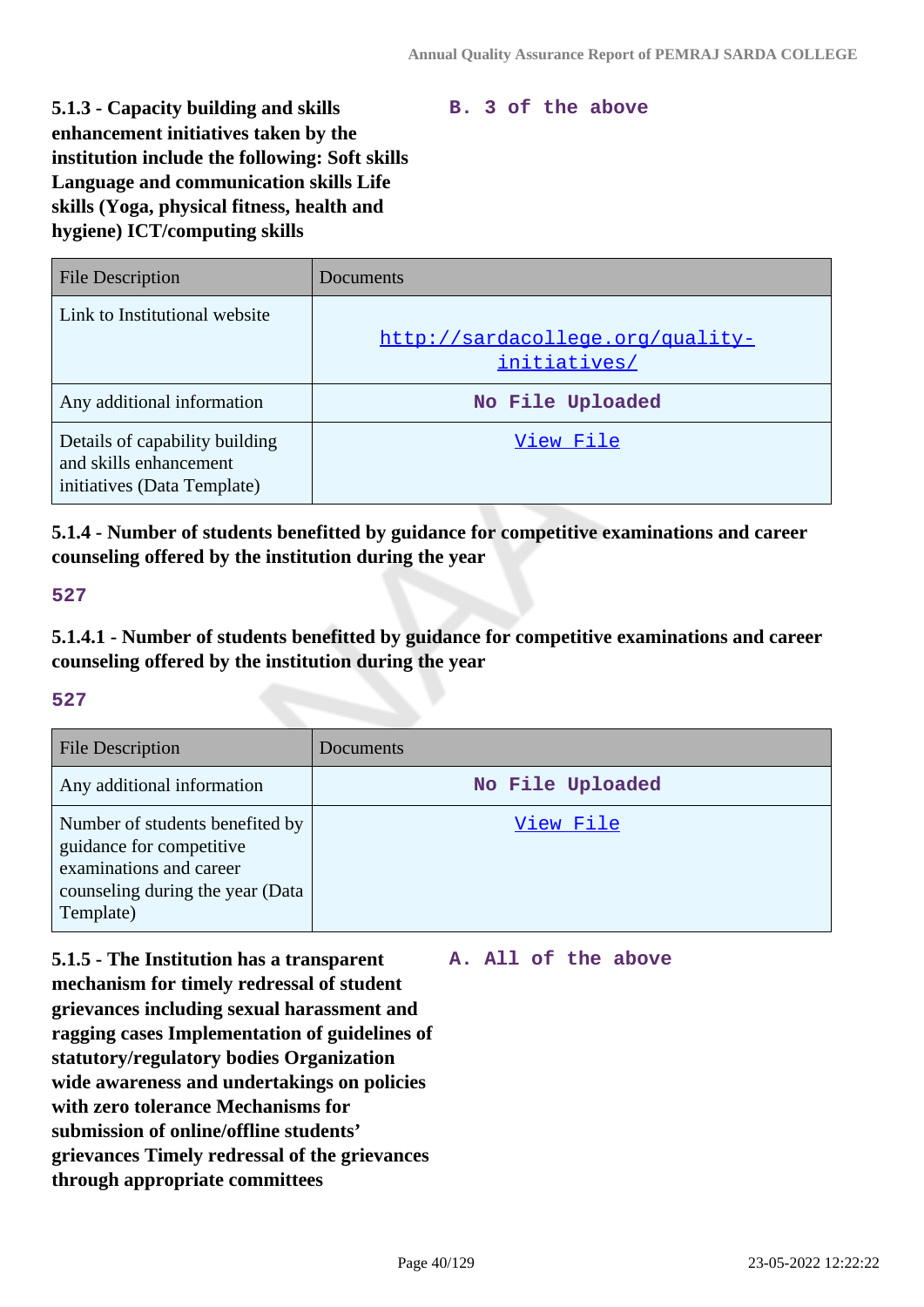| <b>File Description</b>                                                                                                                  | Documents        |
|------------------------------------------------------------------------------------------------------------------------------------------|------------------|
| Minutes of the meetings of<br>student redressal committee,<br>prevention of sexual harassment<br>committee and Anti Ragging<br>committee | View File        |
| Upload any additional<br>information                                                                                                     | No File Uploaded |
| Details of student grievances<br>including sexual harassment and<br>ragging cases                                                        | View File        |

## **5.2 - Student Progression**

## **5.2.1 - Number of placement of outgoing students during the year**

## **5.2.1.1 - Number of outgoing students placed during the year**

### **06**

| <b>File Description</b>                                         | Documents |
|-----------------------------------------------------------------|-----------|
| Self-attested list of students<br>placed                        | View File |
| Upload any additional<br>information                            | View File |
| Details of student placement<br>during the year (Data Template) | View File |

## **5.2.2 - Number of students progressing to higher education during the year**

# **5.2.2.1 - Number of outgoing student progression to higher education**

# **102**

| <b>File Description</b>                               | Documents        |
|-------------------------------------------------------|------------------|
| Upload supporting data for<br>student/alumni          | View File        |
| Any additional information                            | No File Uploaded |
| Details of student progression to<br>higher education | View File        |

# **5.2.3 - Number of students qualifying in state/national/ international level examinations during the year (eg: JAM/CLAT/GATE/ GMAT/CAT/GRE/ TOEFL/ Civil Services/State government examinations)**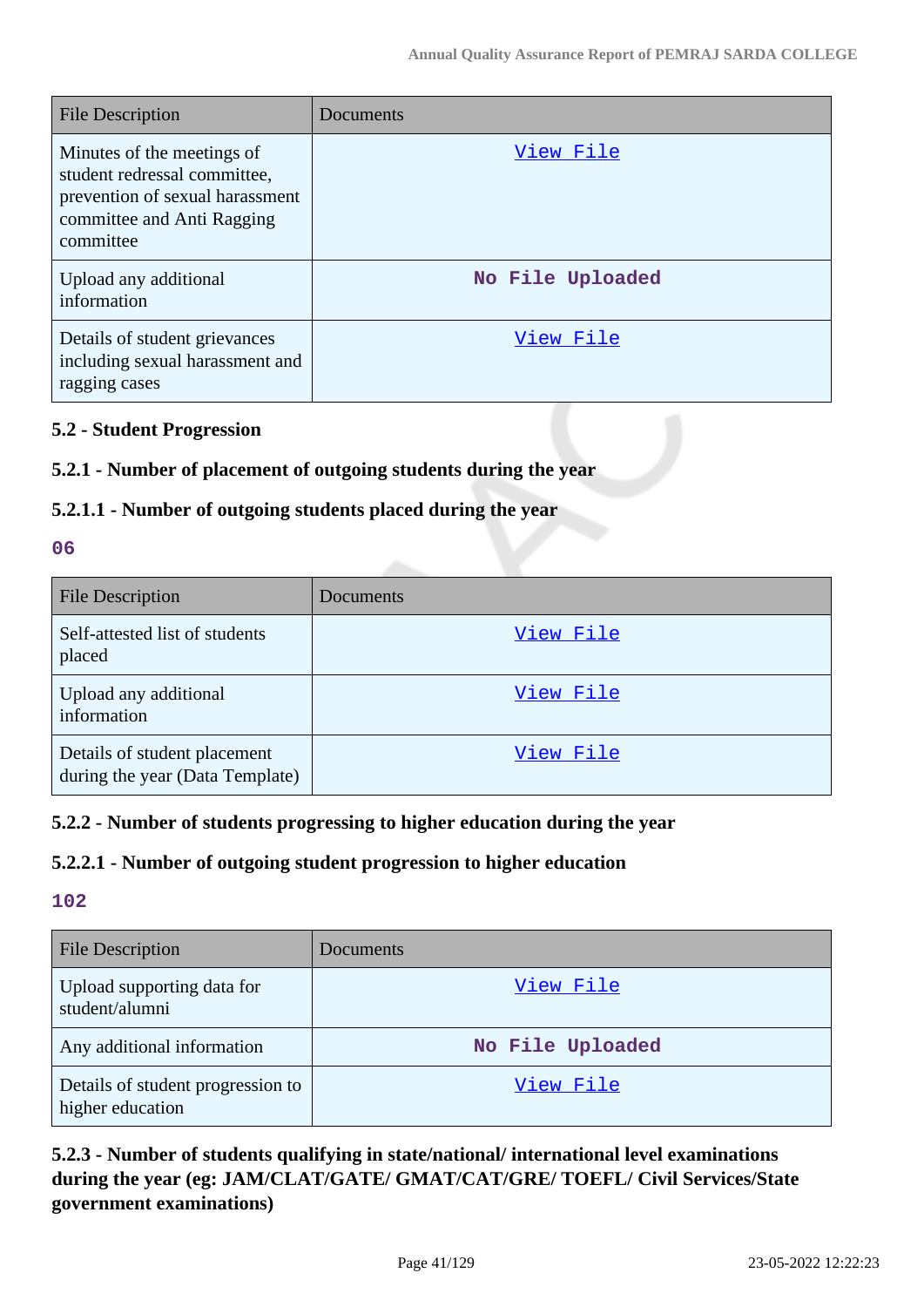# **5.2.3.1 - Number of students qualifying in state/ national/ international level examinations (eg: JAM/CLAT/NET/ SLET/ GATE/ GMAT/CAT/GRE/ TOEFL/ Civil Services/ State government examinations) during the year**

**00**

| <b>File Description</b>                                                                                                   | Documents        |
|---------------------------------------------------------------------------------------------------------------------------|------------------|
| Upload supporting data for the<br>same                                                                                    | No File Uploaded |
| Any additional information                                                                                                | No File Uploaded |
| Number of students qualifying<br>in state/national/international<br>level examinations during the<br>year (Data Template) | View File        |

## **5.3 - Student Participation and Activities**

**5.3.1 - Number of awards/medals for outstanding performance in sports/cultural activities at university/state/national / international level (award for a team event should be counted as one) during the year**

**5.3.1.1 - Number of awards/medals for outstanding performance in sports/cultural activities at university/state/ national / international level (award for a team event should be counted as one) during the year.**

### **00**

| <b>File Description</b>                                                                                                                                                              | Documents        |
|--------------------------------------------------------------------------------------------------------------------------------------------------------------------------------------|------------------|
| e-copies of award letters and<br>certificates                                                                                                                                        | No File Uploaded |
| Any additional information                                                                                                                                                           | No File Uploaded |
| Number of awards/medals for<br>outstanding performance in<br>sports/cultural activities at unive<br>rsity/state/national/international<br>level (During the year) (Data<br>Template) | View File        |

5.3.2 - Institution facilitates students' representation and engagement in various administrative, cocurricular and extracurricular activities (student council/ students representation on various bodies as per established processes and norms )

# **Every year the formation of the student council is done as per the specified format. The class toppers are appointed as the class representative [CR] of that respective class. Most of the time**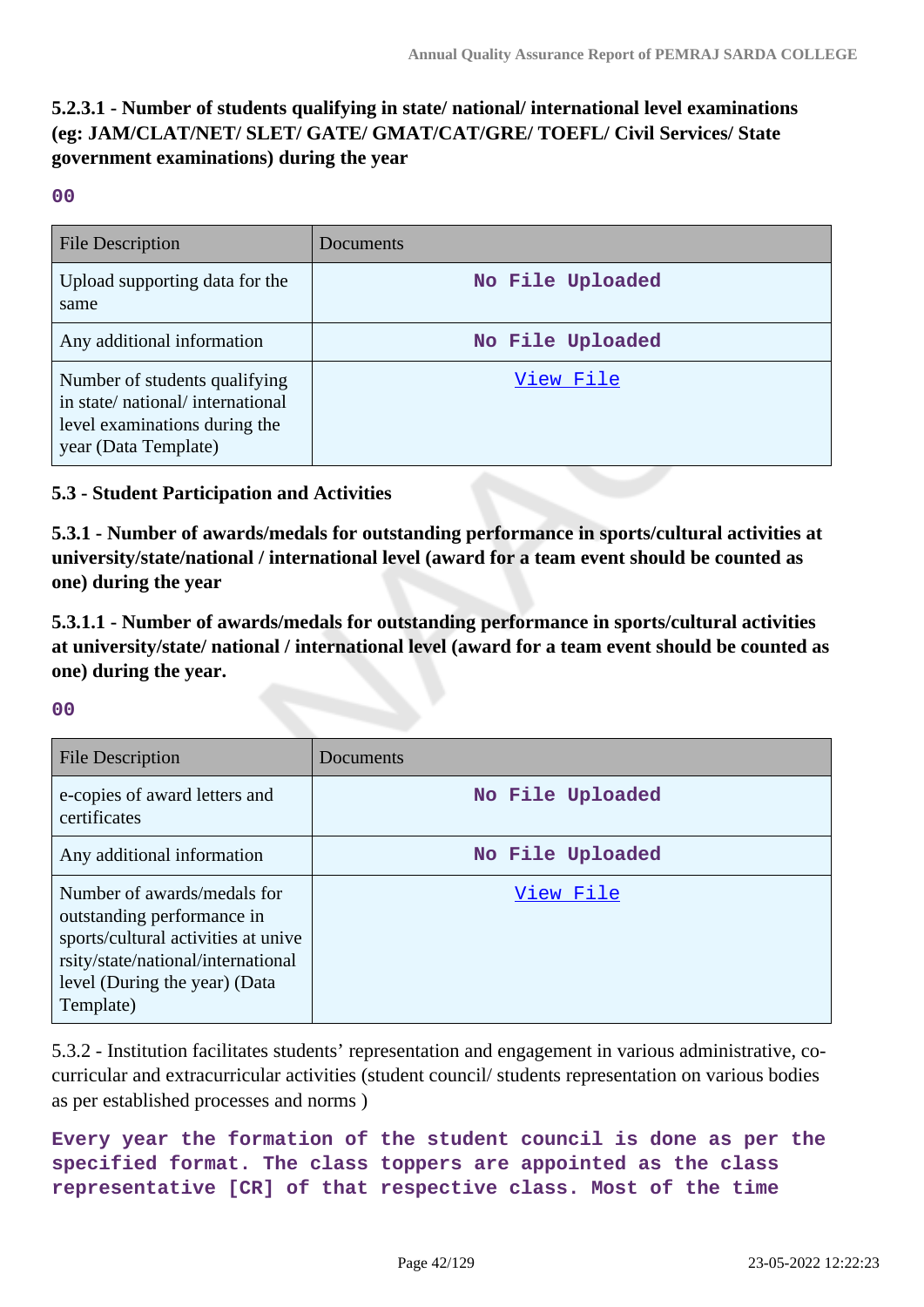**girl students are toppers there is no bias regarding gender.**

**This year due to the Corona pandemic the college ran in online mode. Subsequently, the student council was not formed. Instead, the previous council remained in force except for the last final year class representatives.**

| <b>File Description</b>                  | Documents  |
|------------------------------------------|------------|
| Paste link for additional<br>information | <b>Nil</b> |
| Upload any additional<br>information     | View File  |

**5.3.3 - Number of sports and cultural events/competitions in which students of the Institution participated during the year (organized by the institution/other institutions)**

**5.3.3.1 - Number of sports and cultural events/competitions in which students of the Institution participated during the year**

**0**

| <b>File Description</b>                                                                                                                                                                                | Documents        |
|--------------------------------------------------------------------------------------------------------------------------------------------------------------------------------------------------------|------------------|
| Report of the event                                                                                                                                                                                    | No File Uploaded |
| Upload any additional<br>information                                                                                                                                                                   | No File Uploaded |
| Number of sports and cultural<br>events/competitions in which<br>students of the Institution<br>participated during the year<br>(organized by the<br>institution/other institutions<br>(Data Template) | View File        |

### **5.4 - Alumni Engagement**

5.4.1 - There is a registered Alumni Association that contributes significantly to the development of the institution through financial and/or other support services

**There is an active Alumni Association of the past students of Pemraj Sarda College. This Association for duly registered on 16/03/2020. It comprises eminent, enthusiastic and experienced members associated with different domains. Hon'ble Brijlalji Sarda, the former Chairman of Hind Seva Mandal, is the President of this Association. Under his visionary leadership, the Association strives to enhance employability and strengthen**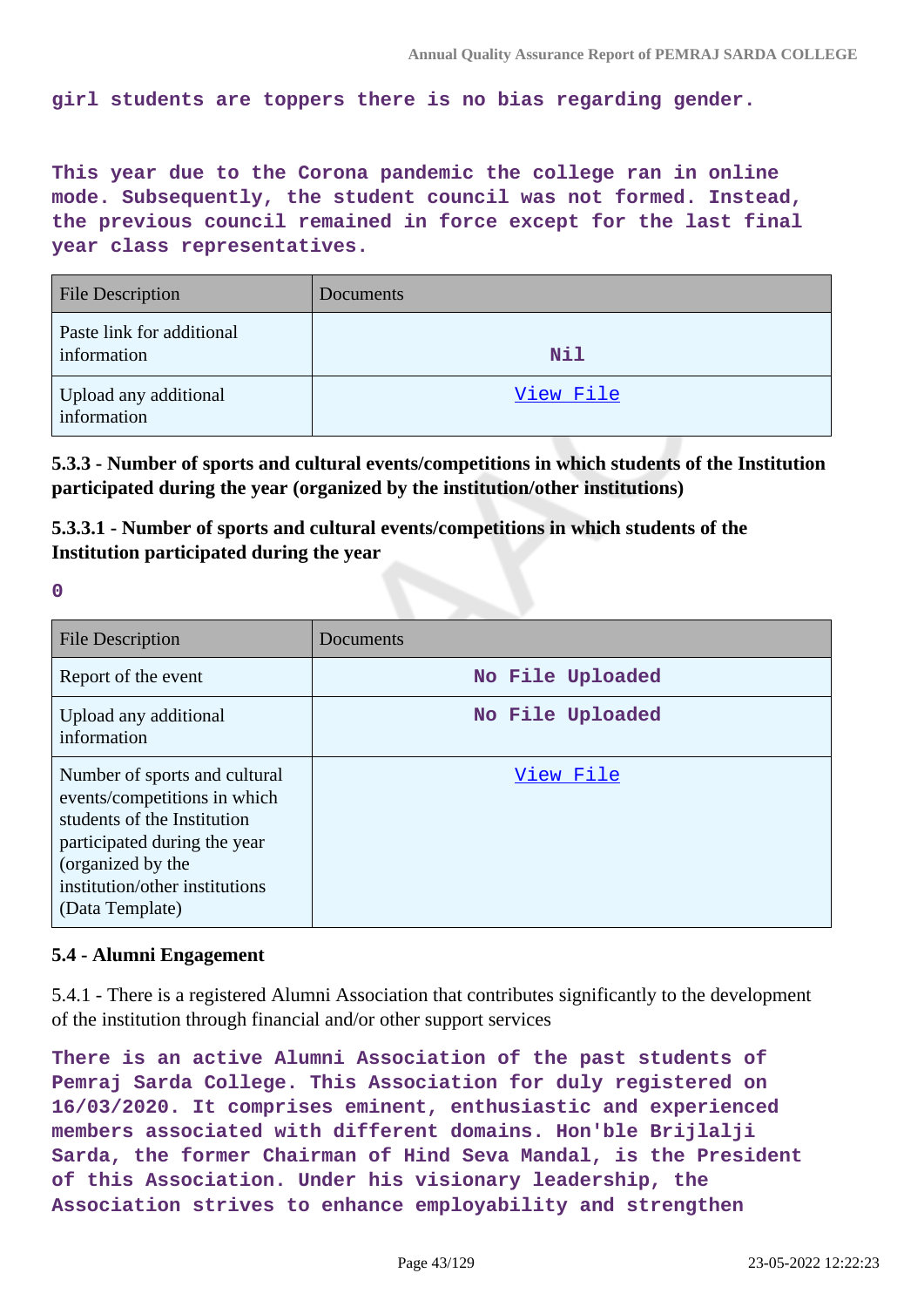**entrepreneurial skills amongst college students. It honestly aims at bridging the breach between academia and industry. To attain its goals, the Association carries out a variety of programmes on/ off the college campus. Unfortunately, due to the prevailing pandemic situation and severe restrictions/ protocols frequently imposed by the local administrative authorities on mass gathering, the Association could not organise any programmes.**

| <b>File Description</b>                  | Documents  |
|------------------------------------------|------------|
| Paste link for additional<br>information | <b>Nil</b> |
| Upload any additional<br>information     | View File  |

**5.4.2 - Alumni contribution during the year (INR in Lakhs) E. <1Lakhs**

| <b>File Description</b>              | Documents        |
|--------------------------------------|------------------|
| Upload any additional<br>information | No File Uploaded |

### **GOVERNANCE, LEADERSHIP AND MANAGEMENT**

### **6.1 - Institutional Vision and Leadership**

6.1.1 - The governance of the institution is reflective of and in tune with the vision and mission of the institution

#### **Vision:**

**'?? ?????? ?? ?????????'**

**(True Learning Leads to Liberation!)**

**The college envisages the future of the nation in the enlightenment and empowerment of the youths from the weaker sections of the society. Their holistic progress is the ultimate goal of this institution. The fact worth mention is that the percentage of the students from the drown-trodden communities (SC, ST, and VJNT) is around 15% while that of the female students is nearly 40%.**

**Mission:**

**'????????? ?????? ??????? ???????????'**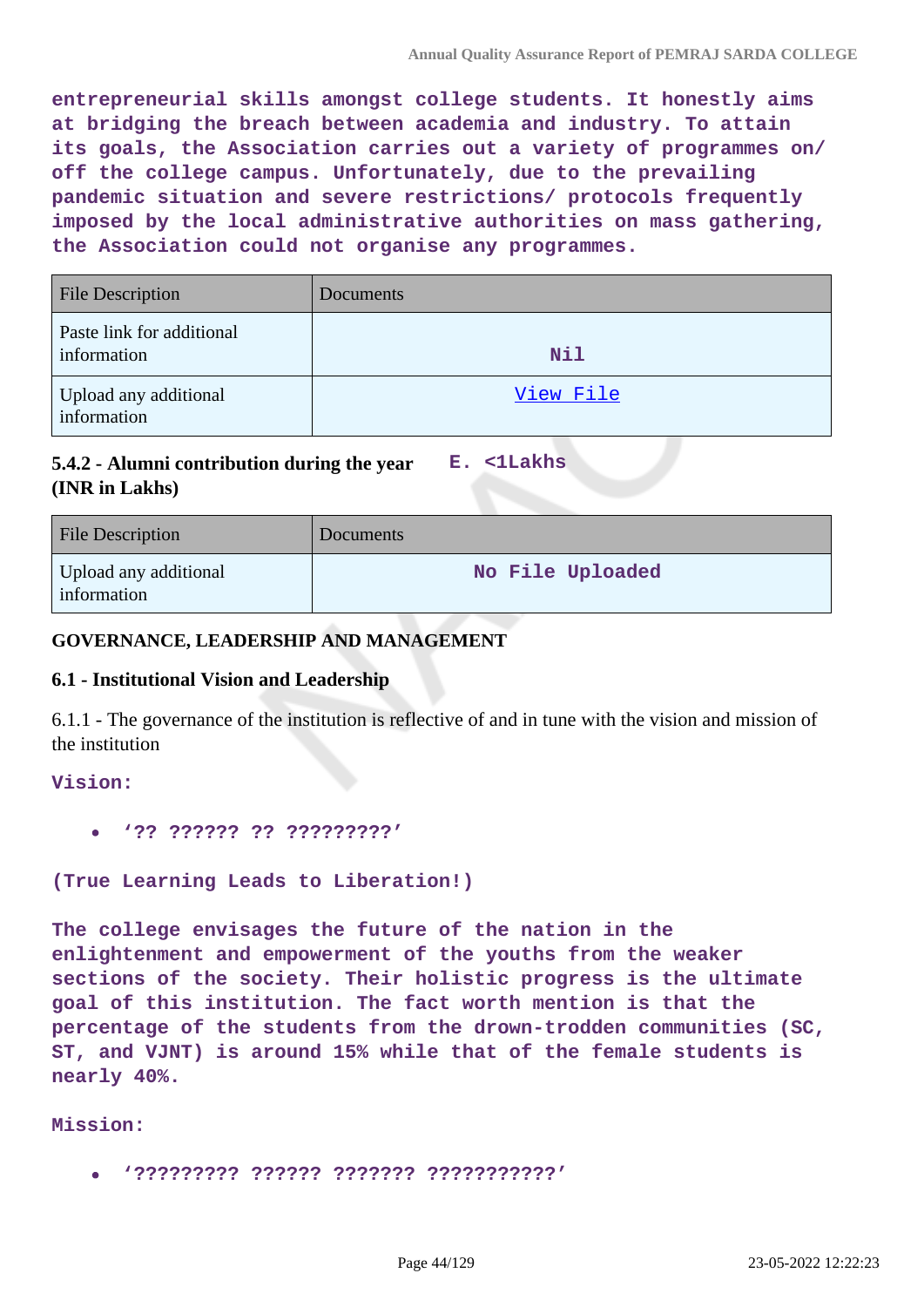**(Arise, awake, and stop not till the goal is reached!)**

**The shlok is a call for propagation of the message of peace and blessings. "Awake" denotes the awakening of one's real nature and the consequent ushering in of prosperity. "Arise" is a passionate call for national awakening to obtain political freedom for the country from colonialism, and to not to "stop" until the "goal" was achieved. This was essential in the social, economic and political fields.**

**Pemraj Sarda College is committed to its mission and is marching towards its accomplishment. The college has taken strenuous efforts to awaken the students, to make them aware of their aim in life and has motivated them not to halt till their aim is achieved.**

| <b>File Description</b>                  | Documents                                                                 |
|------------------------------------------|---------------------------------------------------------------------------|
| Paste link for additional<br>information | http://sardacollege.org/wp-<br>content/uploads/2022/03/Vision-Mission.pdf |
| Upload any additional<br>information     | No File Uploaded                                                          |

6.1.2 - The effective leadership is visible in various institutional practices such as decentralization and participative management.

#### **Sadbhavana Cycle Rally**

**The Sadhhavana Cycle Rally was organized jointly by Pemraj Sarda College and Snehalaya (an eminent NGO) from Ahmendagar to Naokhali (Bangladesh). The aim of the cycle rally was to introduce students' diversity of the nation and also make them sensitive citizens. The endeavourer was an outcome of joint efforts of the College administration, 57 Maharashtra NCC Battalion, National Service Scheme and Department of Political Science. Thirty five students, including ten girl students, participated in the rally. As the rally was going to another country, students had to take Passport from the concerned government departments. The whole procedure was done by students themselves. They filled their forms, submitted documents at the government centre and successfully got passport. Considering their socio-economic background it was a marvellous thing they did. So before the rally learning process and participative management was visible among all concerned stakeholders. During the rally, students and teachers took decisions based on general consensus. Overall**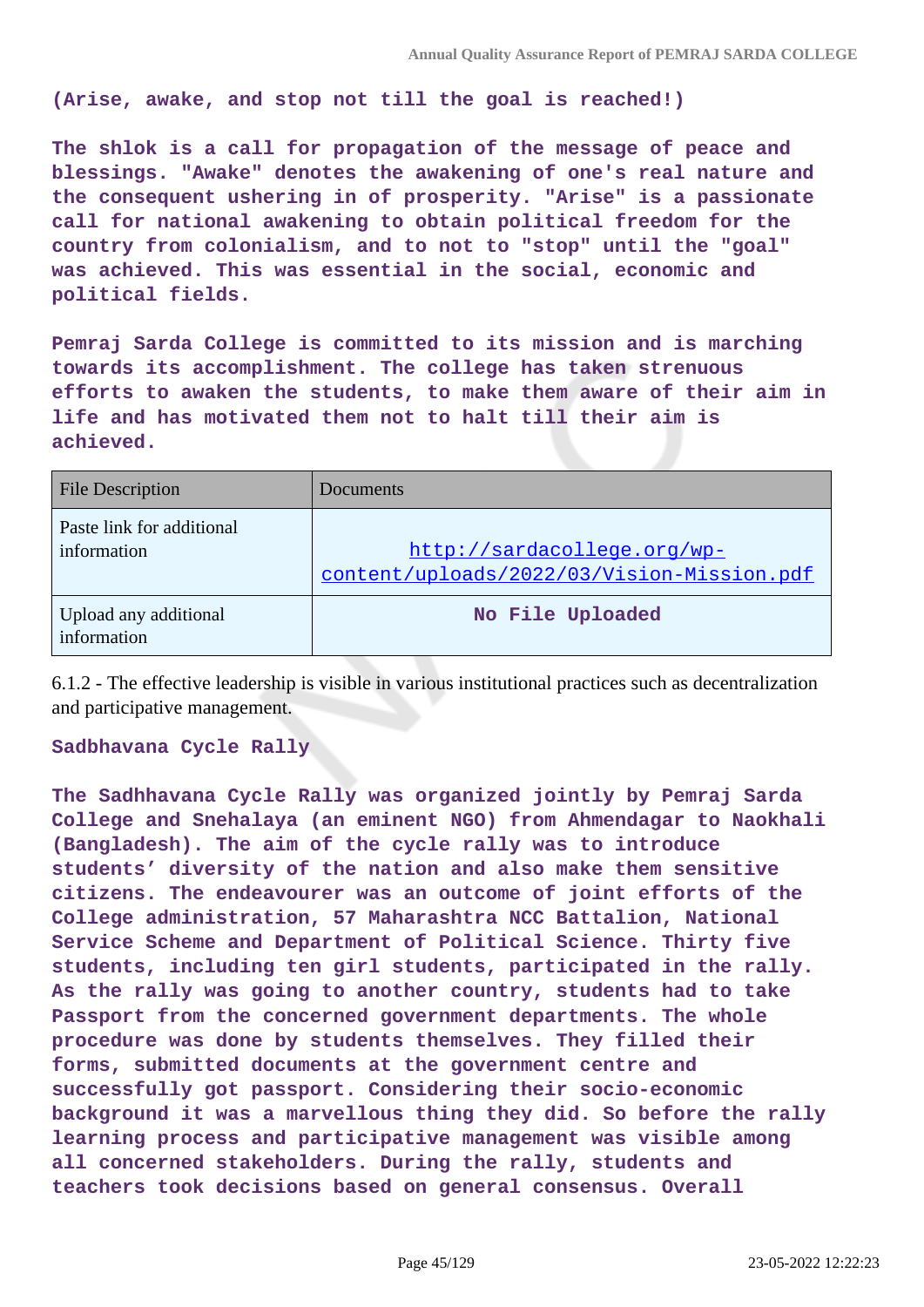**coordination and cooperation was the need of the every hour. All in all,the Sadbhavana Cycle Rally turned out to bean exemplary which boosted not only the confidence of students but also prepared them to face any challenge with determination and positive mindset.**

| <b>File Description</b>                  | Documents                                                                              |
|------------------------------------------|----------------------------------------------------------------------------------------|
| Paste link for additional<br>information | http://sardacollege.org/wp-content/uploads<br>/2022/04/Sadbhavana-Cycle-Rally-2021.pdf |
| Upload any additional<br>information     | No File Uploaded                                                                       |

### **6.2 - Strategy Development and Deployment**

6.2.1 - The institutional Strategic/ perspective plan is effectively deployed

**The institutional Perspective Plan was effectively deployed in the academic year 2020-21.**

**Activity: Permission to Initiate B. Sc. Mathematics, M. Sc. Chemistry & Zoology**

**The Perspective Plan of Pemraj Sarda College (our institution), as displayed on our official website, includes the roadmap of the institution. Following is one of the plans envisaged by the leadership:**

**Qualitative and Quantitative Growth:**

**As per the strategic plan, the institution is committed to attain qualitative as well as quantitative growth by way of induction of new courses and provision of Post Graduate education in all Arts and Science Disciplines. In view of this, efforts were made to obtain permission to initiate bachelor's programme in Mathematics and master's programme in Chemistry as well as Zoology. All the formalities in this direction were fulfilled successfully. Consequently, the Committee constituted for the same sanctioned B. Sc. Mathematics, M. Sc. Chemistry and M. Sc. Zoology.**

**Planning and preparation for the smooth conduct of these programmes (expansion in the existing setup, purchasing of new apparatus/equipment, infrastructural up-gradation, recruitment of the staff, etc.) is in progress. The admissions to these programmes will be granted from the next academic year, 2021-22. In this way, we have executed the activity with success.**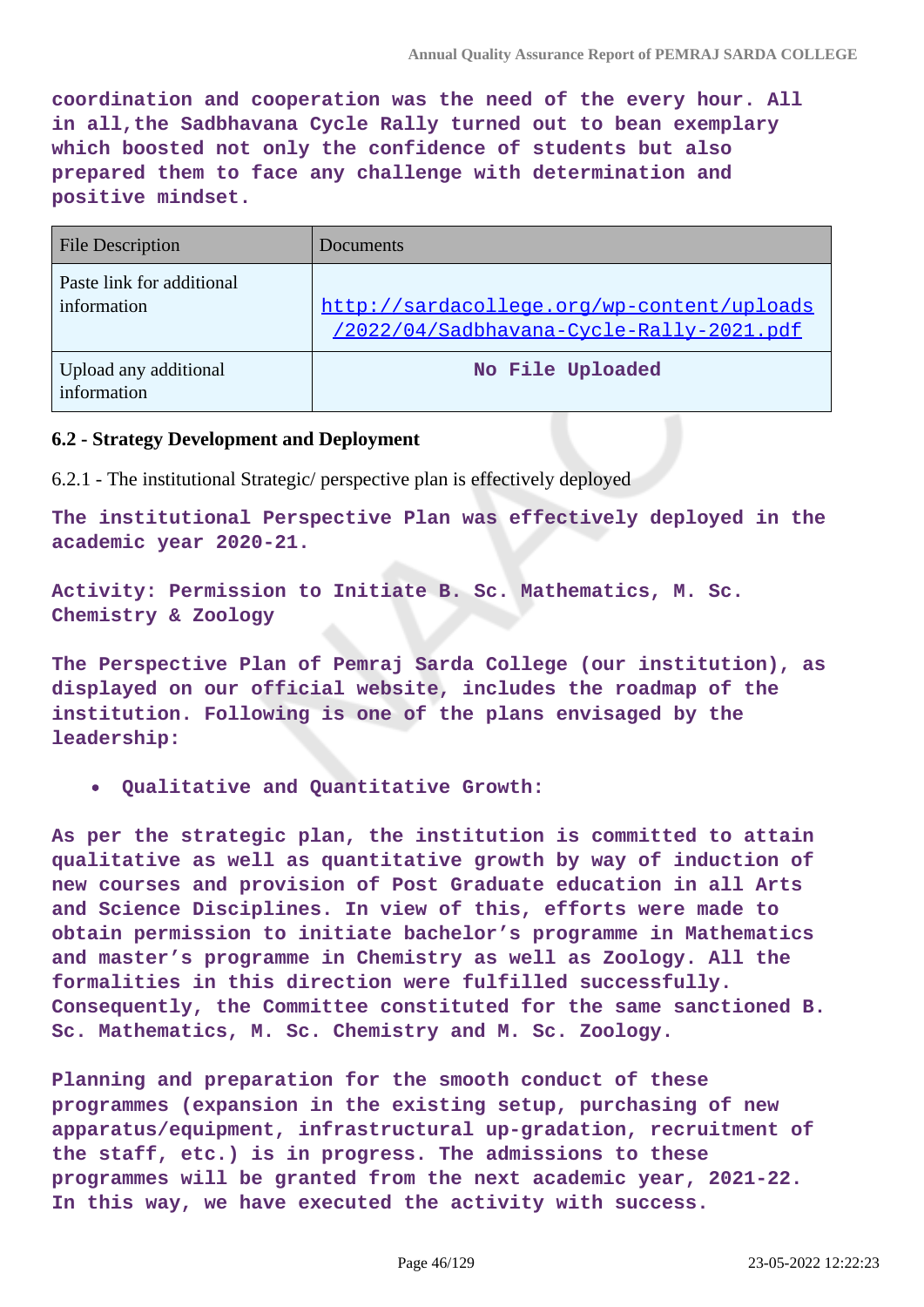| <b>File Description</b>                                   | Documents                                                                                            |
|-----------------------------------------------------------|------------------------------------------------------------------------------------------------------|
| Strategic Plan and deployment<br>documents on the website | View File                                                                                            |
| Paste link for additional<br>information                  | http://sardacollege.org/wp-content/uploads<br>/2021/08/Institutional-Prospective-<br><u>Plan.pdf</u> |
| Upload any additional<br>information                      | View File                                                                                            |

6.2.2 - The functioning of the institutional bodies is effective and efficient as visible from policies, administrative setup, appointment and service rules, procedures, etc.

**The Organogram of the College represents the duties and responsibilities for all stake-holders as under:**

**• The Governing Council plays a vital role in the development the college.**

**• The Chairman of the Mandal also acts as the Chairperson of the Senior College Committee.**

**• College Development Committee (CDC) is the apex body of in the college headed by the Chairman. Principal of the college is the Member Secretary of this Committee. The Committee comprises of elected representatives from teaching and non-teaching staff, StudentRepresentativeand IQAC Coordinator.**

**• The CDC looks after the smooth functioning of the college and follows the rules and regulations of the UGC, State Govt., and University.**

**• Principal is appointed by the Management as per UGC norms and is approved by Savitribai Phule Pune University for five years' tenure.**

**• Principal is the full time academic and administrative officer of the college. He supervises the curricular/co-curricular/extracurricular activities in the college.**

**• The Vice Principal assists the Principal in administration.**

**• Heads of the Departments monitor the Departmental activities.**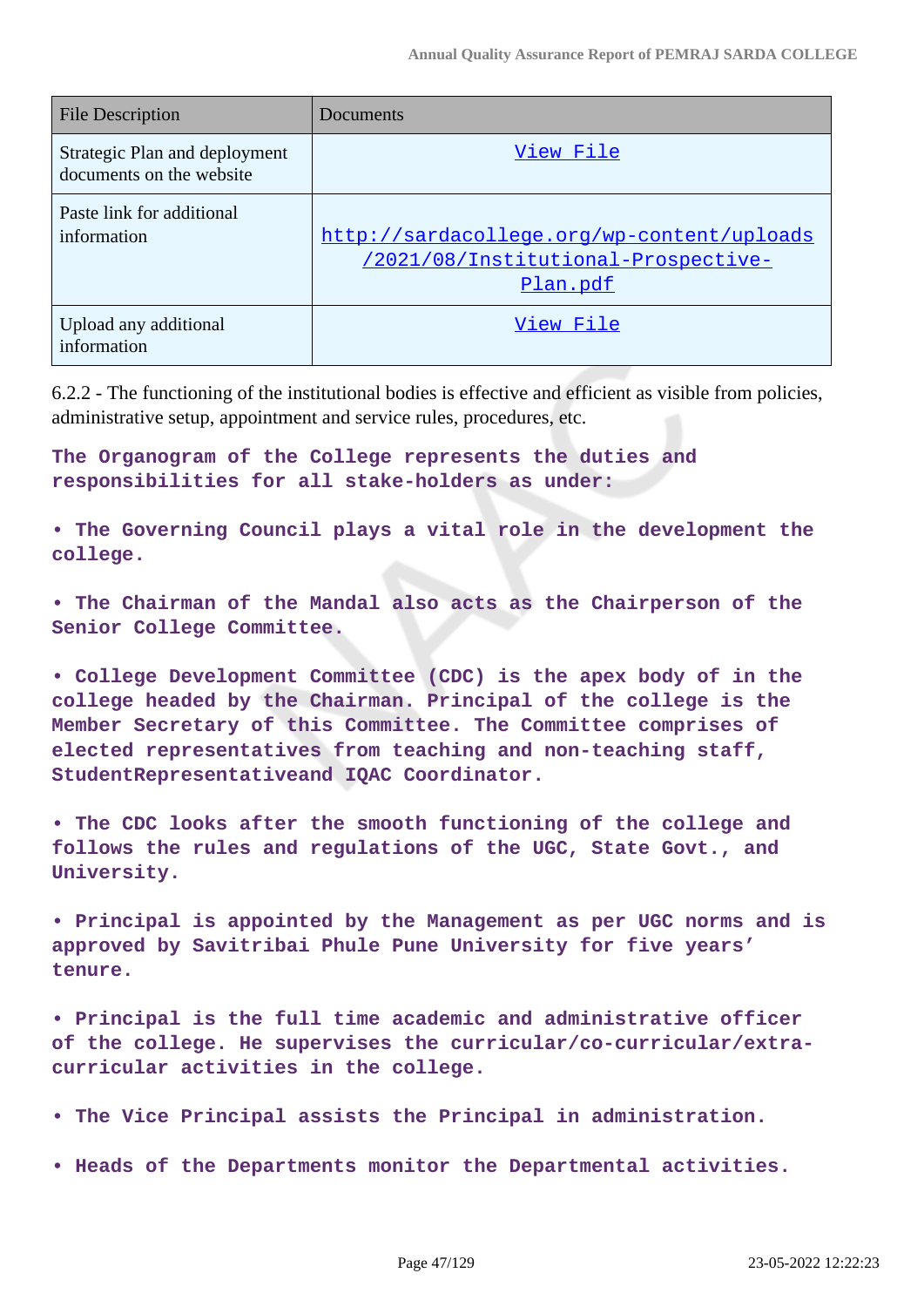**• Librarian and Director of Physical Education are assigned with co-curricular and extra-curricular activities.**

**• Coordinators of various Committees and NCCC/NSS/ Student Development Officercarry out their responsibilities.**

| <b>File Description</b>              | Documents                                  |
|--------------------------------------|--------------------------------------------|
| Paste link for additional            | http://sardacollege.org/wp-content/uploads |
| information                          | /2022/02/Code-of-Conduct.pdf               |
| Link to Organogram of the            | http://sardacollege.org/wp-                |
| institution webpage                  | content/uploads/2022/04/Organogram.pdf     |
| Upload any additional<br>information | View File                                  |

# **6.2.3 - Implementation of e-governance in areas of operation Administration Finance and Accounts Student Admission and Support Examination**

**A. All of the above**

| <b>File Description</b>                                                                                      | Documents        |
|--------------------------------------------------------------------------------------------------------------|------------------|
| <b>ERP</b> (Enterprise Resource)<br>Planning)Document                                                        | View File        |
| Screen shots of user inter faces                                                                             | View File        |
| Any additional information                                                                                   | No File Uploaded |
| Details of implementation of e-<br>governance in areas of<br>operation, Administration<br>etc(Data Template) | View File        |

# **6.3 - Faculty Empowerment Strategies**

6.3.1 - The institution has effective welfare measures for teaching and non- teaching staff

**There are different welfare measures available for teaching and non-teaching staff at the institutional level. The Hind Sevak Mandal's Employees' Cooperative Credit Society is an 'A' Graded financial body with solid reputation. It has a long history spanning over more than five decades.This Cooperative Credit Society comprises of the permanent, full-time teaching and nonteaching staff of Pemraj Sarda College as its members. In addition, it has as its members, the staffof the other educational**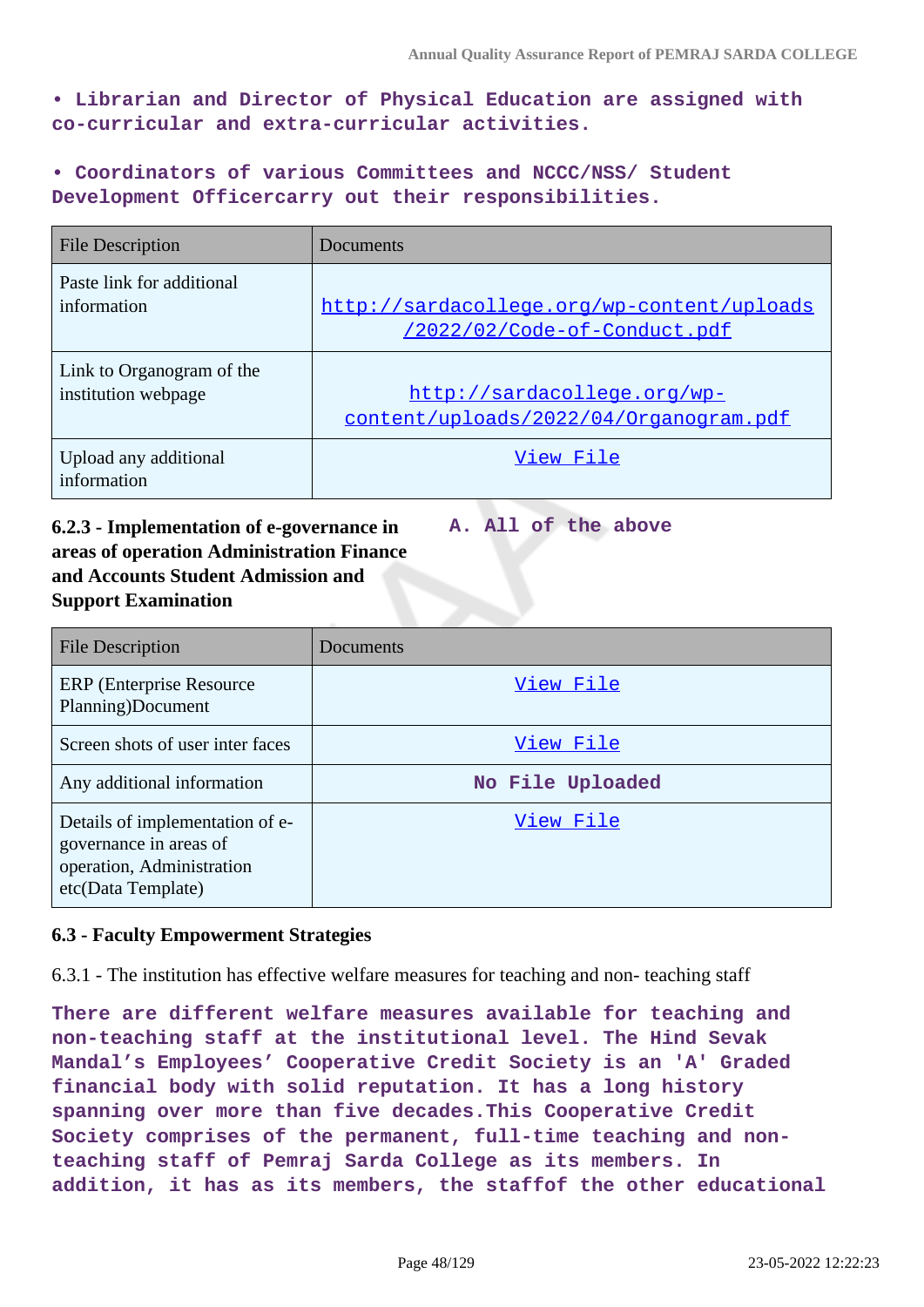**units run by the Hind Seva Mandal. Subsequently, the financial condition of the Society is quite sound. No wonder, the retired employees of Pemraj Sarda College also retain thier membership. This Society provides Short Term, Medium Term as well as Long Term loans to the employees. In addition, emergency loans and educational loans are also offered to the members. After approval, the employees are benefitted from the General Provident Fund. They can opt for Public Provident Fund on their own. Most importantly, emergency medical help is provided to every employee, on review of the situation.**

| <b>File Description</b>                  | Documents  |
|------------------------------------------|------------|
| Paste link for additional<br>information | <b>Nil</b> |
| Upload any additional<br>information     | View File  |

**6.3.2 - Number of teachers provided with financial support to attend conferences/ workshops and towards membership fee of professional bodies during the year**

**6.3.2.1 - Number of teachers provided with financial support to attend conferences/workshops and towards membership fee of professional bodies during the year**

**00**

| <b>File Description</b>                                                                                                          | Documents        |
|----------------------------------------------------------------------------------------------------------------------------------|------------------|
| Upload any additional<br>information                                                                                             | No File Uploaded |
| Details of teachers provided<br>with financial support to attend<br>conference, workshops etc<br>during the year (Data Template) | View File        |

**6.3.3 - Number of professional development /administrative training programs organized by the institution for teaching and non-teaching staff during the year**

**6.3.3.1 - Total number of professional development /administrative training Programmes organized by the institution for teaching and non teaching staff during the year**

**00**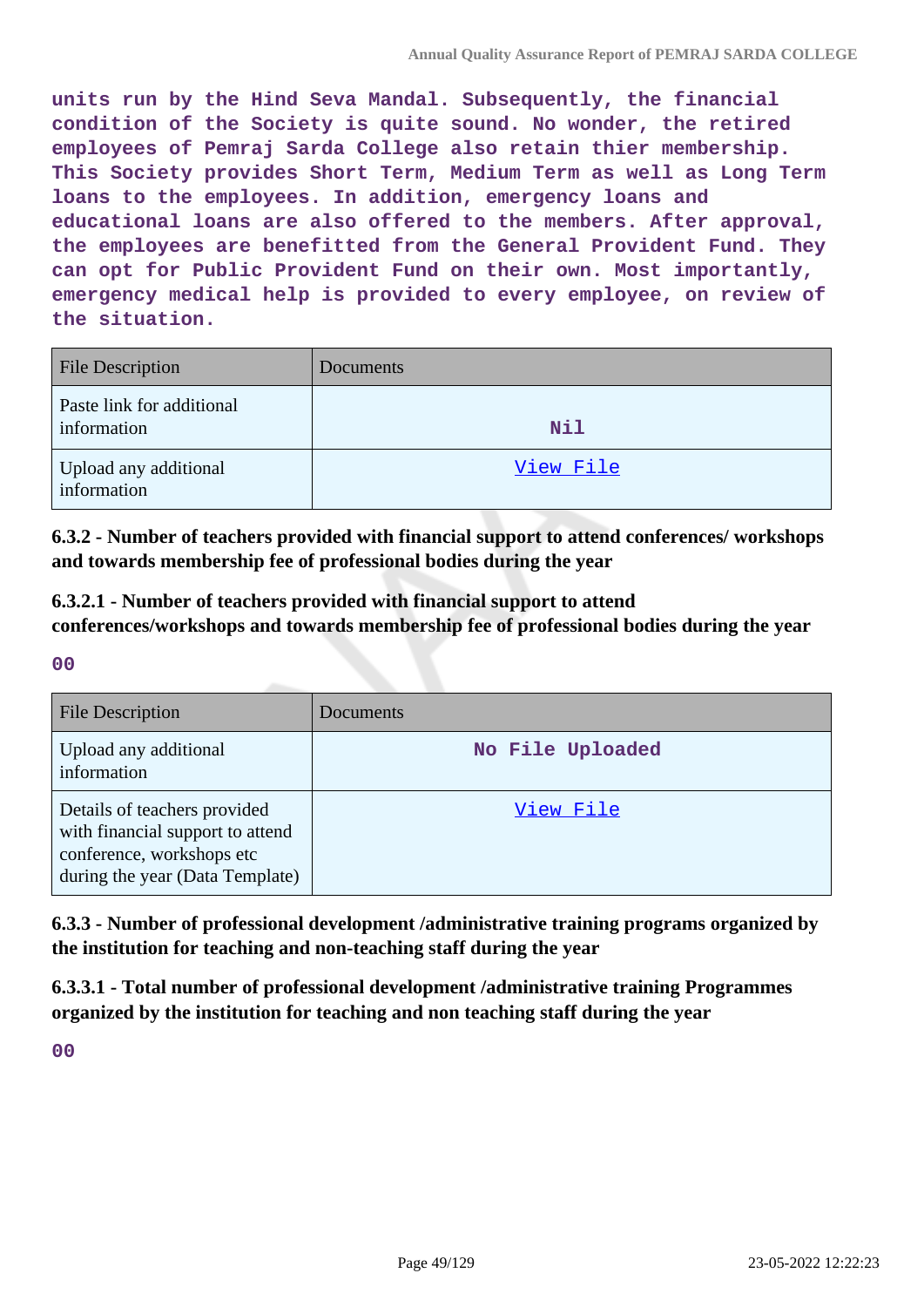| <b>File Description</b>                                                                                                                                                 | Documents        |
|-------------------------------------------------------------------------------------------------------------------------------------------------------------------------|------------------|
| Reports of the Human Resource<br><b>Development Centres</b><br>(UGCASC or other relevant<br>centres).                                                                   | No File Uploaded |
| <b>Reports of Academic Staff</b><br>College or similar centers                                                                                                          | No File Uploaded |
| Upload any additional<br>information                                                                                                                                    | No File Uploaded |
| Details of professional<br>development / administrative<br>training Programmes organized<br>by the University for teaching<br>and non teaching staff (Data<br>Template) | <u>View File</u> |

**6.3.4 - Number of teachers undergoing online/face-to-face Faculty development Programmes (FDP) during the year (Professional Development Programmes, Orientation / Induction Programmes, Refresher Course, Short Term Course etc.)**

**6.3.4.1 - Total number of teachers attending professional development Programmes viz., Orientation / Induction Programme, Refresher Course, Short Term Course during the year**

### **05**

| <b>File Description</b>                                                                                    | Documents        |
|------------------------------------------------------------------------------------------------------------|------------------|
| <b>IQAC</b> report summary                                                                                 | View File        |
| Reports of the Human Resource<br><b>Development Centres</b><br>(UGCASC or other relevant<br>centers)       | No File Uploaded |
| Upload any additional<br>information                                                                       | No File Uploaded |
| Details of teachers attending<br>professional development<br>programmes during the year<br>(Data Template) | <u>View File</u> |

6.3.5 - Institutions Performance Appraisal System for teaching and non- teaching staff

**The IQAC's contribution in the teaching and learning process is mainly concerned with the preparation and execution of the Academic Calendar. This calendar is prepared at the beginning of every academic year. It is inclusive and comprehensive. The heads**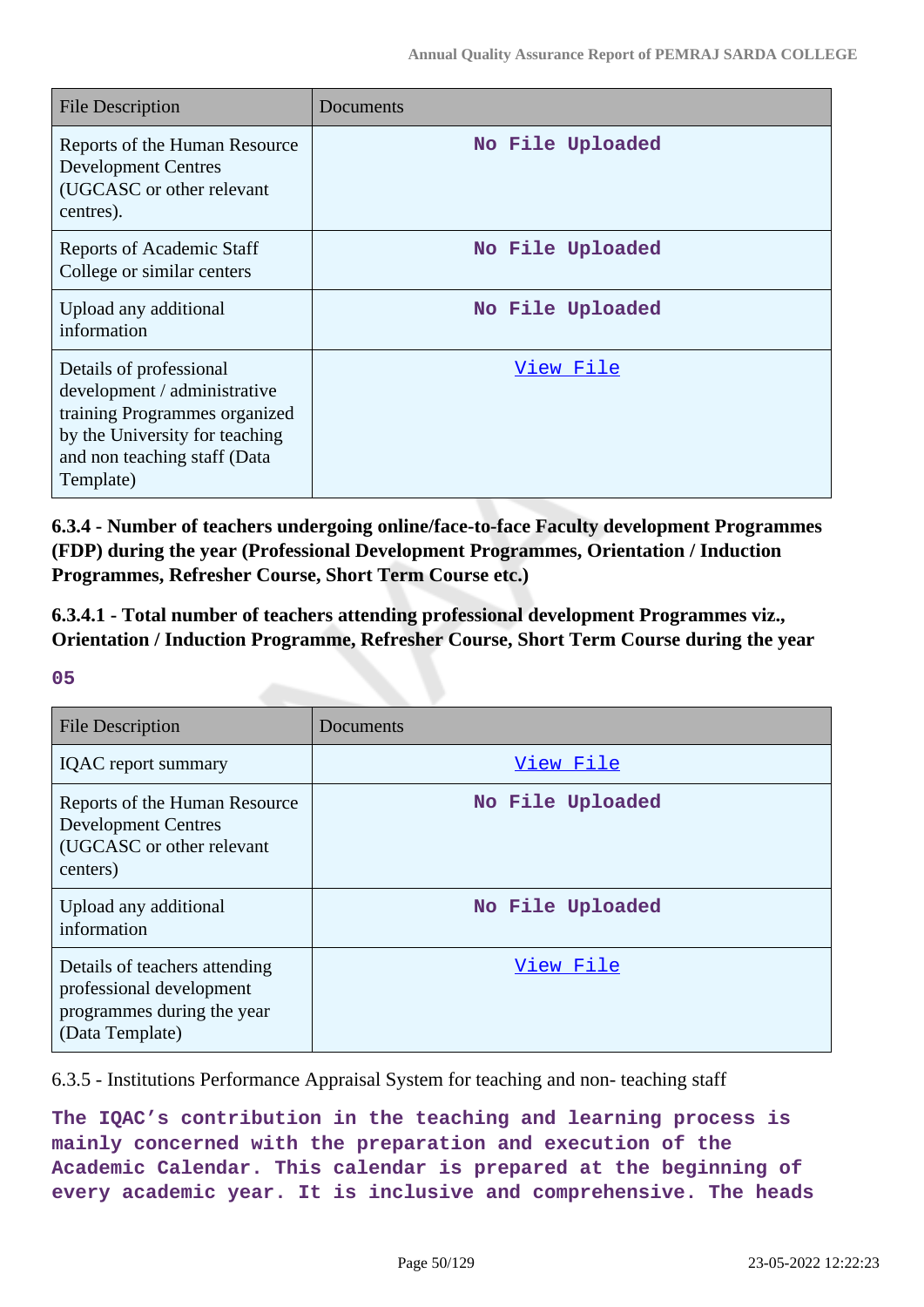**of all departments are advised to prepare their departmental plans in accordance with the Academic Calendar. From time to time, the IQAC monitors the teaching process and learning process through formal/ informal interaction with teachers as well as students.**

**The IQAC evaluates every teacher's Annual Performance Indicator (API) form at the end of academic year. This form has been designed by the University in tune to the UGC Regulations and Amendments implemented from time to time. At this juncture, the teacher is required to present supporting documents as proof to the curricular/co-curricular/extra-curricular contribution extended by him/her. Wherever necessary, s/he is instructed to make certain changes in the method of teaching by applying relevant ICT for effective transmission of knowledge and information.**

**The performance of the non-teaching staff is monitored by the Principal, in assistance with the Vice Principal and Registrar. Every year, a Confidential Report of each non-teaching employee is generated. It includes objective evaluation of his/her performance throughout the year.**

| <b>File Description</b>                  | Documents                                                                        |
|------------------------------------------|----------------------------------------------------------------------------------|
| Paste link for additional<br>information | http://sardacollege.org/wp-content/uploads<br>/2022/02/Academic Year 2020 21.pdf |
| Upload any additional<br>information     | No File Uploaded                                                                 |

### **6.4 - Financial Management and Resource Mobilization**

6.4.1 - Institution conducts internal and external financial audits regularly Enumerate the various internal and external financial audits carried out during the year with the mechanism for settling audit objections within a maximum of 200 words

#### **THe following Audits were conducted:**

#### **Internal Audit:**

**The Board of Directors on the Management Body of Hind Seva Mandal have appointed M/s. A. S. Gurjar & Co. as Internal Auditor. They are responsible to carry out the regular audit of Pemraj Sarda College. The Internal auditors examine each and every financial activity thoroughly and suggest proper actions for corrections, if there are any. The Principal takes action as per the suggestions given by the auditor. The Books of Accounts and Vouchers and other**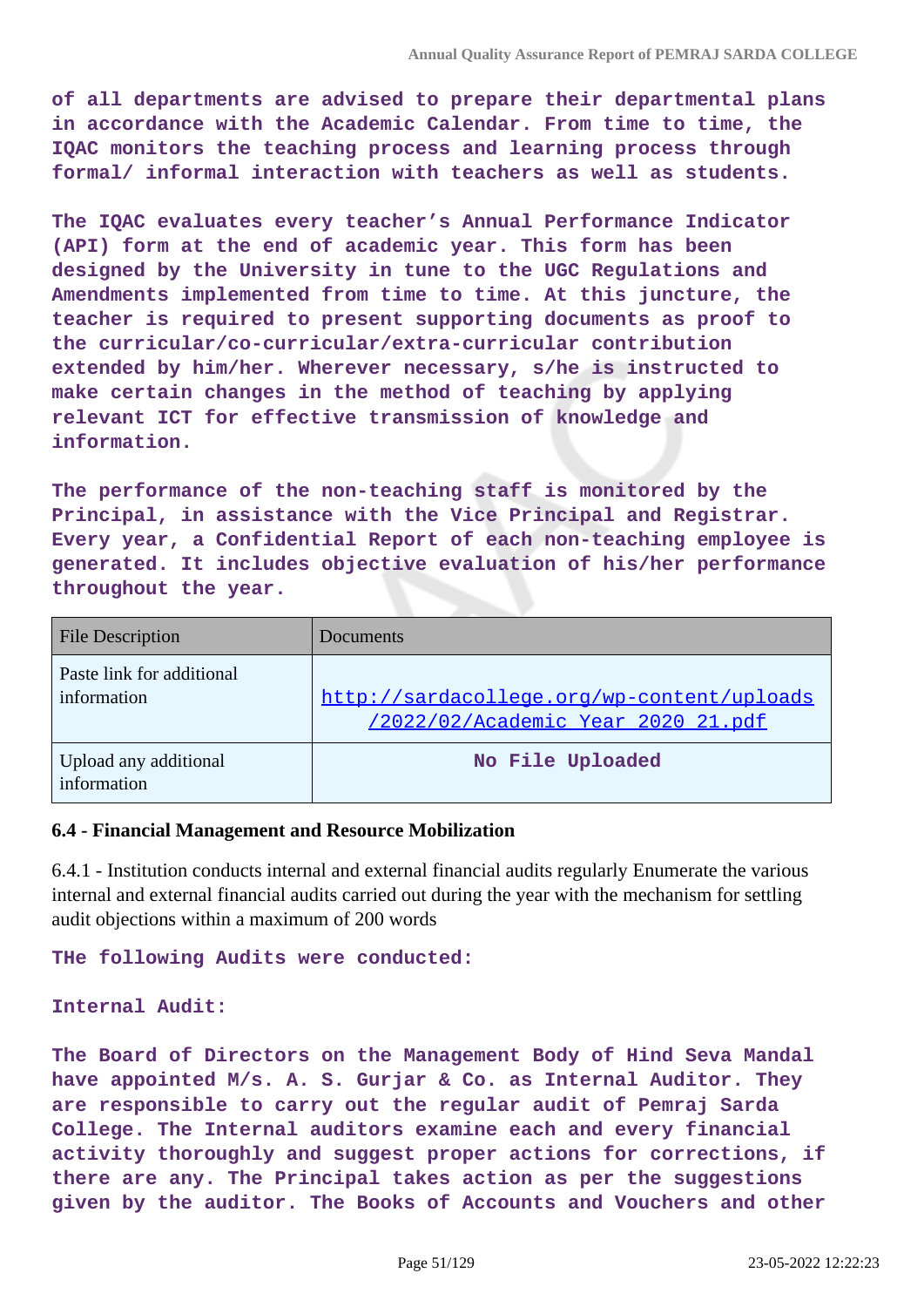**statements are examined yearly. The same practice was followed in the financial year 2020-21.**

#### **External Audit:**

**The External Audit is periodically conducted as per the suitability of the Joint Director of Education, Government Auditor and Office of Auditor General, Bombay. The audit of Karrmveer Bhaurao Patil Earn and Learn Scheme, National Service Scheme (NSS) and other schemes run by the Board of Student Development is done by the External Auditor appointed under Accounts Finance Office, Savitribai Phule Pune University. For this purpose, the University organises District Level Camps every year. Due to extraordinary circumstances in the wake of Covid 19 pandemic situation, most of the schemes could not be implemented. As such, their audit was not done.**

| <b>File Description</b>                  | Documents  |
|------------------------------------------|------------|
| Paste link for additional<br>information | <b>Nil</b> |
| Upload any additional<br>information     | View File  |

**6.4.2 - Funds / Grants received from non-government bodies, individuals, philanthropers during the year (not covered in Criterion III)**

**6.4.2.1 - Total Grants received from non-government bodies, individuals, Philanthropers during the year (INR in Lakhs)**

**00**

| <b>File Description</b>                                                                                                                        | Documents        |
|------------------------------------------------------------------------------------------------------------------------------------------------|------------------|
| Annual statements of accounts                                                                                                                  | View File        |
| Any additional information                                                                                                                     | No File Uploaded |
| Details of Funds / Grants<br>received from of the non-<br>government bodies, individuals,<br>Philanthropers during the year<br>(Data Template) | View File        |

6.4.3 - Institutional strategies for mobilization of funds and the optimal utilization of resources

**The strategies are decided by the CDC and IQAC.**

**The College follows the regulations of SPPU with respect to the**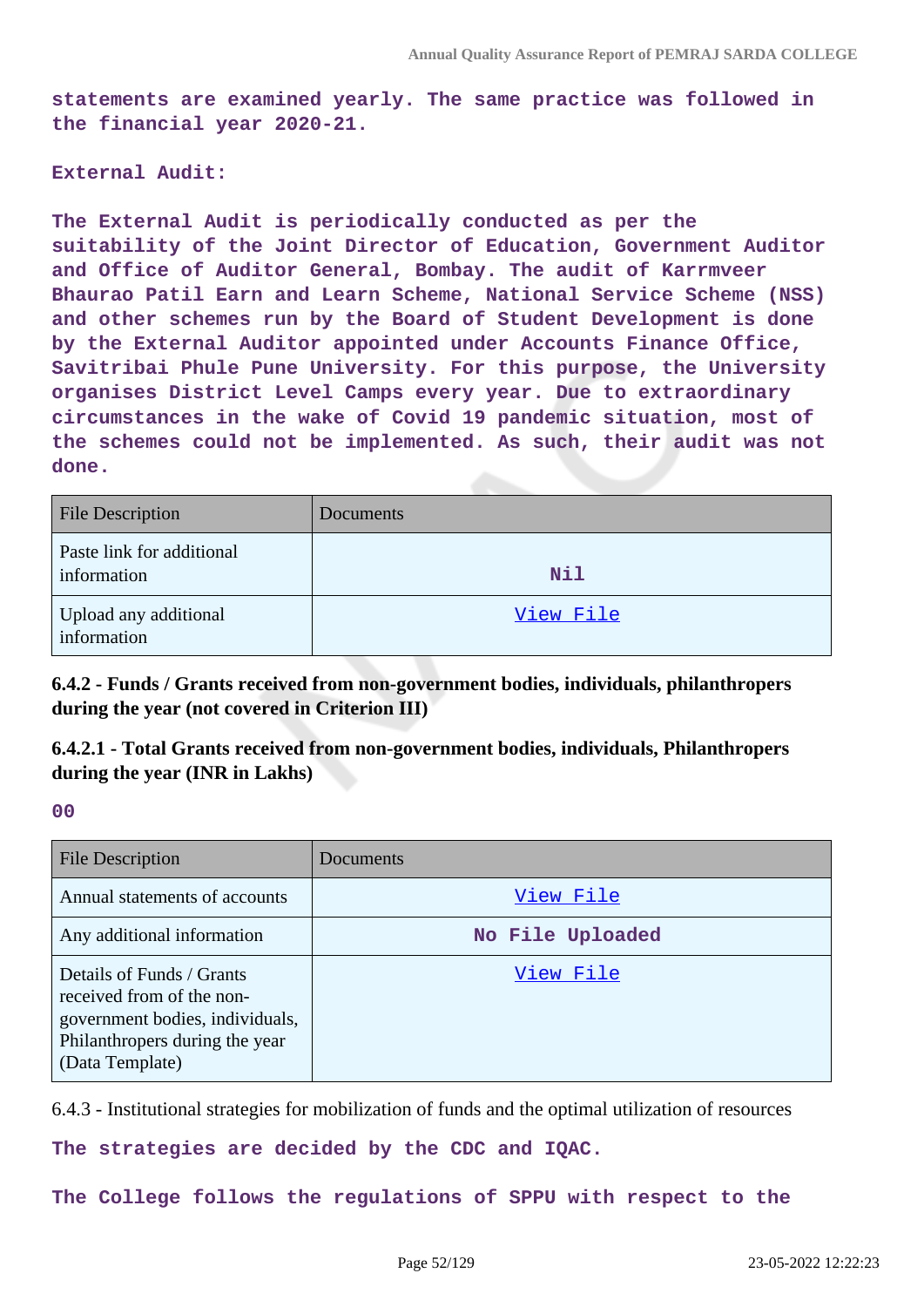**tuition fees.**

**The Research Committee is supposed to explore funding schemes of various agencies. NSS, NCC,and SDOapply for funds through various schemes of the University.**

**The IQAC takes initiatives to establish linkages and collaborations for resource mobilization through consultancy, training and projects.**

**Examination Department maintains the Statement of Accounts of examination fee collected and expenditures. Separate accounts for funded course and non-grant courses are maintained by the college.**

**The departmental requirements are forwarded to the Principal through the Heads of Departments.**

**The salary of staff appointed for non-grant courses is disbursed through the funds generated from such courses.**

**Purchase Committee takes requirements from all the departments to ensure transparency, quality and cost effectiveness.**

**The College has an established policy to carry out the day to day repair and maintenance.**

**The library is upgraded on recommendations made by the Library Committee. Addition of text and reference books takes place as per change in curriculum.**

**Standard protocolis followed for the purchase of Chemicals, Glassware, Consumables and Equipment.**

**All the departments and committees submit budgets for their activities.**

| <b>File Description</b>                  | Documents        |
|------------------------------------------|------------------|
| Paste link for additional<br>information | Nil              |
| Upload any additional<br>information     | No File Uploaded |

### **6.5 - Internal Quality Assurance System**

6.5.1 - Internal Quality Assurance Cell (IQAC) has contributed significantly for institutionalizing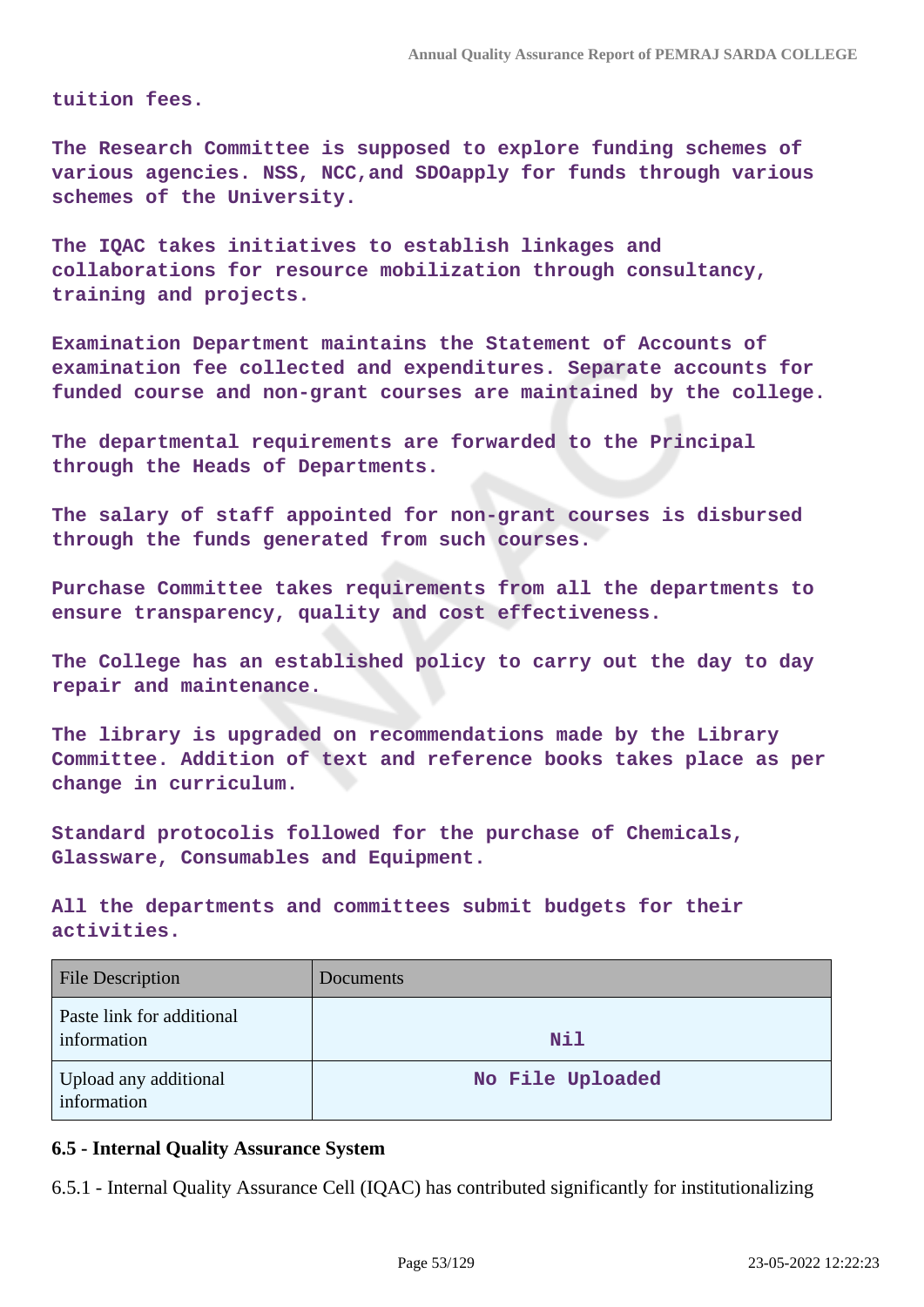the quality assurance strategies and processes

#### **1. IPR Workshop**

**The IQAC discussed the need to arrange workshop on Intellectual Property Rights (IPR) as it was not conducted in the institution earlier. Accordingly, the Department of English organised an online State Level Workshop on IPR on 23 December, 2021.**

**The Workshop was intended to shed light on the basics of IPR and deliberate upon allied issues. It was also aimed at educating the aspiring researchers and innovators with practical knowledge of IPR with respect to the crux of copyright and copyright infringement. Moreover, it focused on the UGC Regulations, 2016 to curb Plagiarism and follow Publication Ethics.**

#### **2. English Communication Training Programme**

**In an IQAC meeting, the Principal proposed to expand the scope of English Communication Training Programme to accommodate the alumni and faculty members of the institution. This proposal was accepted unanimously. The one month Programme was organised free of cost, in collaboration with 'Globo Vision Institute of English, Aurangabad'. It was planned to enhance the learners' communication skills. The course guided them to overcome their errors in grammar and pronunciation; support them to improve their presentation skills; build up their confidence in interpersonal communication and to empower them to compete in the global job market.**

| <b>File Description</b>                  | Documents                                                                                               |
|------------------------------------------|---------------------------------------------------------------------------------------------------------|
| Paste link for additional<br>information | http://sardacollege.org/wp-content/uploads<br>/2022/01/English-Communication-Training-<br>Program-1.pdf |
| Upload any additional<br>information     | View File                                                                                               |

6.5.2 - The institution reviews its teaching learning process, structures & methodologies of operations and learning outcomes at periodic intervals through IQAC set up as per norms and recorded the incremental improvement in various activities

**1. Online Teaching: Due to the unpredictable circumstances arising during the Corona pandemic, it was quite difficult to conduct offline classes with consistency. The students found it difficult to attend the college regularly. The hostel, canteen and mess were kept closed. To cope with this**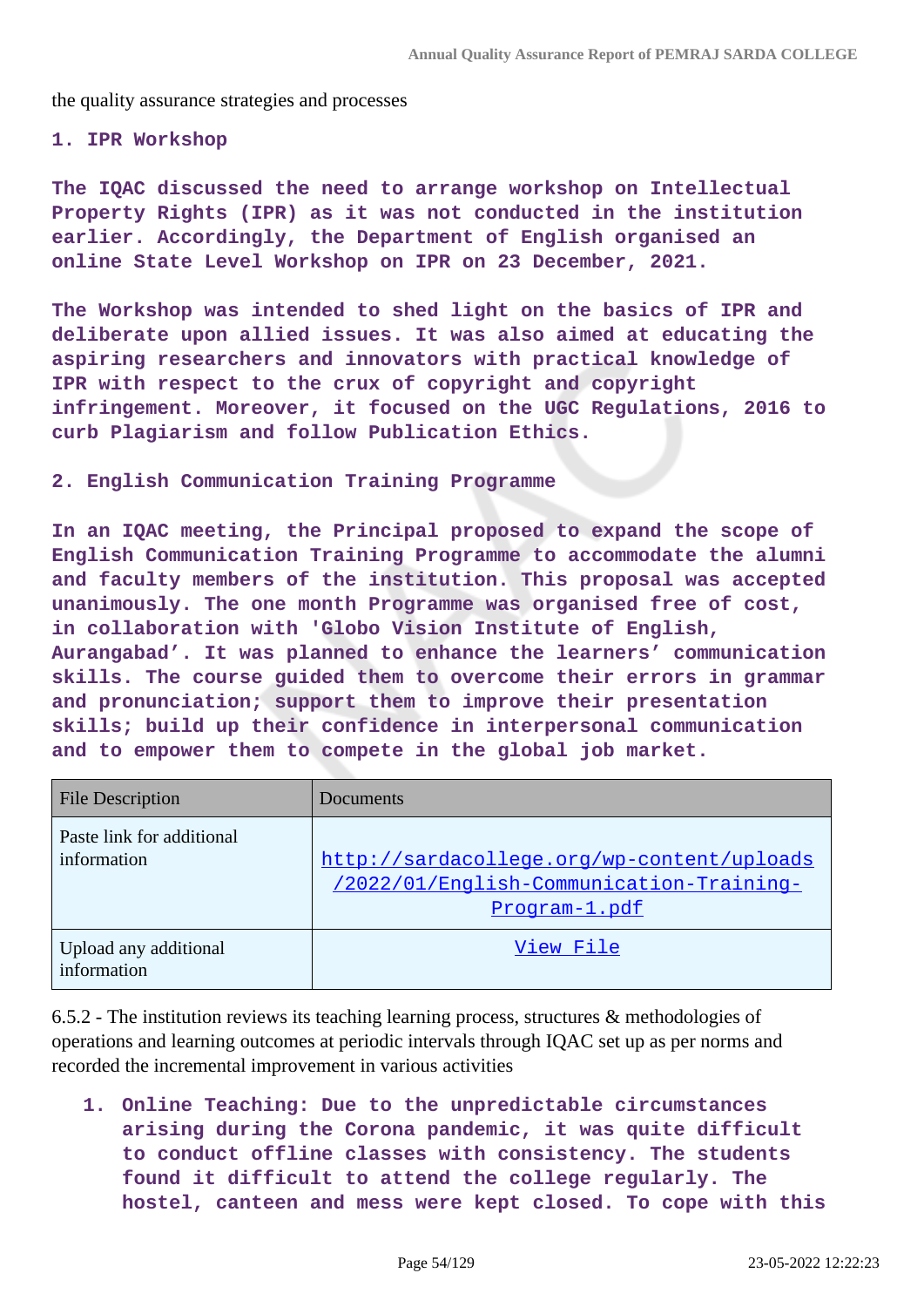**problem, the IQAC decided to conduct online classes according to specific timetable. Teachers were suggested to use student-friendly platforms to interact with the students. Separate WhatsApp groups were created on the basis of Course/Class/Medium. The links of the lectures were shared daily via those groups. Most of the teachers used PPTs.**

**2. Online Evaluation: To comply with the SOP laid down by the State/ Central Government and the University, the IQAC resolved to carry out the students' internal evaluation on online mode. In tune with the External (University) mode of evaluation, Multiple Choice Question (MCQ) Pattern was finalised.Accordingly, the Exam Department framed the stream wise separate timetables. Students were informed well in advance about the nature of evaluation. Heads of the Departments were advised to ask their faculty members to prepare MCQ Banks. Their marks were forwarded to the University. The presentations of the Post Graduate students were also arranged online.**

| <b>File Description</b>                  | Documents                                                |
|------------------------------------------|----------------------------------------------------------|
| Paste link for additional<br>information | http://sardacollege.org/institutional-<br>repository-ir/ |
| Upload any additional<br>information     | View File                                                |

**6.5.3 - Quality assurance initiatives of the institution include: Regular meeting of Internal Quality Assurance Cell (IQAC); Feedback collected, analyzed and used for improvements Collaborative quality initiatives with other institution(s) Participation in NIRF any other quality audit recognized by state, national or international agencies (ISO Certification, NBA)**

**C. Any 2 of the above**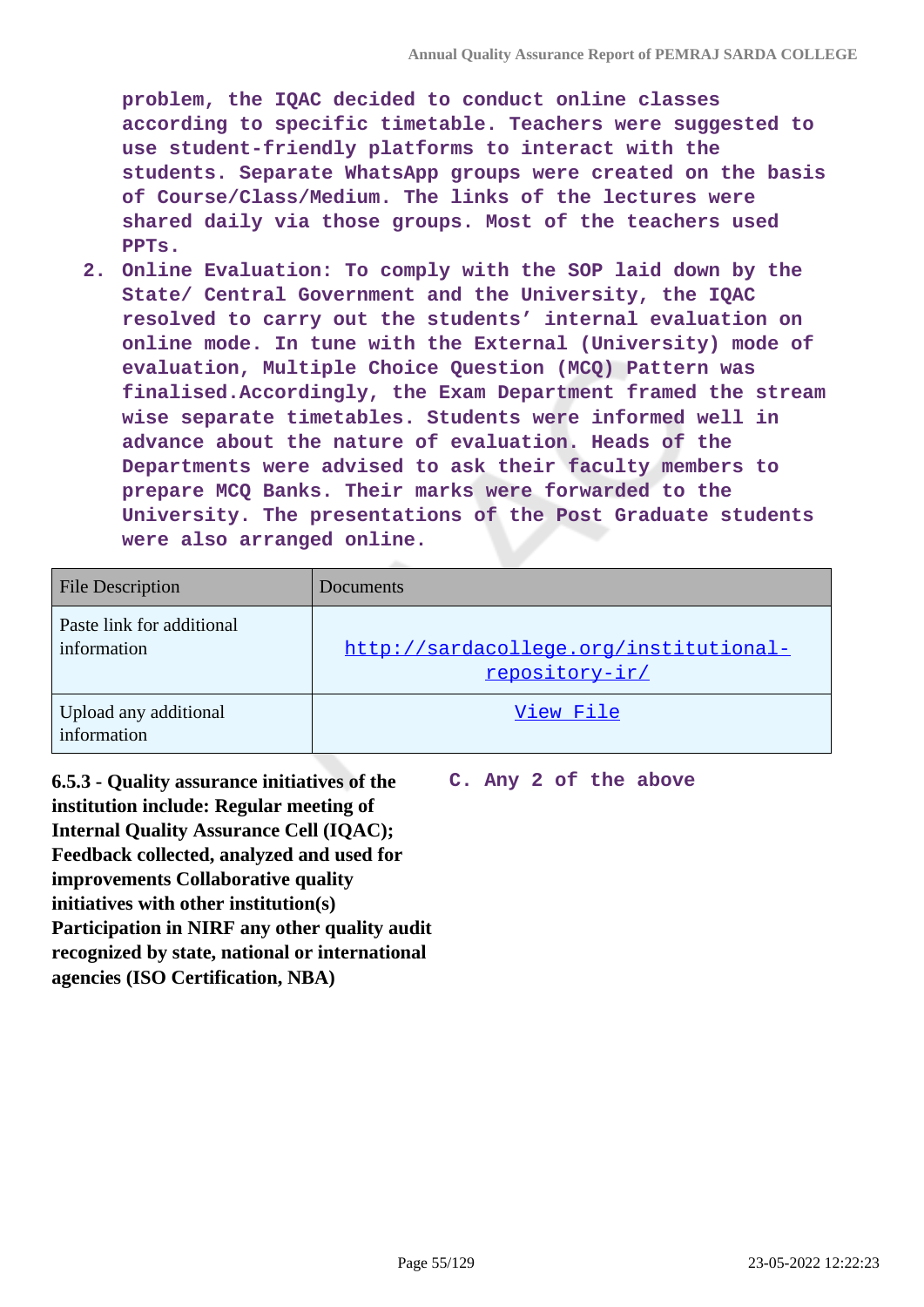| File Description                                                                                | Documents                                                           |
|-------------------------------------------------------------------------------------------------|---------------------------------------------------------------------|
| Paste web link of Annual<br>reports of Institution                                              | http://sardacollege.org/college-annual-<br><u>report-2020-21-2/</u> |
| Upload e-copies of the<br>accreditations and certifications                                     | No File Uploaded                                                    |
| Upload any additional<br>information                                                            | No File Uploaded                                                    |
| <b>Upload details of Quality</b><br>assurance initiatives of the<br>institution (Data Template) | View File                                                           |

## **INSTITUTIONAL VALUES AND BEST PRACTICES**

### **7.1 - Institutional Values and Social Responsibilities**

7.1.1 - Measures initiated by the Institution for the promotion of gender equity during the year

**A country that does not value gender sensitization will never be safe. If we have to make our society safer for women, it's time to demand gender sensitization. Our Institute shows gender equity in decision making, in case of college committee or student committees, class coordinator ship. Various events like annual function, seminar management gives equal opportunity for ladies and gents staff.**

- **1. Security cameras are installed for safety and security of everyone in and around the campus. 20 cameras are installed in campus.**
- **2. Inclusive representation of lady staff in all important Committees. The Steering Committees, Facilitation Committees and other core Committees of the institute include women in decision making positions who lead various activities of the institute.**
- **3. Institute organize various programs regarding gender inequality and sexual harassment**
- **4. celebration of womens Day**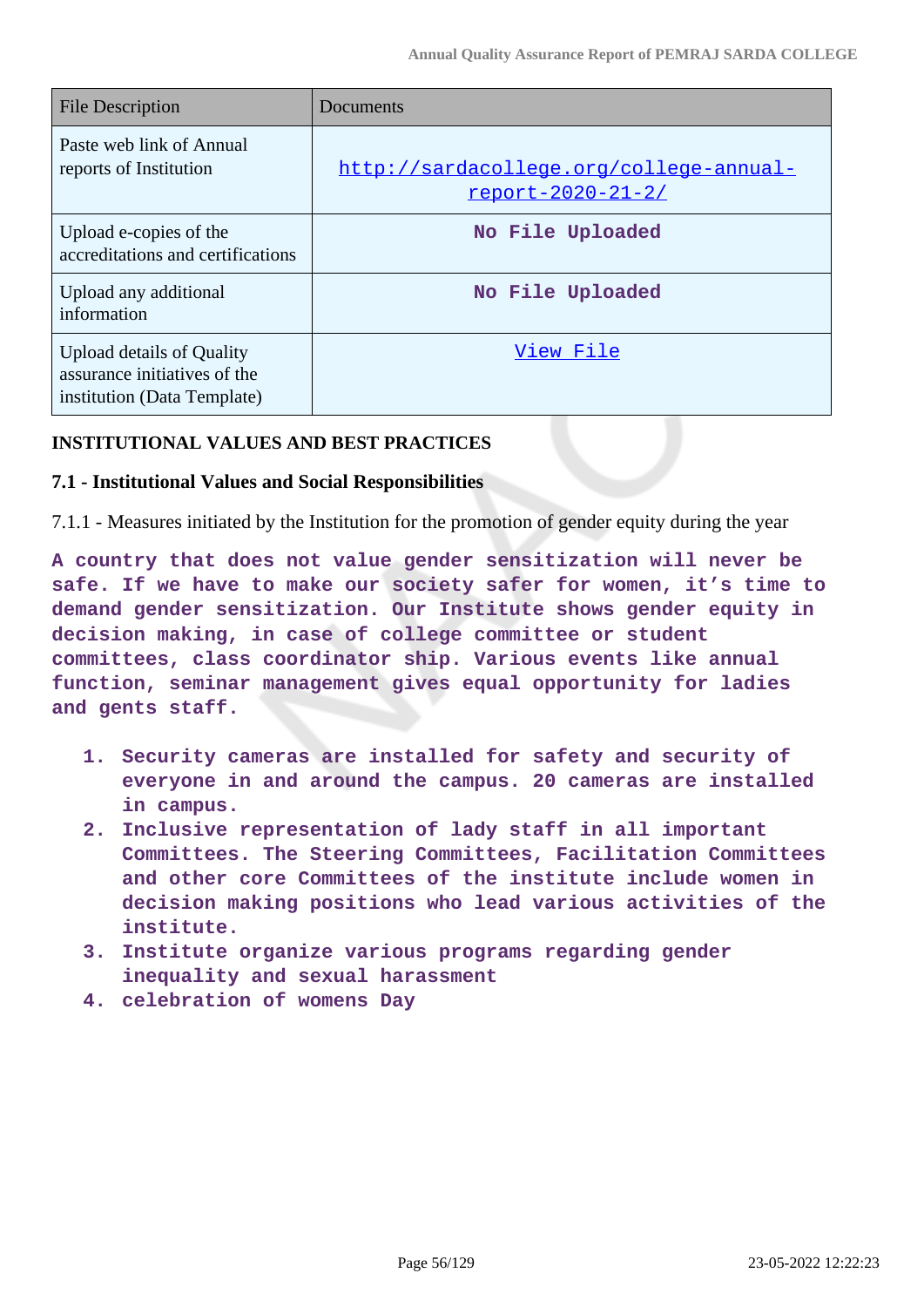| <b>File Description</b>                                                                                                                                                                        | Documents                                                                    |
|------------------------------------------------------------------------------------------------------------------------------------------------------------------------------------------------|------------------------------------------------------------------------------|
| Annual gender sensitization<br>action plan                                                                                                                                                     | http://sardacollege.org/wp-content/uploads<br>/2022/05/Gender-Plan-20-21.pdf |
| Specific facilities provided for<br>women in terms of:a. Safety and<br>security b. Counseling c.<br>Common Rooms d. Day care<br>center for young children e. Any<br>other relevant information | http://sardacollege.org/infrastructure-<br>facilities/                       |

**7.1.2 - The Institution has facilities for alternate sources of energy and energy conservation measures Solar energy Biogas plant Wheeling to the Grid Sensorbased energy conservation Use of LED bulbs/ power efficient equipment C. Any 2 of the above**

| <b>File Description</b>        | Documents |
|--------------------------------|-----------|
| Geo tagged Photographs         | View File |
| Any other relevant information | View File |

7.1.3 - Describe the facilities in the Institution for the management of the following types of degradable and non-degradable waste (within 200 words) Solid waste management Liquid waste management Biomedical waste management E-waste management Waste recycling system Hazardous chemicals and radioactive waste management

#### **Solid Waste Management:**

**Pedal-pushed dustbins are provided to all departments. The support staff has been assigned the duty of picking up the garbage and categorize it carefully. Especially during the pandemic situation, all possible efforts were taken to keep the college campus clean and hygienic. campuswas sanitized at frequent intervals. Excessive use of plastic items was discouraged. Wet waste or biodegradable waste generated in campus are composed and used as fertilizers for college garden. Composting facility is available for managing biodegradable /horticulture waste. As a gesture to reuse paper, one sided blank papers are used to print notices, record attendance or obtain feedback for various purpose.**

### **Liquid Waste Management:**

**Liquid waste generated from various labs in diluted form is**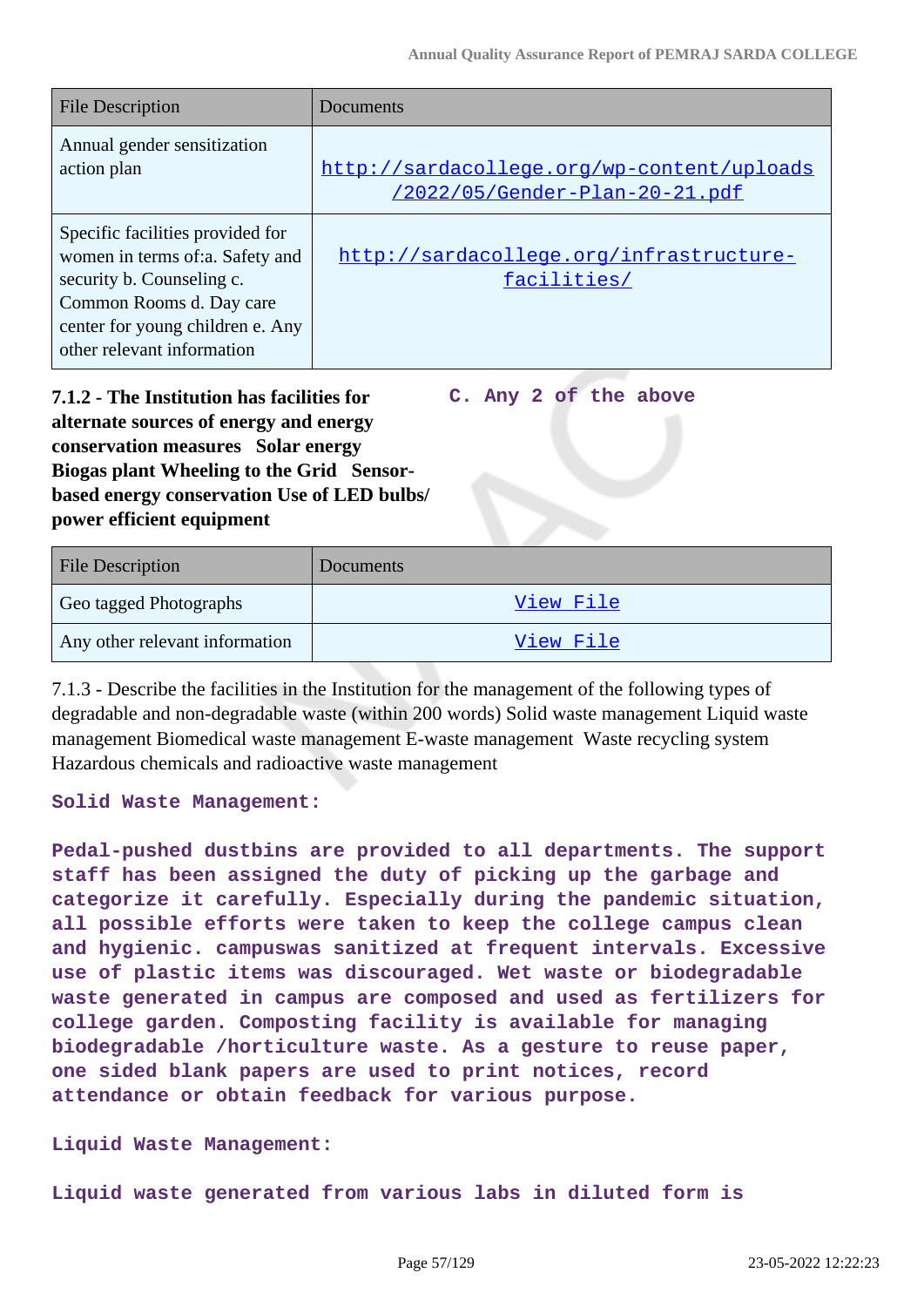**circulated in the college garden which is chemical free. The liquid waste of the Chemistry lab is disposed off according to the standard procedures so that it does not come in contact with outer environment. E-Waste Management: it is attentive that E waste is generated in minimal amount. Unused CPU and other electronic devices are used by the students of Electronics to study internal circuits for hands on training. Sustainability/ Energy Preservation Initiatives:**

| <b>File Description</b>                                                                        | Documents        |
|------------------------------------------------------------------------------------------------|------------------|
| Relevant documents like<br>agreements / MoUs with<br>Government and other approved<br>agencies | No File Uploaded |
| Geo tagged photographs of the<br>facilities                                                    | View File        |

**7.1.4 - Water conservation facilities available in the Institution: Rain water harvesting Bore well /Open well recharge Construction of tanks and bunds Waste water recycling Maintenance of water bodies and distribution system in the campus A. Any 4 or all of the above**

| <b>File Description</b>                              | Documents        |
|------------------------------------------------------|------------------|
| Geo tagged photographs /<br>videos of the facilities | View File        |
| Any other relevant information                       | No File Uploaded |

## **7.1.5 - Green campus initiatives include**

**7.1.5.1 - The institutional initiatives for greening the campus are as follows:**

**C. Any 2 of the above**

**1.Restricted entry of automobiles** 

- **2.Use of bicycles/ Battery-powered vehicles**
- **3.Pedestrian-friendly pathways**
- **4.Ban on use of plastic**
- **5.Landscaping**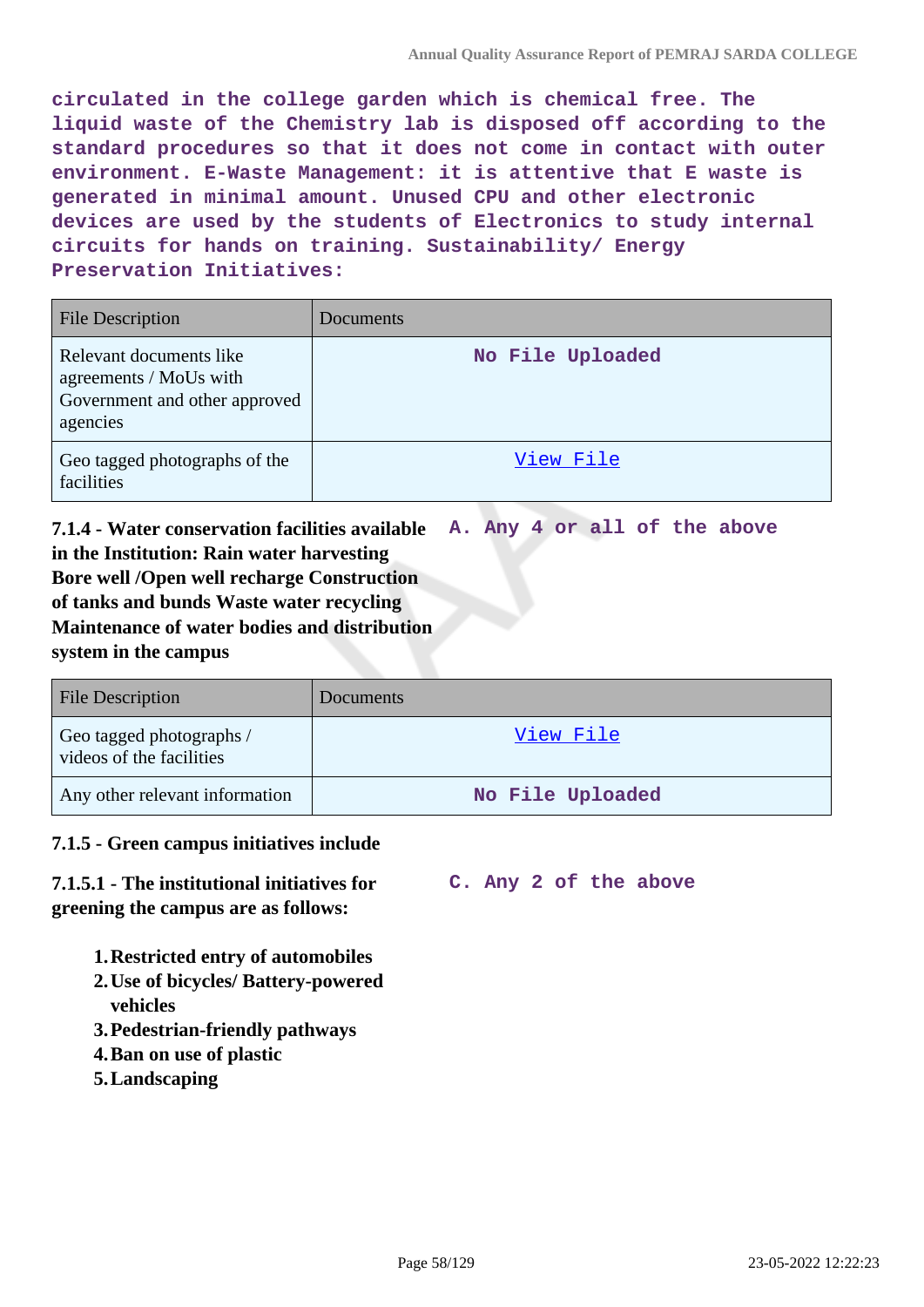| <b>File Description</b>                                                  | Documents        |
|--------------------------------------------------------------------------|------------------|
| Geo tagged photos / videos of<br>the facilities                          | View File        |
| Various policy documents /<br>decisions circulated for<br>implementation | No File Uploaded |
| Any other relevant documents                                             | No File Uploaded |

**7.1.6 - Quality audits on environment and energy are regularly undertaken by the institution**

| 7.1.6.1 - The institutional environment and  |  |  | D. Any 1 of the above |
|----------------------------------------------|--|--|-----------------------|
| energy initiatives are confirmed through the |  |  |                       |
| following 1. Green audit 2. Energy audit     |  |  |                       |
| 3. Environment audit 4. Clean and green      |  |  |                       |
| campus recognitions/awards 5. Beyond the     |  |  |                       |
| campus environmental promotional activities  |  |  |                       |

| File Description                                                                | Documents        |
|---------------------------------------------------------------------------------|------------------|
| Reports on environment and<br>energy audits submitted by the<br>auditing agency | View File        |
| Certification by the auditing<br>agency                                         | View File        |
| Certificates of the awards<br>received                                          | No File Uploaded |
| Any other relevant information                                                  | No File Uploaded |

**7.1.7 - The Institution has disabled-friendly, barrier free environment Built environment with ramps/lifts for easy access to classrooms. Disabled-friendly washrooms Signage including tactile path, lights, display boards and signposts Assistive technology and facilities for persons with disabilities (Divyangjan) accessible website, screenreading software, mechanized equipment 5. Provision for enquiry and information : Human assistance, reader, scribe, soft copies of reading material, screen reading**

**C. Any 2 of the above**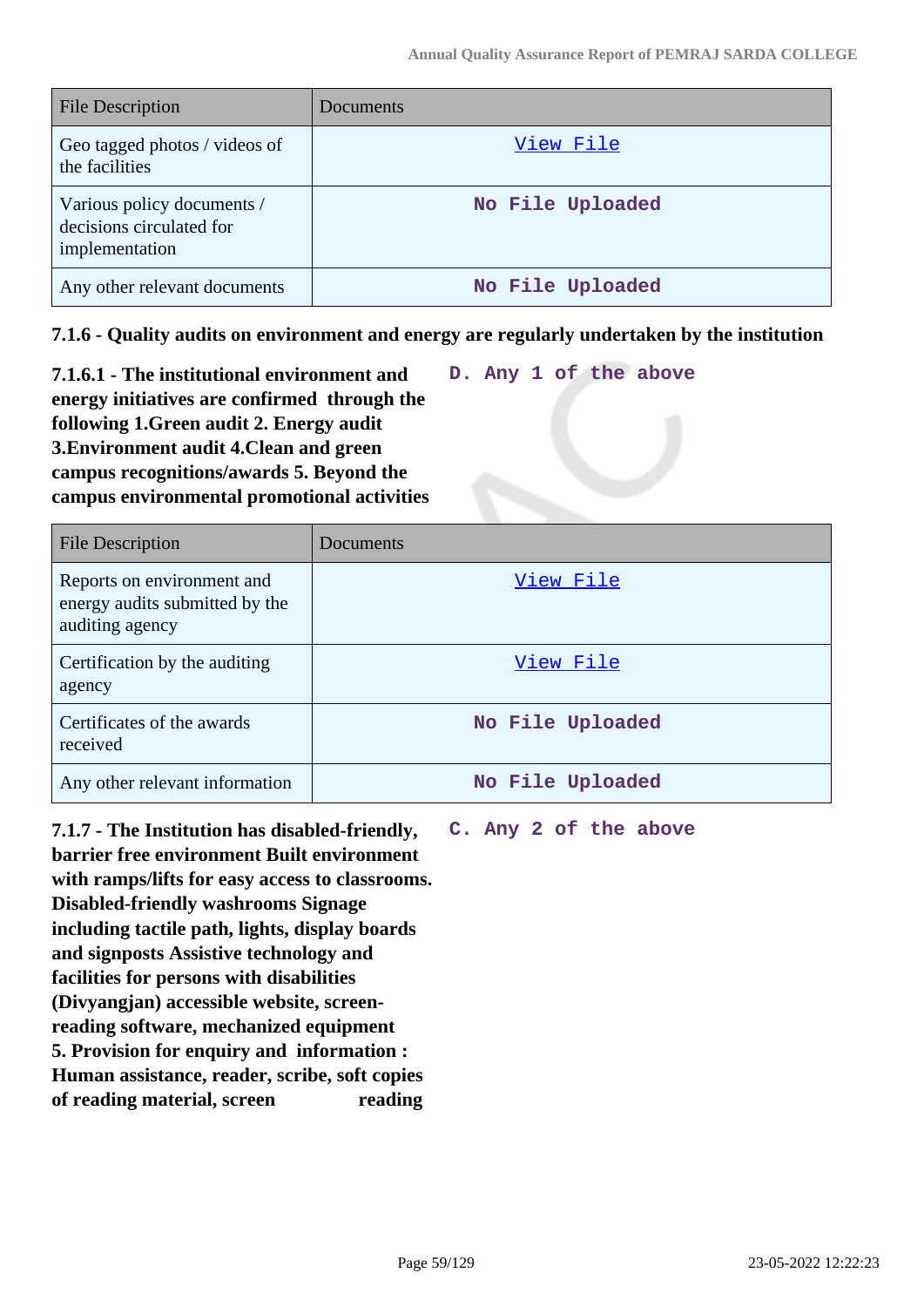| <b>File Description</b>                                                        | Documents        |
|--------------------------------------------------------------------------------|------------------|
| Geo tagged photographs /<br>videos of the facilities                           | View File        |
| Policy documents and<br>information brochures on the<br>support to be provided | No File Uploaded |
| Details of the Software procured<br>for providing the assistance               | No File Uploaded |
| Any other relevant information                                                 | No File Uploaded |

7.1.8 - Describe the Institutional efforts/initiatives in providing an inclusive environment i.e., tolerance and harmony towards cultural, regional, linguistic, communal socioeconomic and other diversities (within 200 words).

**1.Sadbhavana Cycle Rally from Ahmednagar (Maharashtra) to Naokhali (Bangladesh):**

**Our institution actively participated in Sadbhavana Cycle Rally. Taking this conscience call, Pemraj Sarda College, 57 Maharashtra Battalion NCC Ahmednagar and 'Snehalaya' (an NGO) jointly organized a Sadbhavana Cycle Rally from Ahmednagar (Maharashtra) to Naokhali (Bangladesh), which is organized to inculcate spirit of secularism and wider outlook among the participants and to introduce the students to the multifarious diversity of India.**

**2. Free Haemoglobin Check-up Campaign for Women on the Occasion of International Women's Day, 8 th March 2021:**

**Our institution, along with Jankalyan Blood Bank, Nalegaon Ahmednagar organized Free Haemoglobin Check-up Campaign for women on the occasion of International Womens Day, 8 th March 2021. This programme had a nobleintention to make the women aware of their Haemoglobin deficiency, if any, and orient them on their health issues. This campaign received a considerable response.**

| <b>File Description</b>                                                                                                                      | Documents        |
|----------------------------------------------------------------------------------------------------------------------------------------------|------------------|
| Supporting documents on the<br>information provided (as<br>reflected in the administrative<br>and academic activities of the<br>Institution) | No File Uploaded |
| Any other relevant information                                                                                                               | View File        |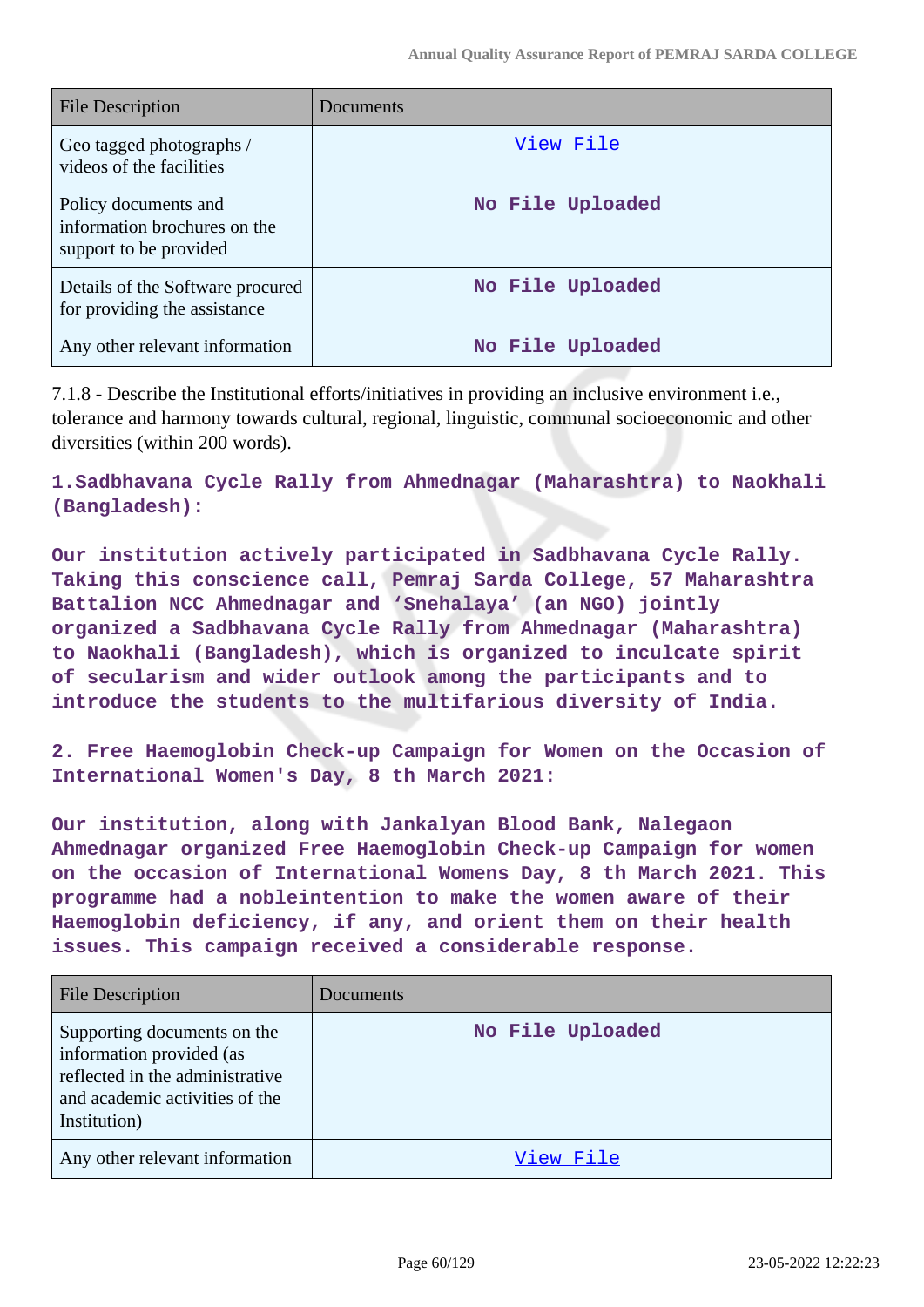7.1.9 - Sensitization of students and employees of the Institution to the constitutional obligations: values, rights, duties and responsibilities of citizens

**The orientation programme at the start of the first semester orients students about the constitutional obligations: values, rights, duties and responsibilities of citizens All students are required to sign Undertakings when they join the institute**

**Constitution day: Constitution Day is celebrated on 26th November every year. The programme initiates with Preamble reading of the constitution followed by lectures on the sensitization of students on responsibility towards the constitutional values, rights, duties and responsibilities of citizens.**

**Celebration of National Festivals: our Institute every year celebrates Republic Day, Maharashtra Day and Independence day on January 26, May 01 and August 15 respectively. The celebration is attended by Students, Teaching and Non-teaching Staff, Invitees, guests and any attendees. Flag hosting with National anthem and oath of national integrity followed by distribution of sweets is the regular decorum of the programme. NCC parade is main attraction on these days.**

**Blood Donation camp: Every year institute organizes blood donation camp in association with local blood bank. NSS and NCC take laid to success this program .The students are sensitized on the importance of the activity and are encouraged to participate in saving the life of citizens of India.**

| <b>File Description</b>                                                                                       | Documents  |
|---------------------------------------------------------------------------------------------------------------|------------|
| Details of activities that<br>inculcate values; necessary to<br>render students in to responsible<br>citizens | Nil        |
| Any other relevant information                                                                                | <b>Nil</b> |

**7.1.10 - The Institution has a prescribed code D. Any 1 of the above of conduct for students, teachers, administrators and other staff and conducts periodic programmes in this regard. The Code of Conduct is displayed on the website There is a committee to monitor adherence to the Code of Conduct Institution organizes professional ethics programmes for**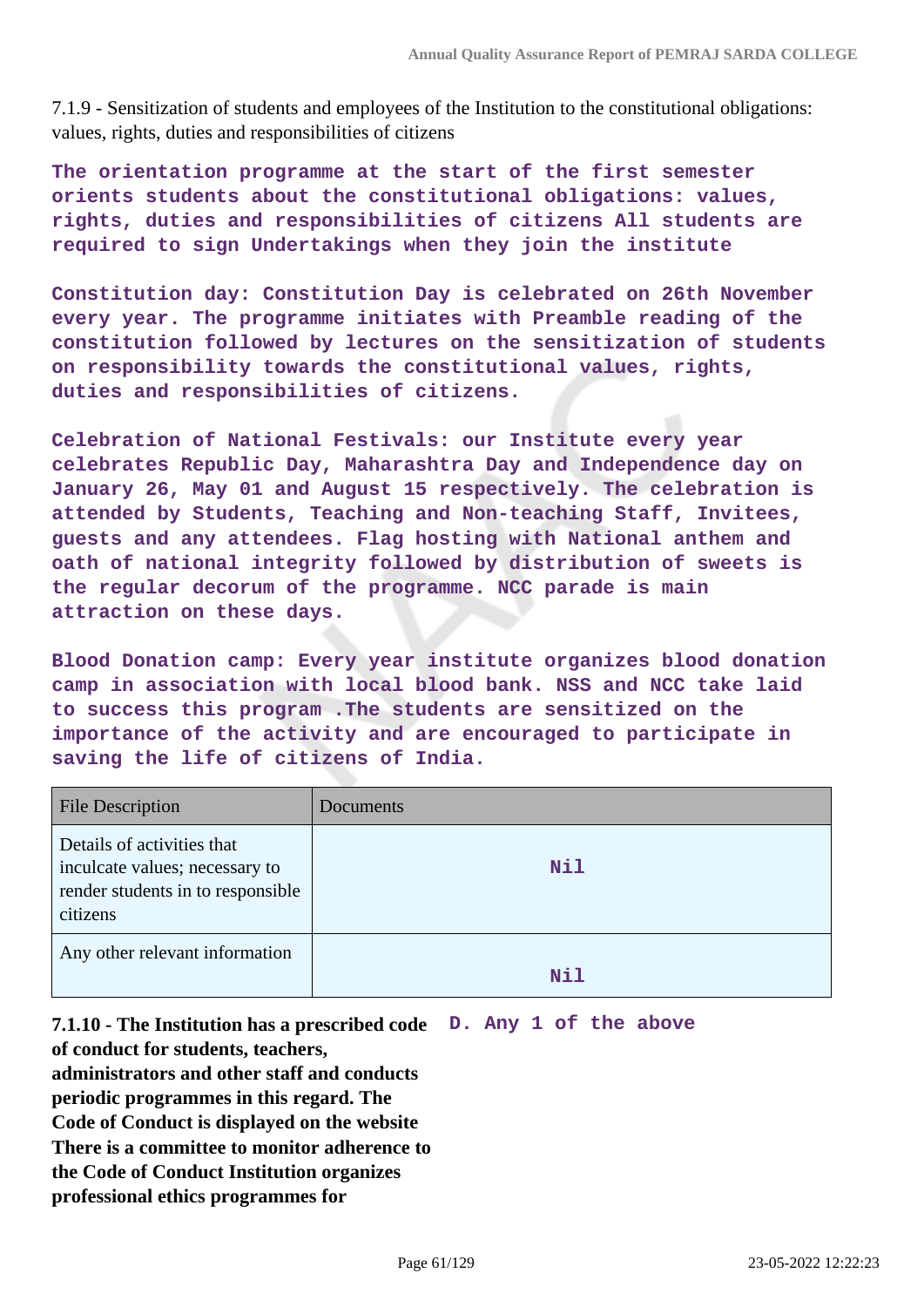# **students, teachers, administrators and other staff 4. Annual awareness programmes on Code of Conduct are organized**

| File Description                                                                                                                                                                                       | Documents        |
|--------------------------------------------------------------------------------------------------------------------------------------------------------------------------------------------------------|------------------|
| Code of ethics policy document                                                                                                                                                                         | View File        |
| Details of the monitoring<br>committee composition and<br>minutes of the committee<br>meeting, number of programmes<br>organized, reports on the<br>various programs etc., in<br>support of the claims | No File Uploaded |
| Any other relevant information                                                                                                                                                                         | No File Uploaded |

7.1.11 - Institution celebrates / organizes national and international commemorative days, events and festivals

**Every year college organizes national festivals and celebrate birth/death anniversaries of the great Indian Personalities.**

### **National Festivals**

- **Republic Day.**
- **Independence Day.**
- **Maharashtra Din**

**Birth and Death anniversaries of the great Indian personalities:**

**Sr.No**

**commemorativeDay**

**Birth and Death/ Martyrdom Anniversary**

**1**

#### **Mahatma Gandhi**

**2 October – 30 January**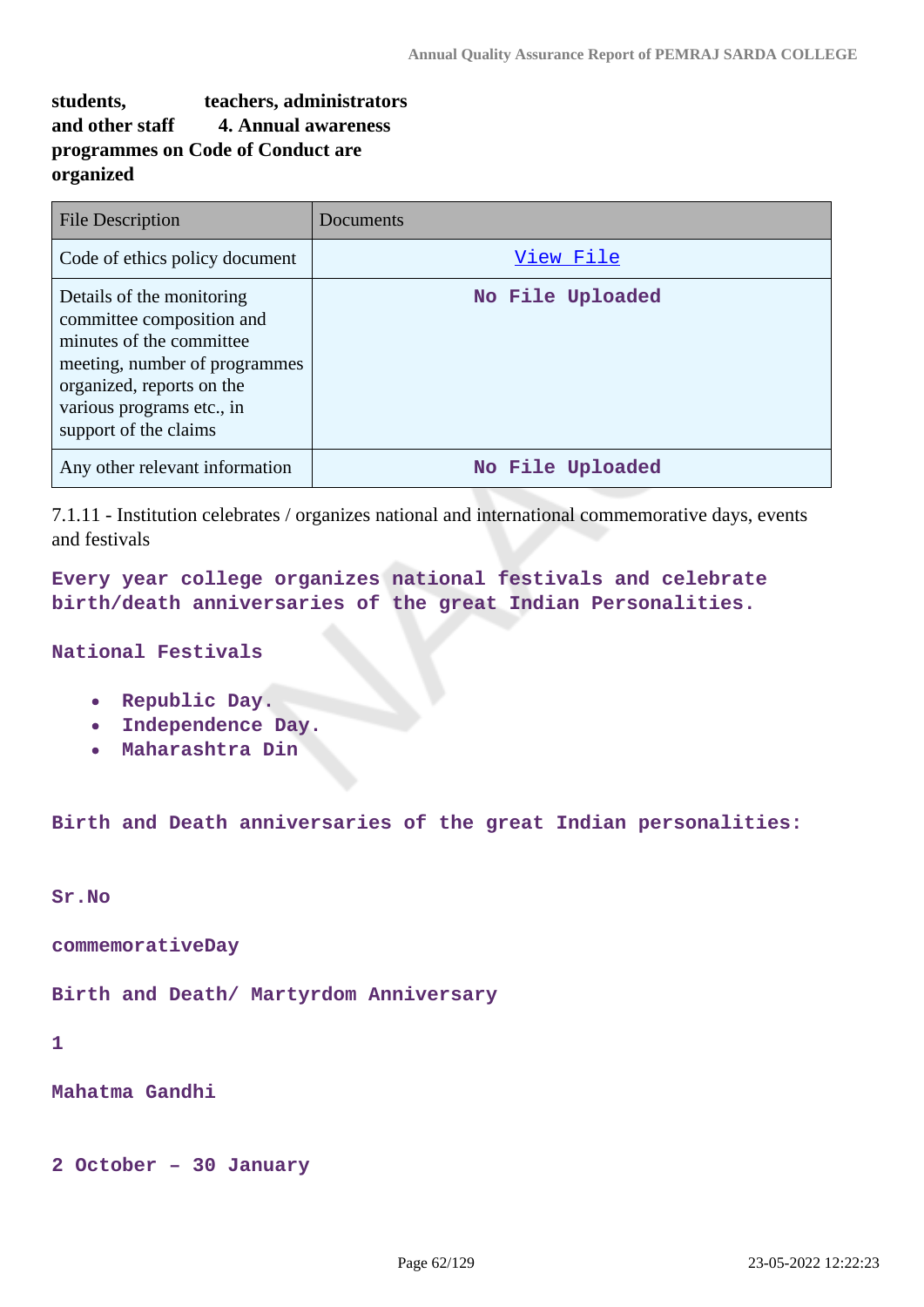## **2**

**Lal Bahadur Shastri**

**2 October – 11 January**

## **3**

**Babasaheb Ambedkar**

**14 April – 6 December**

### **4**

**Savitribai Phule**

**3 January – 10 March**

### **5**

**Mahatma Jyotirao Phule**

**11 April - 28 November**

## **6**

**Swami Vivekananda**

### **12 January**

## **7**

**Sardar Vallbhbhai Patel**

**31 October**

### **8**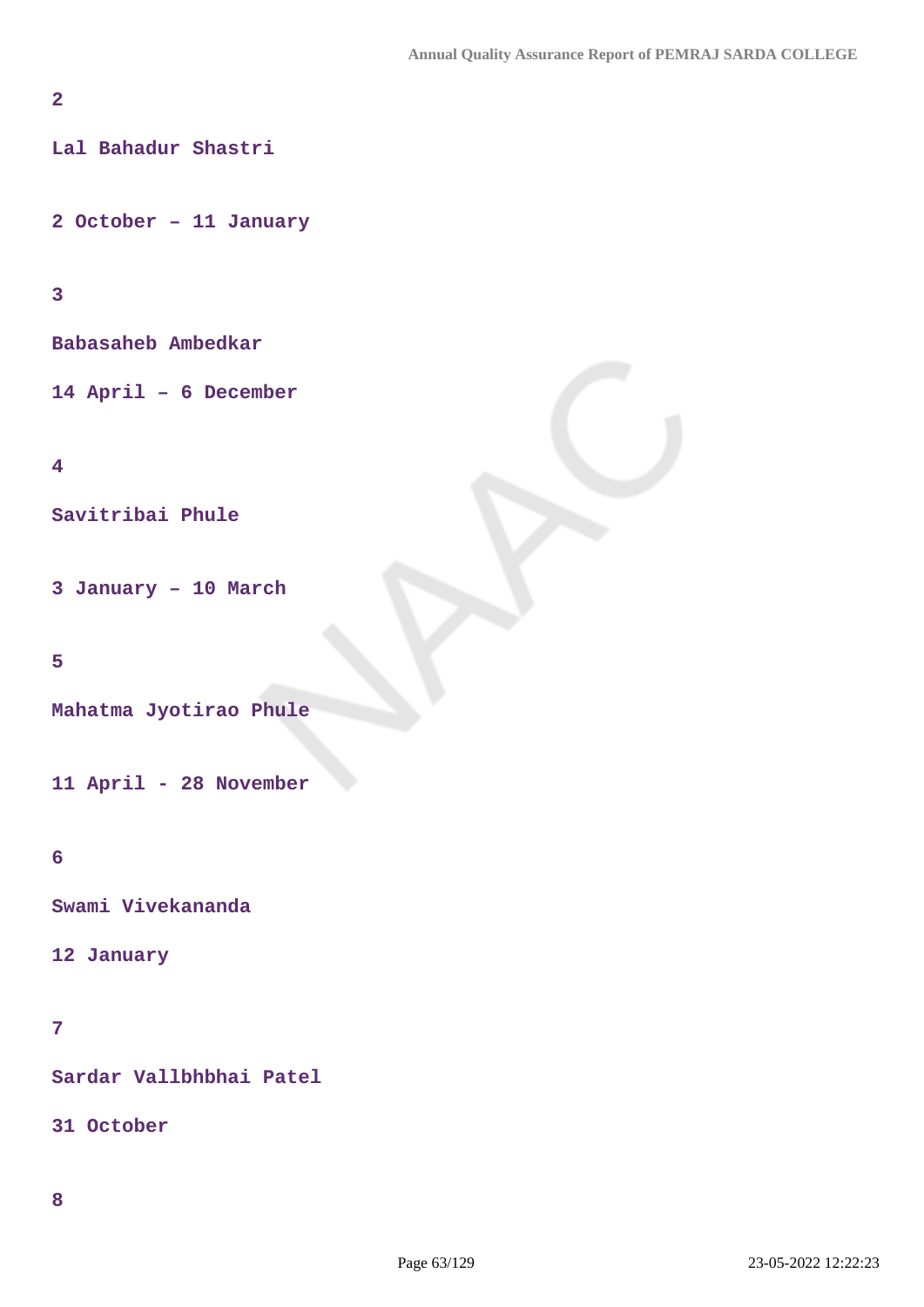```
Chatrapati Shivaji Maharaj
```
### **19 February**

**9**

**Marathi Bhasha Din**

**27 February**

**10**

**Hindi Bhasha Din**

**14 September**

### **11**

**Constitutional Day**

**26 November**

### **12**

**Mathematics Day (Birth Anniversary of Mathematician Srinivasa Ramanujan)**

**22 December**

## **13**

**World Environment Day**

### **5 June**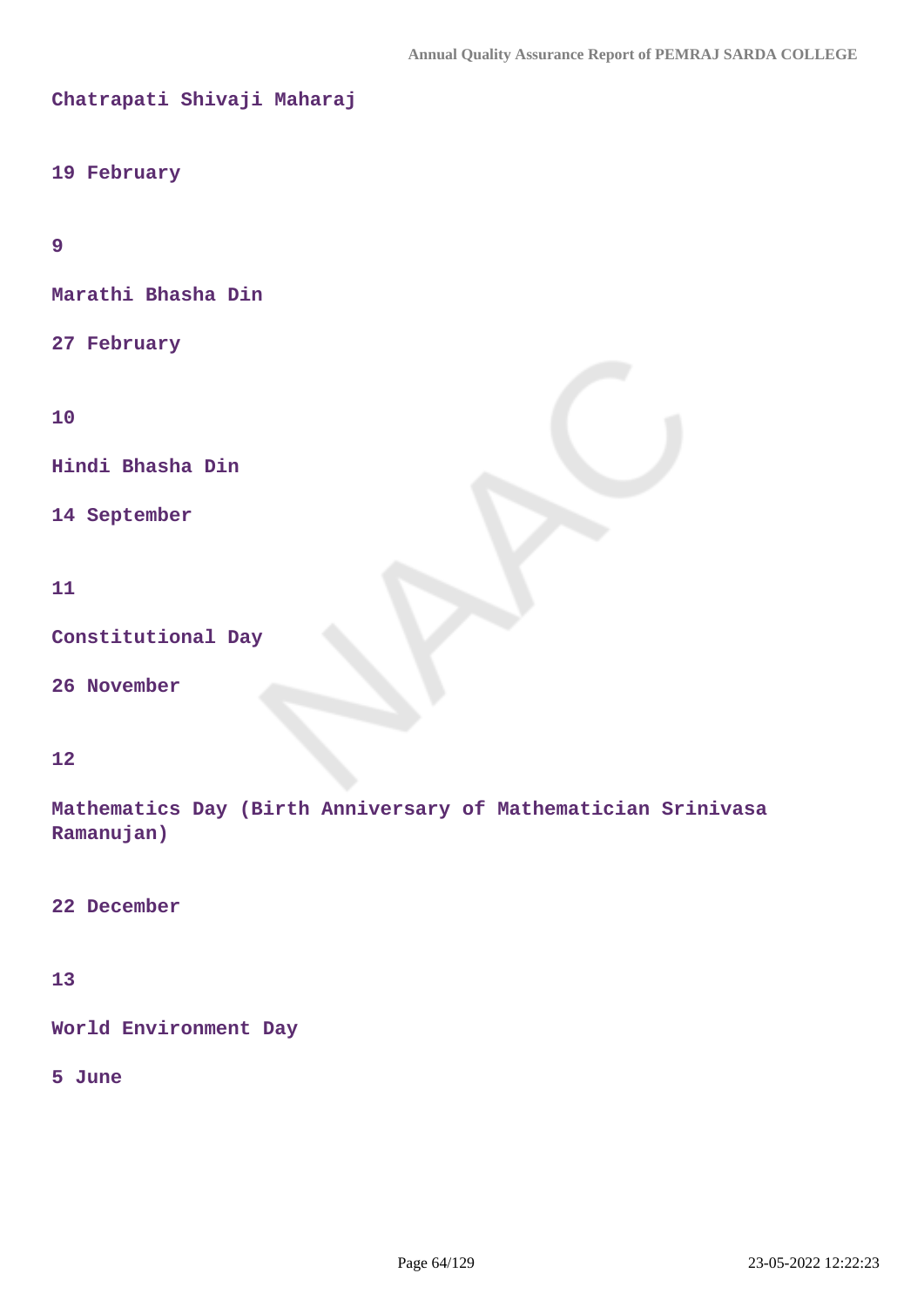| <b>File Description</b>                                                                            | Documents        |
|----------------------------------------------------------------------------------------------------|------------------|
| Annual report of the<br>celebrations and<br>commemorative events for the<br>last (During the year) | No File Uploaded |
| Geo tagged photographs of<br>some of the events                                                    | No File Uploaded |
| Any other relevant information                                                                     | View File        |

### **7.2 - Best Practices**

7.2.1 - Describe two best practices successfully implemented by the Institution as per NAAC format provided in the Manual.

**Sadbhavana Cycle Rally 2021**

**Objectives:**

**1. To introduce the students to the multifarious diversity of India;**

**2. To inculcate spirit of secularism and wider outlook among the participants;**

**Context:**

**The growing hatred and malice in the society calls for serious consideration and immediate reparation.**

**Practice:**

**The Rally started on 2 nd October 2021 from Ahmednagar.**

**Evidence of Success:** 

**Students realized potential within them and the rally gave an opportunity to unearth their latent talent.**

**Problems Encountered and Resource Required:**

**Obtaining bicycles for the students was a challenge. Meanwhile the situation in Naokhali grew tense.**

**2) Making Plantation and Preservation of Trees a Mass Movement -**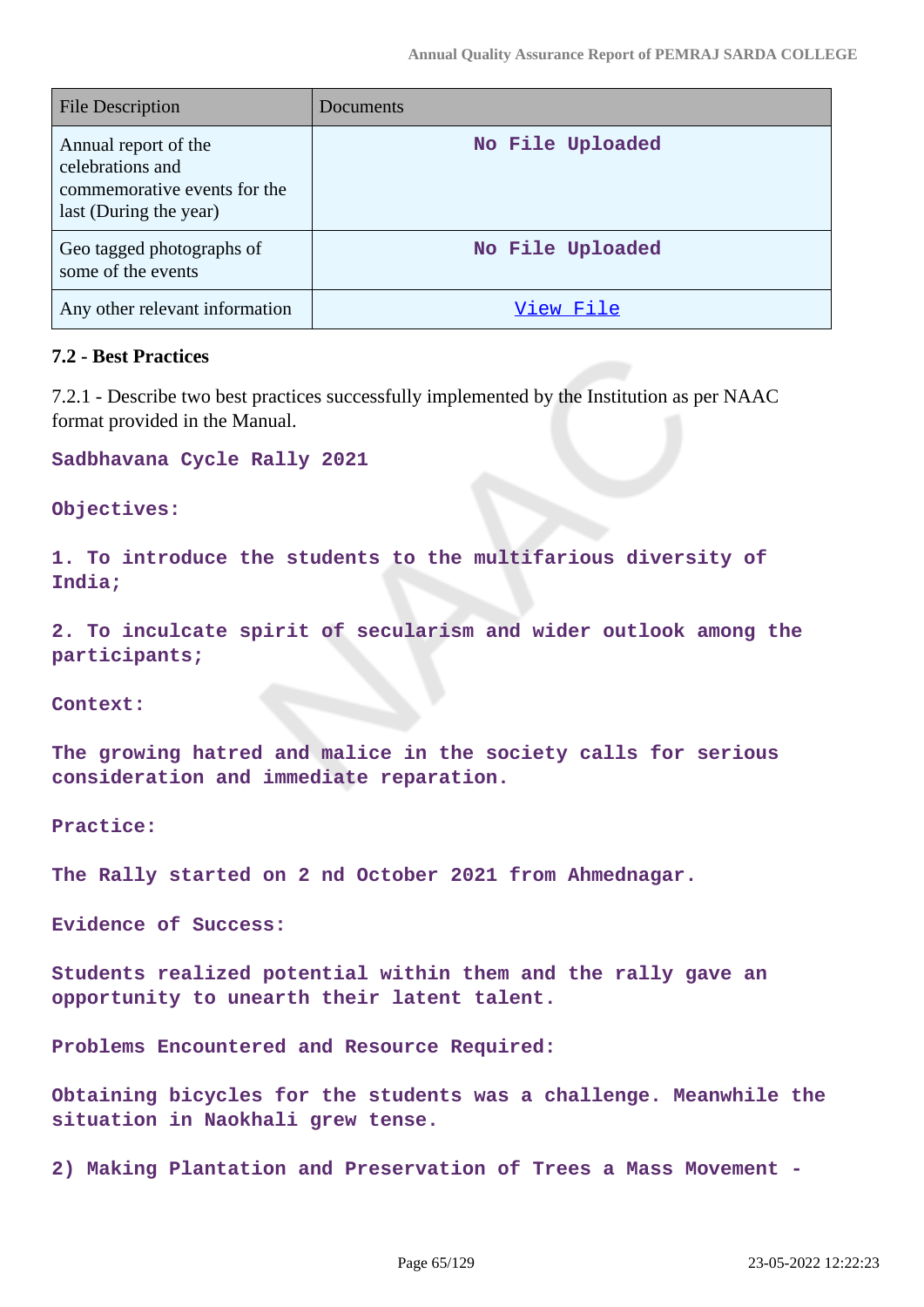#### **Objectives:**

**1. To contribute to the making of Green Planet.**

**2. To imbibe upon the students the dignity in labour.**

#### **Context:**

**The Student Development Office, NCC, NSS and Department of Botany run this activity.**

#### **Practice:**

**The students are educated and encouraged to take up the activity. They are also trained to make vermicomposting.**

**Evidence of Success:**

**In the last few years, the students have developed the taste for this activity.**

**Problems Encountered and Resources Required:**

**The scheme encountered the basic problem of surveillance. Lack of sufficient supply of water was another major hurdle.**

| <b>File Description</b>                        | Documents                                                                   |
|------------------------------------------------|-----------------------------------------------------------------------------|
| Best practices in the<br>Institutional website | http://sardacollege.org/wp-content/uploads<br>/2021/09/Best-Practices-1.pdf |
| Any other relevant information                 | Nil                                                                         |

#### **7.3 - Institutional Distinctiveness**

7.3.1 - Portray the performance of the Institution in one area distinctive to its priority and thrust within 200 words

**Core values are the fundamental principles of an organization. These guiding principles dictate behavior and can help people understand the difference between right and wrong. Core values help organizations to determine if they are on the right path and fulfilling their goals by creating an unwavering mode and method of guidance.**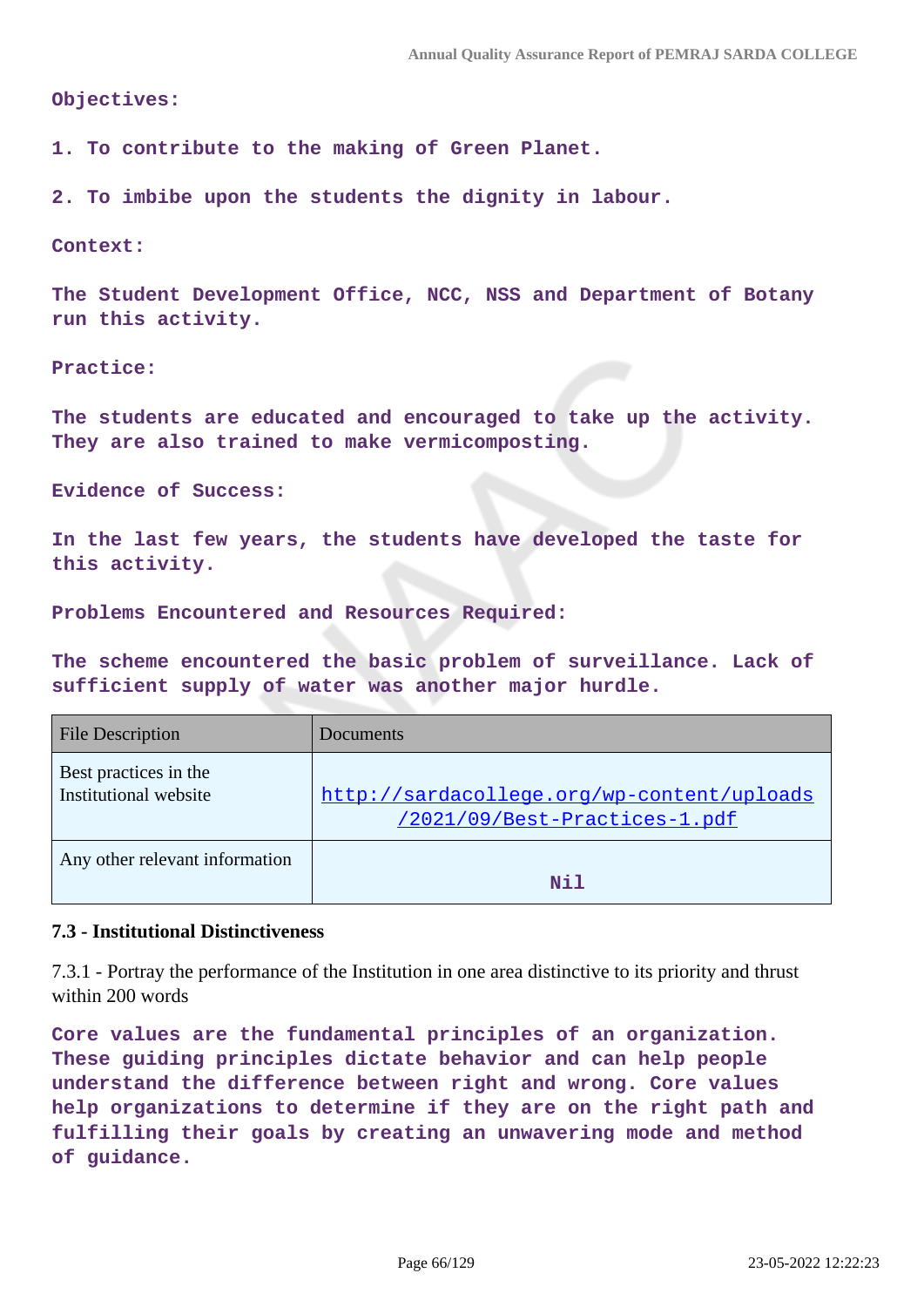**The institution consistently strives for the all-round development of students. Institution gauges "development" in terms of enlightenment of students in all areas of life. Illumination of students through curricular and extra-curricular activities is the motto of the institution. These activities help nourishing talents of the students. One such activity is the National Cadet Corps (NCC). Personality development is the mandate of NCC. college unit has strength of 84 cadets in the NCC. 57 Maharashtra Battalion NCC Ahmednagar and 'Snehalaya' jointly organized a Sadbhavana Cycle Rally from Ahmednagar (Maharashtra) to Naokhali (Bangladesh). NCC cadets do voluntarily work in the Botanical Garden of the college throughout year. They took initiative in developing and maintaining the garden near NCC office. They very enthusiastically planted trees and flowers. Cadets divided duties among themselves for watering the garden. Once a month, all cadets do necessary maintenance of the garden.**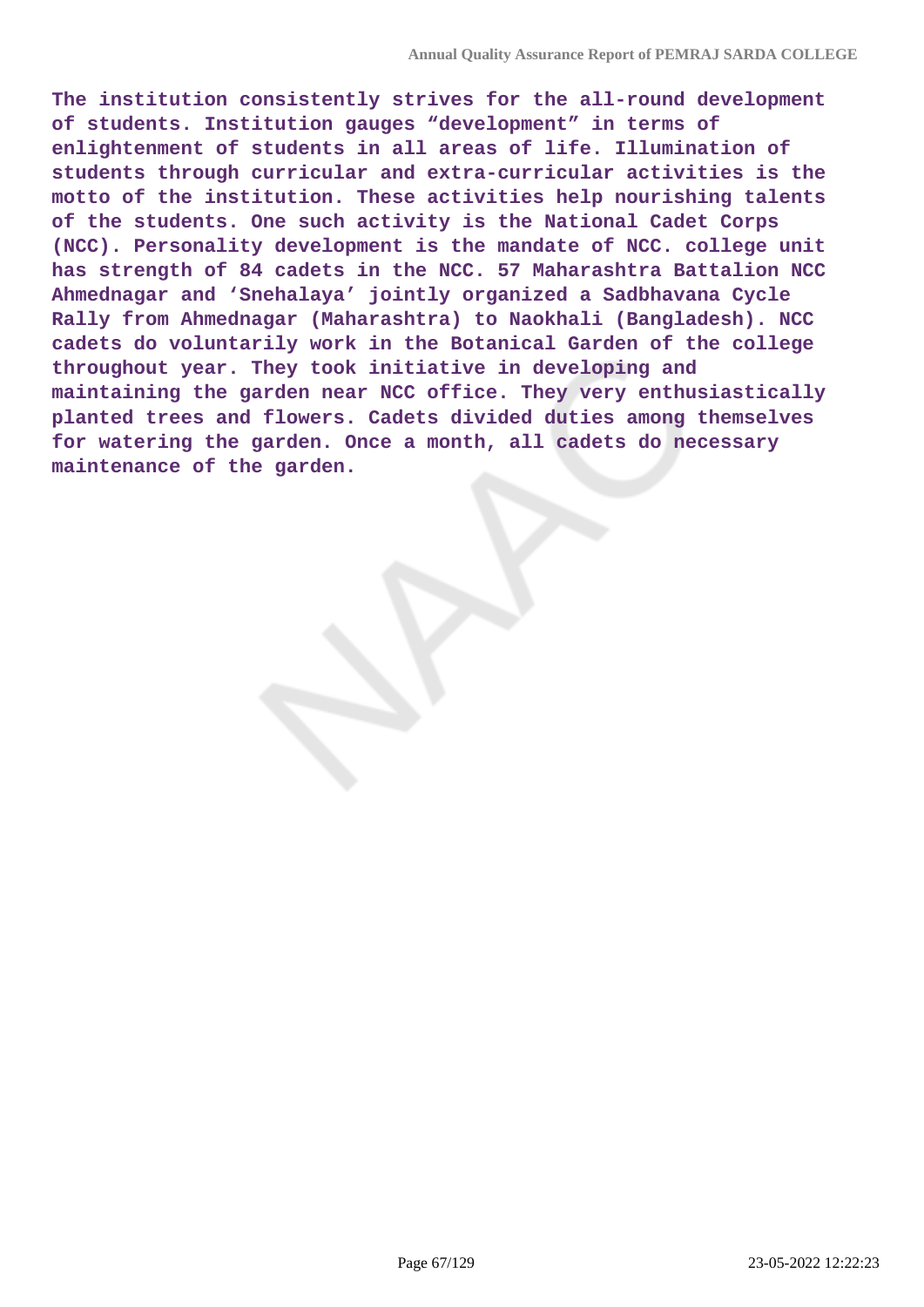# **Part B**

### **CURRICULAR ASPECTS**

## **1.1 - Curricular Planning and Implementation**

1.1.1 - The Institution ensures effective curriculum delivery through a well planned and documented process

**The college is permanently affiliated to Savitribai Phule Pune University (SPPU) and hence is bound to follow the prescribed curricula.**

**The IQAC prepared the academic calendar for AY 2020-21 as per regulations set by the SPPU in consultation with the Principal and departmental heads.**

**The Timetable Committee consideredthe directives given by the IQAC and designedthe annual Timetable for all the programs as per university norms. The Faculty-wise Timetable was communicated to the students through available digital platforms. It is also displayed on the college website.**

**The academic year begun with the process of admissions wherein the admission committees were set up for the proper guidance of the students. The results were analyzed by the departments later and the performance analysis was conveyed to the IQAC.**

**Due to online mode there was massive use of ICT. On a large scale Zoom/ Google Meetplatforms were used. Google Classrooms, You-Tube videos, PPTs prepared on certain core topics enriched the learning experience in a greater way. The WhatsApp groups along with the Google Classrooms were used as platforms for the students' interactions with the teachers. Students' continuous evaluation was done through internal exams, orals, seminars, etc. Students completed their projects online.**

| <b>File Description</b>                   | Documents                                              |
|-------------------------------------------|--------------------------------------------------------|
| Upload relevant supporting<br>document    | View File                                              |
| <b>Link for Additional</b><br>information | http://sardacollege.org/feedback-<br>analysis-2020-21/ |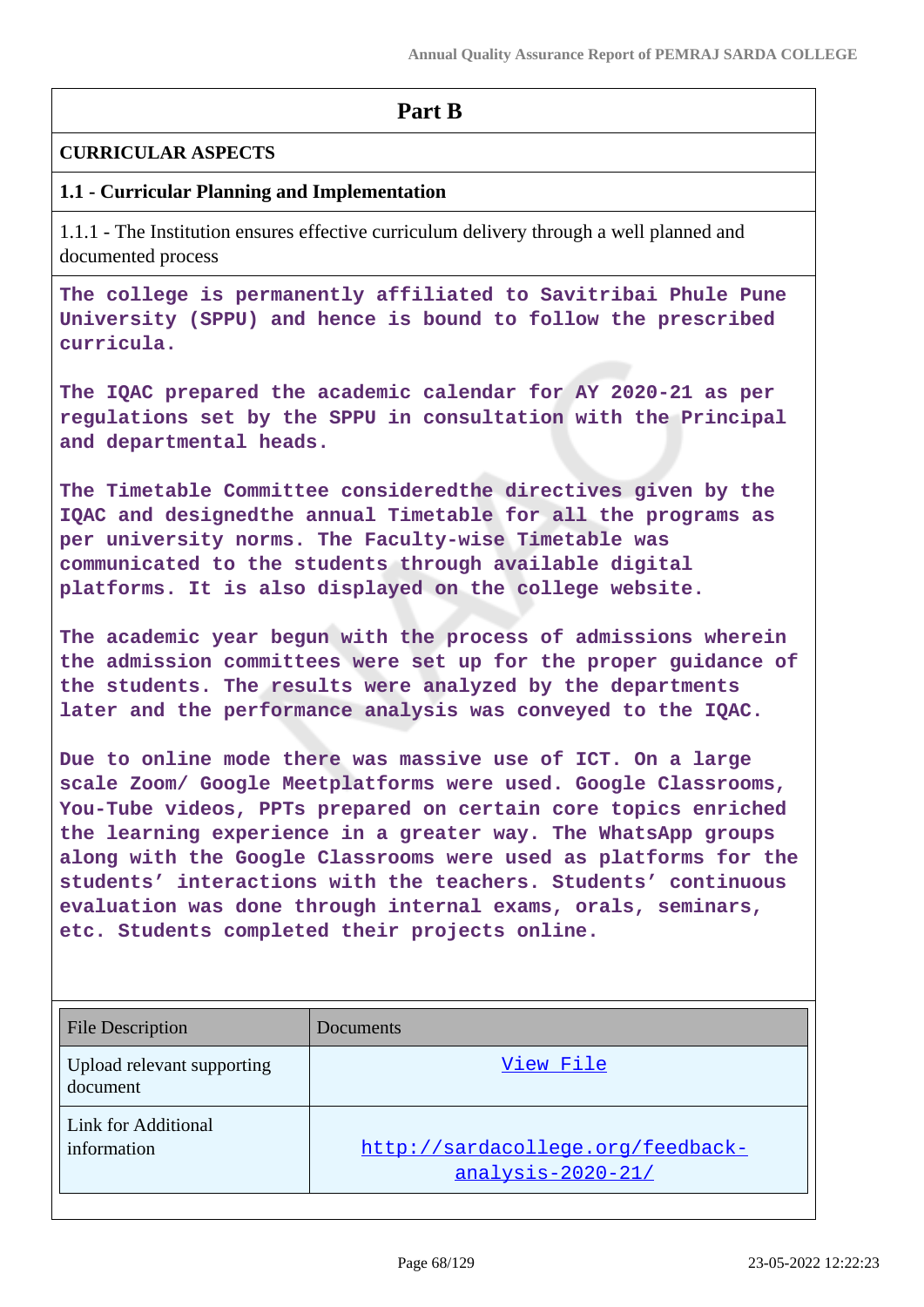1.1.2 - The institution adheres to the academic calendar including for the conduct of Continuous Internal Evaluation (CIE)

**Due to the corona pandemic, the academic year 2020-21 was greatly influenced. Almost all practical and oral examinations of the previous year AY 2019-20 were conducted off-line but the theory examinations of the AY 2019-20 got affected by the pandemic. Only final year examinations were conducted during July 2020 and for the rest even semesters equivalent scores to their respective achievments were allotted as per the government guidelines. The academic calender for AY 2020-21 was tentitive in view of the corona situations. The odd semesters 1, 3 started in Auugust 2020. The evaluation process was conducted in on-line mode. The projects, practicals, ppt presentations where ever feasible were conducted in on-line mode. Due to no-range issue/ health issue few students could not attempt the tests in scheduled time. In such cases exams were rescheduled. Due to the first and second waves some of the scheduled activities could not take place.** 

| <b>File Description</b>                                                                                                                                                                                                                                                                                                                                                                                                                                                                                      | Documents |                                                                                  |
|--------------------------------------------------------------------------------------------------------------------------------------------------------------------------------------------------------------------------------------------------------------------------------------------------------------------------------------------------------------------------------------------------------------------------------------------------------------------------------------------------------------|-----------|----------------------------------------------------------------------------------|
| Upload relevant supporting<br>document                                                                                                                                                                                                                                                                                                                                                                                                                                                                       |           | View File                                                                        |
| Link for Additional<br>information                                                                                                                                                                                                                                                                                                                                                                                                                                                                           |           | http://sardacollege.org/wp-content/upload<br>s/2022/02/Academic_Year_2020_21.pdf |
| 1.1.3 - Teachers of the Institution<br>participate in following activities related to<br>curriculum development and assessment of<br>the affiliating University and/are<br>represented on the following academic<br>bodies during the year. Academic<br>council/BoS of Affiliating University<br>Setting of question papers for UG/PG<br>programs Design and Development of<br>Curriculum for Add on/certificate/<br><b>Diploma Courses Assessment / evaluation</b><br>process of the affiliating University |           | C. Any 2 of the above                                                            |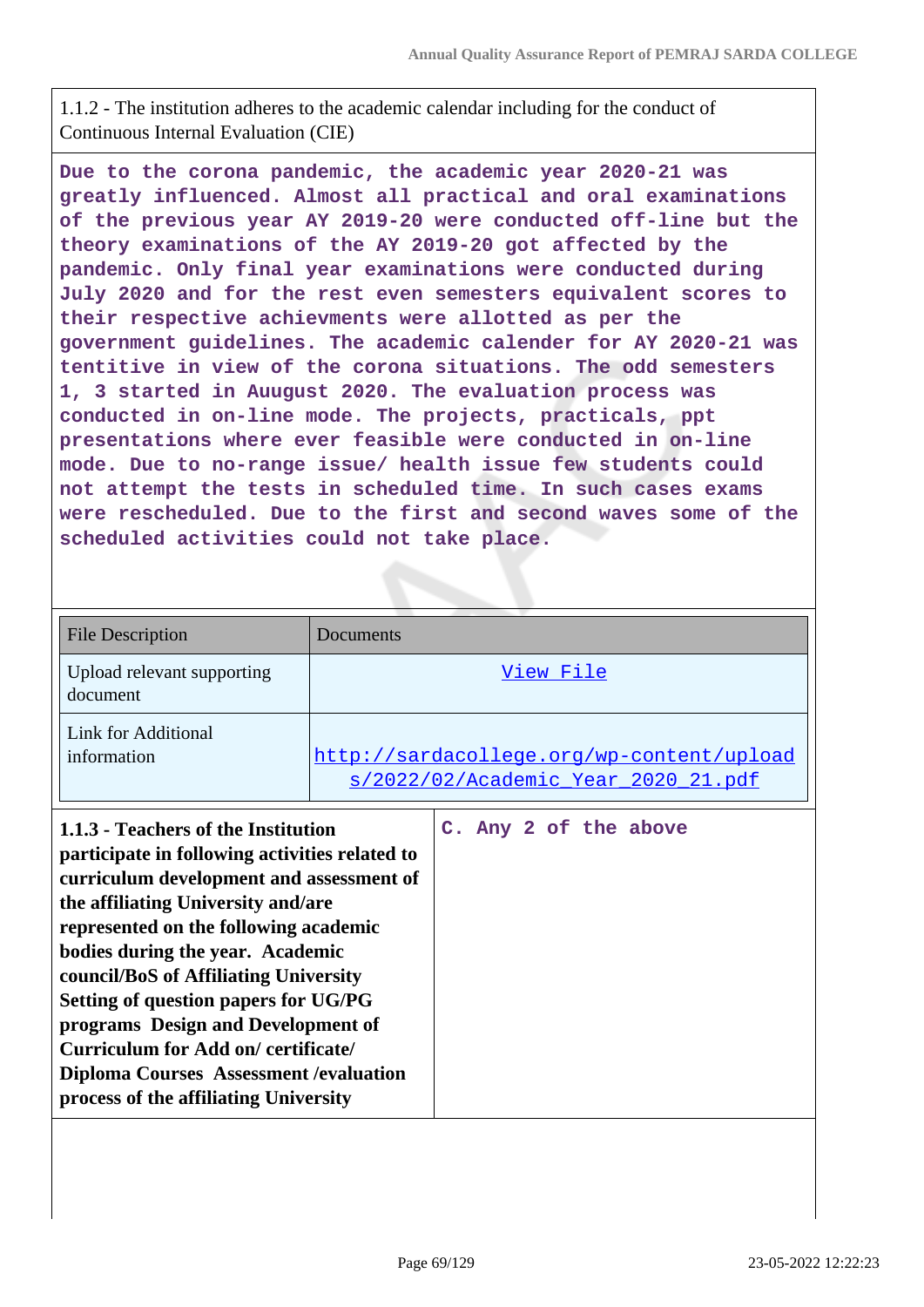| <b>File Description</b>                                                                                         | Documents |
|-----------------------------------------------------------------------------------------------------------------|-----------|
| Details of participation of<br>teachers in various<br>bodies/activities provided as a<br>response to the metric | View File |
| Any additional information                                                                                      | View File |

# **1.2 - Academic Flexibility**

**1.2.1 - Number of Programmes in which Choice Based Credit System (CBCS)/ elective course system has been implemented**

# **1.2.1.1 - Number of Programmes in which CBCS/ Elective course system implemented**

## **23**

| <b>File Description</b>                                    | Documents        |
|------------------------------------------------------------|------------------|
| Any additional information                                 | No File Uploaded |
| Minutes of relevant Academic<br>Council/BOS meetings       | View File        |
| Institutional data in prescribed<br>format (Data Template) | View File        |

# **1.2.2 - Number of Add on /Certificate programs offered during the year**

# **1.2.2.1 - How many Add on /Certificate programs are added during the year. Data requirement for year: (As per Data Template)**

## **00**

| <b>File Description</b>                                                       | Documents |
|-------------------------------------------------------------------------------|-----------|
| Any additional information                                                    | View File |
| Brochure or any other<br>document relating to Add on<br>/Certificate programs | View File |
| List of Add on /Certificate<br>programs (Data Template)                       | View File |

# **1.2.3 - Number of students enrolled in Certificate/ Add-on programs as against the total number of students during the year**

**00**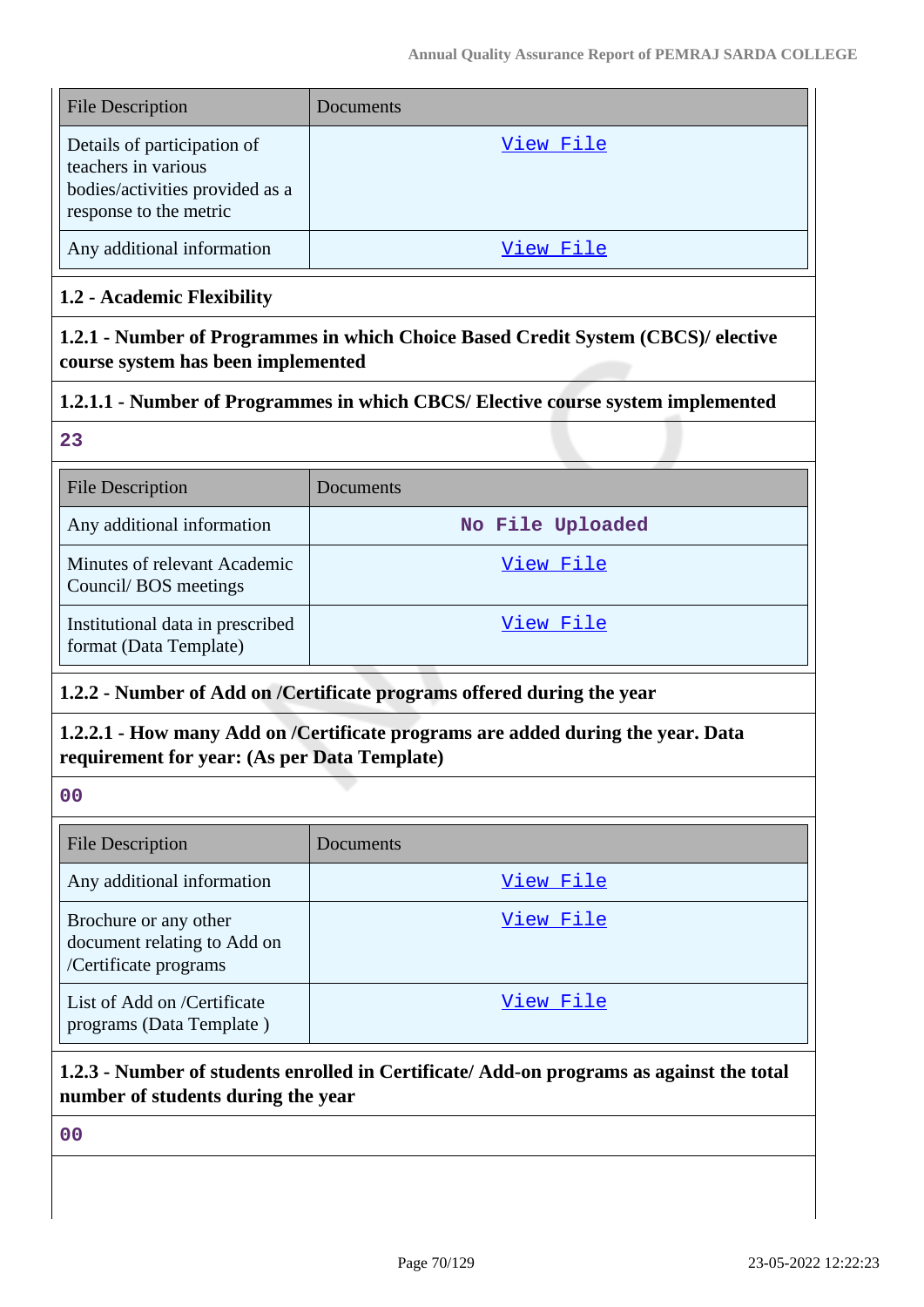| <b>File Description</b>                                                                   | Documents        |
|-------------------------------------------------------------------------------------------|------------------|
| Any additional information                                                                | No File Uploaded |
| Details of the students enrolled<br>in Subjects related to<br>certificate/Add-on programs | View File        |

## **1.3 - Curriculum Enrichment**

1.3.1 - Institution integrates crosscutting issues relevant to Professional Ethics, Gender, Human Values, Environment and Sustainability into the Curriculum

**The curriculum of Commerce department at M.Com-Sem-I titled as 'Business Ethics and Professional Values' , tries to raise the students' general awareness on the ethical dilemmas at work place. It presents the concept of Corporate Social Responsibility and explore its relevance to ethical obligations and ethical ideals present in the relationship between employers and employees. The course enables student to develop their own considered judgment about issues in Business Ethics.**

**Political Science subject at SYBA (revised syllabus) and TYBA (old syllabus) have a unit on 'Feminism' that emphasized on Gender and Gender equality. The emphasis is given on human values throughout the courses under UG and PG. The languages Marathi, Hindi and English also have prose and poetry focussing on human values, gender and environment.**

**The Microbiology subject has special touch to environmental issues. The students of second years of all the programs have to complete a project on Environment preservation and related issues. This course is mandatory for all programs.**

**Thus the instituution integrates the crosscutting issues relevant to Professional Ethics, Gender, Human Values, Environment and Sustainability into the curriculum.**

| <b>File Description</b>                                                                                                                                                    | Documents |
|----------------------------------------------------------------------------------------------------------------------------------------------------------------------------|-----------|
| Any additional information                                                                                                                                                 | View File |
| Upload the list and description<br>of courses which address the<br>Professional Ethics, Gender,<br>Human Values, Environment<br>and Sustainability into the<br>Curriculum. | View File |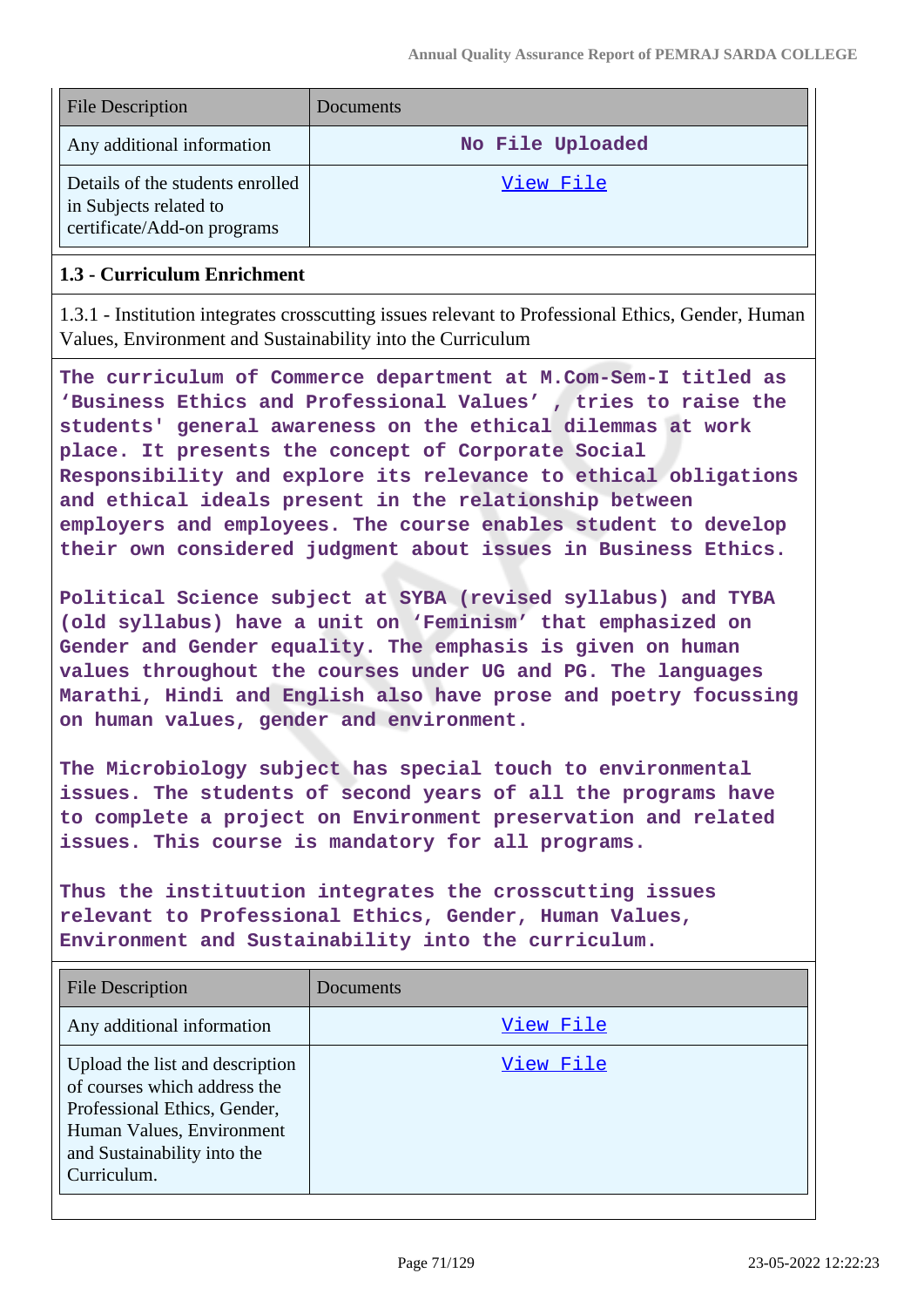# **1.3.2 - Number of courses that include experiential learning through project work/field work/internship during the year**

### **02**

| <b>File Description</b>                                                                               | Documents        |
|-------------------------------------------------------------------------------------------------------|------------------|
| Any additional information                                                                            | No File Uploaded |
| Programme / Curriculum/<br>Syllabus of the courses                                                    | View File        |
| Minutes of the Boards of<br>Studies/ Academic Council<br>meetings with approvals for<br>these courses | View File        |
| MoU's with relevant<br>organizations for these<br>courses, if any                                     | No File Uploaded |
| Institutional Data in Prescribed<br>Format                                                            | View File        |

# **1.3.3 - Number of students undertaking project work/field work/ internships**

**31**

| <b>File Description</b>                                                                                                | Documents        |
|------------------------------------------------------------------------------------------------------------------------|------------------|
| Any additional information                                                                                             | No File Uploaded |
| List of programmes and<br>number of students<br>undertaking project work/field<br>work//internships (Data<br>Template) | View File        |

# **1.4 - Feedback System**

| syllabus and its transaction at the<br>institution from the following stakeholders<br><b>Students Teachers Employers Alumni</b> | 1.4.1 - Institution obtains feedback on the<br>A. All of the above |
|---------------------------------------------------------------------------------------------------------------------------------|--------------------------------------------------------------------|
|---------------------------------------------------------------------------------------------------------------------------------|--------------------------------------------------------------------|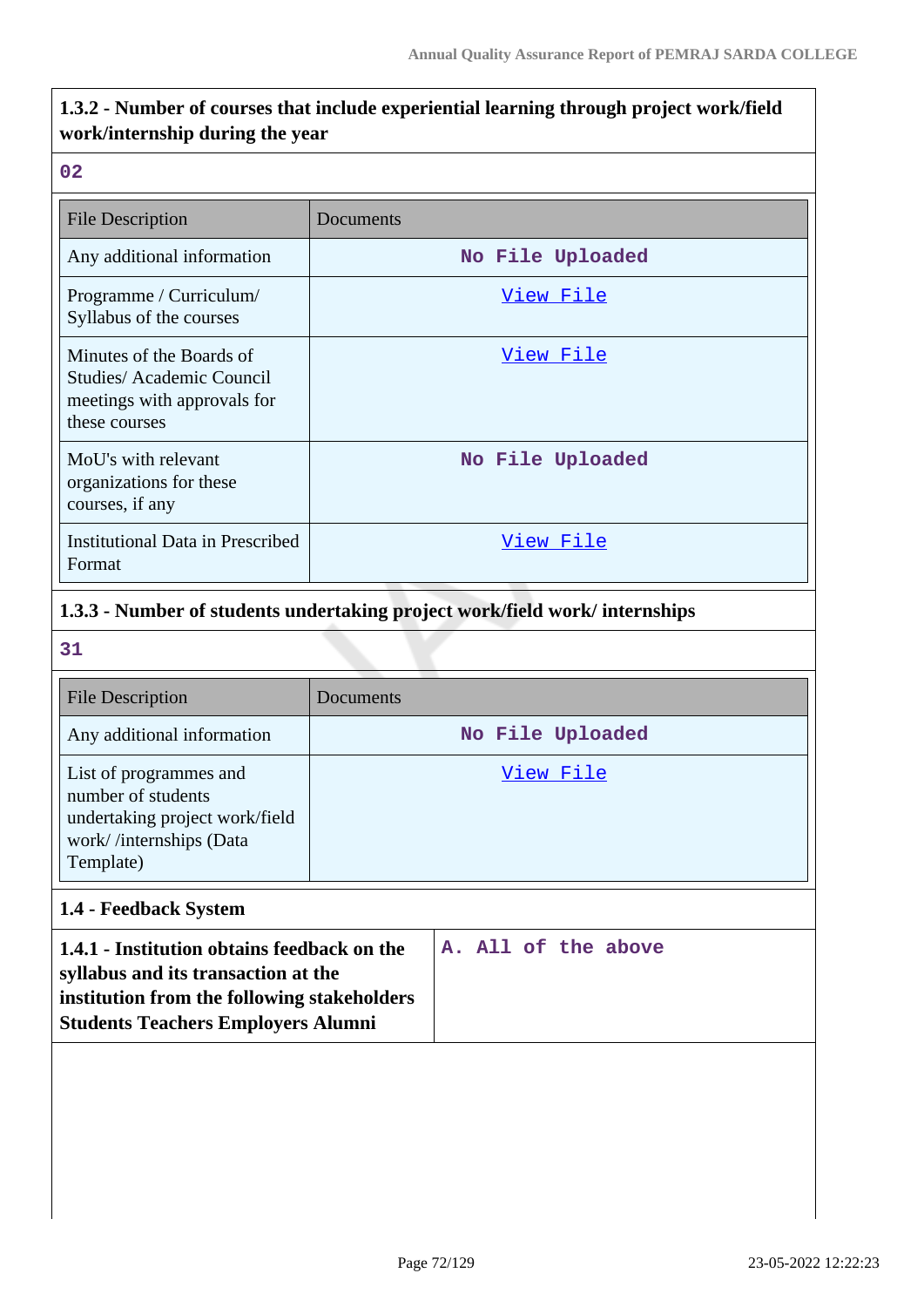| <b>File Description</b>                                                                                                                                                                                   | Documents |                                                                                                                             |
|-----------------------------------------------------------------------------------------------------------------------------------------------------------------------------------------------------------|-----------|-----------------------------------------------------------------------------------------------------------------------------|
| URL for stakeholder feedback<br>report                                                                                                                                                                    |           | https://docs.google.com/spreadsheets/d/1m<br>eD43gQsOyWazsjSiN1VdZUV8vp9XYCP5jXQR576By<br>U/edit?resourcekey#gid=1945213571 |
| Action taken report of the<br>Institution on feedback report<br>as stated in the minutes of the<br>Governing Council, Syndicate,<br><b>Board of Management</b>                                            |           | View File                                                                                                                   |
| Any additional information                                                                                                                                                                                |           | No File Uploaded                                                                                                            |
| 1.4.2 - Feedback process of the Institution<br>may be classified as follows                                                                                                                               |           | C. Feedback collected and<br>analyzed                                                                                       |
| <b>File Description</b>                                                                                                                                                                                   | Documents |                                                                                                                             |
| Upload any additional<br>information                                                                                                                                                                      |           | View File                                                                                                                   |
| URL for feedback report                                                                                                                                                                                   |           | http://sardacollege.org/feedback-<br>analysis-2020-21/                                                                      |
| <b>TEACHING-LEARNING AND EVALUATION</b>                                                                                                                                                                   |           |                                                                                                                             |
| 2.1 - Student Enrollment and Profile                                                                                                                                                                      |           |                                                                                                                             |
| 2.1.1 - Enrolment Number Number of students admitted during the year                                                                                                                                      |           |                                                                                                                             |
| 2.1.1.1 - Number of students admitted during the year                                                                                                                                                     |           |                                                                                                                             |
| 2354                                                                                                                                                                                                      |           |                                                                                                                             |
| <b>File Description</b>                                                                                                                                                                                   | Documents |                                                                                                                             |
| Any additional information                                                                                                                                                                                |           | View File                                                                                                                   |
| Institutional data in prescribed<br>format                                                                                                                                                                |           | View File                                                                                                                   |
| 2.1.2 - Number of seats filled against seats reserved for various categories (SC, ST, OBC,<br>Divyangjan, etc. as per applicable reservation policy during the year (exclusive of<br>supernumerary seats) |           |                                                                                                                             |

# **2.1.2.1 - Number of actual students admitted from the reserved categories during the year**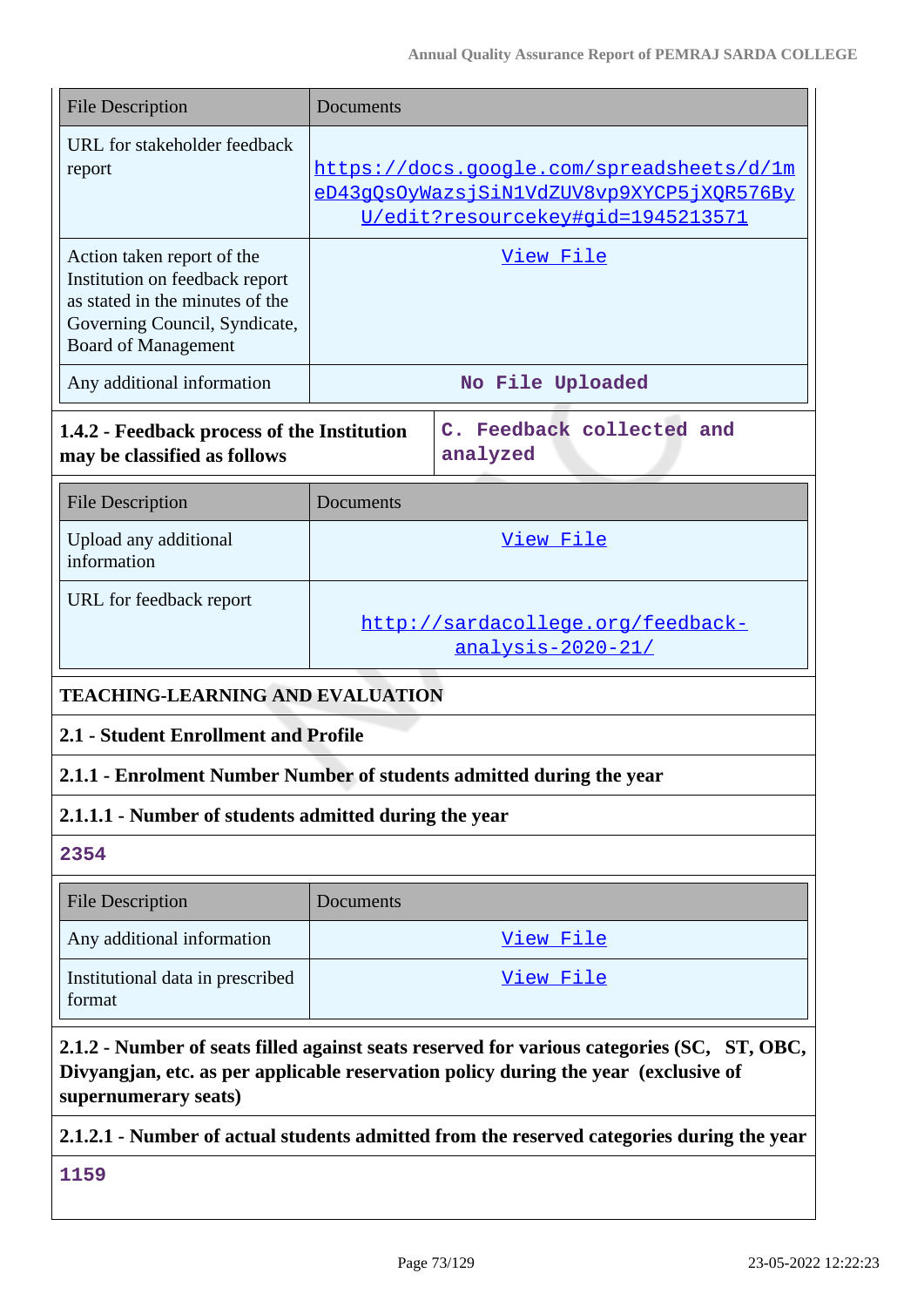| <b>File Description</b>                                          | Documents |
|------------------------------------------------------------------|-----------|
| Any additional information                                       | View File |
| Number of seats filled against<br>seats reserved (Data Template) | View File |

### **2.2 - Catering to Student Diversity**

2.2.1 - The institution assesses the learning levels of the students and organizes special Programmes for advanced learners and slow learners

**The institute conducts programs like quizzes, presentations and group discussions for slow and advanced learners across departments. Teachers as mentors and students as mentees helped to understand the problems faced by the students. Since classes were held on online platforms, student-teacher interaction was good. The College provides equal opportunity for quality education for students from diverse backgrounds, which will help to empower them and make them responsible members of society. The teaching-learning process is aimed at the holistic development of the learners.**

**After admission, the Statements of Marks of the admitted students are analyzed in order to find out their weak and strong areas. It is assumed that the subject in which s/he scores more is his/her strong area and vice versa. At the microlevel, it is pertinent to evaluate the student's grasping speed at an individual stage.**

**Interaction in the class serves as a tool to detect this speed. Online tests and viva were taken on online educational platforms such as Google meet and Zoom. To make the students remember, visual ppts and e-books were shared. Performance in the Term End Examination is a parameter to detect learnings.**

| <b>File Description</b>                  | Documents                                                |
|------------------------------------------|----------------------------------------------------------|
| Paste link for additional<br>information | http://sardacollege.org/institutional-<br>repository-ir/ |
| Upload any additional<br>information     | View File                                                |

**2.2.2 - Student- Full time teacher ratio (Data for the latest completed academic year)**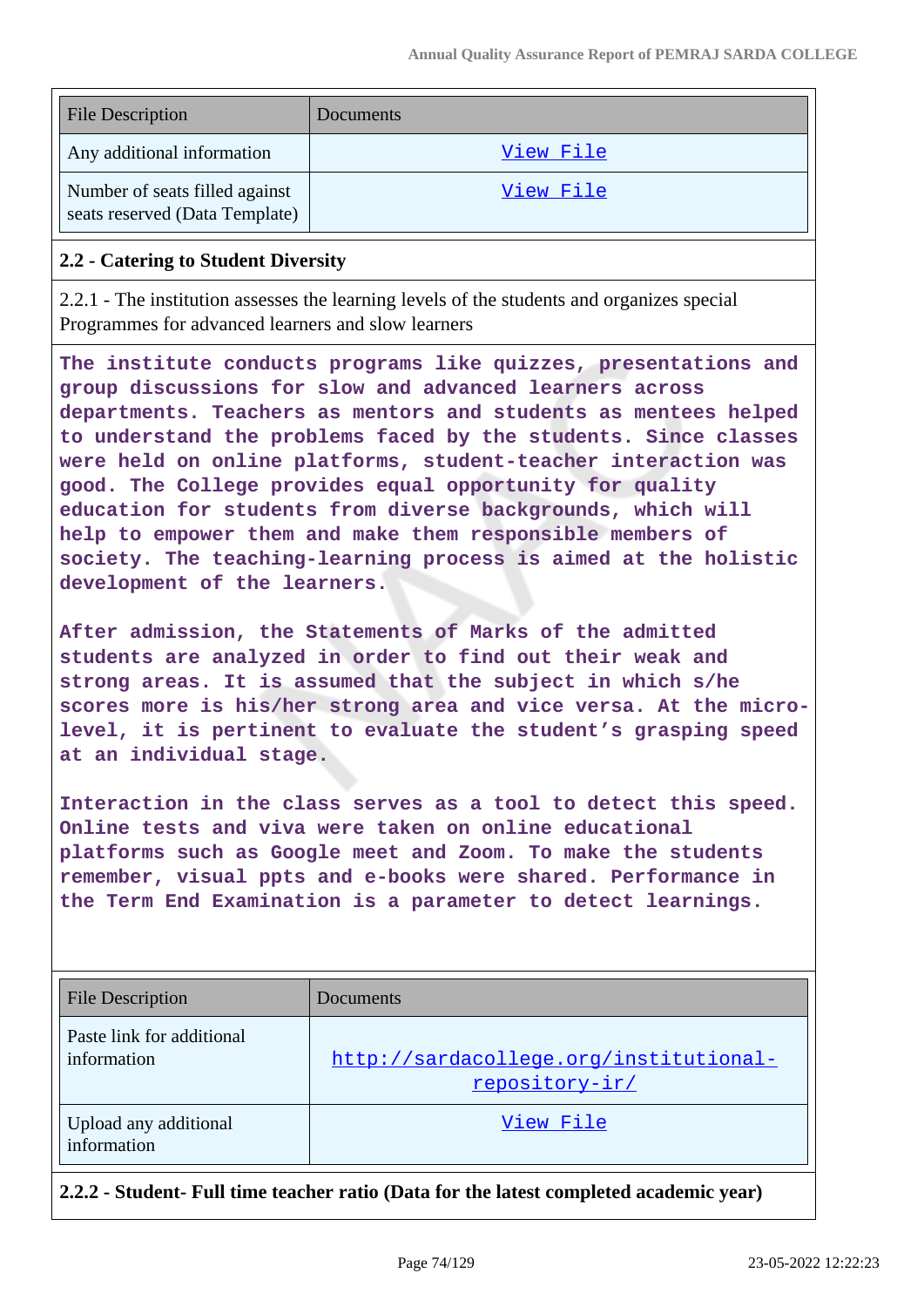| Number of Students                                                        |           | Number of Teachers                                                                                                                                                                                                                                                                                                                                                                                                                                                                                                                                                                                                                                                                                                                                                                                                                                                                                                    |
|---------------------------------------------------------------------------|-----------|-----------------------------------------------------------------------------------------------------------------------------------------------------------------------------------------------------------------------------------------------------------------------------------------------------------------------------------------------------------------------------------------------------------------------------------------------------------------------------------------------------------------------------------------------------------------------------------------------------------------------------------------------------------------------------------------------------------------------------------------------------------------------------------------------------------------------------------------------------------------------------------------------------------------------|
| 2354                                                                      |           | 28                                                                                                                                                                                                                                                                                                                                                                                                                                                                                                                                                                                                                                                                                                                                                                                                                                                                                                                    |
| <b>File Description</b>                                                   | Documents |                                                                                                                                                                                                                                                                                                                                                                                                                                                                                                                                                                                                                                                                                                                                                                                                                                                                                                                       |
| Any additional information                                                |           | View File                                                                                                                                                                                                                                                                                                                                                                                                                                                                                                                                                                                                                                                                                                                                                                                                                                                                                                             |
| 2.3 - Teaching- Learning Process                                          |           |                                                                                                                                                                                                                                                                                                                                                                                                                                                                                                                                                                                                                                                                                                                                                                                                                                                                                                                       |
| problem solving methodologies are used for enhancing learning experiences |           | 2.3.1 - Student centric methods, such as experiential learning, participative learning and                                                                                                                                                                                                                                                                                                                                                                                                                                                                                                                                                                                                                                                                                                                                                                                                                            |
|                                                                           |           | Student-centric methods, such as experiential learning,<br>participative learning and problem-solving methodologies are<br>used for enhancing online learning experiences. When teaching<br>online, students were encouraged to participate in discussions.<br>Assignments had to be handed over on goggle classroom<br>applications. Since the online world was new to all, the<br>students who faced difficulty in online submission, online<br>classrooms and portals were guided by the teachers as to how to<br>go through this process. Various videos, e-books, links to<br>important websites, and PowerPoint presentations were shared<br>with the students. To enhance the learning experience, subject<br>related films are screened online; PPTs and 'YouTube' clips are<br>shown. E sources and study material have been stored on the<br>department PC. Students have an access to go through the same. |

| <b>File Description</b>              | Documents                                                |
|--------------------------------------|----------------------------------------------------------|
| Upload any additional<br>information | View File                                                |
| Link for additional information      | http://sardacollege.org/institutional-<br>repository-ir/ |

2.3.2 - Teachers use ICT enabled tools for effective teaching-learning process. Write description in maximum of 200 words

**The use of ICT was practised by various departments in the college. Youtube videos, meetings on zoom and google meet, PowerPoint presentations, online study material, and e-books were provided to the students. Their queries were solved online. The presentation was given by the students online. Assignments and tests were submitted online by the students on Google classroom of respective students. Question papers of both mediums of all subjects were made on google form and**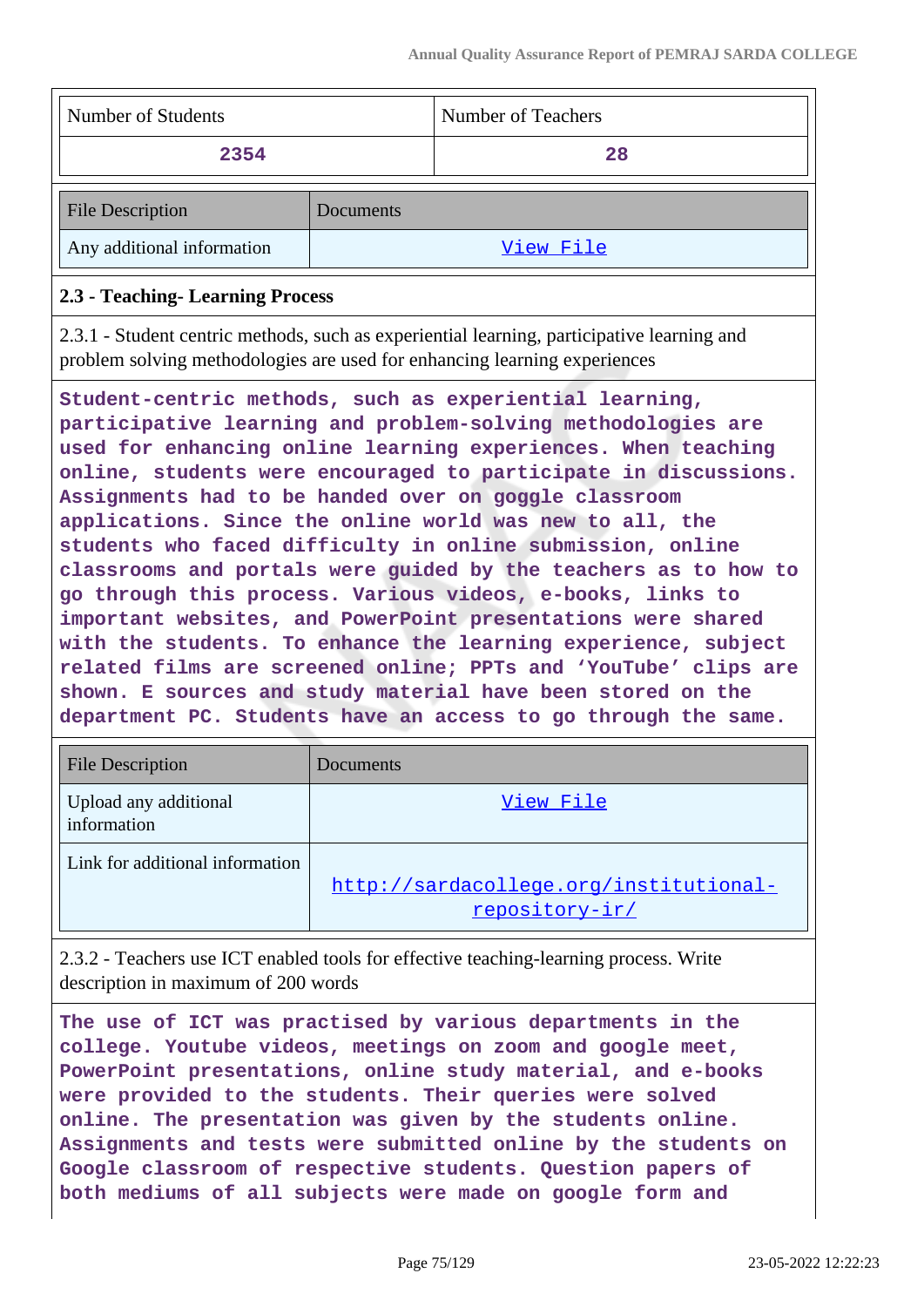**students submitted them. Quizzes and assignments were taken by the department of electronic science. The students learned various concepts in their subjects through various online techniques. The teachers imparted maximum subject knowledge through ICT tools during pandemic.**

| <b>File Description</b>                                                                                     | Documents        |
|-------------------------------------------------------------------------------------------------------------|------------------|
| Upload any additional<br>information                                                                        | No File Uploaded |
| Provide link for webpage<br>describing the ICT enabled<br>tools for effective teaching-<br>learning process | View File        |

# **2.3.3 - Ratio of mentor to students for academic and other related issues (Data for the latest completed academic year )**

# **2.3.3.1 - Number of mentors**

|                          | - 1 |
|--------------------------|-----|
| ×<br>×<br>۰,<br>v<br>. . |     |

| <b>File Description</b>                                                  | Documents |
|--------------------------------------------------------------------------|-----------|
| Upload, number of students<br>enrolled and full time teachers<br>on roll | View File |
| Circulars pertaining to<br>assigning mentors to mentees                  | View File |
| Mentor/mentee ratio                                                      | View File |

# **2.4 - Teacher Profile and Quality**

# **2.4.1 - Number of full time teachers against sanctioned posts during the year**

| <b>File Description</b>                                                   | Documents        |
|---------------------------------------------------------------------------|------------------|
| Full time teachers and<br>sanctioned posts for year (Data<br>Template)    | View File        |
| Any additional information                                                | No File Uploaded |
| List of the faculty members<br>authenticated by the Head of<br><b>HEI</b> | View File        |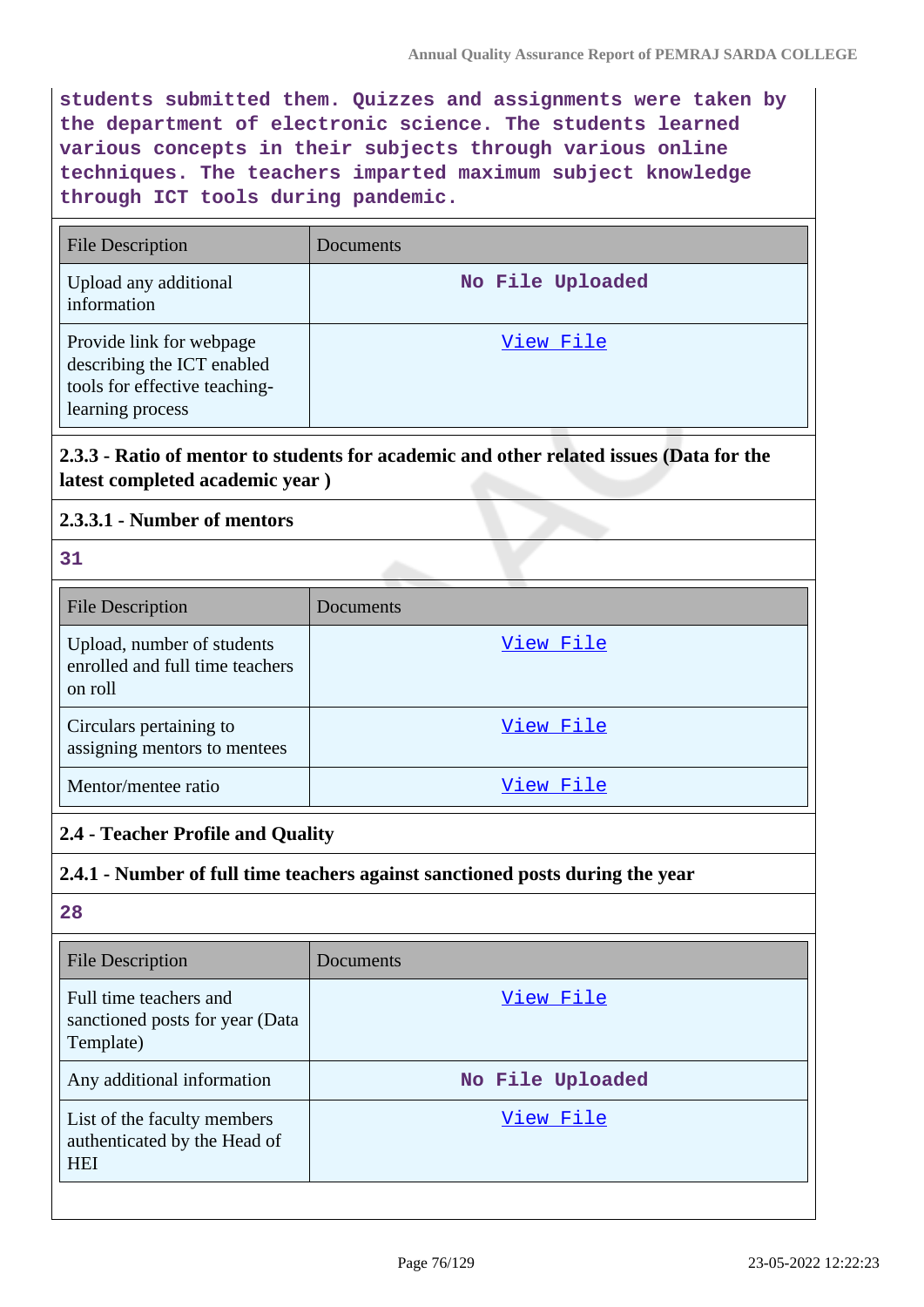**2.4.2 - Number of full time teachers with Ph. D. / D.M. / M.Ch. /D.N.B Superspeciality / D.Sc. / D.Litt. during the year (consider only highest degree for count)**

# **2.4.2.1 - Number of full time teachers with Ph. D. / D.M. / M.Ch. /D.N.C Superspeciality / D.Sc. / D.Litt. during the year**

#### **19**

| <b>File Description</b>                                                                                                                                                           | Documents        |
|-----------------------------------------------------------------------------------------------------------------------------------------------------------------------------------|------------------|
| Any additional information                                                                                                                                                        | No File Uploaded |
| List of number of full time<br>teachers with Ph. D. / D.M. /<br>M.Ch./ D.N.B Super specialty<br>/ D.Sc. / D.Litt. and number of<br>full time teachers for year<br>(Data Template) | View File        |

**2.4.3 - Number of years of teaching experience of full time teachers in the same institution (Data for the latest completed academic year)**

### **2.4.3.1 - Total experience of full-time teachers**

**554**

| <b>File Description</b>                                                                                  | Documents        |
|----------------------------------------------------------------------------------------------------------|------------------|
| Any additional information                                                                               | No File Uploaded |
| List of Teachers including<br>their PAN, designation, dept.<br>and experience details (Data<br>Template) | View File        |

### **2.5 - Evaluation Process and Reforms**

2.5.1 - Mechanism of internal assessment is transparent and robust in terms of frequency and mode. Write description within 200 words.

**The internal evaluation system is continuous, fair, and transparent. The academic calendar is prepared for every academic year and every semester, which includes the methods of evaluation of students. The evaluation methods and schedules are discussed and finalized in the departmental meetings. Evaluation methods are communicated to the students in an orientation programme, which is done at the first lecture for every course at the beginning of the academic session. Schedules are communicated to students through examination timetables well in advance. Teachers also communicate**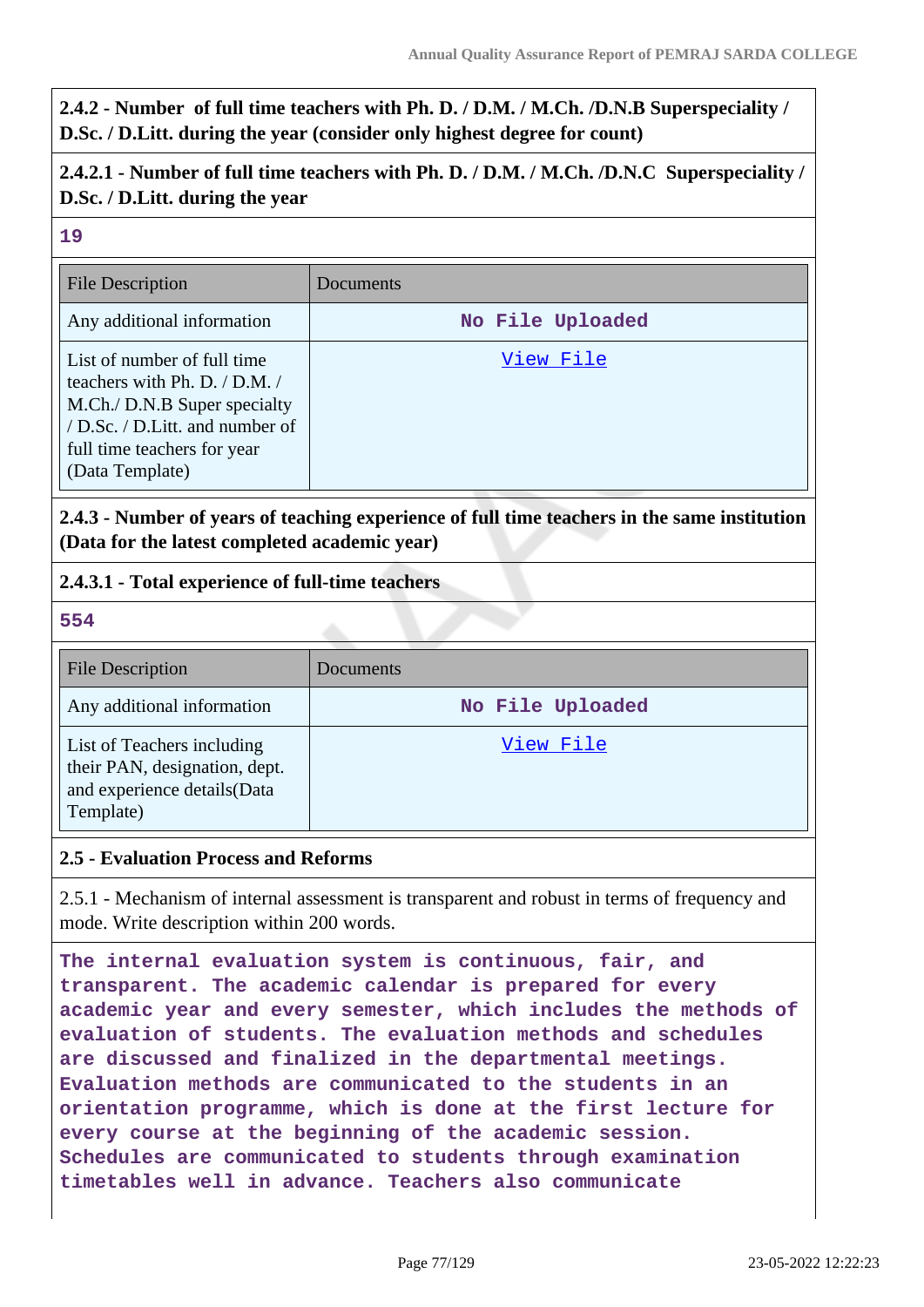**evaluation criteria to students while teaching. As part of the reform in the CIE system, students are given feedback about their performance and suggestions to improve their performance by respective faculty members. Another reform in Continuous Internal Evaluation is that marks scored in internal examinations, assignments, and tutorials are shown to students. This enables students to reduce their weaknesses in the courses taught and strengthen their writing skills. Students are allowed to meet and discuss with respective faculty members their performance and clarify queries.**

| <b>File Description</b>         | Documents |
|---------------------------------|-----------|
| Any additional information      | View File |
| Link for additional information | Nil       |

2.5.2 - Mechanism to deal with internal examination related grievances is transparent, timebound and efficient

**As per the University guidelines, a college Exam officer is appointed for conducting examinations. The college has appointed an internal Examination committee for all faculty which works under the guidance of the College Exam officer and Principal. Internal exams are conducted prior to the university exam. A timetable is prepared by the CEO, principal, and member of the examination committee for the internal exam. To maintain transparency and consistency in the assessment of the internal tests, the faculty evaluates the papers within the given time. During the Covid-19 pandemic, examinations were taken in Google forms and Microsoft teams, and the marks were recorded by the faculties. Any grievances by the students regarding internal examinations are resolved by the exam department. An application is to be submitted to the examination department. The principal, CEO, and faculty member take the necessary steps to resolve the grievances. If any student is unable to appear for the examination due to some genuine reason examination is conducted for that student as per the norms of the University. Internal marks are assigned on the basis of assignments, reports, or presentations. The college stringently follows the rules and guidelines issued by the university while conducting internal examinations.**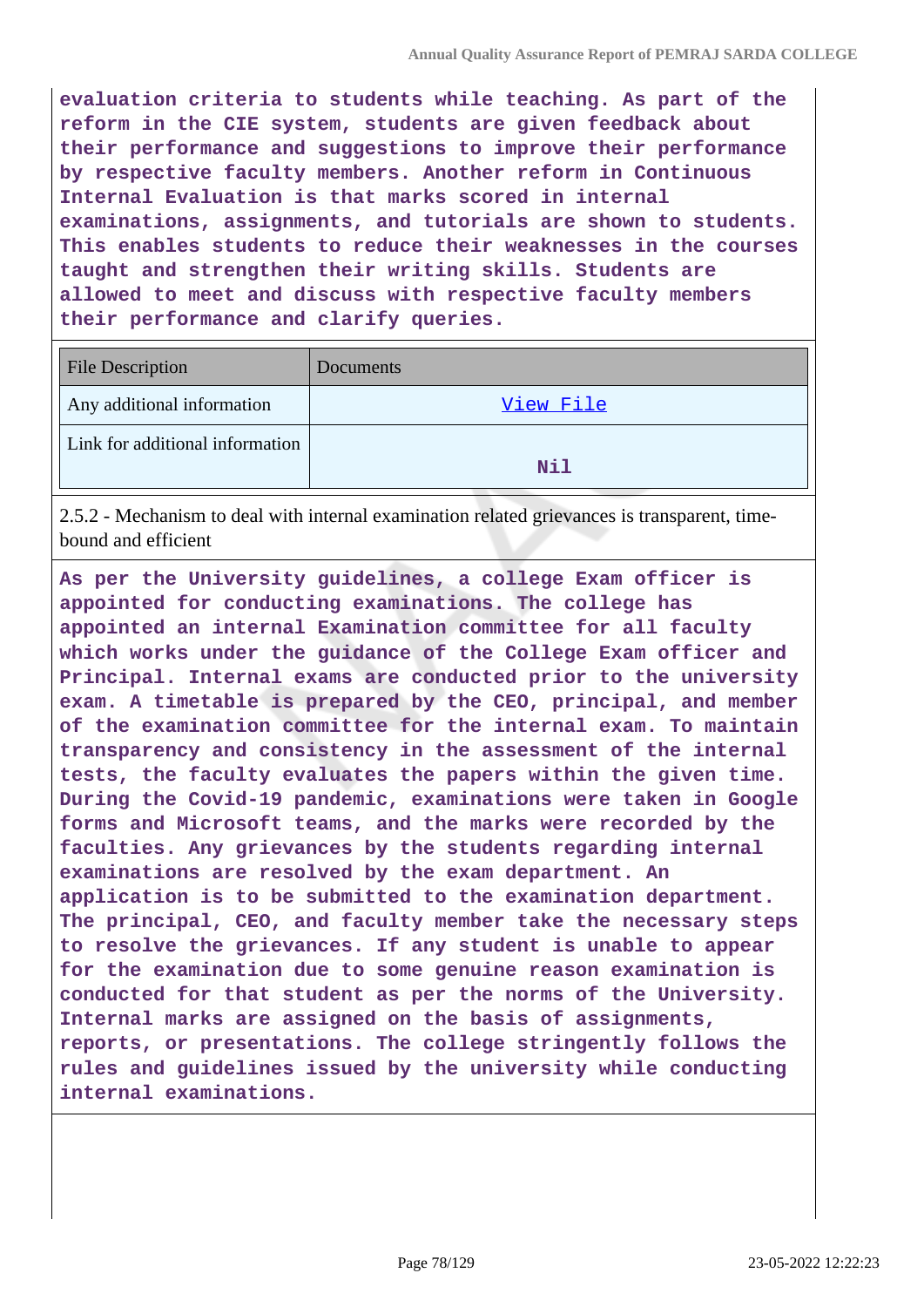| <b>File Description</b>         | Documents |
|---------------------------------|-----------|
| Any additional information      | View File |
| Link for additional information | Nil       |

#### **2.6 - Student Performance and Learning Outcomes**

2.6.1 - Programme and course outcomes for all Programmes offered by the institution are stated and displayed on website and communicated to teachers and students.

**The programme and course outcomes help the students to learn the basic concepts and understand the fundamentals of the subjects that they apply in their graduation and postgraduation programmes of all faculties. The students learn the skill of interpreting, analyzing, classifying and applying the class learnings in the most effective practical mode. The courses offered to make the students learn about various ideologies, their origins and the principles on which they are based. The POs, COs and the PSOs are designed in such a way that there is 360-degree comprehensive learning for the students of varied backgrounds. Theprocess was continuously monitored and finally approved by IQAC.**

**Mechanism of communication and display: POs, PSOs, and COs are displayed for all stakeholders at the following locations: Institutes' websites. The head of the department, senior faculty and the department faculty analyzed and expressed their opinion on the revised PSOs and POs. The main motto behind this is knowledge learning, skill learning and value learning.**

| <b>File Description</b>                                       | Documents                                                                                                                                                                                                                                                             |
|---------------------------------------------------------------|-----------------------------------------------------------------------------------------------------------------------------------------------------------------------------------------------------------------------------------------------------------------------|
| Upload any additional<br>information                          | View File                                                                                                                                                                                                                                                             |
| Paste link for Additional<br>information                      | http://sardacollege.org/wp-content/upload<br>s/2021/09/Course-Outcomes.pdf, http://sar<br>dacollege.org/wp-content/uploads/2021/09/<br>UG-PG-Programme-Outcomes.pdf, http://sard<br>acollege.org/wp-content/uploads/2021/09/P<br>rogramme-Specific-Outcomes-PSOs.pdf, |
| Upload COs for all<br>Programmes (exemplars from<br>Glossary) | View File                                                                                                                                                                                                                                                             |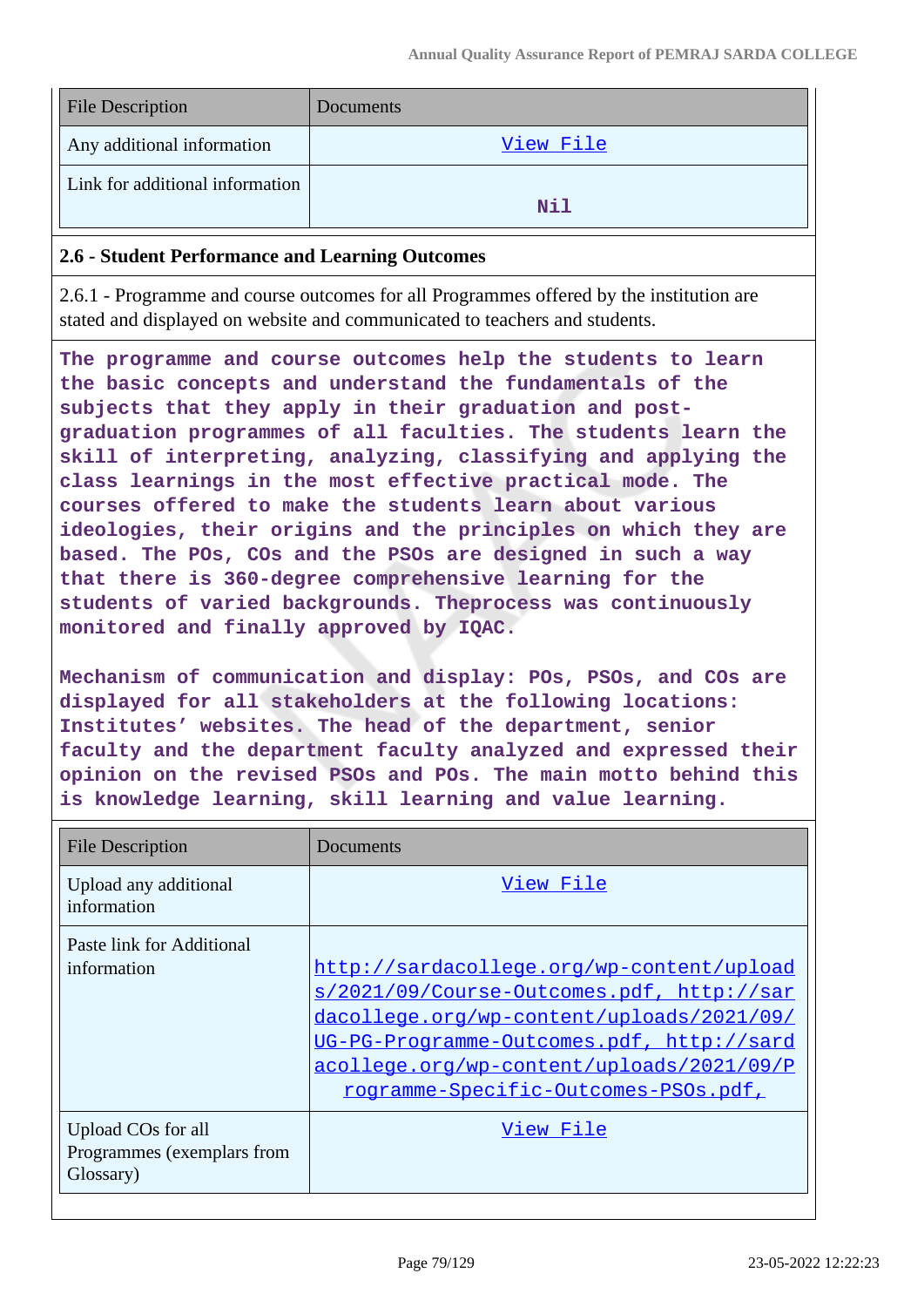2.6.2 - Attainment of Programme outcomes and course outcomes are evaluated by the institution.

**The college institution, through its experienced staff members, distinguished faculty and infrastructure facilities, makes teaching and learning one of the best learning experiences. The student has a 360-degree exposure and hones his skill in education, practical knowledge, communication skills and overall personality. He learns to be creative and makes the best use of technology for the benefit of society. He becomes more aware of his surroundings and uses his theory knowledge when he steps out into the work world. Pragmatic competence and self-learning skills of the students develop through various initiatives initiated by the teachers for the students. According to the subject and the stream, the right-thinking process and logical analysis are developed. For example, Awareness of the Current Issues related to Nature and the Environment ? Application of Advanced Technology in Science & Computer Science. The students are independently reached and trained to acquire information and develop an appreciation of the need for continuous learning and updating.**

| <b>File Description</b>                  | Documents |
|------------------------------------------|-----------|
| Upload any additional<br>information     | View File |
| Paste link for Additional<br>information | Nil       |

### **2.6.3 - Pass percentage of Students during the year**

**2.6.3.1 - Total number of final year students who passed the university examination during the year**

| <b>File Description</b>                                                                                                     | Documents                                                           |
|-----------------------------------------------------------------------------------------------------------------------------|---------------------------------------------------------------------|
| Upload list of Programmes and<br>number of students passed and<br>appeared in the final year<br>examination (Data Template) | View File                                                           |
| Upload any additional<br>information                                                                                        | No File Uploaded                                                    |
| Paste link for the annual report                                                                                            | http://sardacollege.org/college-annual-<br><u>report-2020-21-2/</u> |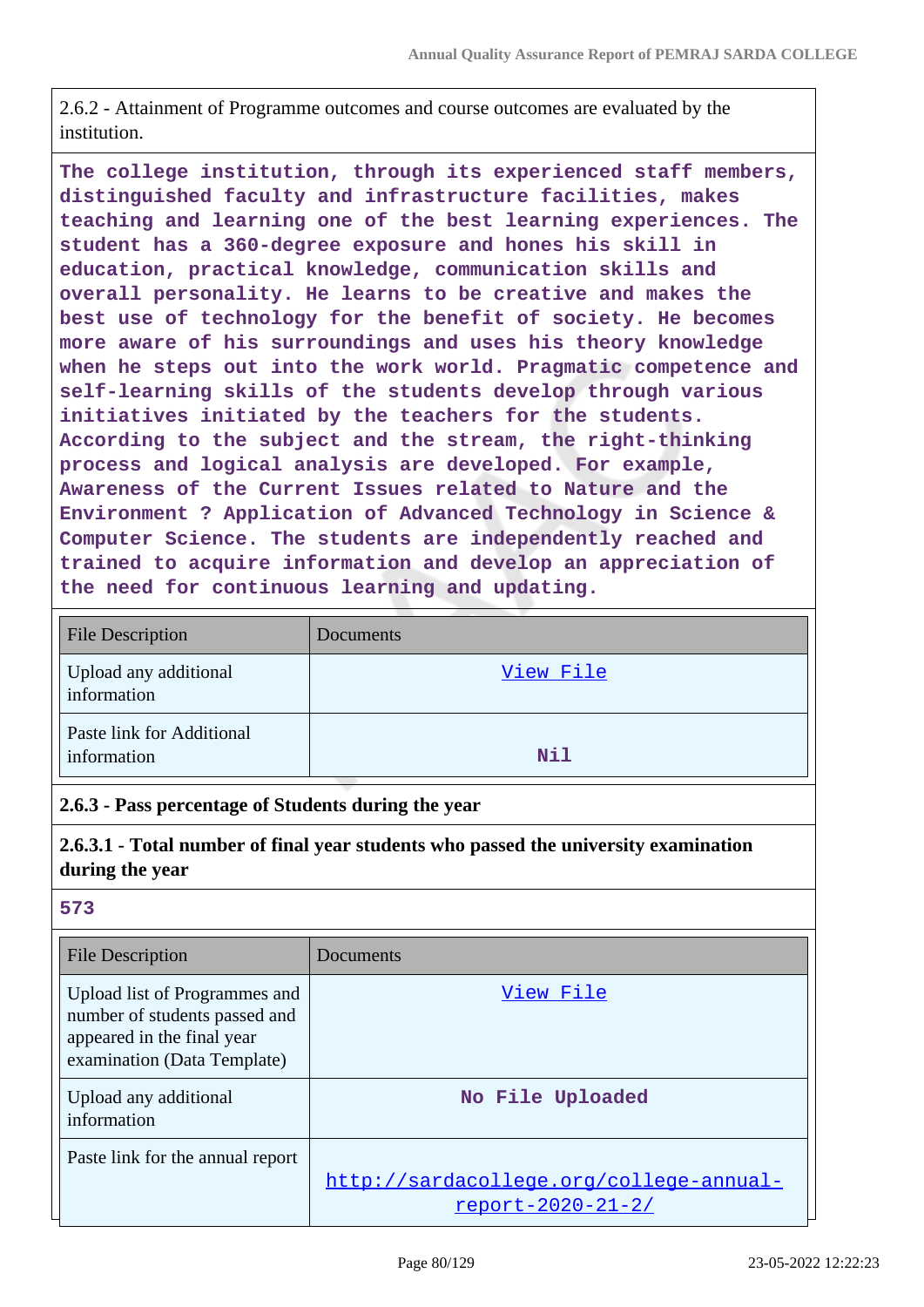#### **2.7 - Student Satisfaction Survey**

**2.7.1 - Student Satisfaction Survey (SSS) on overall institutional performance (Institution may design its own questionnaire) (results and details need to be provided as a weblink)**

[http://sardacollege.org/wp-content/uploads/2022/04/Student-](http://sardacollege.org/wp-content/uploads/2022/04/Student-Satisfaction-Survey-SSS-2020-2021.pdf)[Satisfaction-Survey-SSS-2020-2021.pdf](http://sardacollege.org/wp-content/uploads/2022/04/Student-Satisfaction-Survey-SSS-2020-2021.pdf)

**RESEARCH, INNOVATIONS AND EXTENSION**

**3.1 - Resource Mobilization for Research**

**3.1.1 - Grants received from Government and non-governmental agencies for research projects / endowments in the institution during the year (INR in Lakhs)**

**3.1.1.1 - Total Grants from Government and non-governmental agencies for research projects / endowments in the institution during the year (INR in Lakhs)**

| <b>File Description</b>                                                              | Documents        |
|--------------------------------------------------------------------------------------|------------------|
| Any additional information                                                           | No File Uploaded |
| e-copies of the grant award<br>letters for sponsored research<br>projects/endowments | No File Uploaded |
| List of endowments / projects<br>with details of grants(Data<br>Template)            | View File        |

**3.1.2 - Number of teachers recognized as research guides (latest completed academic year)**

**3.1.2.1 - Number of teachers recognized as research guides**

**0**

**0**

| <b>File Description</b>                    | Documents        |
|--------------------------------------------|------------------|
| Any additional information                 | No File Uploaded |
| Institutional data in prescribed<br>format | View File        |

# **3.1.3 - Number of departments having Research projects funded by government and non government agencies during the year**

**3.1.3.1 - Number of departments having Research projects funded by government and non-government agencies during the year**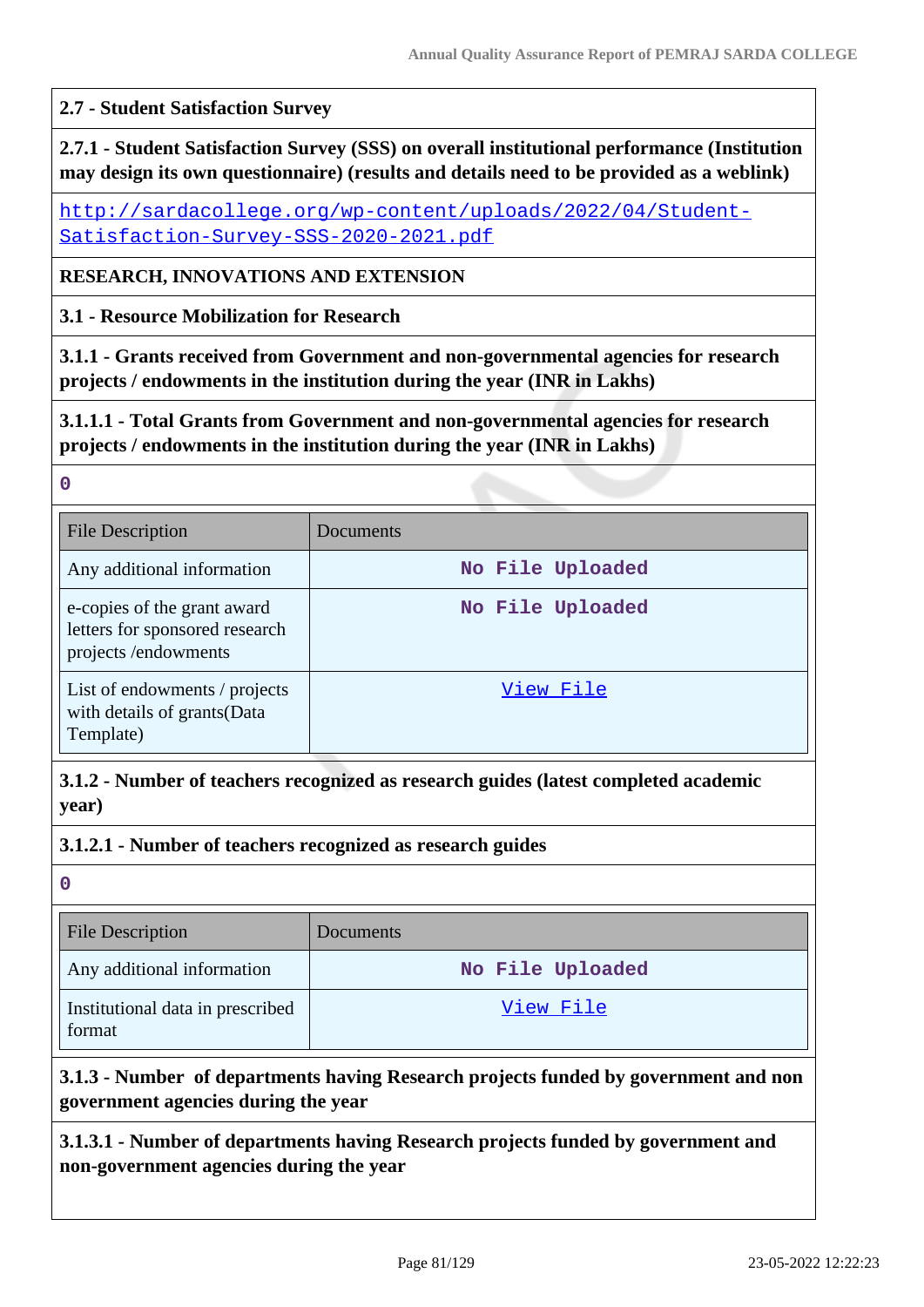| $\mathbf 0$                                                         |                  |
|---------------------------------------------------------------------|------------------|
| <b>File Description</b>                                             | Documents        |
| List of research projects and<br>funding details (Data<br>Template) | View File        |
| Any additional information                                          | No File Uploaded |
| Supporting document from<br><b>Funding Agency</b>                   | No File Uploaded |
| Paste link to funding agency<br>website                             | Nil              |

#### **3.2 - Innovation Ecosystem**

3.2.1 - Institution has created an ecosystem for innovations and has initiatives for creation and transfer of knowledge

**Unfortunately, the institution does not have a formal, welldefined ecosystem for innovations as such. However, the students are encouraged to participate in research-oriented initiatives like 'Avishkar', organised by the Savitribai Phule Pune University. Due to pandemic situation, the event could not be organised. So students could not participate in the same.**

| <b>File Description</b>                  | Documents        |
|------------------------------------------|------------------|
| Upload any additional<br>information     | No File Uploaded |
| Paste link for additional<br>information | Nil              |

**3.2.2 - Number of workshops/seminars conducted on Research Methodology, Intellectual Property Rights (IPR) and entrepreneurship during the year**

**3.2.2.1 - Total number of workshops/seminars conducted on Research Methodology, Intellectual Property Rights (IPR) and entrepreneurship year wise during the year**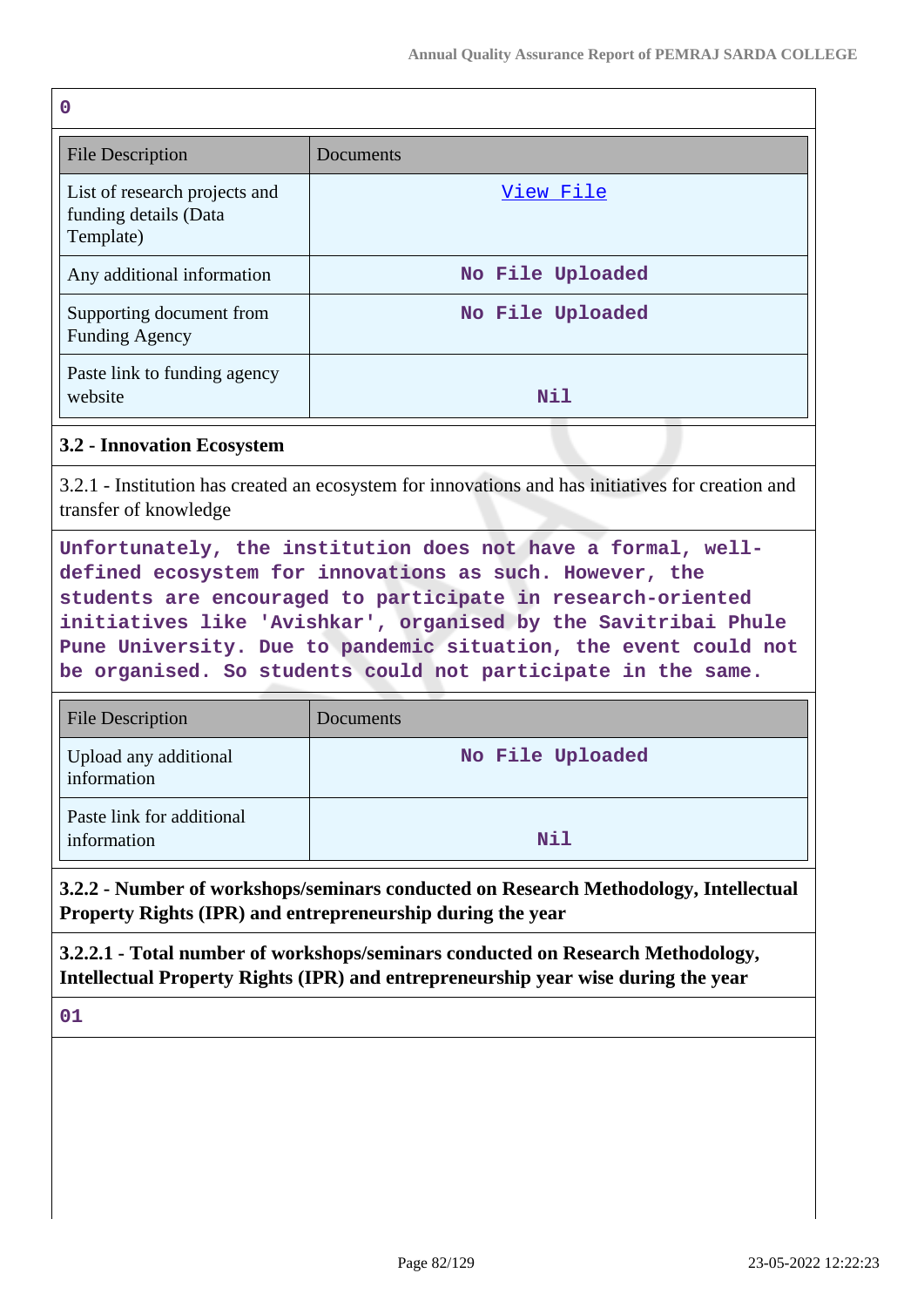| <b>File Description</b>                                              | Documents        |
|----------------------------------------------------------------------|------------------|
| Report of the event                                                  | View File        |
| Any additional information                                           | No File Uploaded |
| List of workshops/seminars<br>during last 5 years (Data<br>Template) | View File        |

### **3.3 - Research Publications and Awards**

### **3.3.1 - Number of Ph.Ds registered per eligible teacher during the year**

# **3.3.1.1 - How many Ph.Ds registered per eligible teacher within the year**

**0**

| File Description                                                                                                           | Documents                                                                    |
|----------------------------------------------------------------------------------------------------------------------------|------------------------------------------------------------------------------|
| URL to the research page on<br><b>HEI</b> website                                                                          | http://sardacollege.org/wp-content/upload<br>s/2021/09/Plagiarism-Policy.pdf |
| List of PhD scholars and their<br>details like name of the guide,<br>title of thesis, year of award<br>etc (Data Template) | View File                                                                    |
| Any additional information                                                                                                 | No File Uploaded                                                             |

**3.3.2 - Number of research papers per teachers in the Journals notified on UGC website during the year**

**3.3.2.1 - Number of research papers in the Journals notified on UGC website during the year**

#### **29**

| <b>File Description</b>                                                                                     | Documents        |
|-------------------------------------------------------------------------------------------------------------|------------------|
| Any additional information                                                                                  | No File Uploaded |
| List of research papers by title,<br>author, department, name and<br>year of publication (Data<br>Template) | View File        |

**3.3.3 - Number of books and chapters in edited volumes/books published and papers published in national/ international conference proceedings per teacher during the year**

**3.3.3.1 - Total number of books and chapters in edited volumes/books published and**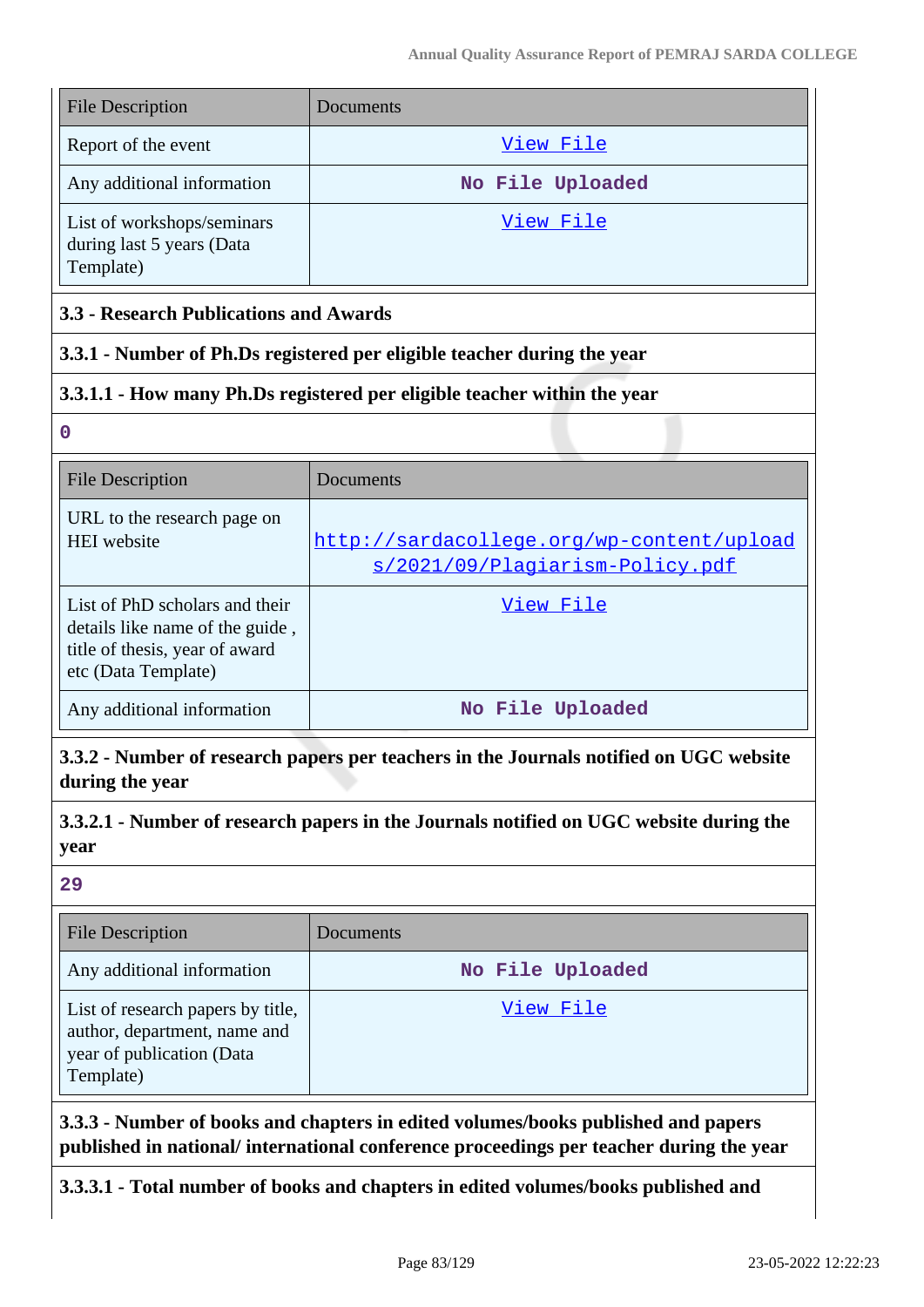#### **papers in national/ international conference proceedings year wise during year**

**4**

| <b>File Description</b>                                                      | Documents        |
|------------------------------------------------------------------------------|------------------|
| Any additional information                                                   | No File Uploaded |
| List books and chapters edited<br>volumes/books published<br>(Data Template) | View File        |

### **3.4 - Extension Activities**

3.4.1 - Extension activities are carried out in the neighborhood community, sensitizing students to social issues, for their holistic development, and impact thereof during the year

# **Due to Covid-19 pandemic, we could not conduct extension activities during the year.**

| <b>File Description</b>                  | Documents        |
|------------------------------------------|------------------|
| Paste link for additional<br>information | Nil              |
| Upload any additional<br>information     | No File Uploaded |

**3.4.2 - Number of awards and recognitions received for extension activities from government / government recognized bodies during the year**

**3.4.2.1 - Total number of awards and recognition received for extension activities from Government/ Government recognized bodies year wise during the year**

**00**

| <b>File Description</b>                                                        | Documents        |
|--------------------------------------------------------------------------------|------------------|
| Any additional information                                                     | No File Uploaded |
| Number of awards for<br>extension activities in last 5<br>year (Data Template) | View File        |
| e-copy of the award letters                                                    | No File Uploaded |

**3.4.3 - Number of extension and outreach programs conducted by the institution through NSS/NCC/Red cross/YRC etc., ( including the programmes such as Swachh Bharat, AIDS awareness, Gender issues etc. and/or those organized in collaboration with industry, community and NGOs ) during the year**

**3.4.3.1 - Number of extension and outreach Programs conducted in collaboration with**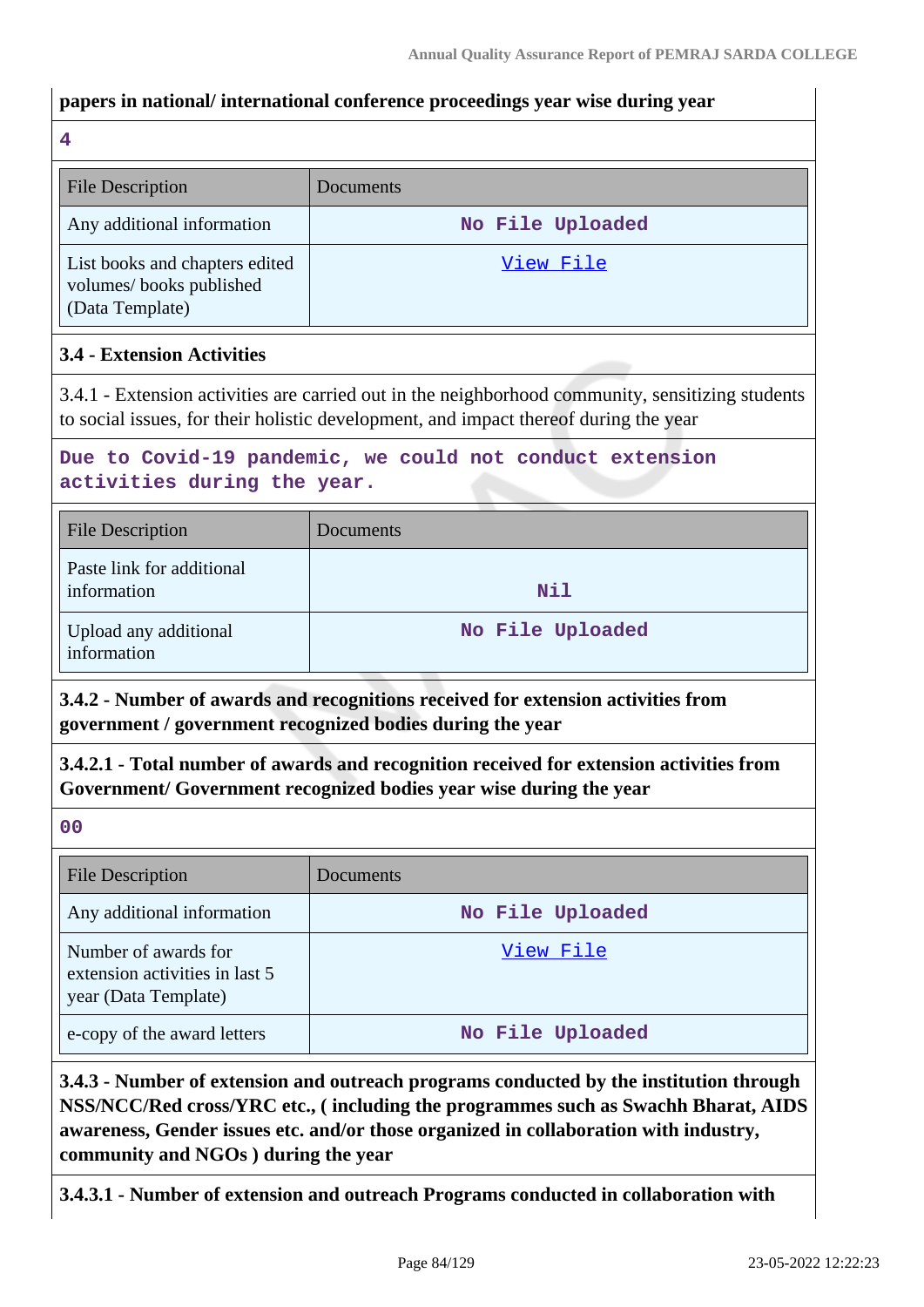# **industry, community and Non- Government Organizations through NSS/ NCC/ Red Cross/ YRC etc., during the year**

#### **11**

| <b>File Description</b>                                                                                                                | Documents        |
|----------------------------------------------------------------------------------------------------------------------------------------|------------------|
| Reports of the event organized                                                                                                         | View File        |
| Any additional information                                                                                                             | No File Uploaded |
| Number of extension and<br>outreach Programmes<br>conducted with industry,<br>community etc for the during<br>the year (Data Template) | View File        |

### **3.4.4 - Number of students participating in extension activities at 3.4.3. above during year**

**3.4.4.1 - Total number of Students participating in extension activities conducted in collaboration with industry, community and Non- Government Organizations such as Swachh Bharat, AIDs awareness, Gender issue etc. year wise during year**

#### **485**

| <b>File Description</b>                                                                                 | Documents        |
|---------------------------------------------------------------------------------------------------------|------------------|
| Report of the event                                                                                     | View File        |
| Any additional information                                                                              | No File Uploaded |
| Number of students<br>participating in extension<br>activities with Govt. or NGO<br>etc (Data Template) | View File        |

### **3.5 - Collaboration**

**3.5.1 - Number of Collaborative activities for research, Faculty exchange, Student exchange/ internship during the year**

**3.5.1.1 - Number of Collaborative activities for research, Faculty exchange, Student exchange/ internship year wise during the year**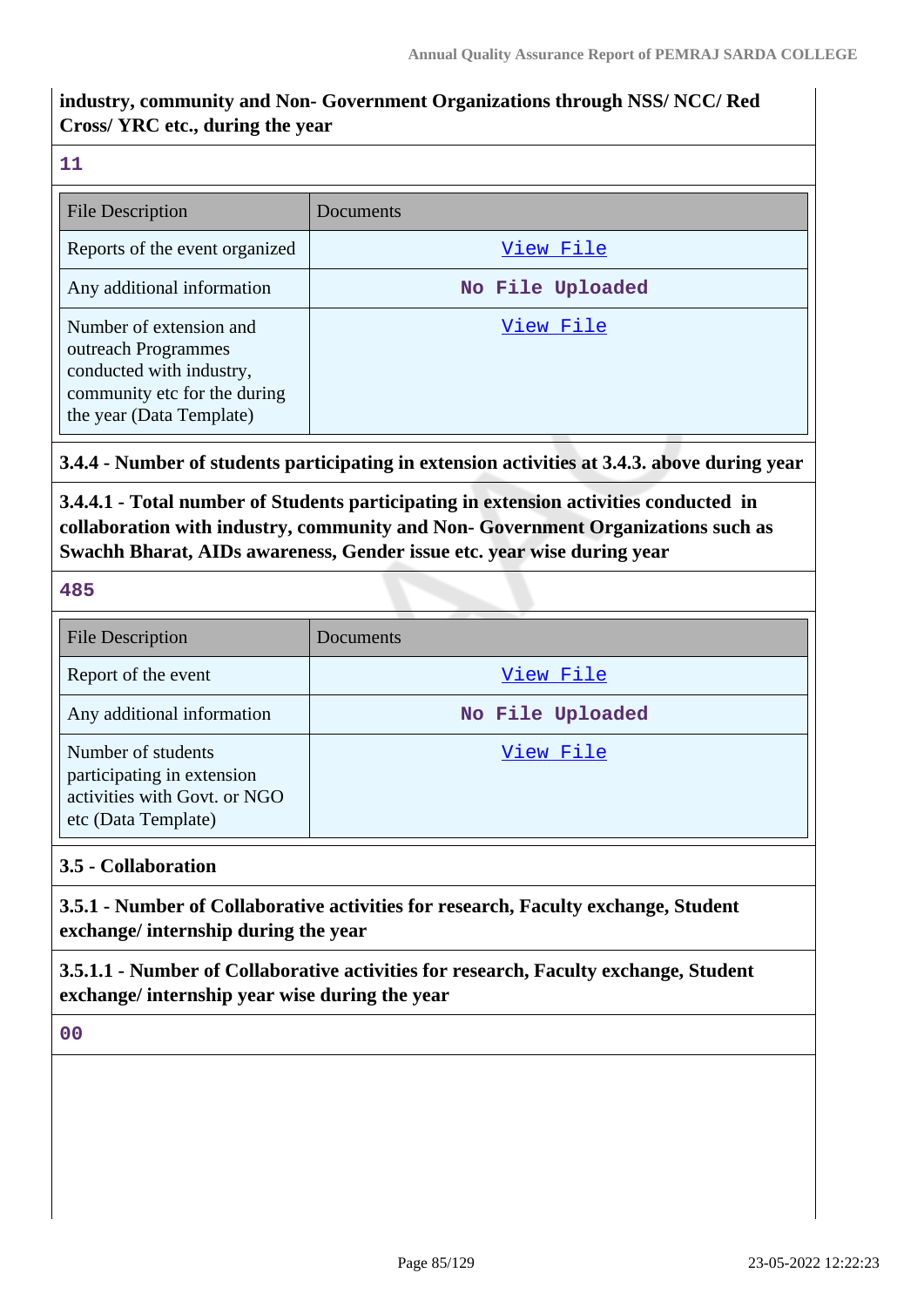| <b>File Description</b>                                                                         | Documents        |
|-------------------------------------------------------------------------------------------------|------------------|
| e-copies of related Document                                                                    | No File Uploaded |
| Any additional information                                                                      | No File Uploaded |
| Details of Collaborative<br>activities with<br>institutions/industries for<br>research, Faculty | View File        |

**3.5.2 - Number of functional MoUs with institutions, other universities, industries, corporate houses etc. during the year**

**3.5.2.1 - Number of functional MoUs with Institutions of national, international importance, other universities, industries, corporate houses etc. year wise during the year**

| <b>File Description</b>                                                                                                             | Documents        |
|-------------------------------------------------------------------------------------------------------------------------------------|------------------|
| e-Copies of the MoUs with<br>institution./industry/corporate<br>houses                                                              | View File        |
| Any additional information                                                                                                          | No File Uploaded |
| Details of functional MoUs<br>with institutions of national,<br>international importance, other<br>universities etc during the year | View File        |

# **INFRASTRUCTURE AND LEARNING RESOURCES**

### **4.1 - Physical Facilities**

**1**

4.1.1 - The Institution has adequate infrastructure and physical facilities for teaching- learning. viz., classrooms, laboratories, computing equipment etc.

```
Response – The college has augmented its Infrastructure
withgreen campus spread over an area of 8093.71 sq mt. &total
built up area of campus is 66,85,07.77 sq mt viz; includemain
building with administrative block,adequate
classrooms,departments,central library, reading room, science
laboratories,computing equipments,research centres, staff
rooms,IQAC,NCC,NSS Training and placement
office,restrooms,conference hall, seminar hall, girls hostel,
guest house, ramps for the physically challenged students. The
college has 30 classrooms to conduct regular classes as well
asused for conducting remedial coaching, certificate
courses,mentoring sessions, departmental meeting, various
```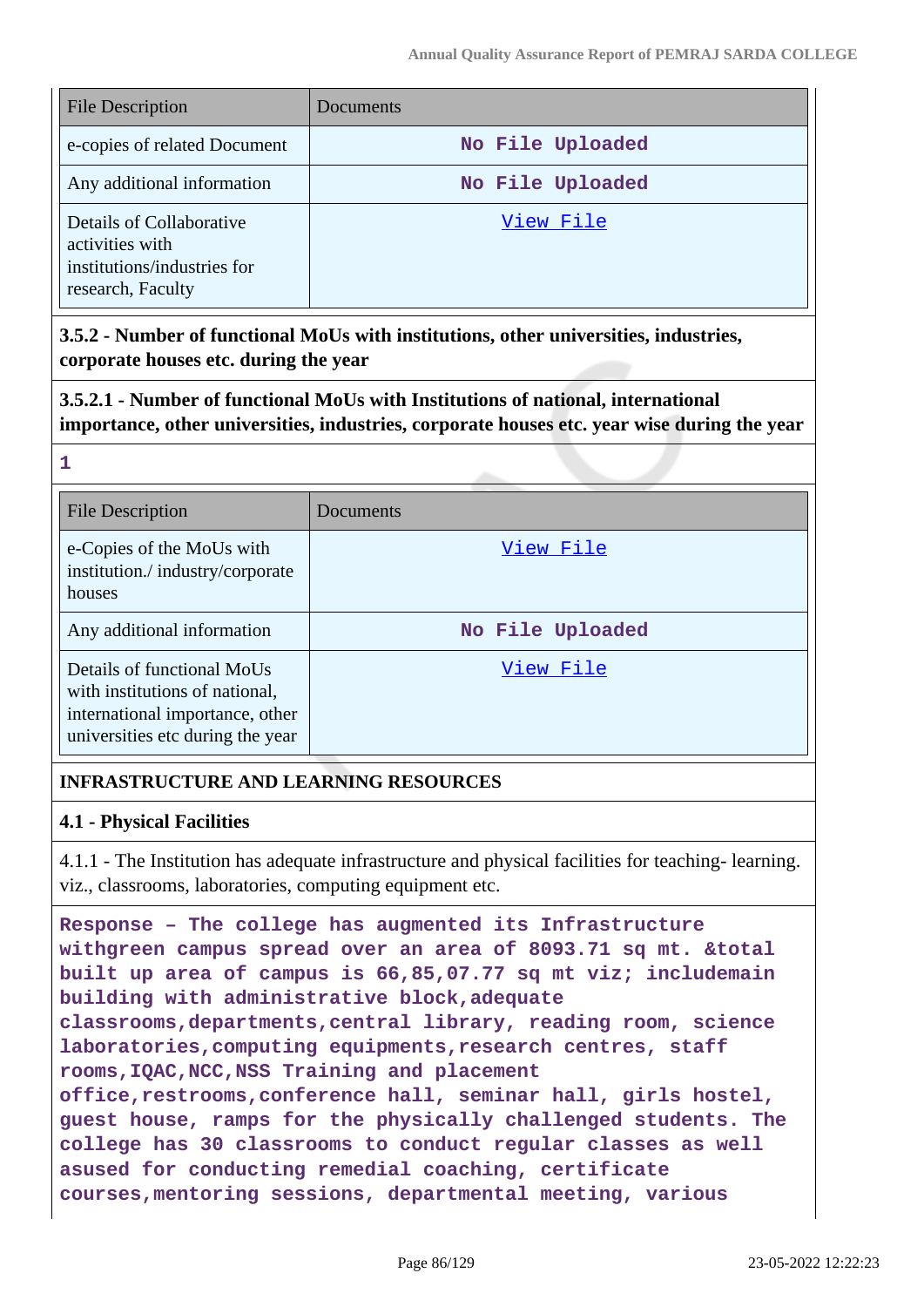**competitions, annual and semester examinations, book exhibitions, soft skill training programme for the school children and competitive examcentre.All the laboratories has fully equipped with advanced equipments in order tomeet their own requirements for carrying out academic and research works.The college has 127 computers (with internet facility) ,OHP LCD projectors & printers to each department for effective ICT enabled teaching and learning. All the departments and computer labs are connected with 100 mbps bandwidth.College has made available advanced language laboratory with interactive language lab software.The girls hostel is provided with mess, pure drinking water,washrooms,solar hot water system, UPS, daily newspaper, filmclub &reading hall.**

| <b>File Description</b>                  | Documents                                              |
|------------------------------------------|--------------------------------------------------------|
| Upload any additional<br>information     | View File                                              |
| Paste link for additional<br>information | http://sardacollege.org/infrastructure-<br>facilities/ |

4.1.2 - The Institution has adequate facilities for cultural activities, sports, games (indoor, outdoor), gymnasium, yoga centre etc.

**Response – The Department of physical education and sports was established in 1962 with excellent sports facilities and fully equipped gym khana, fitness zone to develop their skills and be mentally and physically fit along with academics.The college has maintained playground with an area of 93342.41 sq mt.for cricket,football,kho kho, volley ball,handball,running track,one basket ball court.The college has established gymnasium hall andseparate gym facility in the premises of girls hostel.The sports department has a yoga centre with a built up area of 1800 sq. ft. Indoor games facilities like table tennis, chess, carom, wrestling, boxing, squash, fencing, power lifting, badminton, fitness bicycle. College has multipurpose hallfor cultural programmes,debates,elocution competitions,quiz competitions, exhibitions, etc.In college campus open stage facility is used for the celebrations of Independence day,Republic day and organization of annual social gathering and prize distribution ceremony etc.Open stage in the premises of girls hostel is used to celebrate hostel day, Ganesh festival and Organization of various cultural activities.An audio-visual hall is provided for screening motivational films through film club for students.Students are**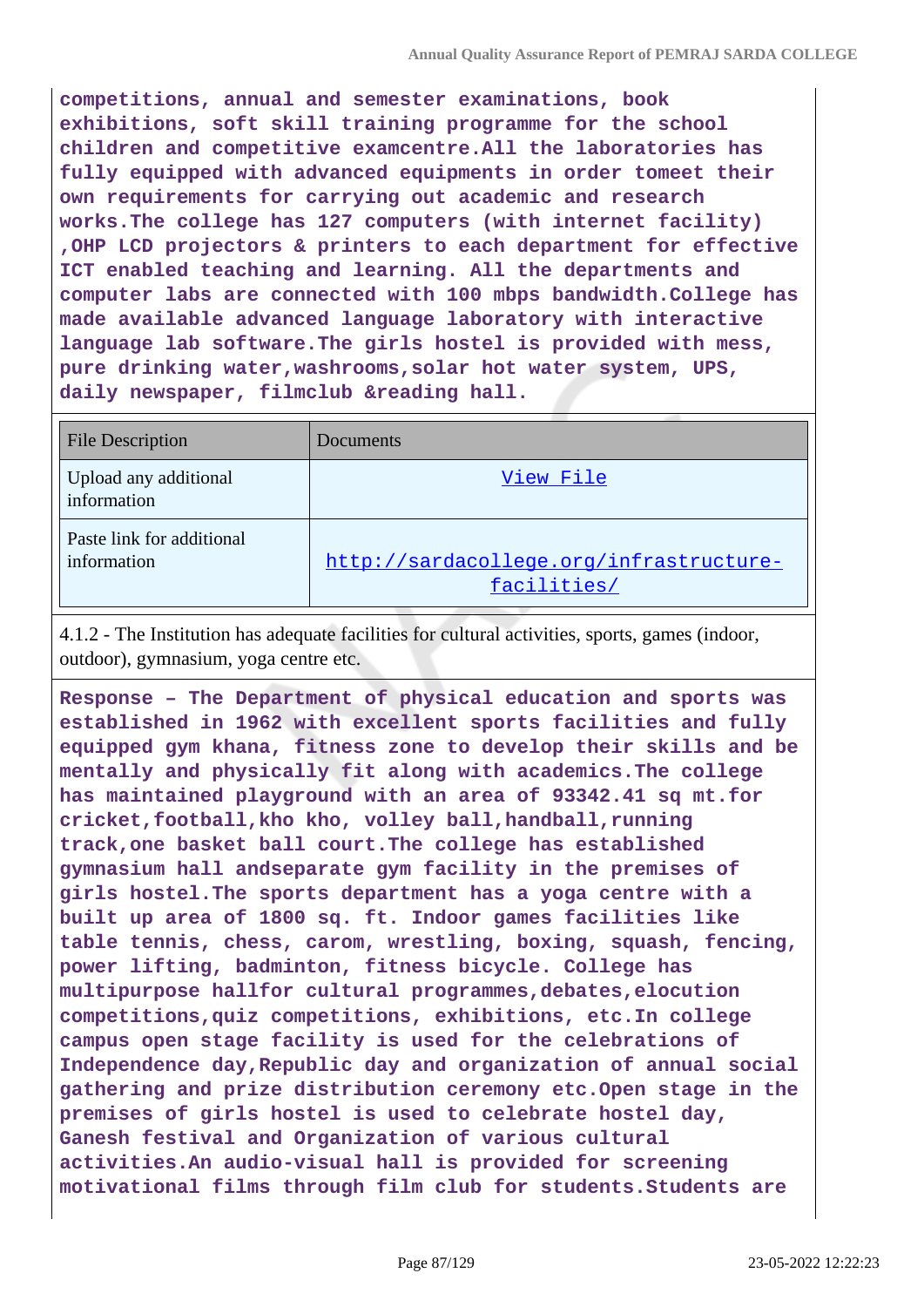**given training in all sports games to take part in inter collegiate,inter zonal,inter university,state, national and international level competition.**

| File Description                         | Documents                                              |
|------------------------------------------|--------------------------------------------------------|
| Upload any additional<br>information     | View File                                              |
| Paste link for additional<br>information | http://sardacollege.org/infrastructure-<br>facilities/ |

**4.1.3 - Number of classrooms and seminar halls with ICT- enabled facilities such as smart class, LMS, etc.**

| 02                                                                                                        |                                                        |
|-----------------------------------------------------------------------------------------------------------|--------------------------------------------------------|
| <b>File Description</b>                                                                                   | Documents                                              |
| Upload any additional<br>information                                                                      | No File Uploaded                                       |
| Paste link for additional<br>information                                                                  | http://sardacollege.org/infrastructure-<br>facilities/ |
| <b>Upload Number of classrooms</b><br>and seminar halls with ICT<br>enabled facilities (Data<br>Template) | View File                                              |

**4.1.4 - Expenditure, excluding salary for infrastructure augmentation during the year (INR in Lakhs)**

# **4.1.4.1 - Expenditure for infrastructure augmentation, excluding salary during the year (INR in lakhs)**

| <b>File Description</b>                                                                           | Documents |
|---------------------------------------------------------------------------------------------------|-----------|
| Upload any additional<br>information                                                              | View File |
| Upload audited utilization<br>statements                                                          | View File |
| <b>Upload Details of budget</b><br>allocation, excluding salary<br>during the year (Data Template | View File |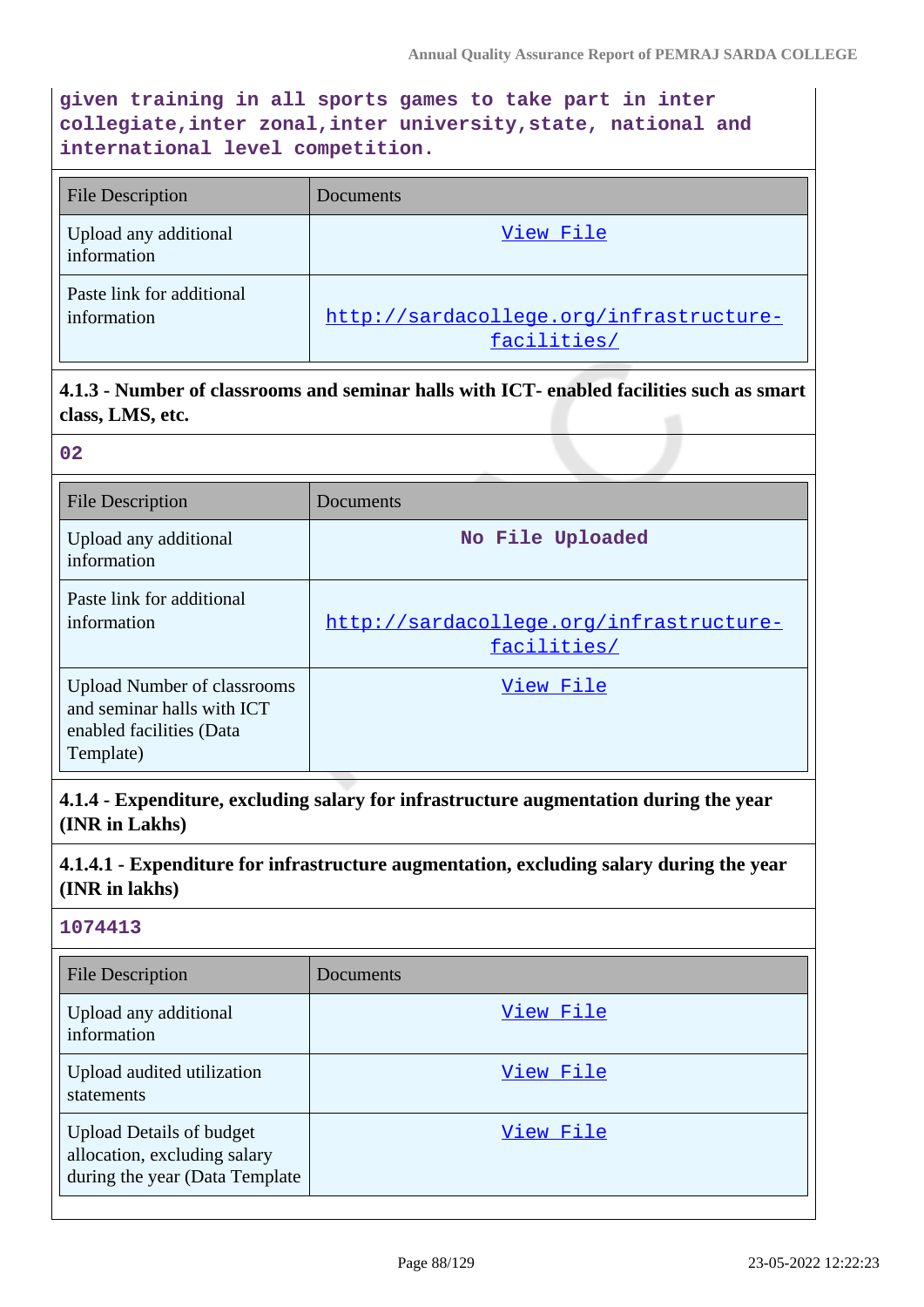```
4.2 - Library as a Learning Resource
4.2.1 - Library is automated using Integrated Library Management System (ILMS)
Yes , Library is fully automated by using integrated library
management system known as SOUL 2.0 Software.The modules
covered in SOUL 2.0 software are Acquisition, Circulation,
Serials Control, OPAC and Administration.The salient features
of this software are member information issue , return, book
reservation,minimal data entry, stock verification, write-off,
lost and paid, data base backup, barcode support and online
help.
Name of the ILMS Software
Nature of automation
(fully or partially)
Version
Year of automation
SOUL 2.0
Fully
2.0
2017
DSpace Digital Library Software
Fully
6.3
2019
User Tracking System
Fully
3.0
2019
```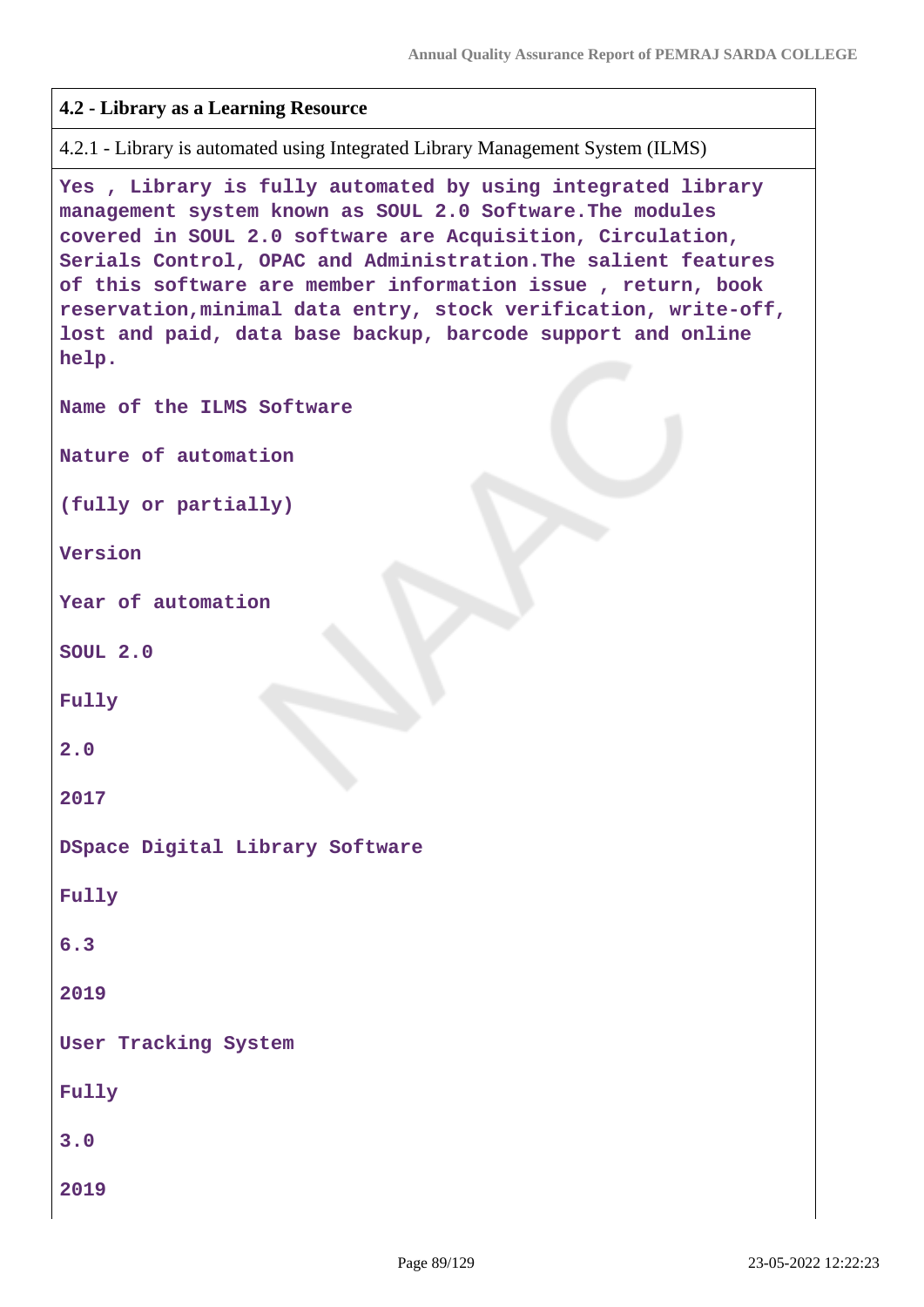```
Sr.No.
Particulars of Work
Number of PC's
1
Thinkserver TS 150
01
2
Library Web OPAC for Readers
01
3
Circulation of Books
04
4
Administrative work
03
5
Knowledge resource centre for using database
10
6
DSpace as a digital repository for our library
01
7
User tracking system
```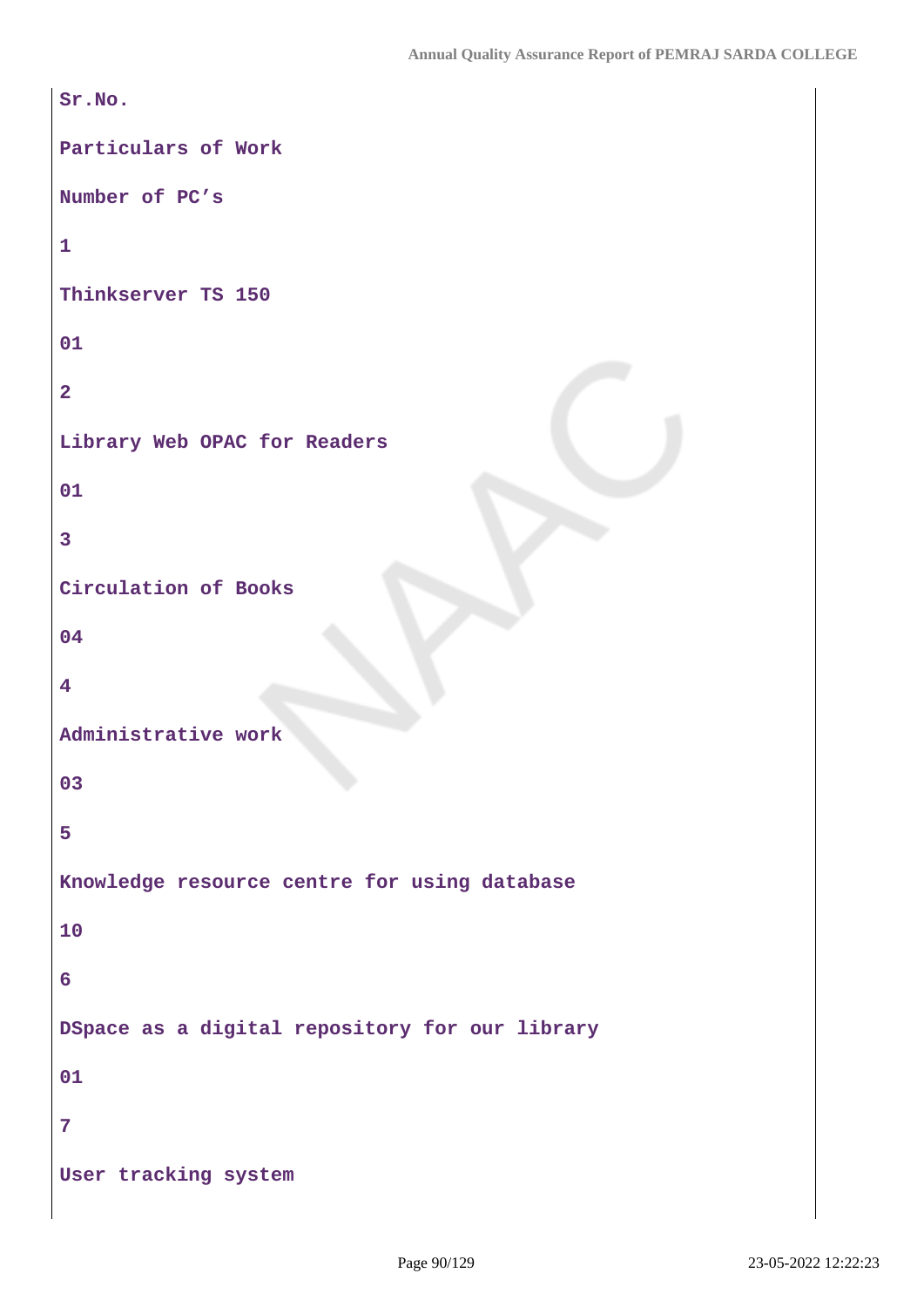| 01                                                                                                                                                                                                                                                       |                                                   |  |  |  |  |  |
|----------------------------------------------------------------------------------------------------------------------------------------------------------------------------------------------------------------------------------------------------------|---------------------------------------------------|--|--|--|--|--|
| Total PC's                                                                                                                                                                                                                                               |                                                   |  |  |  |  |  |
| 21                                                                                                                                                                                                                                                       |                                                   |  |  |  |  |  |
| The present library collection is 53826 books, 09national and<br>international journals, 3345back issue journalsbound volumes,<br>CD/DVDs/Video cassettes 441 and other library resources. Issue,<br>return of books has been done by SOUL 2.0 software. |                                                   |  |  |  |  |  |
|                                                                                                                                                                                                                                                          | Library is having independent website. Its URL is |  |  |  |  |  |
| https://psclibrary1962.wixsite.com/sardacollegelibrary.                                                                                                                                                                                                  |                                                   |  |  |  |  |  |
| File description:                                                                                                                                                                                                                                        |                                                   |  |  |  |  |  |
| . Upload any additional information pdf 4.2.1                                                                                                                                                                                                            |                                                   |  |  |  |  |  |
| https://psclibrary1962.wixsite.com/sardacollegelibrary<br>$\bullet$                                                                                                                                                                                      |                                                   |  |  |  |  |  |
| <b>File Description</b>                                                                                                                                                                                                                                  | Documents                                         |  |  |  |  |  |
| Upload any additional<br>information                                                                                                                                                                                                                     | View File                                         |  |  |  |  |  |

| Paste link for Additional                                                                                                                                                          | https://psclibrary1962.wixsite.com/sardac |  |  |  |  |  |  |  |                               |
|------------------------------------------------------------------------------------------------------------------------------------------------------------------------------------|-------------------------------------------|--|--|--|--|--|--|--|-------------------------------|
| Information                                                                                                                                                                        | ollegelibrary                             |  |  |  |  |  |  |  |                               |
| 4.2.2 - The institution has subscription for<br>the following e-resources e-journals e-<br>ShodhSindhu Shodhganga Membership e-<br>books Databases Remote access toe-<br>resources |                                           |  |  |  |  |  |  |  | A. Any 4 or more of the above |

| <b>File Description</b>                                                                                     | <b>Documents</b> |
|-------------------------------------------------------------------------------------------------------------|------------------|
| Upload any additional<br>information                                                                        | View File        |
| Details of subscriptions like e-<br>journals,e-ShodhSindhu,<br>Shodhganga Membership etc<br>(Data Template) | View File        |

# **4.2.3 - Expenditure for purchase of books/e-books and subscription to journals/ejournals during the year (INR in Lakhs)**

**4.2.3.1 - Annual expenditure of purchase of books/e-books and subscription to journals/ejournals during the year (INR in Lakhs)**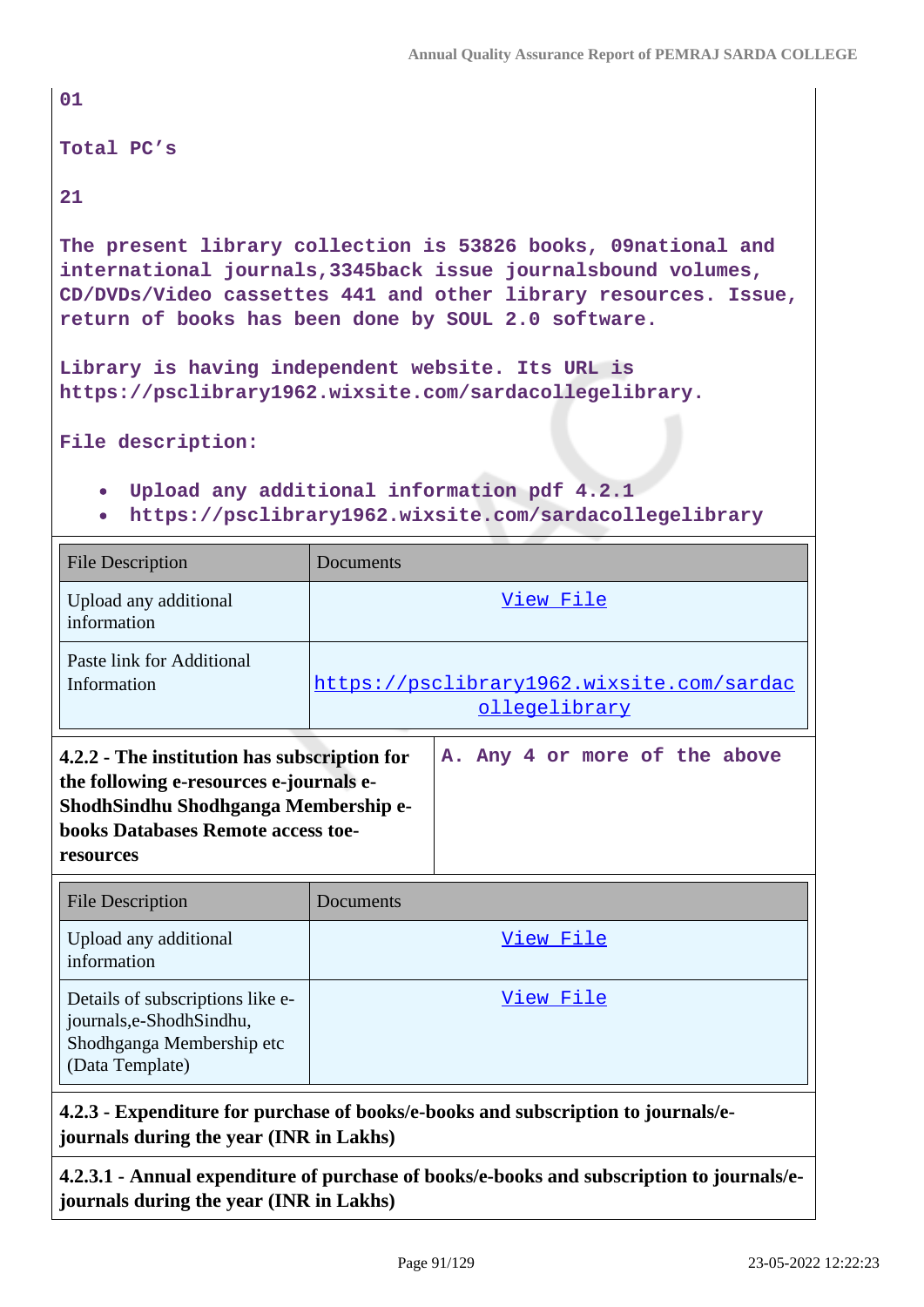#### **572827**

| <b>File Description</b>                                                                                                       | Documents |
|-------------------------------------------------------------------------------------------------------------------------------|-----------|
| Any additional information                                                                                                    | View File |
| Audited statements of accounts                                                                                                | View File |
| Details of annual expenditure<br>for purchase of books/e-books<br>and journals/e- journals during<br>the year (Data Template) | View File |

**4.2.4 - Number per day usage of library by teachers and students ( foot falls and login data for online access) (Data for the latest completed academic year)**

### **4.2.4.1 - Number of teachers and students using library per day over last one year**

#### **12**

| <b>File Description</b>                              | Documents |
|------------------------------------------------------|-----------|
| Any additional information                           | View File |
| Details of library usage by<br>teachers and students | View File |

### **4.3 - IT Infrastructure**

4.3.1 - Institution frequently updates its IT facilities including Wi-Fi

**Response :The college has upgraded its IT facilities includingthe internet connectionbandwidth from 50 Mbps to 100 Mbps with a campus Wi-Fi facility, updated its IT facilities with increasing the number of computers, printers, scanners ,interactive LCD projectors, Xerox machines, online admission process, dynamic website, and various software's.The teaching and learning process is enhancedthrough incorporating ICT tools and e-resources such as DELNET, INFLIBNET, online courses, CD's and Video lectures. The students, teachers and non-teaching staff are also encouraged to use various academic and administrative software's such as Vriddhi,Latex and Skylab etc.IT facilities Wi-Fi with the date of updation & nature of updation.**

**Sr. no.**

**IT facilities**

**Nature of updation**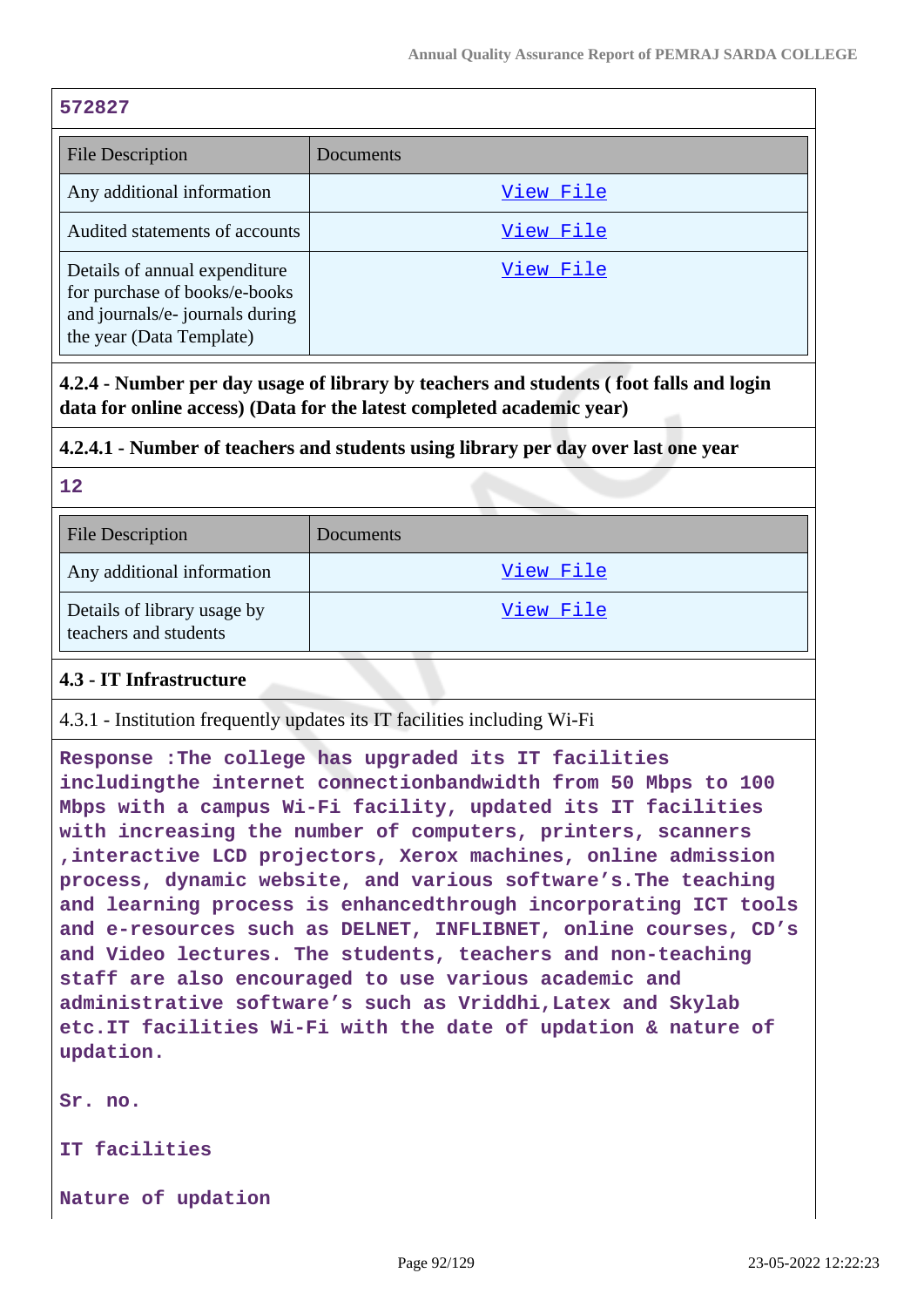| 1.                 |
|--------------------|
| Antivirus Software |
| Yearly             |
| 2.                 |
| <b>Broadband</b>   |
| Yearly             |
| 3.                 |
| Operating system   |
| Yearly             |
| 4.                 |
| Computer Lab:-     |
| Yearly             |
| a.                 |
| Linux -UBUNTU      |
| Yearly             |
| $b$ .              |
| Ms-Office          |
| Yearly             |
| $\mathbf{c}$ .     |
| Oracle             |
| Yearly             |
| d.                 |
| Postgrace          |
|                    |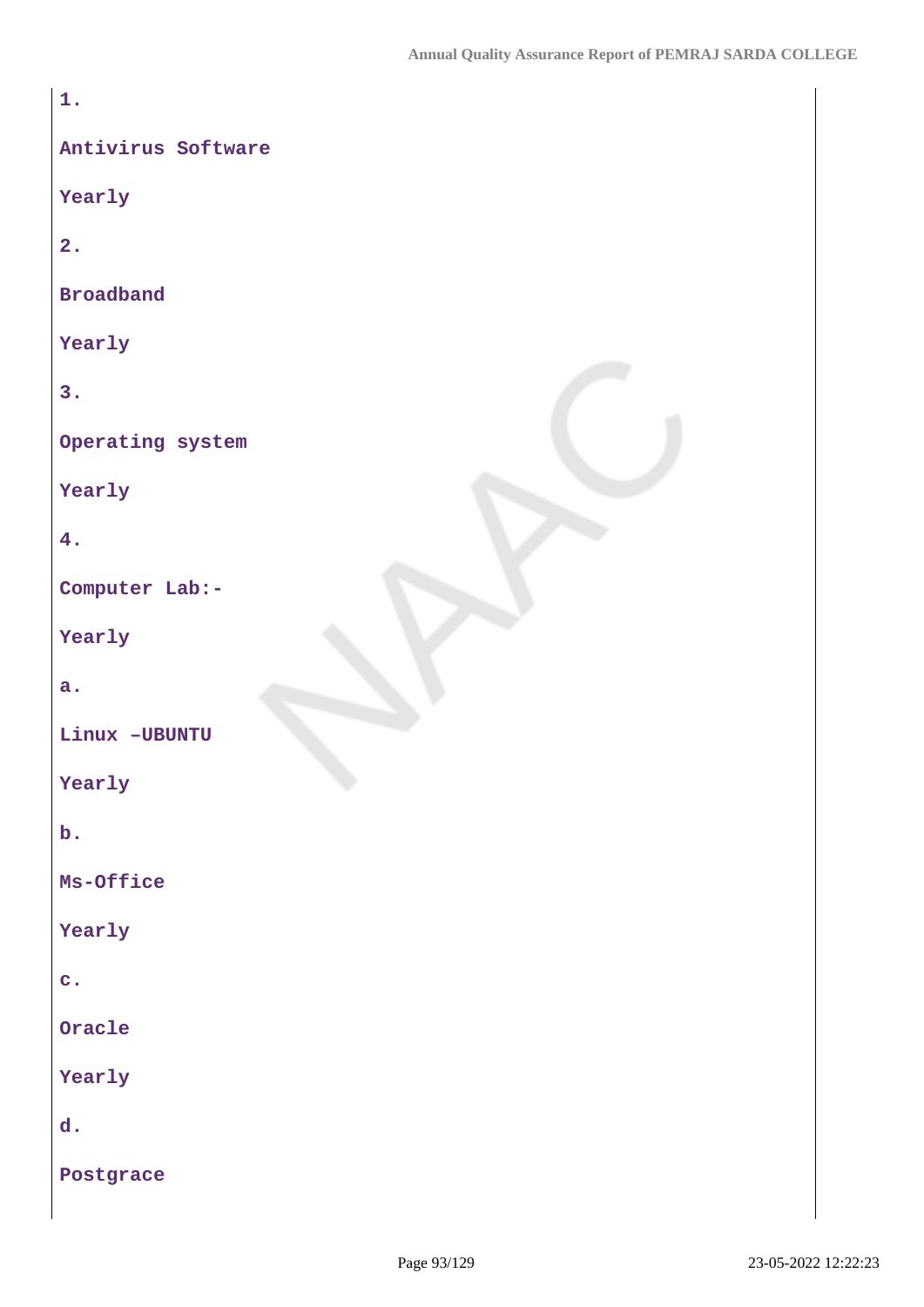| Yearly              |
|---------------------|
| e <sub>1</sub>      |
| <b>JAVA</b>         |
| Yearly              |
| f.                  |
| Scilab              |
| Yearly              |
| g.                  |
| Turbo C & Turbo C++ |
| Yearly              |
| h.                  |
| Apache              |
| Yearly              |
| i.                  |
| Wamp Server         |
| Yearly              |
| j.                  |
| Jdk                 |
| Yearly              |
| 5.                  |
| Electronics LAB:-   |
| Yearly              |
| a.                  |
|                     |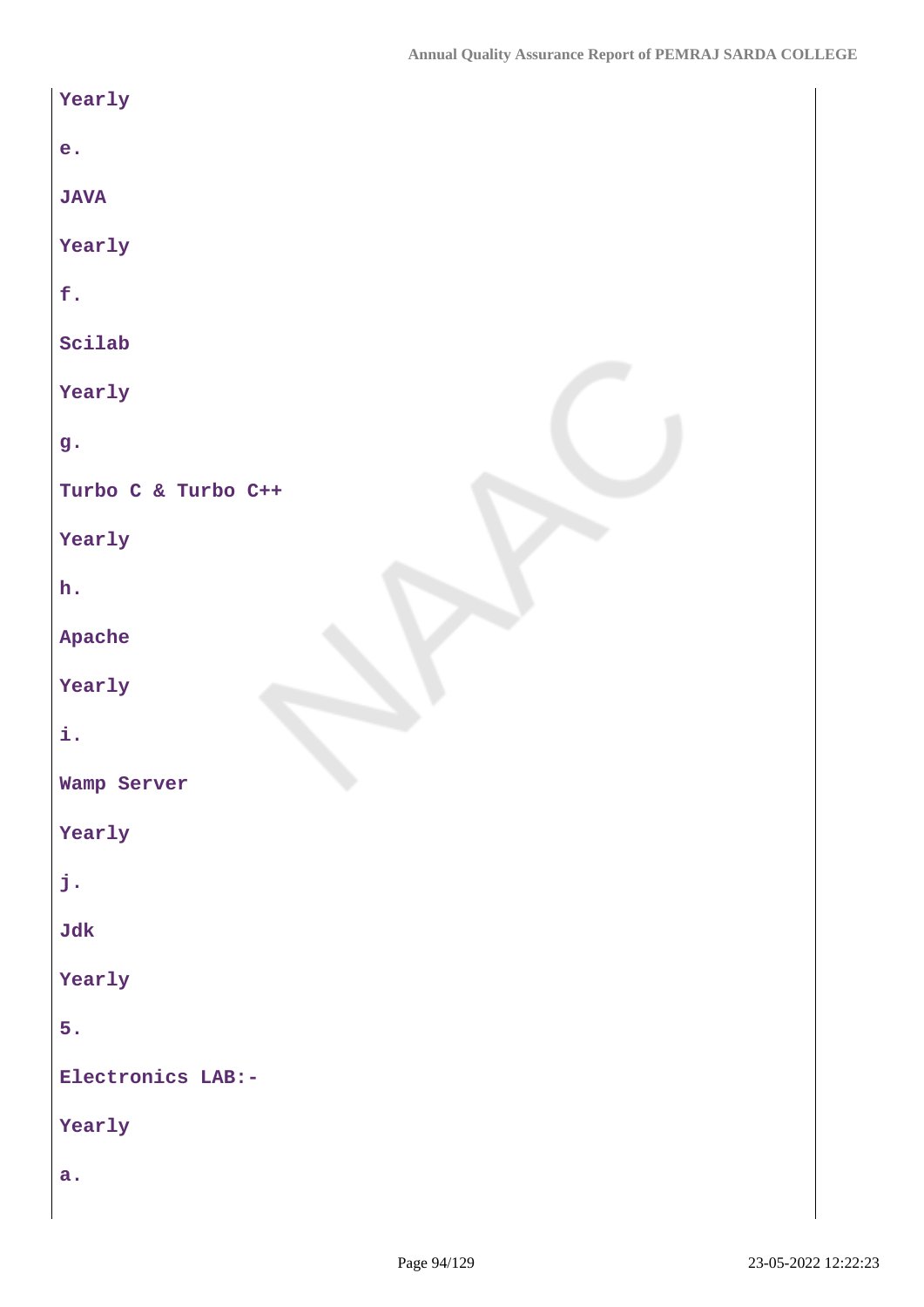| PCBwizard             |
|-----------------------|
| Yearly                |
| $\mathbf b$ .         |
| Arduino               |
| Yearly                |
| $\mathbf{c}$ .        |
| <b>Student MATLAB</b> |
| Yearly                |
| d.                    |
| Proteus-8             |
| Yearly                |
| e.                    |
| Xilinx 9.1i           |
| Yearly                |
| f.                    |
| Keil Microvision 4    |
| yearly                |
| g.                    |
| <b>PSPICE AD-Lite</b> |
| Yearly                |
| $h.$ .                |
| Anaconda Navigator    |
| Yearly                |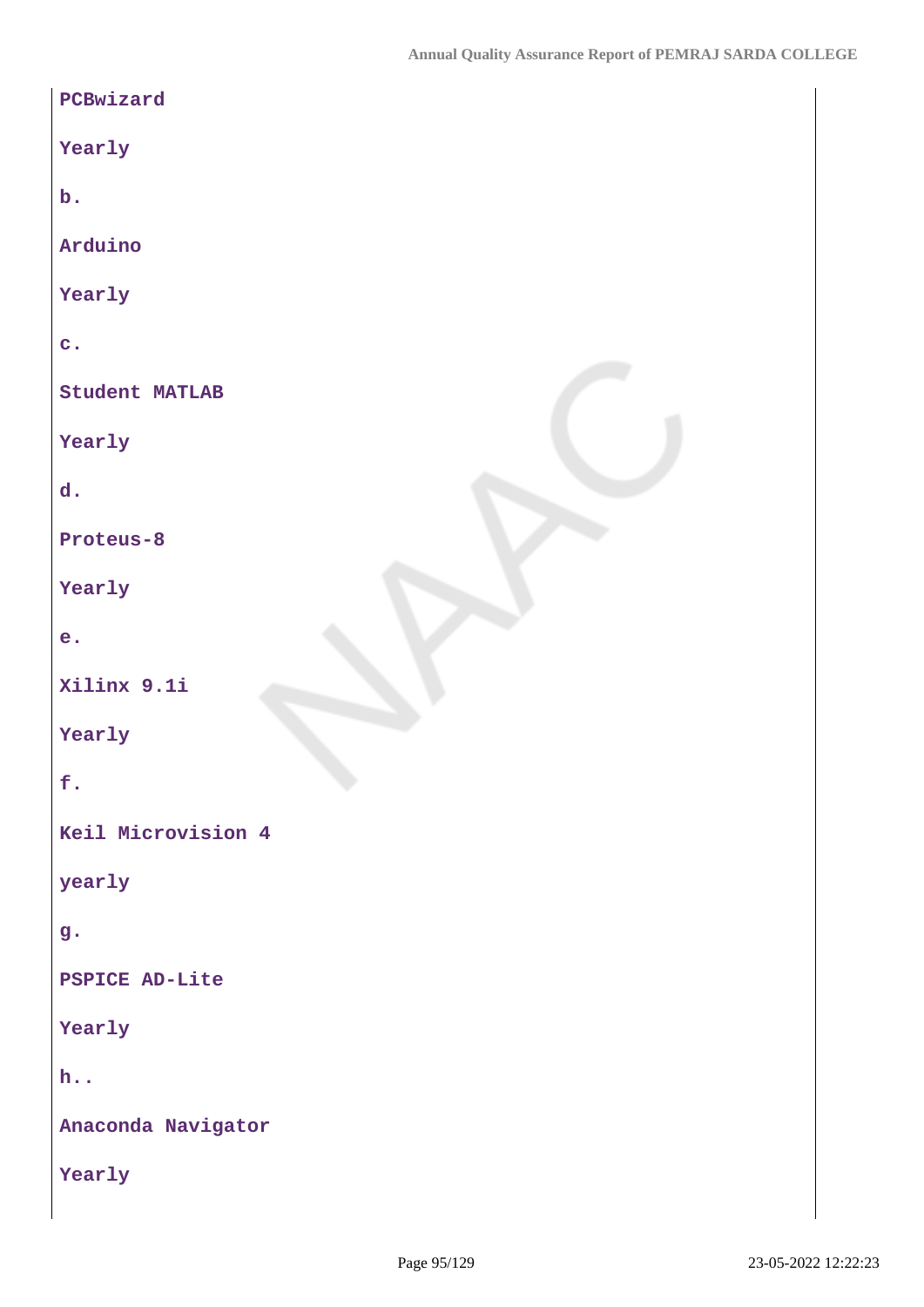| i. Pycharm                                                                                                                                                            |                  |  |
|-----------------------------------------------------------------------------------------------------------------------------------------------------------------------|------------------|--|
| Yearly                                                                                                                                                                |                  |  |
|                                                                                                                                                                       |                  |  |
|                                                                                                                                                                       |                  |  |
|                                                                                                                                                                       |                  |  |
|                                                                                                                                                                       |                  |  |
| <b>File Description</b>                                                                                                                                               | Documents        |  |
| Upload any additional<br>information                                                                                                                                  | View File        |  |
| Paste link for additional<br>information                                                                                                                              | Nil              |  |
| 4.3.2 - Number of Computers                                                                                                                                           |                  |  |
| 127                                                                                                                                                                   |                  |  |
| <b>File Description</b>                                                                                                                                               | Documents        |  |
| Upload any additional<br>information                                                                                                                                  | No File Uploaded |  |
| List of Computers                                                                                                                                                     | View File        |  |
| 4.3.3 - Bandwidth of internet connection in<br>A.<br>? 50MBPS<br>the Institution                                                                                      |                  |  |
| <b>File Description</b>                                                                                                                                               | Documents        |  |
| Upload any additional<br>Information                                                                                                                                  | No File Uploaded |  |
| Details of available bandwidth<br>of internet connection in the<br>Institution                                                                                        | View File        |  |
| 4.4 - Maintenance of Campus Infrastructure                                                                                                                            |                  |  |
| 4.4.1 - Expenditure incurred on maintenance of infrastructure (physical and academic<br>support facilities) excluding salary component during the year (INR in Lakhs) |                  |  |
|                                                                                                                                                                       |                  |  |

**4.4.1.1 - Expenditure incurred on maintenance of infrastructure (physical facilities and academic support facilities) excluding salary component during the year (INR in lakhs)**

**15,76,946**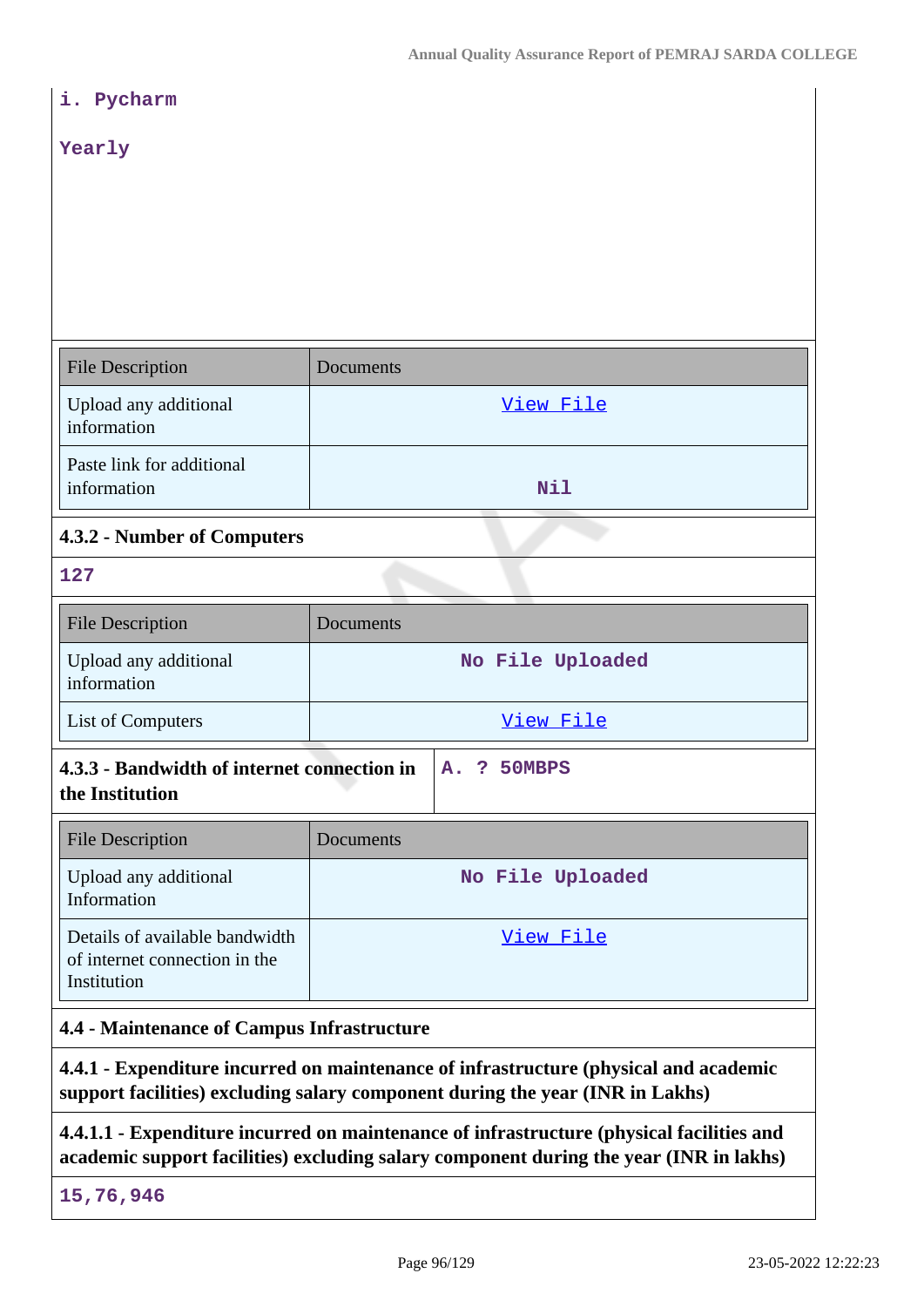| <b>File Description</b>                                                                                                        | Documents |
|--------------------------------------------------------------------------------------------------------------------------------|-----------|
| Upload any additional<br>information                                                                                           | View File |
| Audited statements of accounts                                                                                                 | View File |
| Details about assigned budget<br>and expenditure on physical<br>facilities and academic support<br>facilities (Data Templates) | View File |

4.4.2 - There are established systems and procedures for maintaining and utilizing physical, academic and support facilities - laboratory, library, sports complex, computers, classrooms etc.

**The administrative authorities carries out overall supervision for smooth functioning of college campus viz; includesproper availability of black boards, lighting and furniture in classrooms & invarious laboratories, departments etc. are taken care by these committees.Maintenance work like washrooms cleaning, plumbing, RO-water facilities, water tanks, electric work, computer labs, equipments, furniture's, fire extinguishers, botanical garden etc are maintained on daily basis through contract services.NSS & NCC studentshelps in maintaining and cleaning of college campus.Each departmental laboratory is having lab assistant and lab attendant. Library committee takes care of the library matters and smooth functioning. Sports committee has responsibility of the creation and maintenance of sports facilities.The college has signed following contracts for maintaining and utilizing physical facilities:**

**Sr.No**

**Nature of work**

**Name of agency/person**

**Contact No**

**1**

**Building maintenance**

**Mr. Kankariya**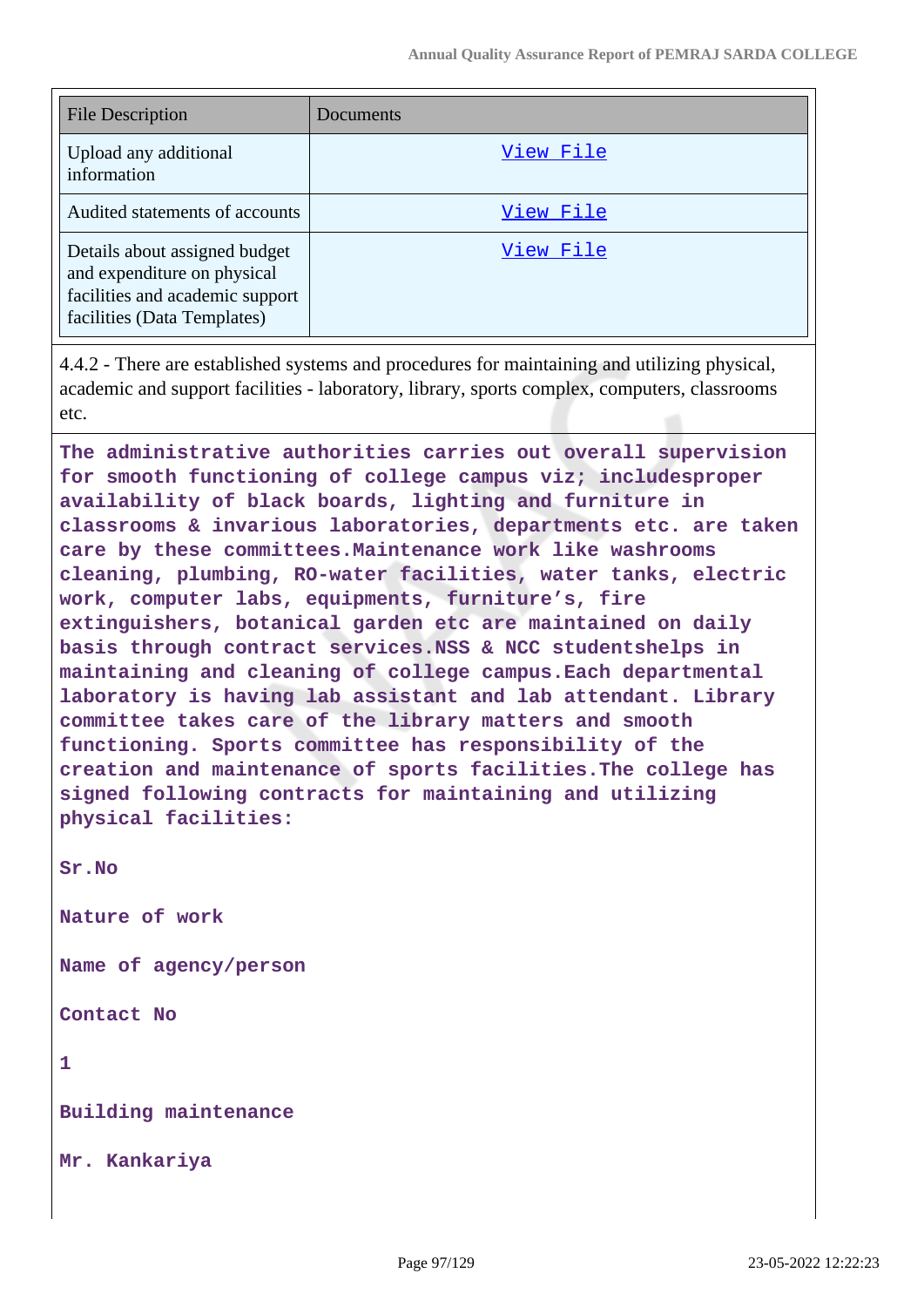| 8805523300                                    |
|-----------------------------------------------|
| $\overline{2}$                                |
| Gardening                                     |
| Mrs. Alka Shirsath                            |
| 8421376551                                    |
| $\overline{\mathbf{4}}$                       |
| Electrical maintenance                        |
| Mr. Praful Chaudhari                          |
| 9822087704                                    |
| 5                                             |
| Plumbing                                      |
| Mr. Vilas Vavhal                              |
| 9921502770                                    |
| 6                                             |
| Computer & ICTmaintenance                     |
| Kishor Computers                              |
| 8805566315                                    |
| $\overline{7}$                                |
| <b>Cleaning Services</b>                      |
| Mr. S. S. Chavhan                             |
|                                               |
| 00                                            |
| 8                                             |
| Laboratory equipments/instruments maintenance |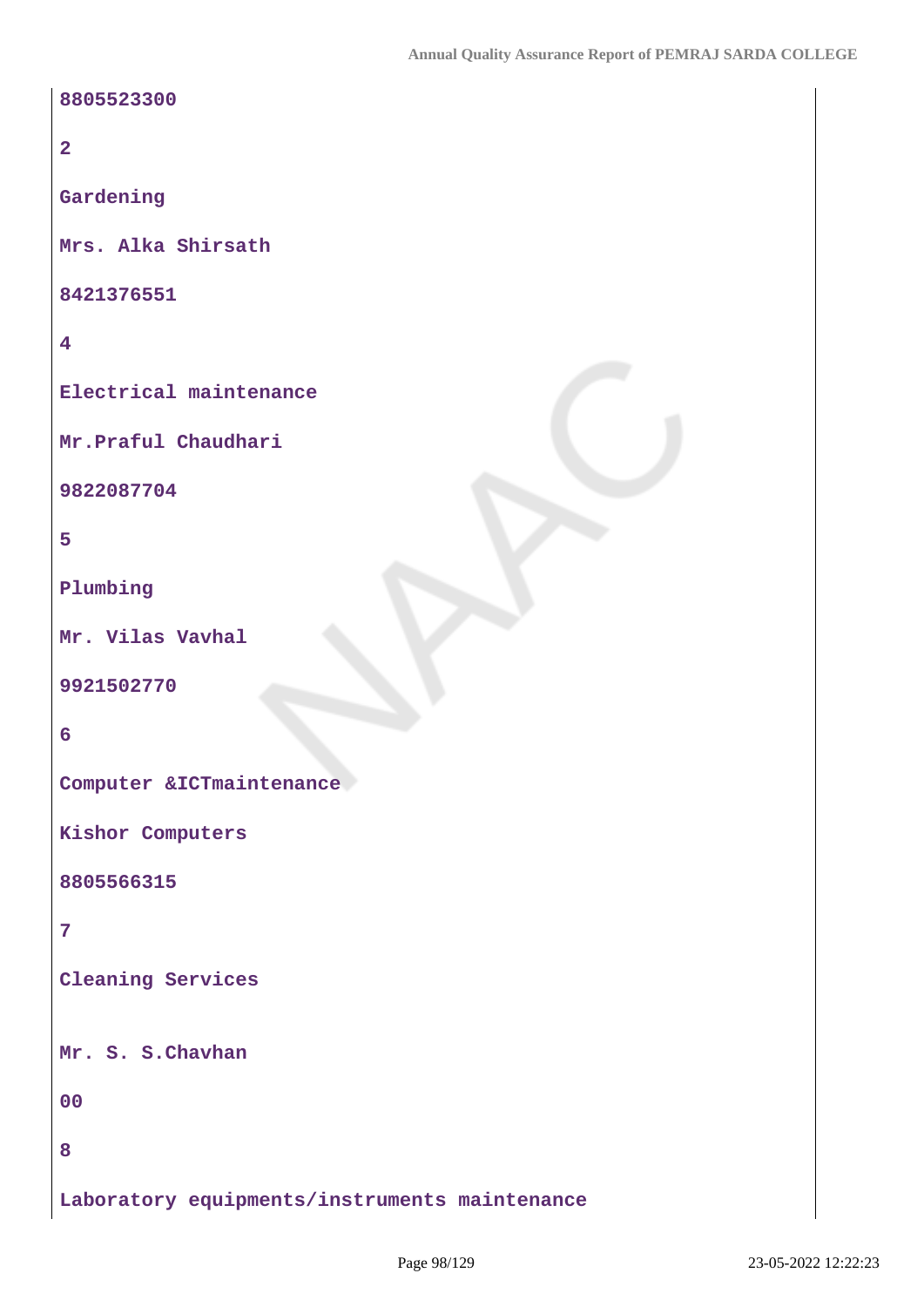**Atri Sales Corporation Abhay Chemical Industry 0241-2324672 9422797686 9 Paste control in the Library Samartha Paste Control 9890692159 10 Security Guard Mr. M. M. Gandhe 9561355739** File Description Documents Upload any additional information [View File](https://assessmentonline.naac.gov.in/storage/app/public/aqar/19395/19395_146_352.pdf?1653288741)

Paste link for additional information **Nil** 

# **STUDENT SUPPORT AND PROGRESSION**

### **5.1 - Student Support**

**5.1.1 - Number of students benefited by scholarships and free ships provided by the Government during the year**

**5.1.1.1 - Number of students benefited by scholarships and free ships provided by the Government during the year**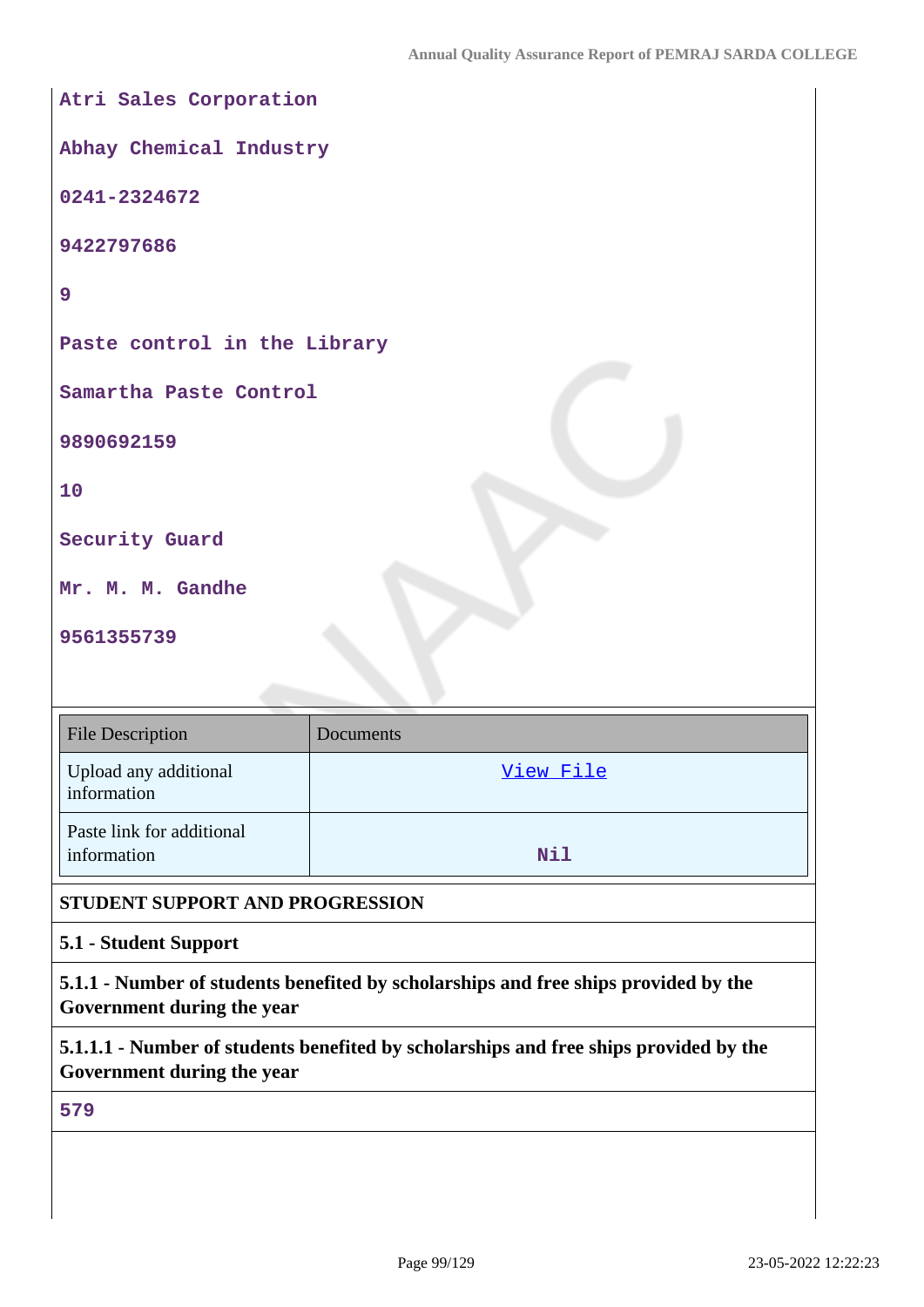| <b>File Description</b>                                                                                                                         | Documents        |  |
|-------------------------------------------------------------------------------------------------------------------------------------------------|------------------|--|
| Upload self attested letter with<br>the list of students sanctioned<br>scholarship                                                              | View File        |  |
| Upload any additional<br>information                                                                                                            | No File Uploaded |  |
| Number of students benefited<br>by scholarships and free ships<br>provided by the Government<br>during the year (Data<br>Template)              | View File        |  |
| 5.1.2 - Number of students benefitted by scholarships, free ships etc. provided by the<br>institution / non-government agencies during the year |                  |  |

**5.1.2.1 - Total number of students benefited by scholarships, free ships, etc provided by the institution / non- government agencies during the year**

| <b>File Description</b>                                                                                                                                                                                                                                        | Documents                                        |                             |
|----------------------------------------------------------------------------------------------------------------------------------------------------------------------------------------------------------------------------------------------------------------|--------------------------------------------------|-----------------------------|
| Upload any additional<br>information                                                                                                                                                                                                                           | No File Uploaded                                 |                             |
| Number of students benefited<br>by scholarships and free ships<br>institution / non-government<br>agencies in last 5 years (Date<br>Template)                                                                                                                  | View File                                        |                             |
| 5.1.3 - Capacity building and skills<br>enhancement initiatives taken by the<br>institution include the following: Soft skills<br><b>Language and communication skills Life</b><br>skills (Yoga, physical fitness, health and<br>hygiene) ICT/computing skills |                                                  | 3 of the above<br><b>B.</b> |
| <b>File Description</b>                                                                                                                                                                                                                                        | Documents                                        |                             |
| Link to Institutional website                                                                                                                                                                                                                                  | http://sardacollege.org/quality-<br>initiatives/ |                             |
| Any additional information                                                                                                                                                                                                                                     | No File Uploaded                                 |                             |
| Details of capability building<br>and skills enhancement<br>initiatives (Data Template)                                                                                                                                                                        |                                                  | View File                   |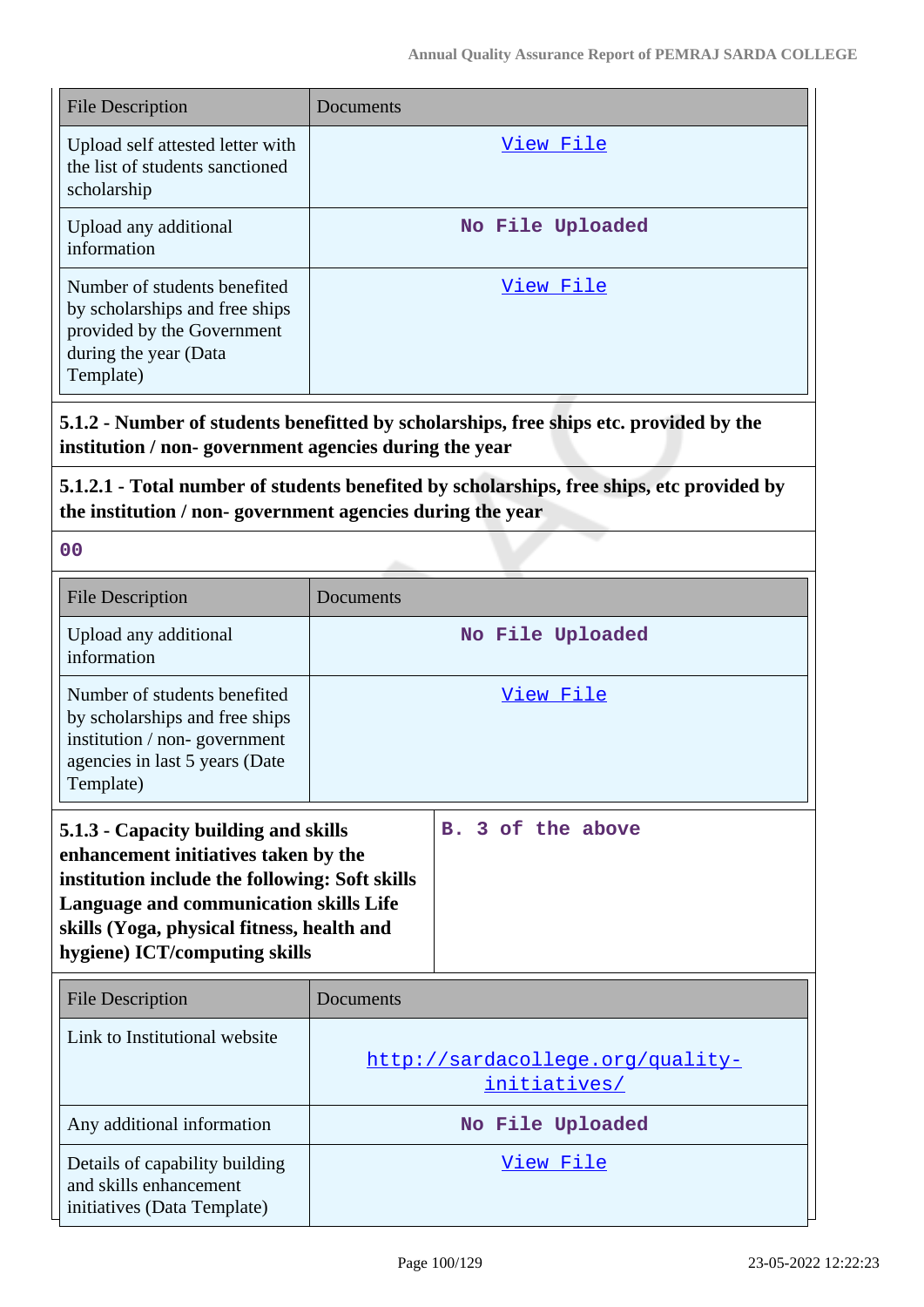# **5.1.4 - Number of students benefitted by guidance for competitive examinations and career counseling offered by the institution during the year**

#### **527**

# **5.1.4.1 - Number of students benefitted by guidance for competitive examinations and career counseling offered by the institution during the year**

#### **527**

| <b>File Description</b>                                                                                                                                                                                                                                                                                                                                                                                                                             | Documents |                     |
|-----------------------------------------------------------------------------------------------------------------------------------------------------------------------------------------------------------------------------------------------------------------------------------------------------------------------------------------------------------------------------------------------------------------------------------------------------|-----------|---------------------|
| Any additional information                                                                                                                                                                                                                                                                                                                                                                                                                          |           | No File Uploaded    |
| Number of students benefited<br>by guidance for competitive<br>examinations and career<br>counseling during the year<br>(Data Template)                                                                                                                                                                                                                                                                                                             |           | <u>View File</u>    |
| 5.1.5 - The Institution has a transparent<br>mechanism for timely redressal of student<br>grievances including sexual harassment and<br>ragging cases Implementation of guidelines<br>of statutory/regulatory bodies Organization<br>wide awareness and undertakings on<br>policies with zero tolerance Mechanisms for<br>submission of online/offline students'<br>grievances Timely redressal of the<br>grievances through appropriate committees |           | A. All of the above |

| <b>File Description</b>                                                                                                                  | Documents        |
|------------------------------------------------------------------------------------------------------------------------------------------|------------------|
| Minutes of the meetings of<br>student redressal committee,<br>prevention of sexual<br>harassment committee and<br>Anti Ragging committee | View File        |
| Upload any additional<br>information                                                                                                     | No File Uploaded |
| Details of student grievances<br>including sexual harassment<br>and ragging cases                                                        | View File        |
| <b>5.2 - Student Progression</b>                                                                                                         |                  |
| 5.2.1 - Number of placement of outgoing students during the year                                                                         |                  |

### **5.2.1.1 - Number of outgoing students placed during the year**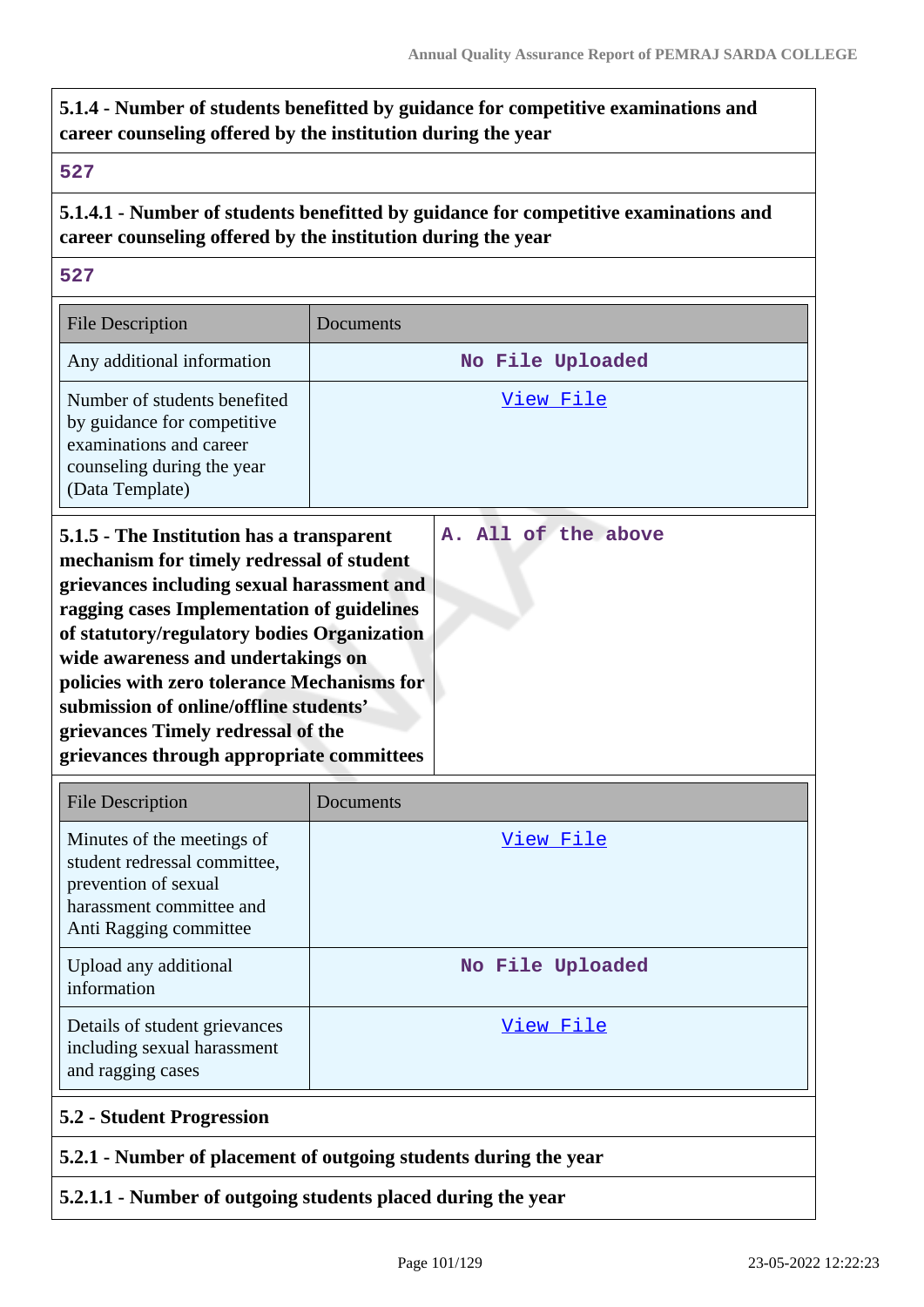| 06                                                                 |           |
|--------------------------------------------------------------------|-----------|
| <b>File Description</b>                                            | Documents |
| Self-attested list of students<br>placed                           | View File |
| Upload any additional<br>information                               | View File |
| Details of student placement<br>during the year (Data<br>Template) | View File |

# **5.2.2 - Number of students progressing to higher education during the year**

# **5.2.2.1 - Number of outgoing student progression to higher education**

#### **102**

| <b>File Description</b>                               | Documents        |
|-------------------------------------------------------|------------------|
| Upload supporting data for<br>student/alumni          | View File        |
| Any additional information                            | No File Uploaded |
| Details of student progression<br>to higher education | View File        |

**5.2.3 - Number of students qualifying in state/national/ international level examinations during the year (eg: JAM/CLAT/GATE/ GMAT/CAT/GRE/ TOEFL/ Civil Services/State government examinations)**

**5.2.3.1 - Number of students qualifying in state/ national/ international level examinations (eg: JAM/CLAT/NET/ SLET/ GATE/ GMAT/CAT/GRE/ TOEFL/ Civil Services/ State government examinations) during the year**

| <b>File Description</b>                                                                                                   | Documents        |
|---------------------------------------------------------------------------------------------------------------------------|------------------|
| Upload supporting data for the<br>same                                                                                    | No File Uploaded |
| Any additional information                                                                                                | No File Uploaded |
| Number of students qualifying<br>in state/national/international<br>level examinations during the<br>year (Data Template) | View File        |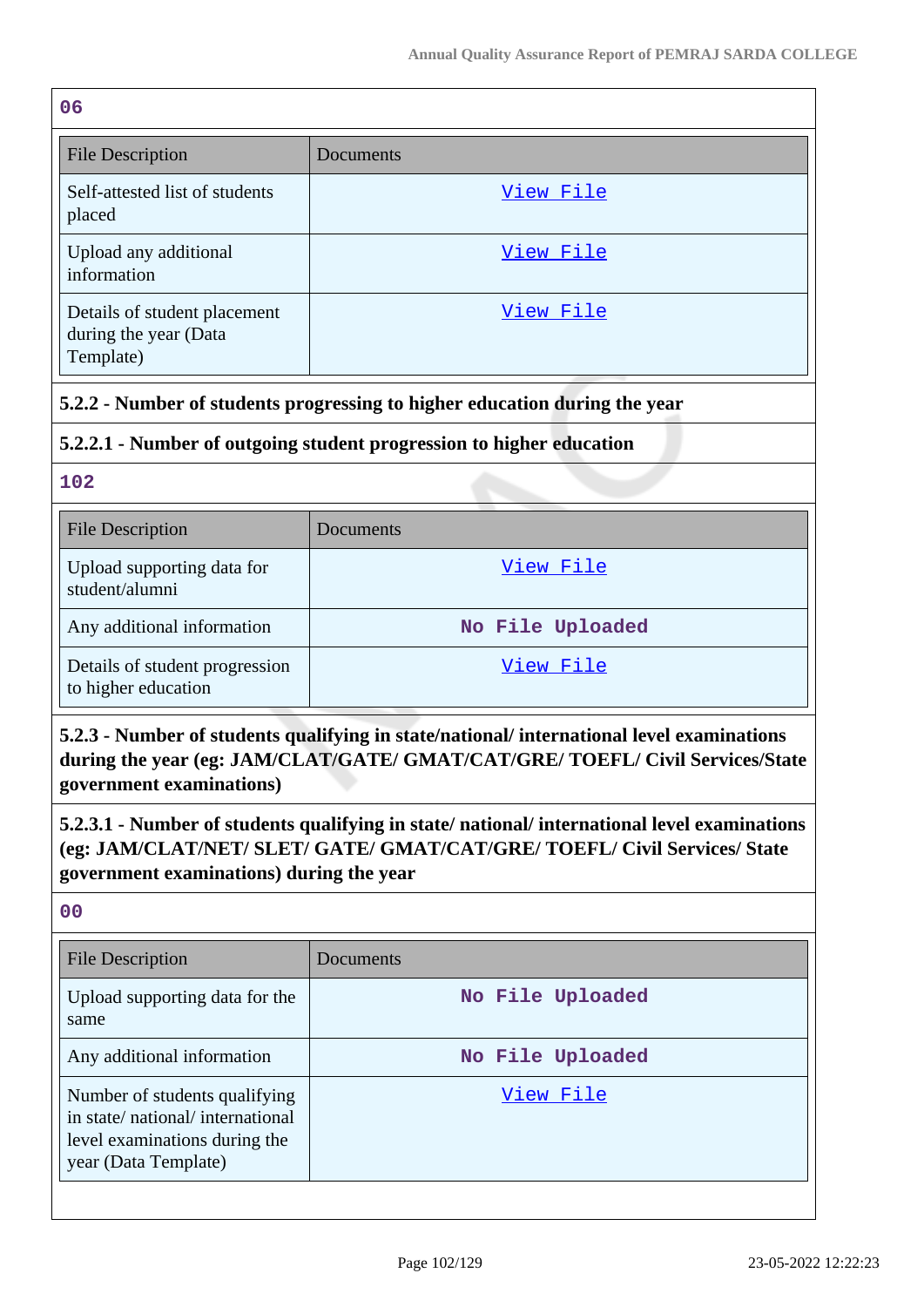#### **5.3 - Student Participation and Activities**

**5.3.1 - Number of awards/medals for outstanding performance in sports/cultural activities at university/state/national / international level (award for a team event should be counted as one) during the year**

**5.3.1.1 - Number of awards/medals for outstanding performance in sports/cultural activities at university/state/ national / international level (award for a team event should be counted as one) during the year.**

**00**

| <b>File Description</b>                                                                                                                                                               | Documents        |
|---------------------------------------------------------------------------------------------------------------------------------------------------------------------------------------|------------------|
| e-copies of award letters and<br>certificates                                                                                                                                         | No File Uploaded |
| Any additional information                                                                                                                                                            | No File Uploaded |
| Number of awards/medals for<br>outstanding performance in<br>sports/cultural activities at uni<br>versity/state/national/internatio<br>nal level (During the year)<br>(Data Template) | View File        |

5.3.2 - Institution facilitates students' representation and engagement in various administrative, co-curricular and extracurricular activities (student council/ students representation on various bodies as per established processes and norms )

**Every year the formation of the student council is done as per the specified format. The class toppers are appointed as the class representative [CR] of that respective class. Most of the time girl students are toppers there is no bias regarding gender.**

**This year due to the Corona pandemic the college ran in online mode. Subsequently, the student council was not formed. Instead, the previous council remained in force except for the last final year class representatives.**

| <b>File Description</b>                  | Documents  |
|------------------------------------------|------------|
| Paste link for additional<br>information | <b>Nil</b> |
| Upload any additional<br>information     | View File  |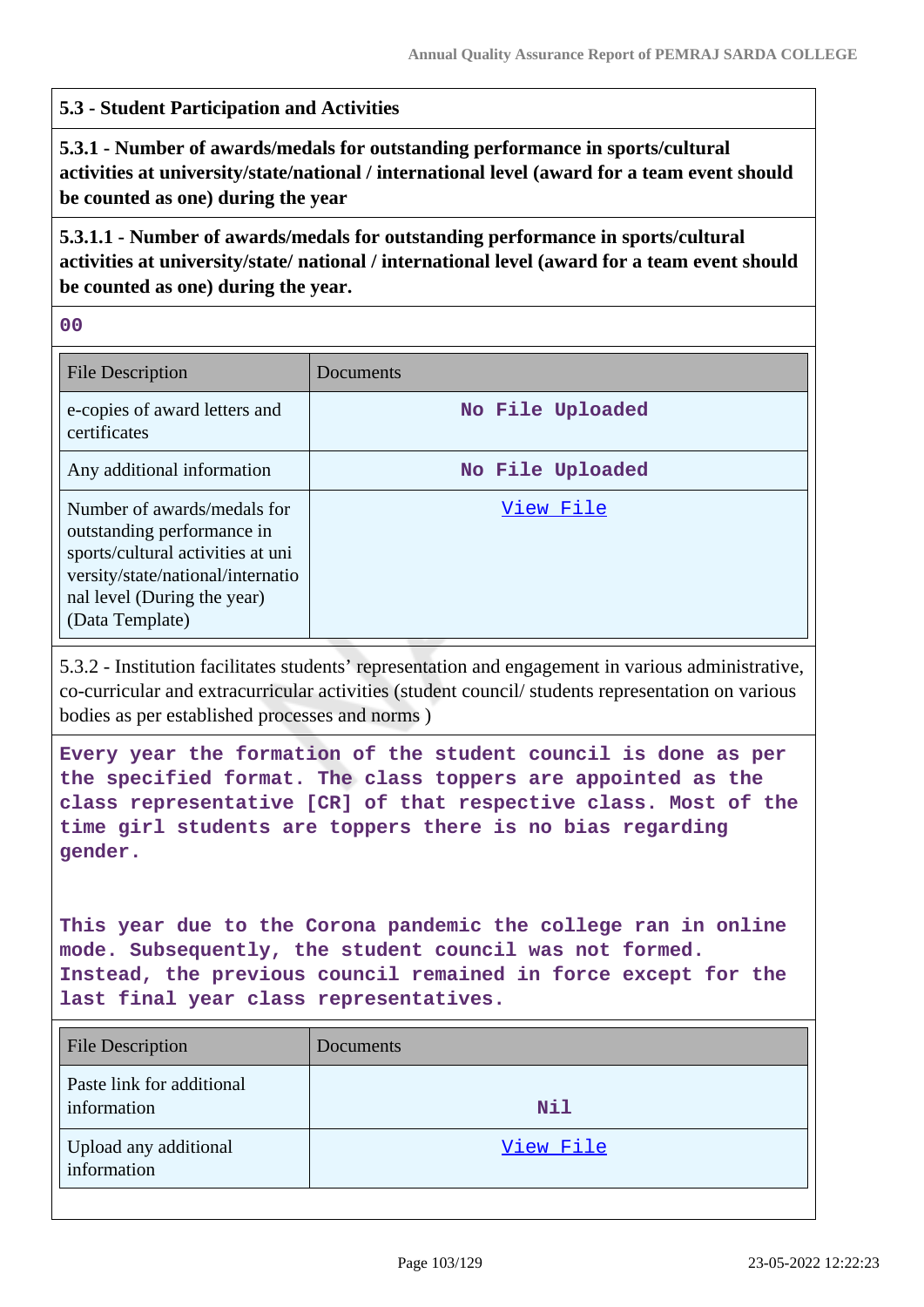**5.3.3 - Number of sports and cultural events/competitions in which students of the Institution participated during the year (organized by the institution/other institutions)**

# **5.3.3.1 - Number of sports and cultural events/competitions in which students of the Institution participated during the year**

| $\overline{0}$                                                                                                                                                                                         |                  |
|--------------------------------------------------------------------------------------------------------------------------------------------------------------------------------------------------------|------------------|
| <b>File Description</b>                                                                                                                                                                                | Documents        |
| Report of the event                                                                                                                                                                                    | No File Uploaded |
| Upload any additional<br>information                                                                                                                                                                   | No File Uploaded |
| Number of sports and cultural<br>events/competitions in which<br>students of the Institution<br>participated during the year<br>(organized by the<br>institution/other institutions<br>(Data Template) | View File        |

### **5.4 - Alumni Engagement**

5.4.1 - There is a registered Alumni Association that contributes significantly to the development of the institution through financial and/or other support services

**There is an active Alumni Association of the past students of Pemraj Sarda College. This Association for duly registered on 16/03/2020. It comprises eminent, enthusiastic and experienced members associated with different domains. Hon'ble Brijlalji Sarda, the former Chairman of Hind Seva Mandal, is the President of this Association. Under his visionary leadership, the Association strives to enhance employability and strengthen entrepreneurial skills amongst college students. It honestly aims at bridging the breach between academia and industry. To attain its goals, the Association carries out a variety of programmes on/ off the college campus. Unfortunately, due to the prevailing pandemic situation and severe restrictions/ protocols frequently imposed by the local administrative authorities on mass gathering, the Association could not organise any programmes.**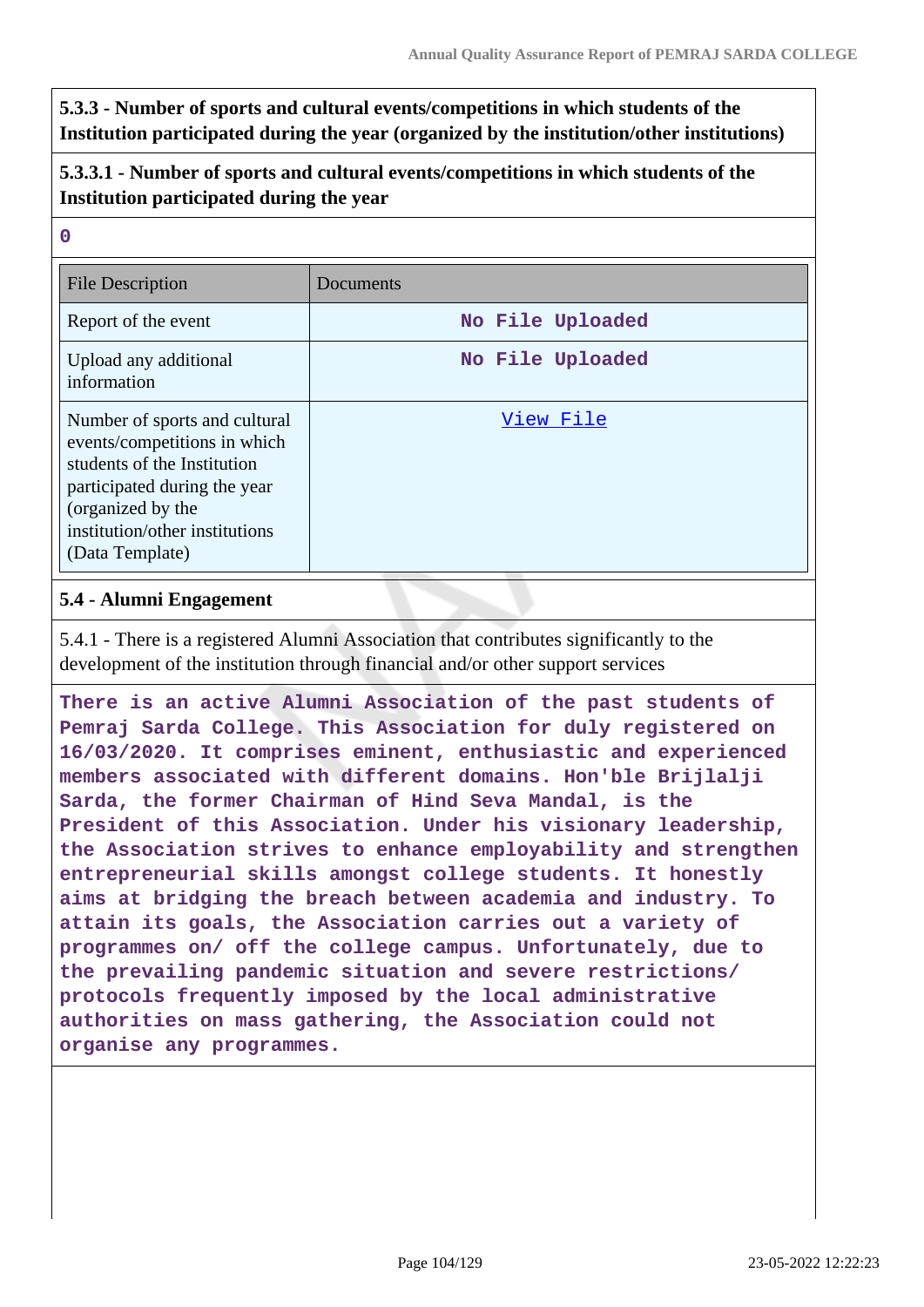| <b>File Description</b>                                                                                                  | Documents                                 |                  |  |
|--------------------------------------------------------------------------------------------------------------------------|-------------------------------------------|------------------|--|
| Paste link for additional<br>information                                                                                 | Nil                                       |                  |  |
| Upload any additional<br>information                                                                                     |                                           | View File        |  |
| 5.4.2 - Alumni contribution during the year<br>(INR in Lakhs)                                                            |                                           | E. <1Lakhs       |  |
| <b>File Description</b>                                                                                                  | Documents                                 |                  |  |
| Upload any additional<br>information                                                                                     |                                           | No File Uploaded |  |
| GOVERNANCE, LEADERSHIP AND MANAGEMENT                                                                                    |                                           |                  |  |
|                                                                                                                          | 6.1 - Institutional Vision and Leadership |                  |  |
| 6.1.1 - The governance of the institution is reflective of and in tune with the vision and mission<br>of the institution |                                           |                  |  |
| Vision:                                                                                                                  |                                           |                  |  |
| '?? ?????? ?? ?????????'                                                                                                 |                                           |                  |  |

### **(True Learning Leads to Liberation!)**

**The college envisages the future of the nation in the enlightenment and empowerment of the youths from the weaker sections of the society. Their holistic progress is the ultimate goal of this institution. The fact worth mention is that the percentage of the students from the drown-trodden communities (SC, ST, and VJNT) is around 15% while that of the female students is nearly 40%.**

**Mission:**

**'????????? ?????? ??????? ???????????'**

**(Arise, awake, and stop not till the goal is reached!)**

**The shlok is a call for propagation of the message of peace and blessings. "Awake" denotes the awakening of one's real nature and the consequent ushering in of prosperity. "Arise" is a passionate call for national awakening to obtain political freedom for the country from colonialism, and to not to "stop"**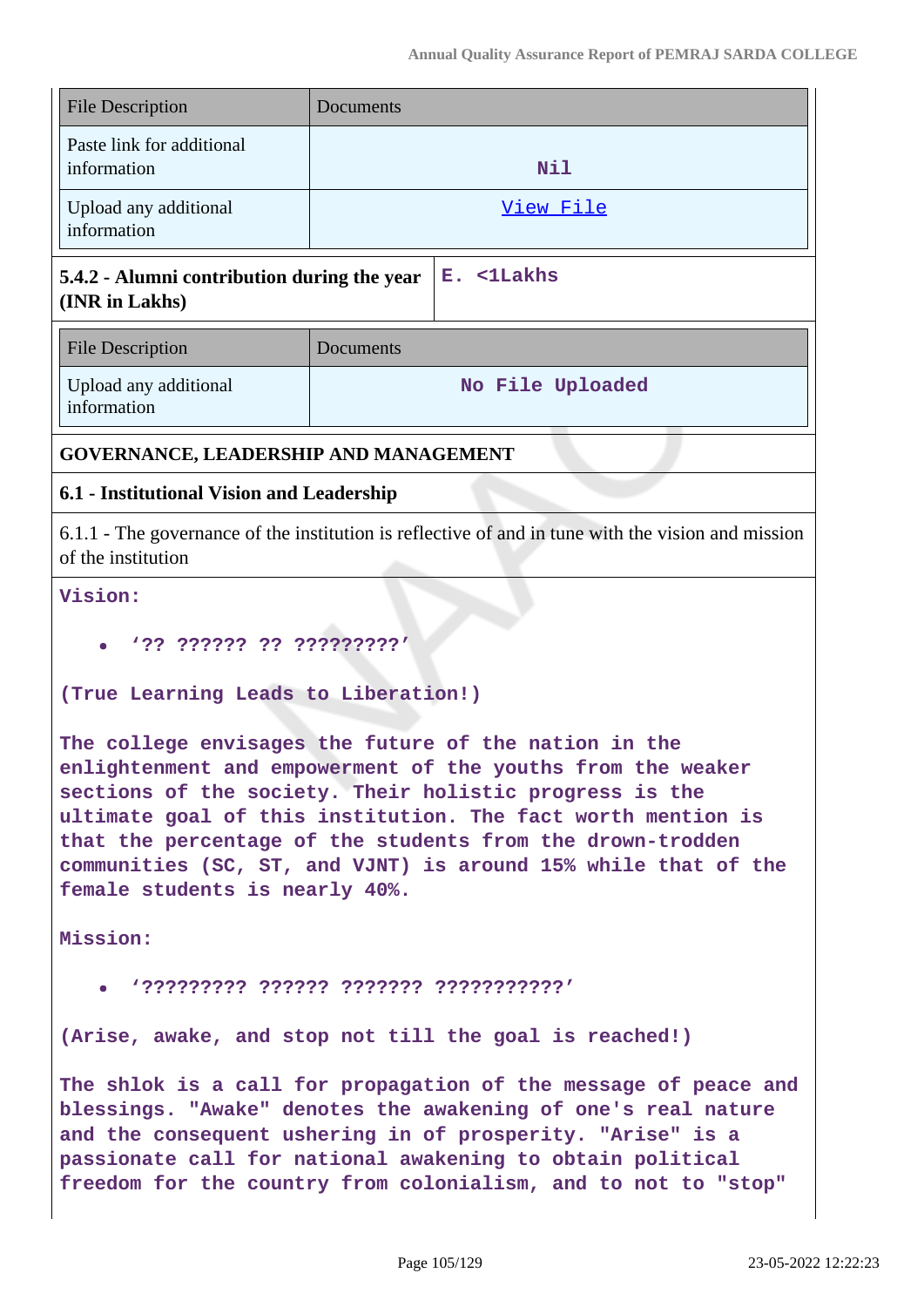**until the "goal" was achieved. This was essential in the social, economic and political fields.**

**Pemraj Sarda College is committed to its mission and is marching towards its accomplishment. The college has taken strenuous efforts to awaken the students, to make them aware of their aim in life and has motivated them not to halt till their aim is achieved.**

| <b>File Description</b>                  | Documents                                                                 |
|------------------------------------------|---------------------------------------------------------------------------|
| Paste link for additional<br>information | http://sardacollege.org/wp-content/upload<br>s/2022/03/Vision-Mission.pdf |
| Upload any additional<br>information     | No File Uploaded                                                          |

6.1.2 - The effective leadership is visible in various institutional practices such as decentralization and participative management.

**Sadbhavana Cycle Rally** 

**The Sadhhavana Cycle Rally was organized jointly by Pemraj Sarda College and Snehalaya (an eminent NGO) from Ahmendagar to Naokhali (Bangladesh). The aim of the cycle rally was to introduce students' diversity of the nation and also make them sensitive citizens. The endeavourer was an outcome of joint efforts of the College administration, 57 Maharashtra NCC Battalion, National Service Scheme and Department of Political Science. Thirty five students, including ten girl students, participated in the rally. As the rally was going to another country, students had to take Passport from the concerned government departments. The whole procedure was done by students themselves. They filled their forms, submitted documents at the government centre and successfully got passport. Considering their socio-economic background it was a marvellous thing they did. So before the rally learning process and participative management was visible among all concerned stakeholders. During the rally, students and teachers took decisions based on general consensus. Overall coordination and cooperation was the need of the every hour. All in all,the Sadbhavana Cycle Rally turned out to bean exemplary which boosted not only the confidence of students but also prepared them to face any challenge with determination and positive mindset.**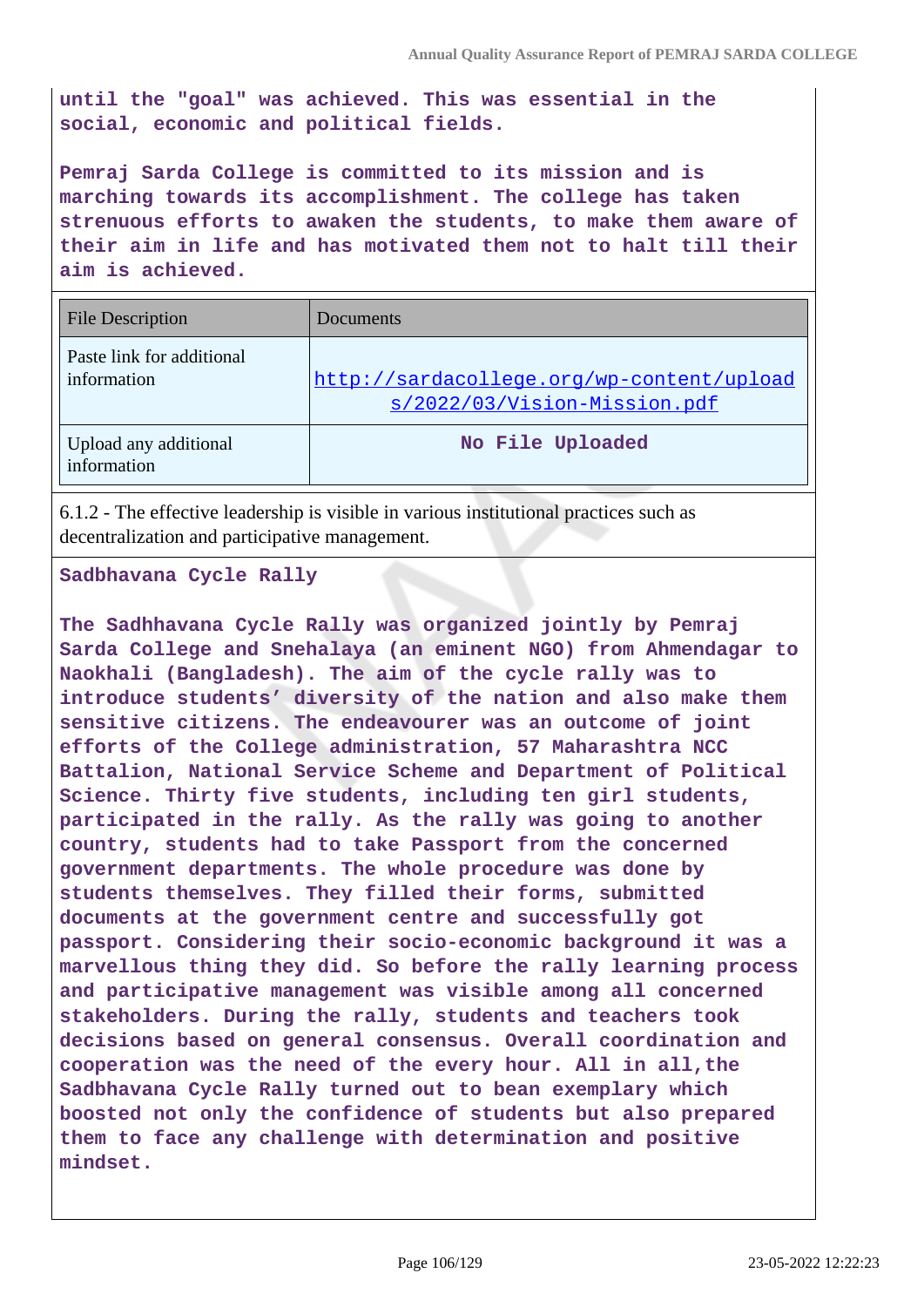| <b>File Description</b>                  | Documents                                                                              |
|------------------------------------------|----------------------------------------------------------------------------------------|
| Paste link for additional<br>information | http://sardacollege.org/wp-content/upload<br>s/2022/04/Sadbhavana-Cycle-Rally-2021.pdf |
| Upload any additional<br>information     | No File Uploaded                                                                       |

#### **6.2 - Strategy Development and Deployment**

6.2.1 - The institutional Strategic/ perspective plan is effectively deployed

**The institutional Perspective Plan was effectively deployed in the academic year 2020-21.**

**Activity: Permission to Initiate B. Sc. Mathematics, M. Sc. Chemistry & Zoology**

**The Perspective Plan of Pemraj Sarda College (our institution), as displayed on our official website, includes the roadmap of the institution. Following is one of the plans envisaged by the leadership:**

**Qualitative and Quantitative Growth:**

**As per the strategic plan, the institution is committed to attain qualitative as well as quantitative growth by way of induction of new courses and provision of Post Graduate education in all Arts and Science Disciplines. In view of this, efforts were made to obtain permission to initiate bachelor's programme in Mathematics and master's programme in Chemistry as well as Zoology. All the formalities in this direction were fulfilled successfully. Consequently, the Committee constituted for the same sanctioned B. Sc. Mathematics, M. Sc. Chemistry and M. Sc. Zoology.**

**Planning and preparation for the smooth conduct of these programmes (expansion in the existing setup, purchasing of new apparatus/equipment, infrastructural up-gradation, recruitment of the staff, etc.) is in progress. The admissions to these programmes will be granted from the next academic year, 2021-22. In this way, we have executed the activity with success.**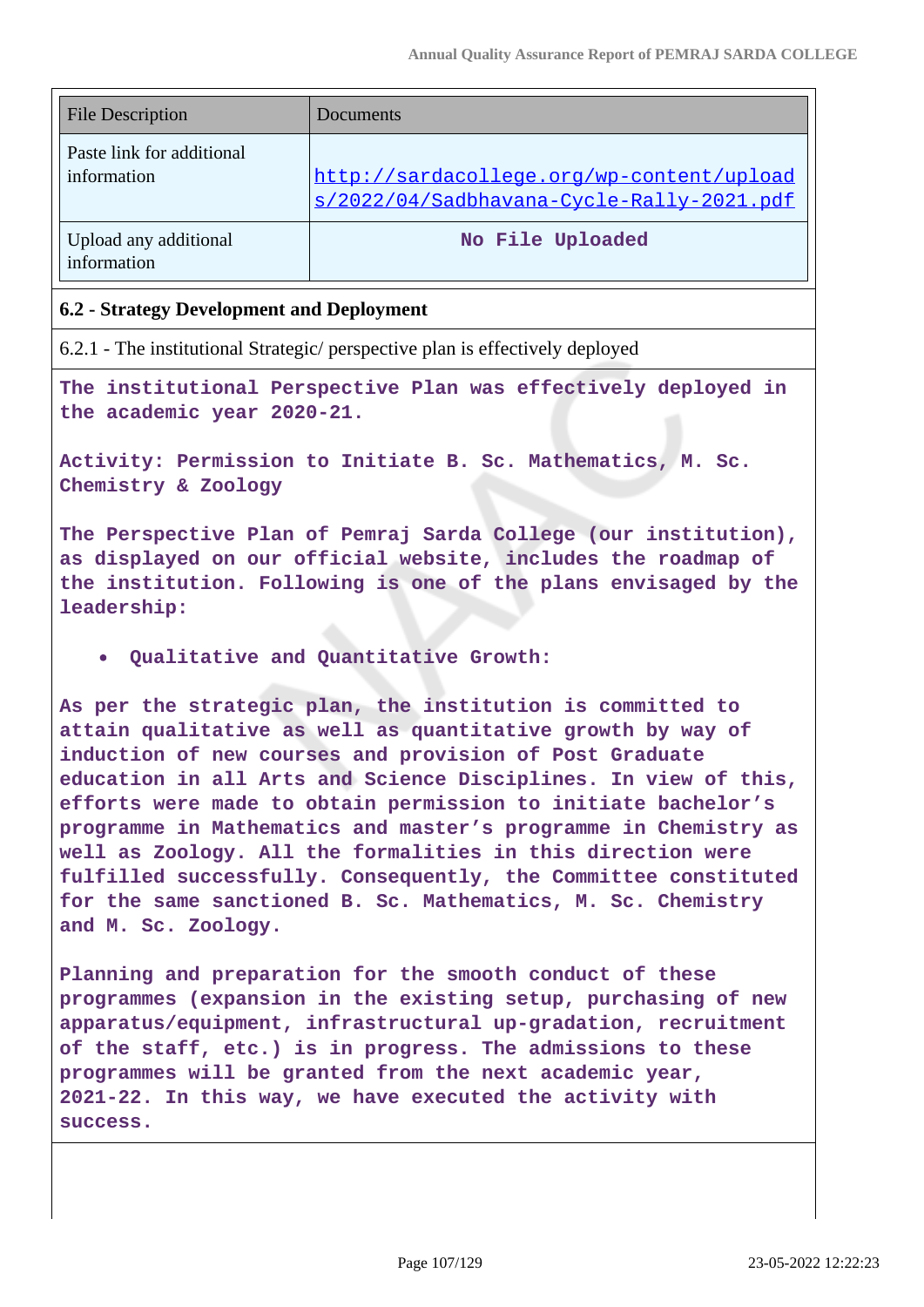| <b>File Description</b>                                                                                                                                                                                                                                                                                              | Documents                                                                                     |  |
|----------------------------------------------------------------------------------------------------------------------------------------------------------------------------------------------------------------------------------------------------------------------------------------------------------------------|-----------------------------------------------------------------------------------------------|--|
| Strategic Plan and deployment<br>documents on the website                                                                                                                                                                                                                                                            | <u>View File</u>                                                                              |  |
| Paste link for additional<br>information                                                                                                                                                                                                                                                                             | http://sardacollege.org/wp-content/upload<br>s/2021/08/Institutional-Prospective-<br>Plan.pdf |  |
| Upload any additional<br>information                                                                                                                                                                                                                                                                                 | <u>View File</u>                                                                              |  |
| 6.2.2 - The functioning of the institutional bodies is effective and efficient as visible from<br>policies, administrative setup, appointment and service rules, procedures, etc.                                                                                                                                    |                                                                                               |  |
| The Organogram of the College represents the duties and<br>responsibilities for all stake-holders as under:                                                                                                                                                                                                          |                                                                                               |  |
| . The Governing Council plays a vital role in the development<br>the college.                                                                                                                                                                                                                                        |                                                                                               |  |
| . The Chairman of the Mandal also acts as the Chairperson of<br>the Senior College Committee.                                                                                                                                                                                                                        |                                                                                               |  |
| . College Development Committee (CDC) is the apex body of in<br>the college headed by the Chairman. Principal of the college is<br>the Member Secretary of this Committee. The Committee comprises<br>of elected representatives from teaching and non-teaching<br>staff, StudentRepresentativeand IQAC Coordinator. |                                                                                               |  |
| • The CDC looks after the smooth functioning of the college and<br>follows the rules and regulations of the UGC, State Govt., and<br>University.                                                                                                                                                                     |                                                                                               |  |
| • Principal is appointed by the Management as per UGC norms and<br>is approved by Savitribai Phule Pune University for five years'<br>tenure.                                                                                                                                                                        |                                                                                               |  |
| • Principal is the full time academic and administrative<br>officer of the college. He supervises the curricular/co-<br>curricular/extra- curricular activities in the college.                                                                                                                                      |                                                                                               |  |
|                                                                                                                                                                                                                                                                                                                      | . The Vice Principal assists the Principal in administration.                                 |  |
|                                                                                                                                                                                                                                                                                                                      | . Heads of the Departments monitor the Departmental activities.                               |  |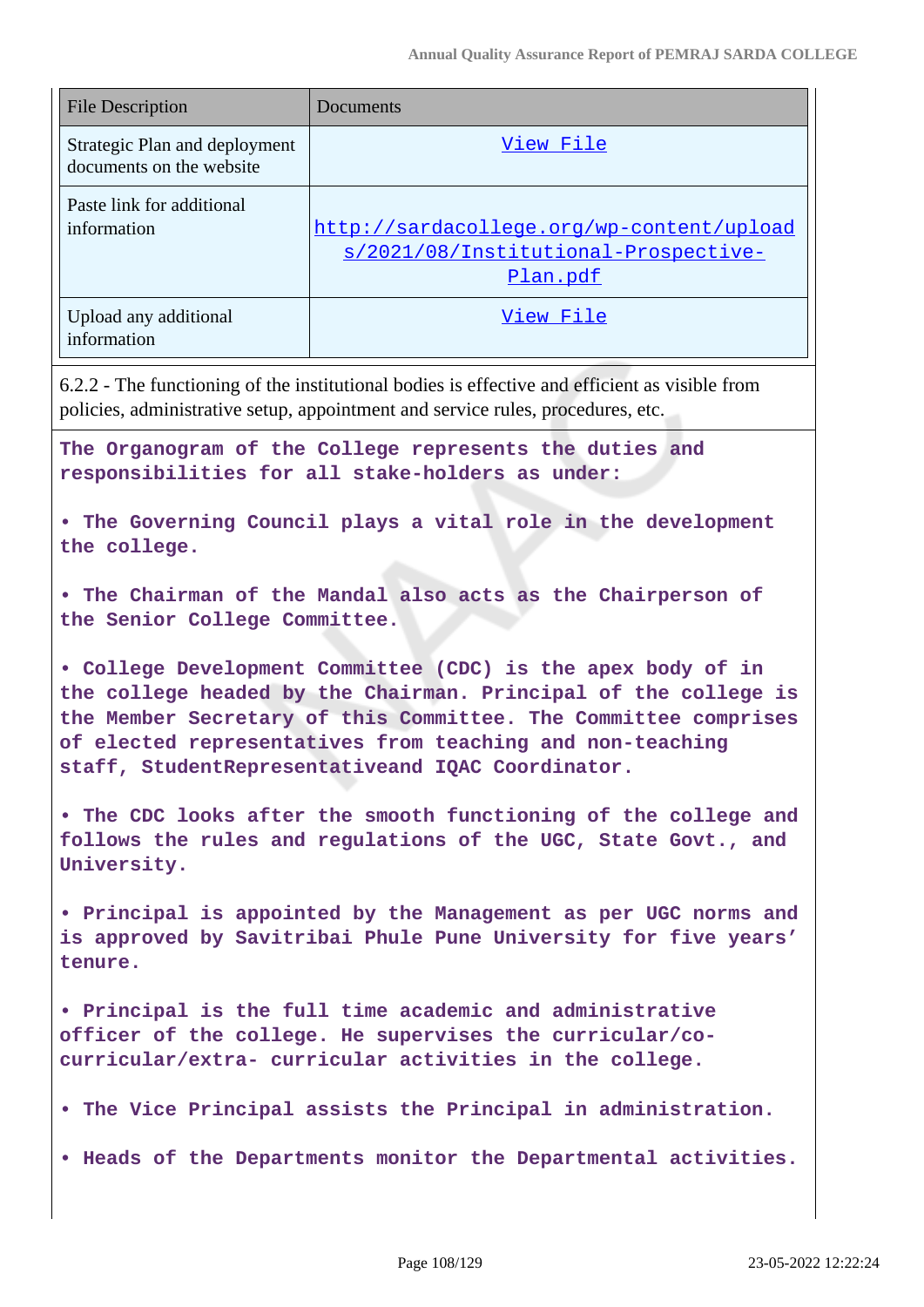**• Librarian and Director of Physical Education are assigned with co-curricular and extra-curricular activities.**

**• Coordinators of various Committees and NCCC/NSS/ Student Development Officercarry out their responsibilities.**

| <b>File Description</b>                                                                                                                                                           | Documents                                                                     |  |  |
|-----------------------------------------------------------------------------------------------------------------------------------------------------------------------------------|-------------------------------------------------------------------------------|--|--|
| Paste link for additional<br>information                                                                                                                                          | http://sardacollege.org/wp-content/upload<br>s/2022/02/Code-of-Conduct.pdf    |  |  |
| Link to Organogram of the<br>institution webpage                                                                                                                                  | <u> http://sardacollege.org/wp-</u><br>content/uploads/2022/04/Organogram.pdf |  |  |
| Upload any additional<br>information                                                                                                                                              | View File                                                                     |  |  |
| A. All of the above<br>6.2.3 - Implementation of e-governance in<br>areas of operation Administration Finance<br>and Accounts Student Admission and<br><b>Support Examination</b> |                                                                               |  |  |

| <b>File Description</b>                                                                                      | Documents        |
|--------------------------------------------------------------------------------------------------------------|------------------|
| <b>ERP</b> (Enterprise Resource)<br>Planning)Document                                                        | View File        |
| Screen shots of user inter faces                                                                             | View File        |
| Any additional information                                                                                   | No File Uploaded |
| Details of implementation of e-<br>governance in areas of<br>operation, Administration<br>etc(Data Template) | View File        |

## **6.3 - Faculty Empowerment Strategies**

6.3.1 - The institution has effective welfare measures for teaching and non- teaching staff

**There are different welfare measures available for teaching and non-teaching staff at the institutional level. The Hind Sevak Mandal's Employees' Cooperative Credit Society is an 'A' Graded financial body with solid reputation. It has a long history spanning over more than five decades.This Cooperative Credit Society comprises of the permanent, full-time teaching and nonteaching staff of Pemraj Sarda College as its members. In addition, it has as its members, the staffof the other**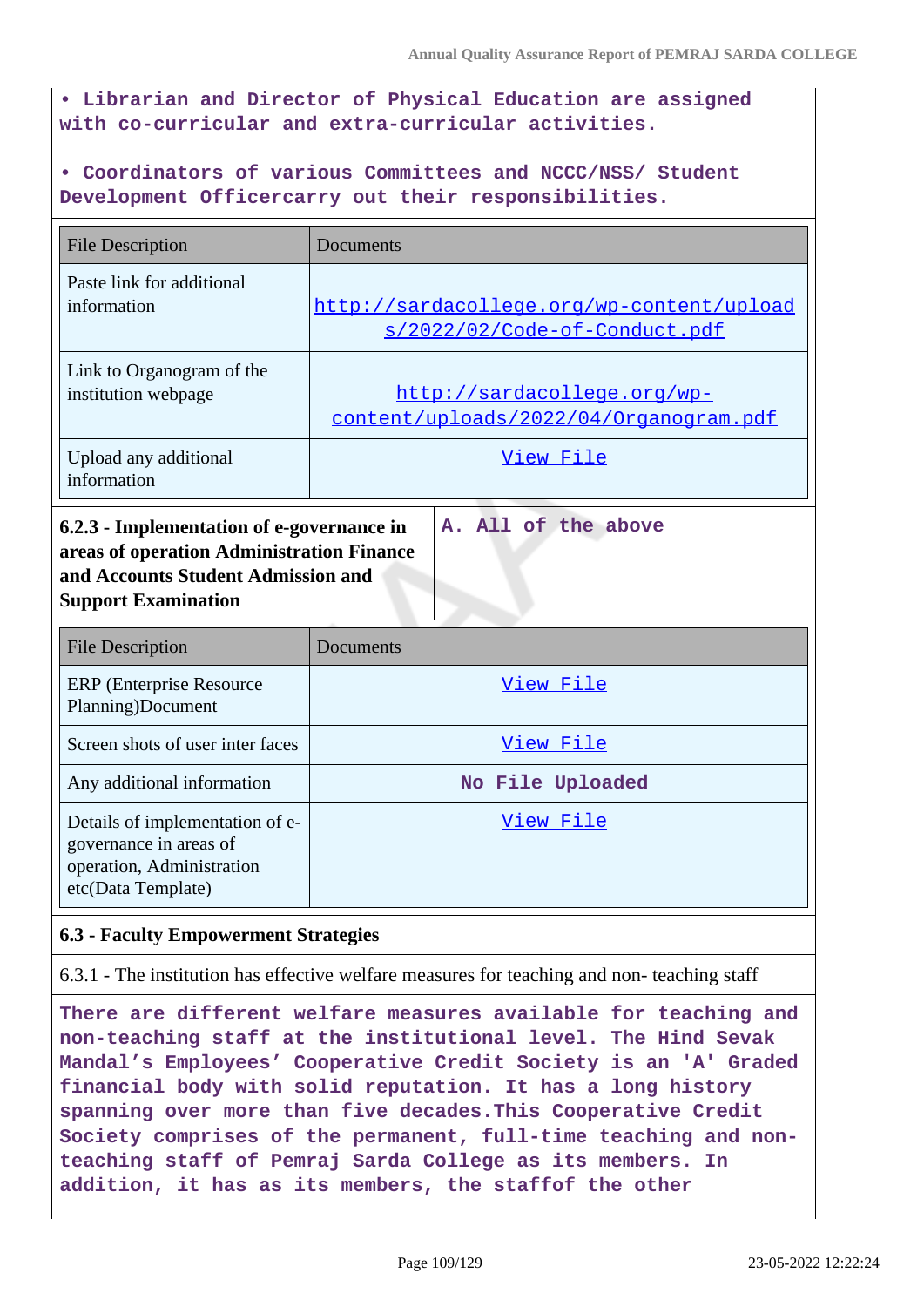**educational units run by the Hind Seva Mandal. Subsequently, the financial condition of the Society is quite sound. No wonder, the retired employees of Pemraj Sarda College also retain thier membership. This Society provides Short Term, Medium Term as well as Long Term loans to the employees. In addition, emergency loans and educational loans are also offered to the members. After approval, the employees are benefitted from the General Provident Fund. They can opt for Public Provident Fund on their own. Most importantly, emergency medical help is provided to every employee, on review of the situation.**

| <b>File Description</b>                  | Documents |
|------------------------------------------|-----------|
| Paste link for additional<br>information | Nil       |
| Upload any additional<br>information     | View File |

**6.3.2 - Number of teachers provided with financial support to attend conferences/ workshops and towards membership fee of professional bodies during the year**

**6.3.2.1 - Number of teachers provided with financial support to attend conferences/workshops and towards membership fee of professional bodies during the year**

**00**

| <b>File Description</b>                                                                                                             | Documents        |
|-------------------------------------------------------------------------------------------------------------------------------------|------------------|
| Upload any additional<br>information                                                                                                | No File Uploaded |
| Details of teachers provided<br>with financial support to attend<br>conference, workshops etc<br>during the year (Data<br>Template) | View File        |

**6.3.3 - Number of professional development /administrative training programs organized by the institution for teaching and non-teaching staff during the year**

**6.3.3.1 - Total number of professional development /administrative training Programmes organized by the institution for teaching and non teaching staff during the year**

**00**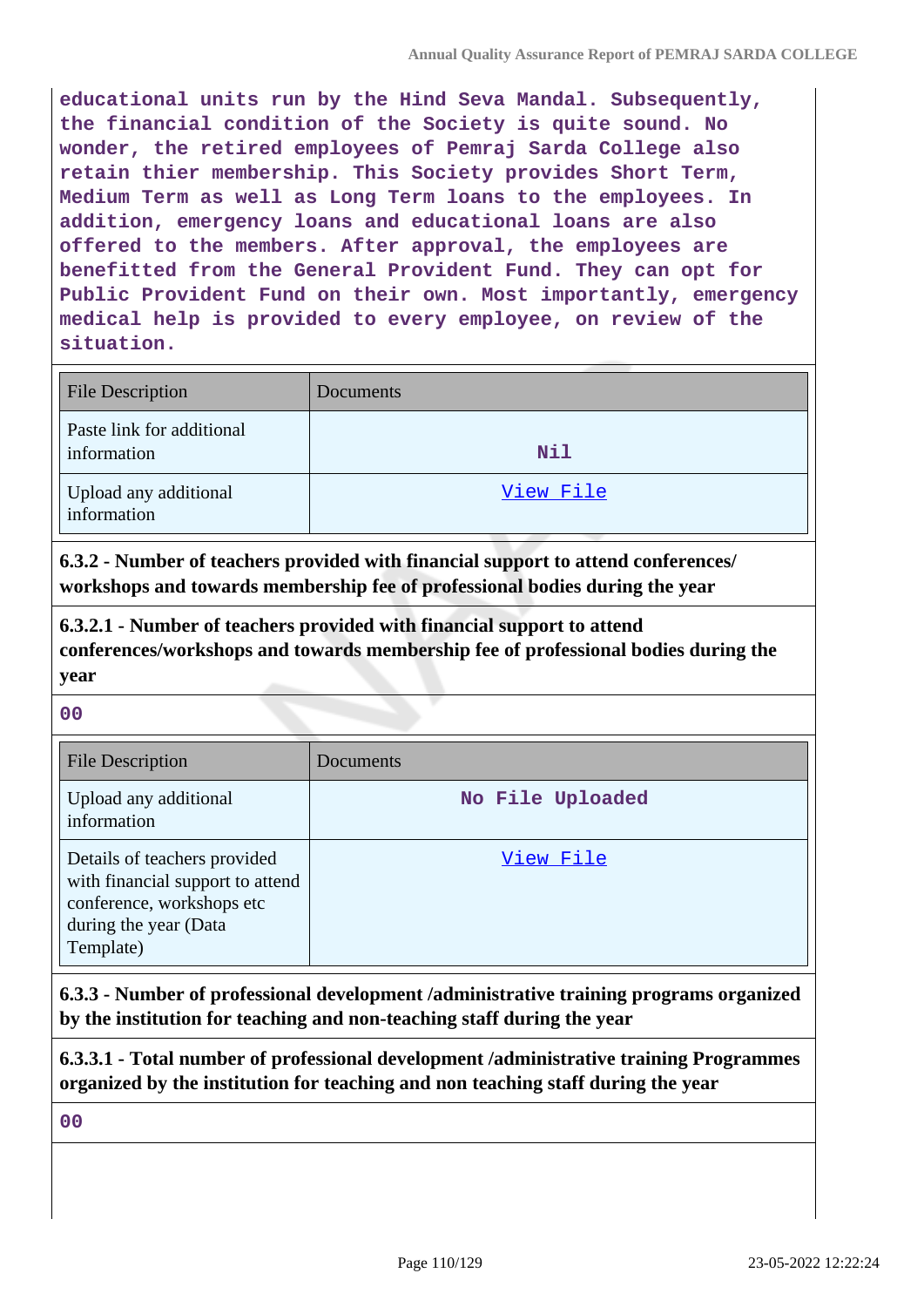| <b>File Description</b>                                                                                                                                                 | Documents        |
|-------------------------------------------------------------------------------------------------------------------------------------------------------------------------|------------------|
| Reports of the Human<br><b>Resource Development</b><br>Centres (UGCASC or other<br>relevant centres).                                                                   | No File Uploaded |
| <b>Reports of Academic Staff</b><br>College or similar centers                                                                                                          | No File Uploaded |
| Upload any additional<br>information                                                                                                                                    | No File Uploaded |
| Details of professional<br>development / administrative<br>training Programmes<br>organized by the University for<br>teaching and non teaching staff<br>(Data Template) | View File        |

**6.3.4 - Number of teachers undergoing online/face-to-face Faculty development Programmes (FDP) during the year (Professional Development Programmes, Orientation / Induction Programmes, Refresher Course, Short Term Course etc.)**

**6.3.4.1 - Total number of teachers attending professional development Programmes viz., Orientation / Induction Programme, Refresher Course, Short Term Course during the year**

**05**

| <b>File Description</b>                                                                                    | Documents        |
|------------------------------------------------------------------------------------------------------------|------------------|
| <b>IQAC</b> report summary                                                                                 | View File        |
| Reports of the Human<br><b>Resource Development</b><br>Centres (UGCASC or other<br>relevant centers)       | No File Uploaded |
| Upload any additional<br>information                                                                       | No File Uploaded |
| Details of teachers attending<br>professional development<br>programmes during the year<br>(Data Template) | View File        |

6.3.5 - Institutions Performance Appraisal System for teaching and non- teaching staff

**The IQAC's contribution in the teaching and learning process is mainly concerned with the preparation and execution of the Academic Calendar. This calendar is prepared at the beginning**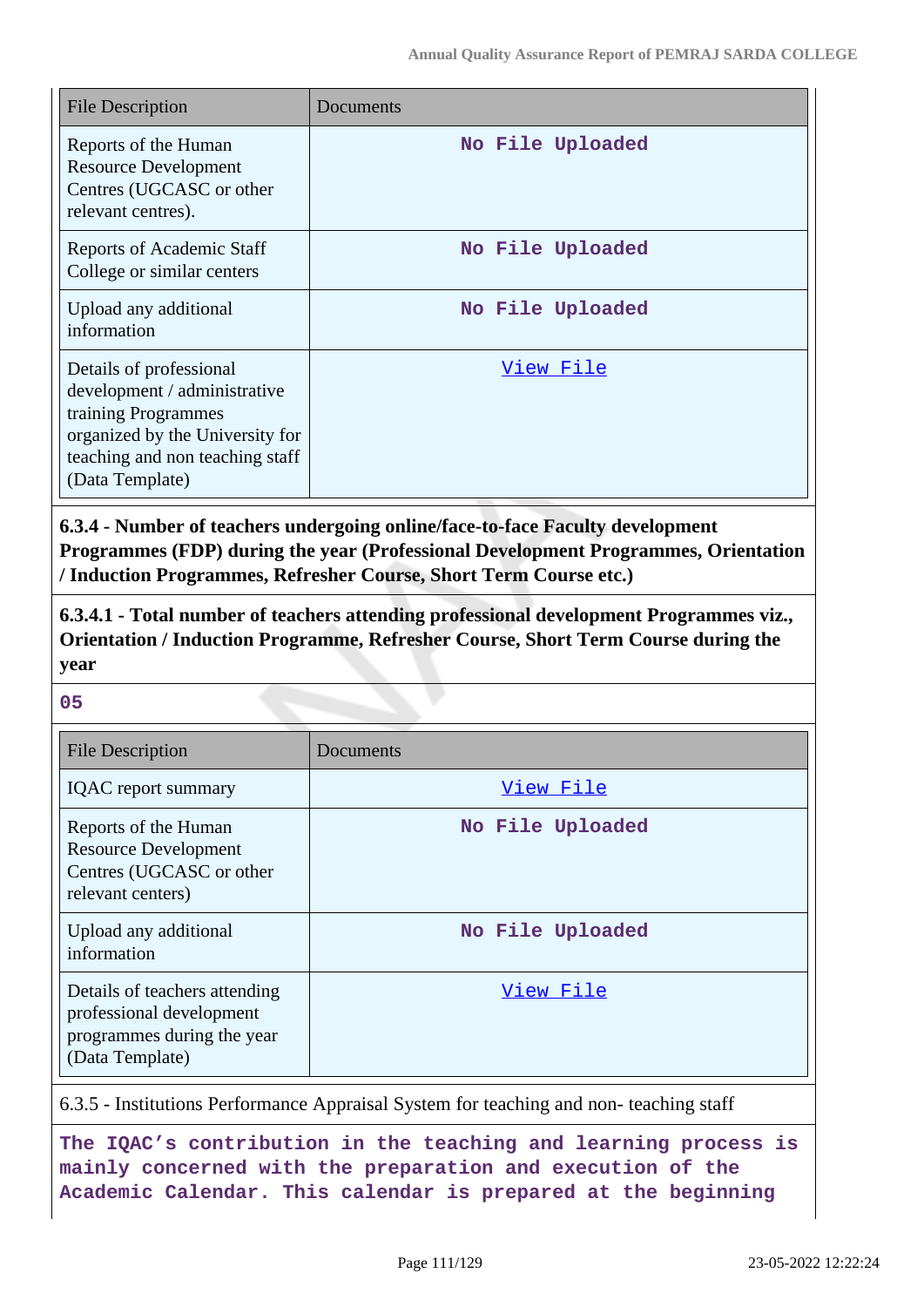**of every academic year. It is inclusive and comprehensive. The heads of all departments are advised to prepare their departmental plans in accordance with the Academic Calendar. From time to time, the IQAC monitors the teaching process and learning process through formal/ informal interaction with teachers as well as students.**

**The IQAC evaluates every teacher's Annual Performance Indicator (API) form at the end of academic year. This form has been designed by the University in tune to the UGC Regulations and Amendments implemented from time to time. At this juncture, the teacher is required to present supporting documents as proof to the curricular/co-curricular/extra-curricular contribution extended by him/her. Wherever necessary, s/he is instructed to make certain changes in the method of teaching by applying relevant ICT for effective transmission of knowledge and information.**

**The performance of the non-teaching staff is monitored by the Principal, in assistance with the Vice Principal and Registrar. Every year, a Confidential Report of each non-teaching employee is generated. It includes objective evaluation of his/her performance throughout the year.**

| <b>File Description</b>                  | <b>Documents</b>                                                                 |  |  |
|------------------------------------------|----------------------------------------------------------------------------------|--|--|
| Paste link for additional<br>information | http://sardacollege.org/wp-content/upload<br>s/2022/02/Academic Year 2020 21.pdf |  |  |
| Upload any additional<br>information     | No File Uploaded                                                                 |  |  |

## **6.4 - Financial Management and Resource Mobilization**

6.4.1 - Institution conducts internal and external financial audits regularly Enumerate the various internal and external financial audits carried out during the year with the mechanism for settling audit objections within a maximum of 200 words

**THe following Audits were conducted:**

```
Internal Audit:
```
**The Board of Directors on the Management Body of Hind Seva Mandal have appointed M/s. A. S. Gurjar & Co. as Internal Auditor. They are responsible to carry out the regular audit of Pemraj Sarda College. The Internal auditors examine each and every financial activity thoroughly and suggest proper actions**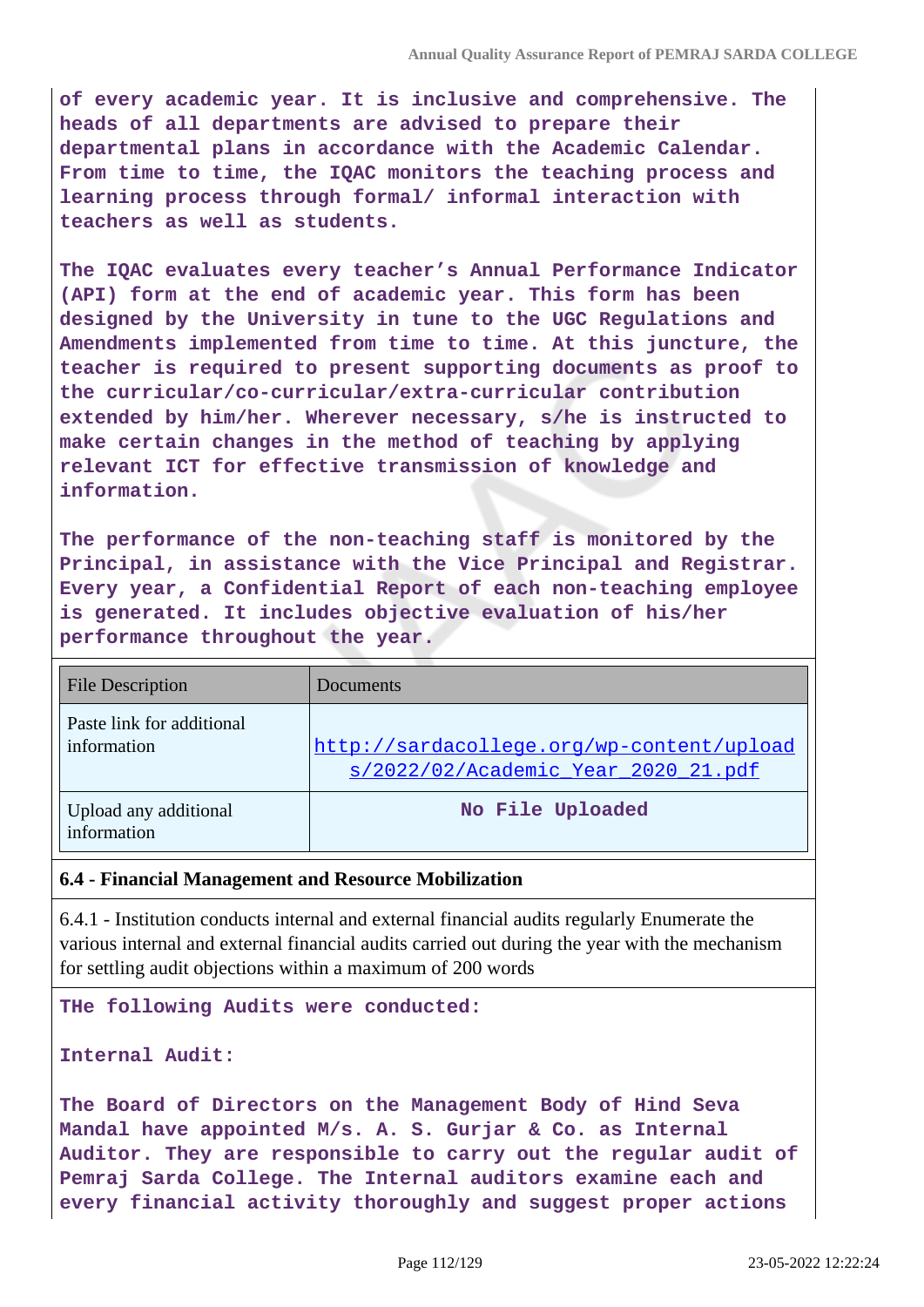**for corrections, if there are any. The Principal takes action as per the suggestions given by the auditor. The Books of Accounts and Vouchers and other statements are examined yearly. The same practice was followed in the financial year 2020-21.**

### **External Audit:**

**The External Audit is periodically conducted as per the suitability of the Joint Director of Education, Government Auditor and Office of Auditor General, Bombay. The audit of Karrmveer Bhaurao Patil Earn and Learn Scheme, National Service Scheme (NSS) and other schemes run by the Board of Student Development is done by the External Auditor appointed under Accounts Finance Office, Savitribai Phule Pune University. For this purpose, the University organises District Level Camps every year. Due to extraordinary circumstances in the wake of Covid 19 pandemic situation, most of the schemes could not be implemented. As such, their audit was not done.**

| <b>File Description</b>                  | Documents  |
|------------------------------------------|------------|
| Paste link for additional<br>information | <b>Nil</b> |
| Upload any additional<br>information     | View File  |

**6.4.2 - Funds / Grants received from non-government bodies, individuals, philanthropers during the year (not covered in Criterion III)**

**6.4.2.1 - Total Grants received from non-government bodies, individuals, Philanthropers during the year (INR in Lakhs)**

**<sup>00</sup>**

| <b>File Description</b>                                                                                                                           | Documents        |
|---------------------------------------------------------------------------------------------------------------------------------------------------|------------------|
| Annual statements of accounts                                                                                                                     | View File        |
| Any additional information                                                                                                                        | No File Uploaded |
| Details of Funds / Grants<br>received from of the non-<br>government bodies,<br>individuals, Philanthropers<br>during the year (Data<br>Template) | View File        |

6.4.3 - Institutional strategies for mobilization of funds and the optimal utilization of resources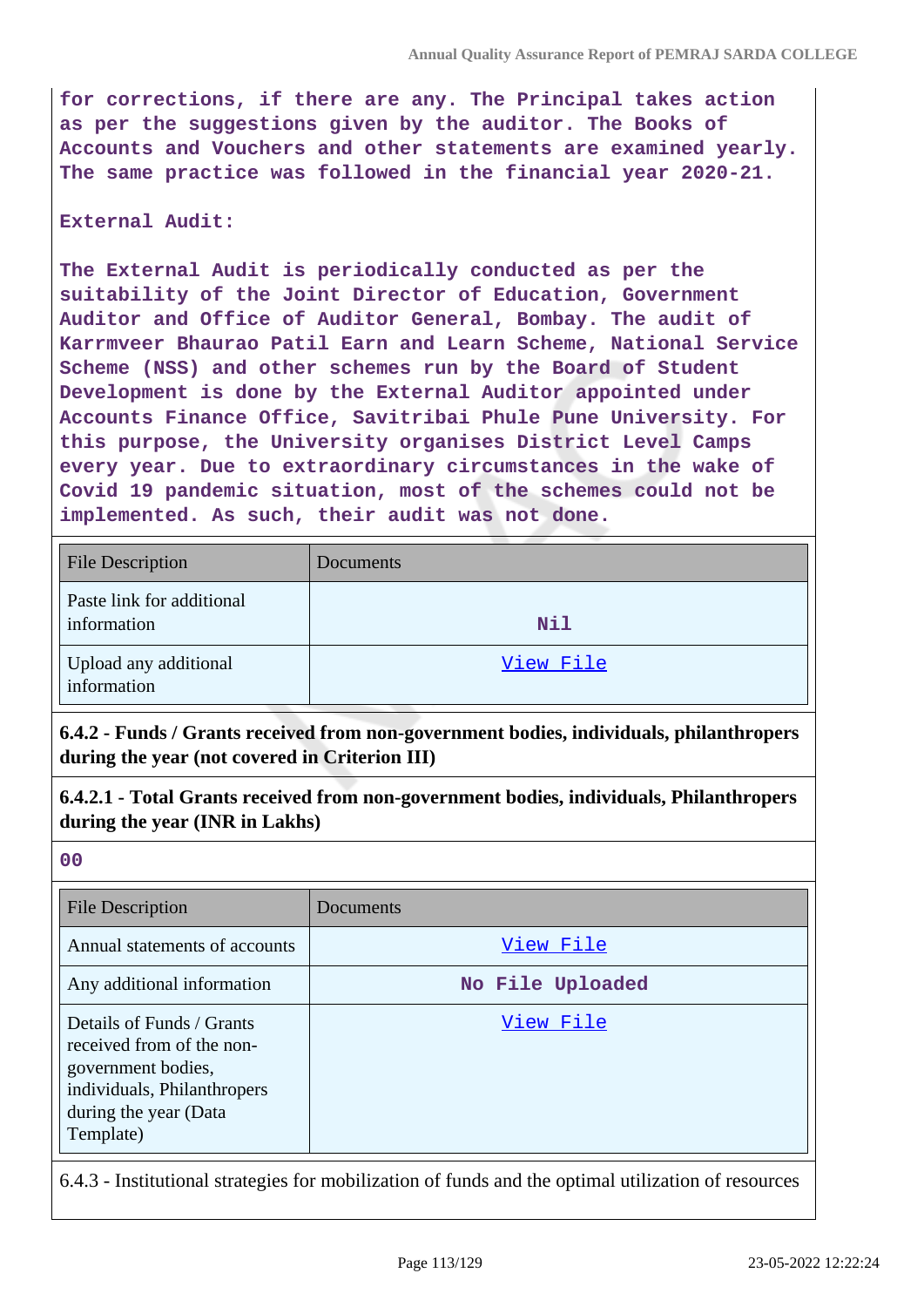**The strategies are decided by the CDC and IQAC.**

**The College follows the regulations of SPPU with respect to the tuition fees.**

**The Research Committee is supposed to explore funding schemes of various agencies. NSS, NCC,and SDOapply for funds through various schemes of the University.**

**The IQAC takes initiatives to establish linkages and collaborations for resource mobilization through consultancy, training and projects.**

**Examination Department maintains the Statement of Accounts of examination fee collected and expenditures. Separate accounts for funded course and non-grant courses are maintained by the college.**

**The departmental requirements are forwarded to the Principal through the Heads of Departments.**

**The salary of staff appointed for non-grant courses is disbursed through the funds generated from such courses.**

**Purchase Committee takes requirements from all the departments to ensure transparency, quality and cost effectiveness.**

**The College has an established policy to carry out the day to day repair and maintenance.**

**The library is upgraded on recommendations made by the Library Committee. Addition of text and reference books takes place as per change in curriculum.**

**Standard protocolis followed for the purchase of Chemicals, Glassware, Consumables and Equipment.**

**All the departments and committees submit budgets for their activities.**

| File Description                         | Documents        |
|------------------------------------------|------------------|
| Paste link for additional<br>information | Nil              |
| Upload any additional<br>information     | No File Uploaded |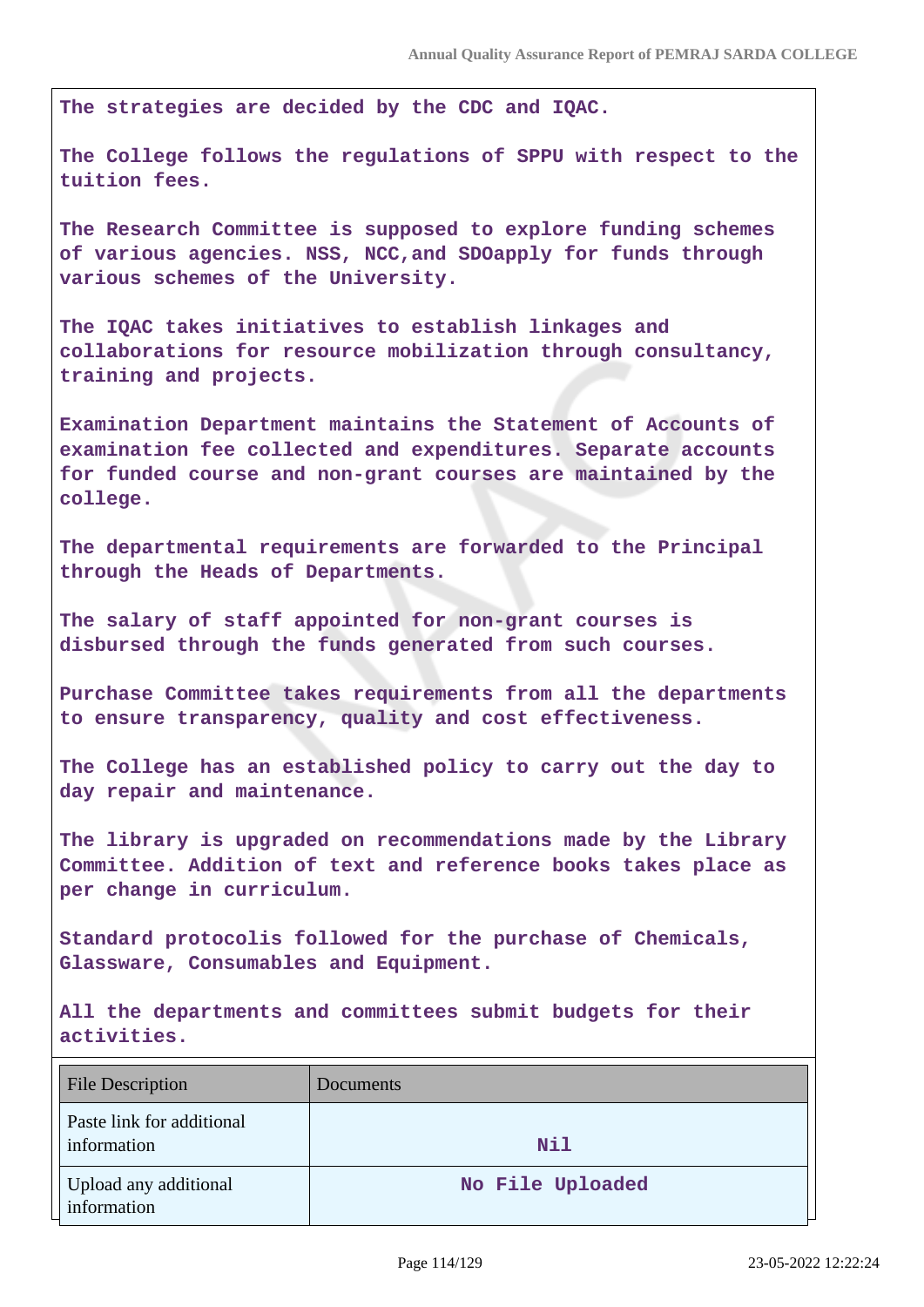## **6.5 - Internal Quality Assurance System**

6.5.1 - Internal Quality Assurance Cell (IQAC) has contributed significantly for institutionalizing the quality assurance strategies and processes

## **1. IPR Workshop**

**The IQAC discussed the need to arrange workshop on Intellectual Property Rights (IPR) as it was not conducted in the institution earlier. Accordingly, the Department of English organised an online State Level Workshop on IPR on 23 December, 2021.**

**The Workshop was intended to shed light on the basics of IPR and deliberate upon allied issues. It was also aimed at educating the aspiring researchers and innovators with practical knowledge of IPR with respect to the crux of copyright and copyright infringement. Moreover, it focused on the UGC Regulations, 2016 to curb Plagiarism and follow Publication Ethics.**

**2. English Communication Training Programme**

**In an IQAC meeting, the Principal proposed to expand the scope of English Communication Training Programme to accommodate the alumni and faculty members of the institution. This proposal was accepted unanimously. The one month Programme was organised free of cost, in collaboration with 'Globo Vision Institute of English, Aurangabad'. It was planned to enhance the learners' communication skills. The course guided them to overcome their errors in grammar and pronunciation; support them to improve their presentation skills; build up their confidence in interpersonal communication and to empower them to compete in the global job market.**

| <b>File Description</b>                  | Documents                                                                                               |  |  |
|------------------------------------------|---------------------------------------------------------------------------------------------------------|--|--|
| Paste link for additional<br>information | http://sardacollege.org/wp-content/upload<br>s/2022/01/English-Communication-Training-<br>Program-1.pdf |  |  |
| Upload any additional<br>information     | View File                                                                                               |  |  |

6.5.2 - The institution reviews its teaching learning process, structures & methodologies of operations and learning outcomes at periodic intervals through IQAC set up as per norms and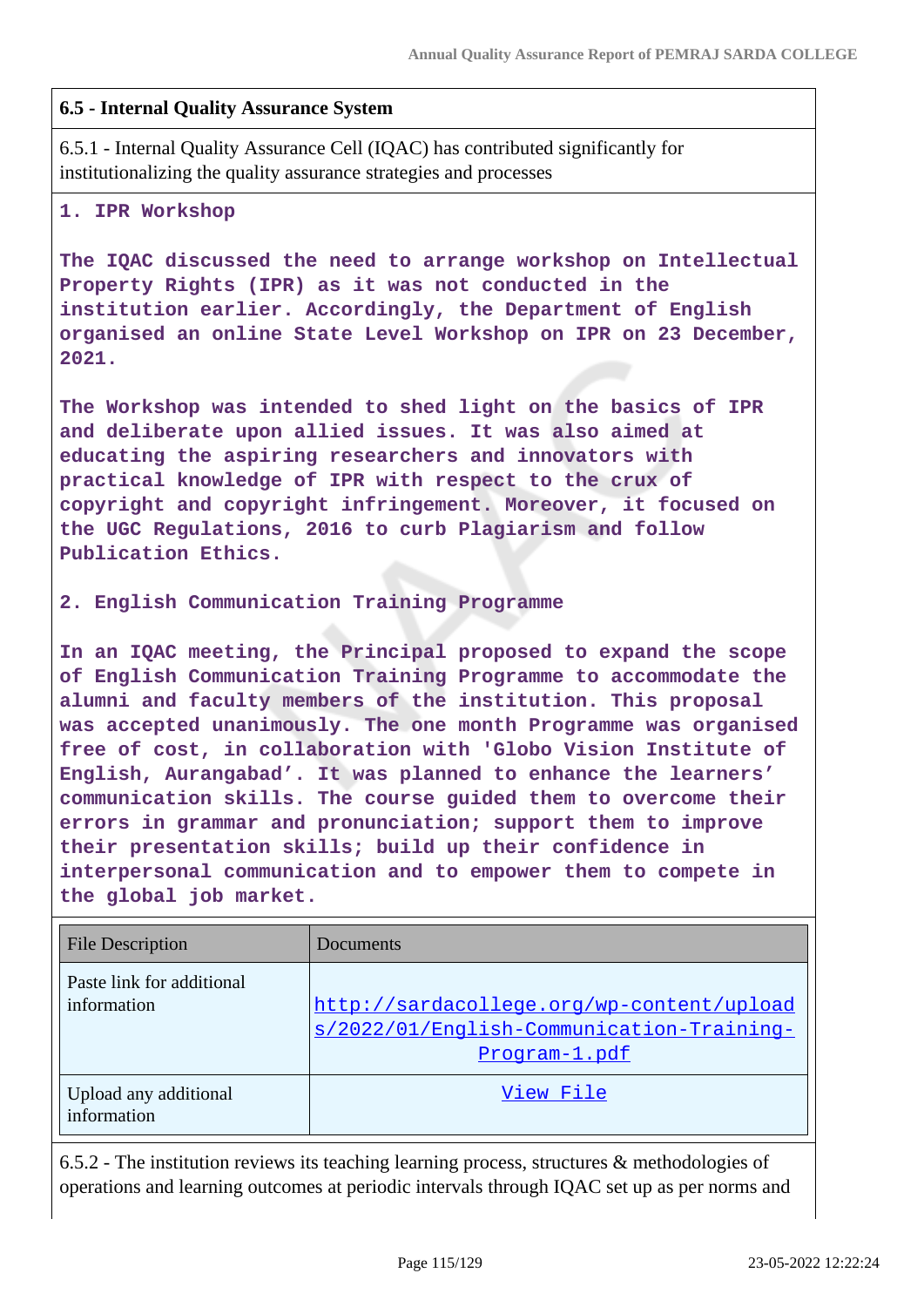recorded the incremental improvement in various activities

- **1. Online Teaching: Due to the unpredictable circumstances arising during the Corona pandemic, it was quite difficult to conduct offline classes with consistency. The students found it difficult to attend the college regularly. The hostel, canteen and mess were kept closed. To cope with this problem, the IQAC decided to conduct online classes according to specific timetable. Teachers were suggested to use student-friendly platforms to interact with the students. Separate WhatsApp groups were created on the basis of Course/Class/Medium. The links of the lectures were shared daily via those groups. Most of the teachers used PPTs.**
- **2. Online Evaluation: To comply with the SOP laid down by the State/ Central Government and the University, the IQAC resolved to carry out the students' internal evaluation on online mode. In tune with the External (University) mode of evaluation, Multiple Choice Question (MCQ) Pattern was finalised.Accordingly, the Exam Department framed the stream wise separate timetables. Students were informed well in advance about the nature of evaluation. Heads of the Departments were advised to ask their faculty members to prepare MCQ Banks. Their marks were forwarded to the University. The presentations of the Post Graduate students were also arranged online.**

| <b>File Description</b>                                                                                                                                                                                                                                                                                                                                                                                                         | Documents                                                |                       |
|---------------------------------------------------------------------------------------------------------------------------------------------------------------------------------------------------------------------------------------------------------------------------------------------------------------------------------------------------------------------------------------------------------------------------------|----------------------------------------------------------|-----------------------|
| Paste link for additional<br>information                                                                                                                                                                                                                                                                                                                                                                                        | http://sardacollege.org/institutional-<br>repository-ir/ |                       |
| Upload any additional<br>information                                                                                                                                                                                                                                                                                                                                                                                            | View File                                                |                       |
| 6.5.3 - Quality assurance initiatives of the<br>institution include: Regular meeting of<br><b>Internal Quality Assurance Cell (IQAC);</b><br>Feedback collected, analyzed and used for<br><b>improvements Collaborative quality</b><br>initiatives with other institution(s)<br>Participation in NIRF any other quality<br>audit recognized by state, national or<br>international agencies (ISO Certification,<br><b>NBA</b> ) |                                                          | C. Any 2 of the above |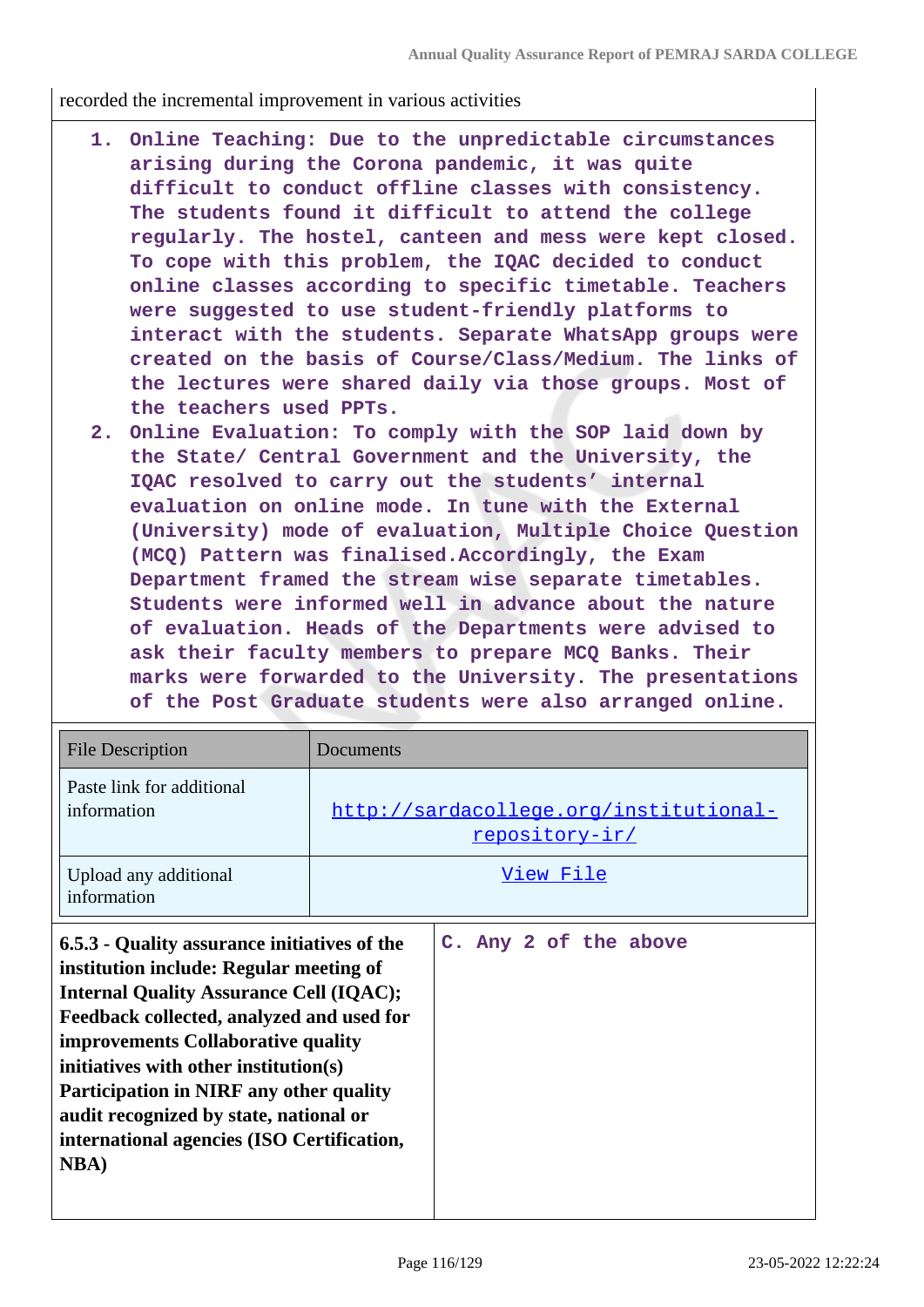| File Description                                                                                | Documents                                                           |
|-------------------------------------------------------------------------------------------------|---------------------------------------------------------------------|
| Paste web link of Annual<br>reports of Institution                                              | http://sardacollege.org/college-annual-<br><u>report-2020-21-2/</u> |
| Upload e-copies of the<br>accreditations and<br>certifications                                  | No File Uploaded                                                    |
| Upload any additional<br>information                                                            | No File Uploaded                                                    |
| <b>Upload details of Quality</b><br>assurance initiatives of the<br>institution (Data Template) | View File                                                           |

## **INSTITUTIONAL VALUES AND BEST PRACTICES**

## **7.1 - Institutional Values and Social Responsibilities**

7.1.1 - Measures initiated by the Institution for the promotion of gender equity during the year

**A country that does not value gender sensitization will never be safe. If we have to make our society safer for women, it's time to demand gender sensitization. Our Institute shows gender equity in decision making, in case of college committee or student committees, class coordinator ship. Various events like annual function, seminar management gives equal opportunity for ladies and gents staff.**

- **1. Security cameras are installed for safety and security of everyone in and around the campus. 20 cameras are installed in campus.**
- **2. Inclusive representation of lady staff in all important Committees. The Steering Committees, Facilitation Committees and other core Committees of the institute include women in decision making positions who lead various activities of the institute.**
- **3. Institute organize various programs regarding gender inequality and sexual harassment**
- **4. celebration of womens Day**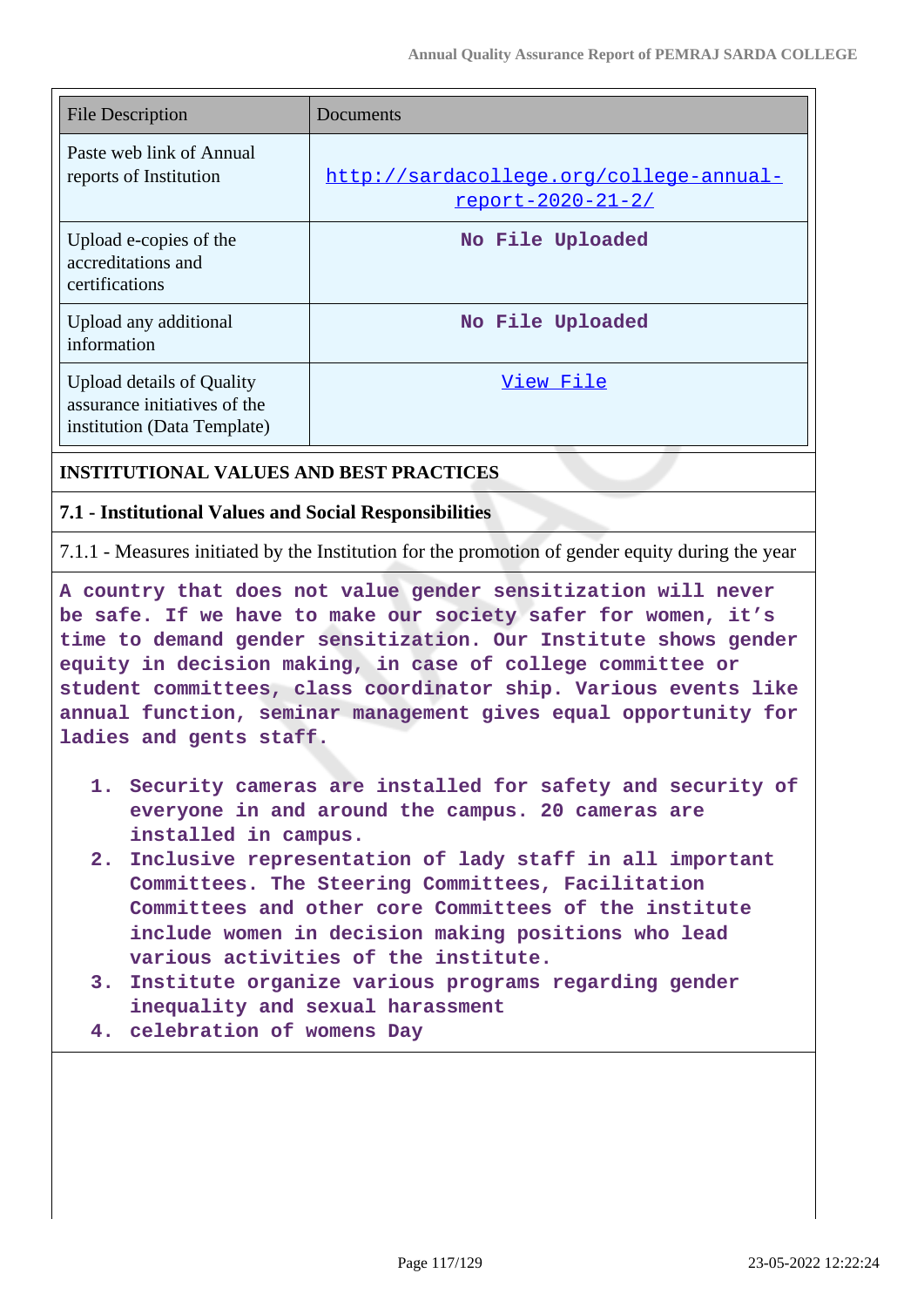| <b>File Description</b>                                                                                                                                                                                                                                                                                                                   | Documents                                                                    |  |
|-------------------------------------------------------------------------------------------------------------------------------------------------------------------------------------------------------------------------------------------------------------------------------------------------------------------------------------------|------------------------------------------------------------------------------|--|
| Annual gender sensitization<br>action plan                                                                                                                                                                                                                                                                                                | http://sardacollege.org/wp-content/upload<br>s/2022/05/Gender-Plan-20-21.pdf |  |
| Specific facilities provided for<br>women in terms of:a. Safety<br>and security b. Counseling c.<br>Common Rooms d. Day care<br>center for young children e.<br>Any other relevant information                                                                                                                                            | http://sardacollege.org/infrastructure-<br>facilities/                       |  |
| C. Any 2 of the above<br>7.1.2 - The Institution has facilities for<br>alternate sources of energy and energy<br>conservation measures Solar<br><b>Biogas plant Wheeling to the</b><br>energy<br>Grid Sensor-based energy conservation<br>Use of LED bulbs/ power efficient<br>equipment                                                  |                                                                              |  |
| <b>File Description</b>                                                                                                                                                                                                                                                                                                                   | Documents                                                                    |  |
| Geo tagged Photographs                                                                                                                                                                                                                                                                                                                    | View File                                                                    |  |
| Any other relevant information                                                                                                                                                                                                                                                                                                            | View File                                                                    |  |
| 7.1.3 - Describe the facilities in the Institution for the management of the following types of<br>degradable and non-degradable waste (within 200 words) Solid waste management Liquid<br>waste management Biomedical waste management E-waste management Waste recycling<br>system Hazardous chemicals and radioactive waste management |                                                                              |  |

**Solid Waste Management:**

**Pedal-pushed dustbins are provided to all departments. The support staff has been assigned the duty of picking up the garbage and categorize it carefully. Especially during the pandemic situation, all possible efforts were taken to keep the college campus clean and hygienic. campuswas sanitized at frequent intervals. Excessive use of plastic items was discouraged. Wet waste or biodegradable waste generated in campus are composed and used as fertilizers for college garden. Composting facility is available for managing biodegradable /horticulture waste. As a gesture to reuse paper, one sided blank papers are used to print notices, record attendance or obtain feedback for various purpose.**

**Liquid Waste Management:**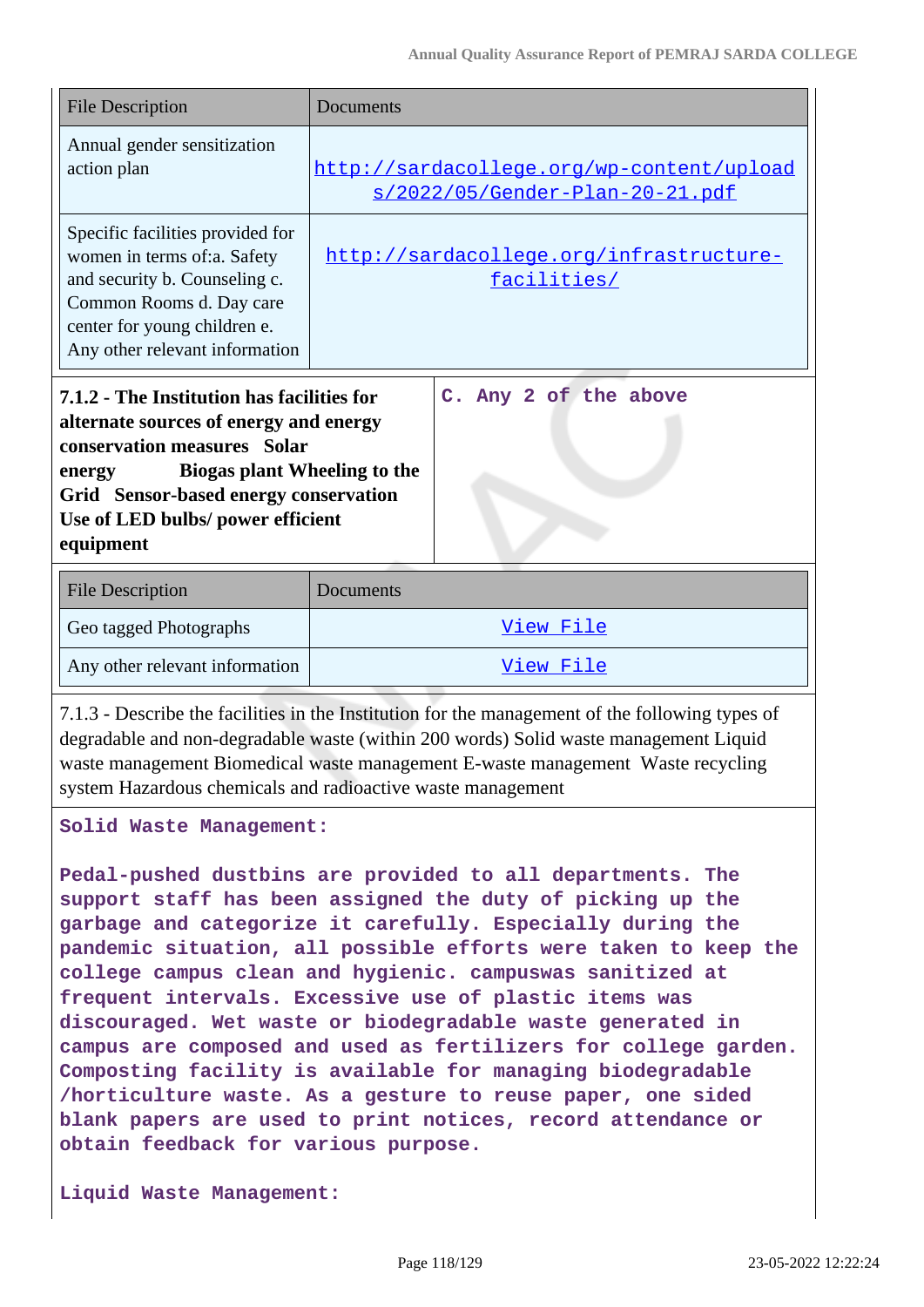**Liquid waste generated from various labs in diluted form is circulated in the college garden which is chemical free. The liquid waste of the Chemistry lab is disposed off according to the standard procedures so that it does not come in contact with outer environment. E-Waste Management: it is attentive that E waste is generated in minimal amount. Unused CPU and other electronic devices are used by the students of Electronics to study internal circuits for hands on training. Sustainability/ Energy Preservation Initiatives:**

| <b>File Description</b>                                                                                                                                                                                                                                                                                  | Documents             |
|----------------------------------------------------------------------------------------------------------------------------------------------------------------------------------------------------------------------------------------------------------------------------------------------------------|-----------------------|
| Relevant documents like<br>agreements / MoUs with<br>Government and other<br>approved agencies                                                                                                                                                                                                           | No File Uploaded      |
| Geo tagged photographs of the<br>facilities                                                                                                                                                                                                                                                              | View File             |
| A. Any 4 or all of the above<br>7.1.4 - Water conservation facilities<br>available in the Institution: Rain water<br>harvesting Bore well /Open well recharge<br><b>Construction of tanks and bunds Waste</b><br>water recycling Maintenance of water<br>bodies and distribution system in the<br>campus |                       |
| <b>File Description</b>                                                                                                                                                                                                                                                                                  | <b>Documents</b>      |
| Geo tagged photographs /<br>videos of the facilities                                                                                                                                                                                                                                                     | View File             |
| Any other relevant information                                                                                                                                                                                                                                                                           | No File Uploaded      |
| 7.1.5 - Green campus initiatives include                                                                                                                                                                                                                                                                 |                       |
| 7.1.5.1 - The institutional initiatives for<br>greening the campus are as follows:<br>1. Restricted entry of automobiles<br>2. Use of bicycles/ Battery-powered<br>vehicles<br>3. Pedestrian-friendly pathways                                                                                           | C. Any 2 of the above |

**5.Landscaping**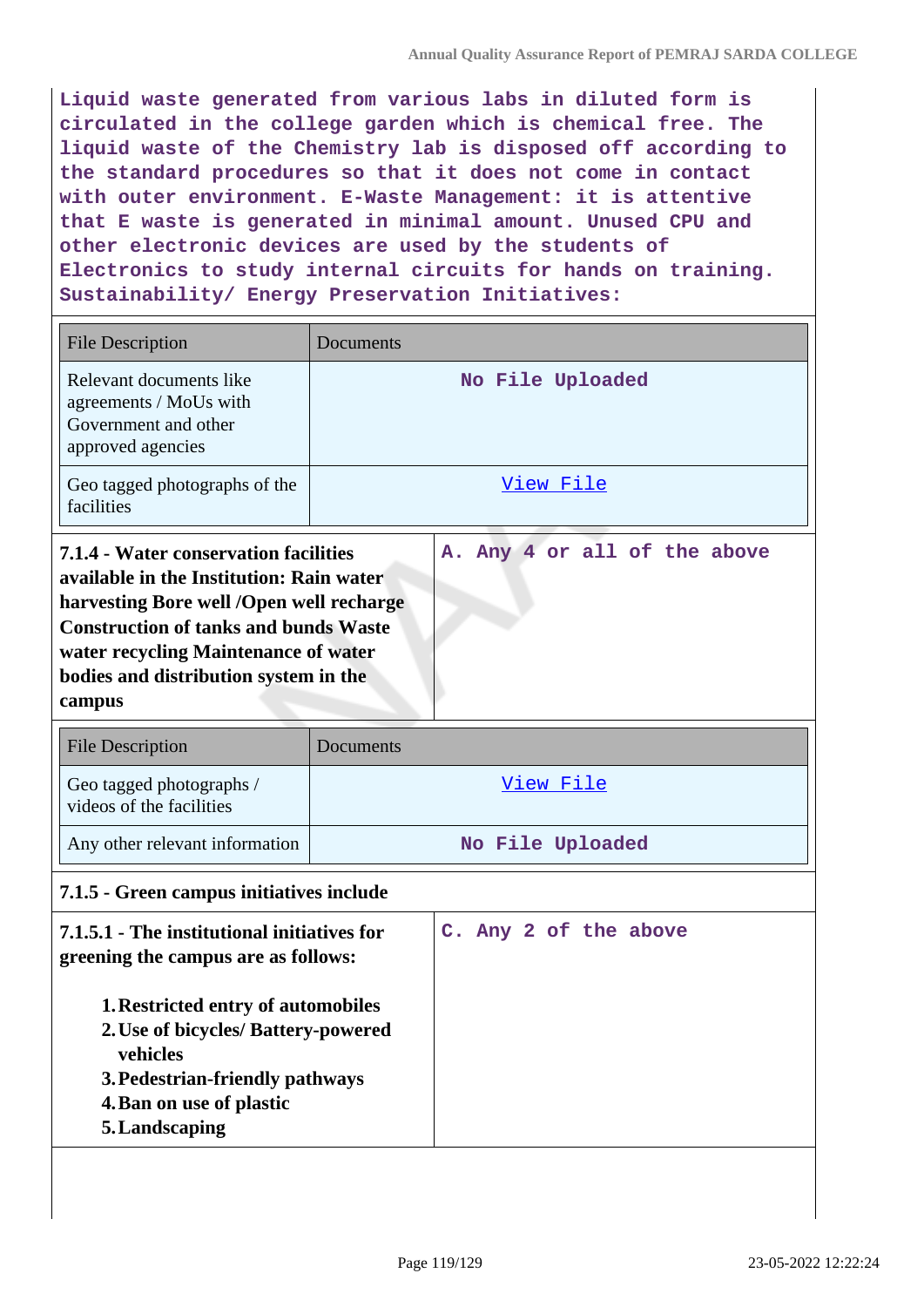| File Description                                                         | Documents        |
|--------------------------------------------------------------------------|------------------|
| Geo tagged photos / videos of<br>the facilities                          | View File        |
| Various policy documents /<br>decisions circulated for<br>implementation | No File Uploaded |
| Any other relevant documents                                             | No File Uploaded |

**7.1.6 - Quality audits on environment and energy are regularly undertaken by the institution**

| 7.1.6.1 - The institutional environment and |  |  | D. Any 1 of the above |
|---------------------------------------------|--|--|-----------------------|
| energy initiatives are confirmed through    |  |  |                       |
| the following 1. Green audit 2. Energy      |  |  |                       |
| audit 3. Environment audit 4. Clean and     |  |  |                       |
| green campus recognitions/awards 5.         |  |  |                       |
| <b>Beyond the campus environmental</b>      |  |  |                       |
| promotional activities                      |  |  |                       |

| File Description                                                                | Documents        |
|---------------------------------------------------------------------------------|------------------|
| Reports on environment and<br>energy audits submitted by the<br>auditing agency | View File        |
| Certification by the auditing<br>agency                                         | View File        |
| Certificates of the awards<br>received                                          | No File Uploaded |
| Any other relevant information                                                  | No File Uploaded |

| 7.1.7 - The Institution has disabled-friendly, |  |  | C. Any 2 of the above |  |
|------------------------------------------------|--|--|-----------------------|--|
| <b>barrier free environment Built</b>          |  |  |                       |  |
| environment with ramps/lifts for easy          |  |  |                       |  |
| access to classrooms. Disabled-friendly        |  |  |                       |  |
| washrooms Signage including tactile path,      |  |  |                       |  |
| lights, display boards and signposts           |  |  |                       |  |
| Assistive technology and facilities for        |  |  |                       |  |
| persons with disabilities (Divyangjan)         |  |  |                       |  |
| accessible website, screen-reading software,   |  |  |                       |  |
| mechanized equipment 5. Provision for          |  |  |                       |  |
| enquiry and information : Human                |  |  |                       |  |
| assistance, reader, scribe, soft copies of     |  |  |                       |  |
| reading material, screen<br>reading            |  |  |                       |  |
|                                                |  |  |                       |  |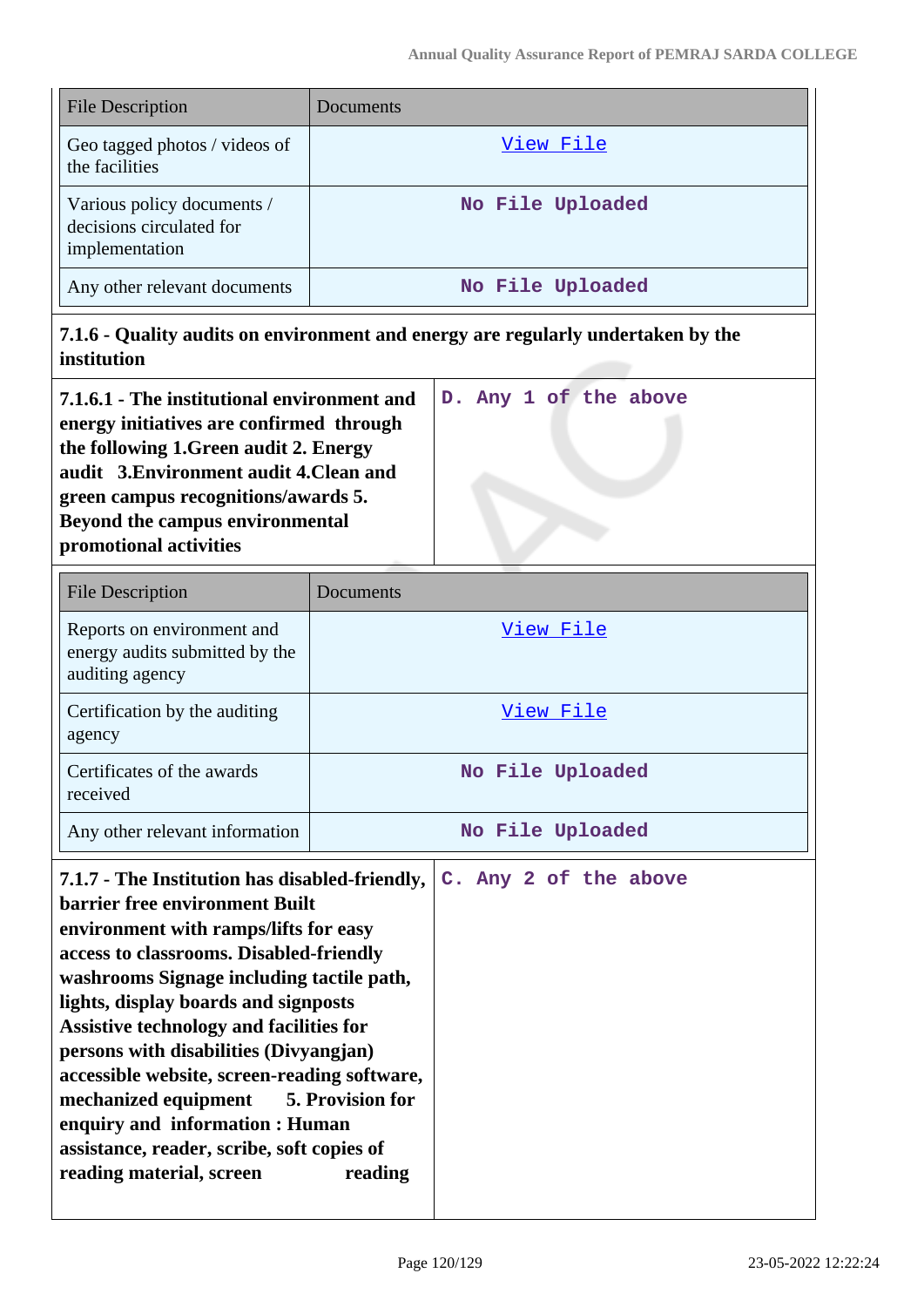| <b>File Description</b>                                                        | Documents        |
|--------------------------------------------------------------------------------|------------------|
| Geo tagged photographs /<br>videos of the facilities                           | View File        |
| Policy documents and<br>information brochures on the<br>support to be provided | No File Uploaded |
| Details of the Software<br>procured for providing the<br>assistance            | No File Uploaded |
| Any other relevant information                                                 | No File Uploaded |

7.1.8 - Describe the Institutional efforts/initiatives in providing an inclusive environment i.e., tolerance and harmony towards cultural, regional, linguistic, communal socioeconomic and other diversities (within 200 words).

**1.Sadbhavana Cycle Rally from Ahmednagar (Maharashtra) to Naokhali (Bangladesh):**

**Our institution actively participated in Sadbhavana Cycle Rally. Taking this conscience call, Pemraj Sarda College, 57 Maharashtra Battalion NCC Ahmednagar and 'Snehalaya' (an NGO) jointly organized a Sadbhavana Cycle Rally from Ahmednagar (Maharashtra) to Naokhali (Bangladesh), which is organized to inculcate spirit of secularism and wider outlook among the participants and to introduce the students to the multifarious diversity of India.**

**2. Free Haemoglobin Check-up Campaign for Women on the Occasion of International Women's Day, 8 th March 2021:**

**Our institution, along with Jankalyan Blood Bank, Nalegaon Ahmednagar organized Free Haemoglobin Check-up Campaign for women on the occasion of International Womens Day, 8 th March 2021. This programme had a nobleintention to make the women aware of their Haemoglobin deficiency, if any, and orient them on their health issues. This campaign received a considerable response.**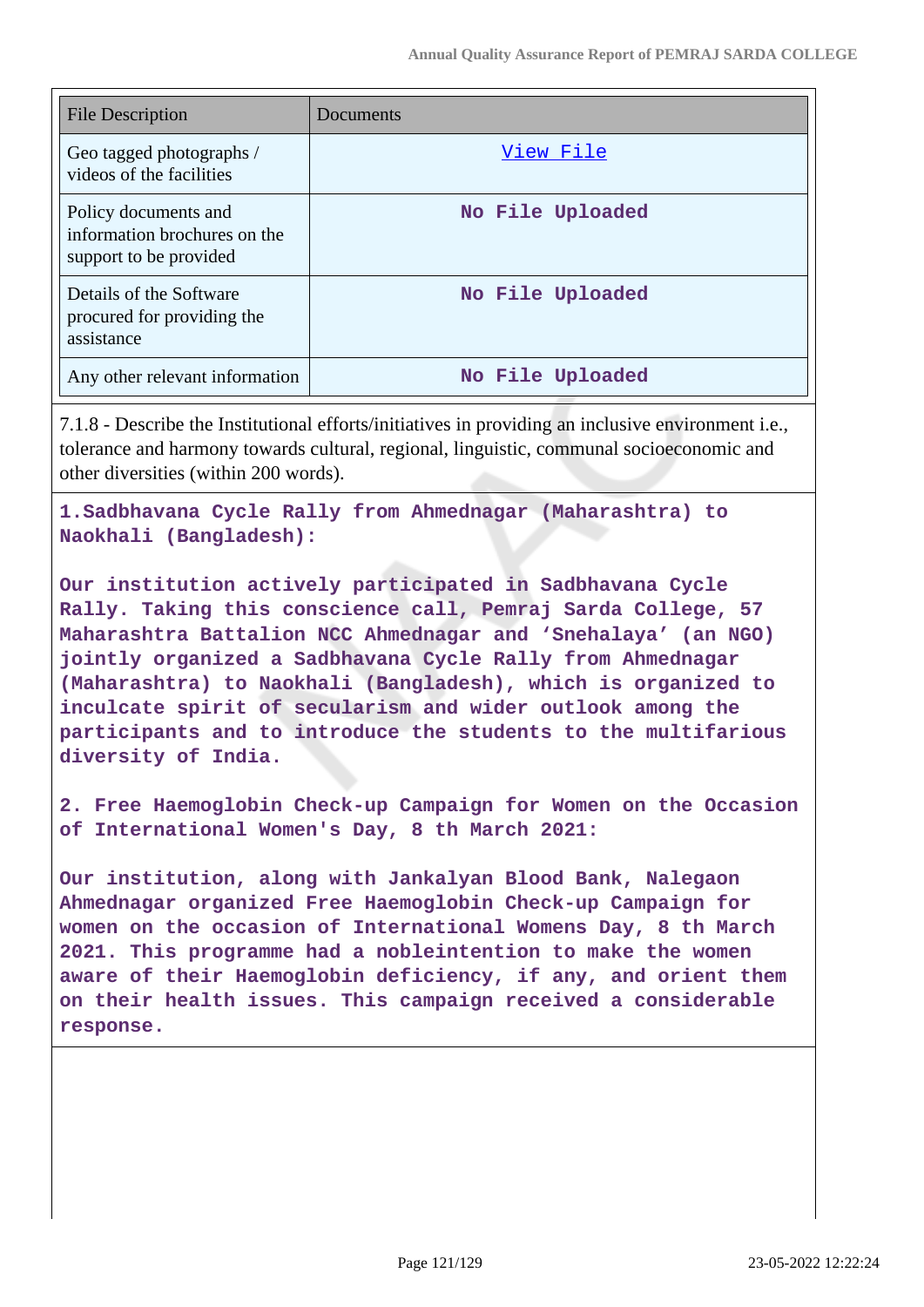| <b>File Description</b>                                                                                                                      | Documents        |
|----------------------------------------------------------------------------------------------------------------------------------------------|------------------|
| Supporting documents on the<br>information provided (as<br>reflected in the administrative<br>and academic activities of the<br>Institution) | No File Uploaded |
| Any other relevant information                                                                                                               | View File        |

7.1.9 - Sensitization of students and employees of the Institution to the constitutional obligations: values, rights, duties and responsibilities of citizens

**The orientation programme at the start of the first semester orients students about the constitutional obligations: values, rights, duties and responsibilities of citizens All students are required to sign Undertakings when they join the institute**

**Constitution day: Constitution Day is celebrated on 26th November every year. The programme initiates with Preamble reading of the constitution followed by lectures on the sensitization of students on responsibility towards the constitutional values, rights, duties and responsibilities of citizens.**

**Celebration of National Festivals: our Institute every year celebrates Republic Day, Maharashtra Day and Independence day on January 26, May 01 and August 15 respectively. The celebration is attended by Students, Teaching and Non-teaching Staff, Invitees, guests and any attendees. Flag hosting with National anthem and oath of national integrity followed by distribution of sweets is the regular decorum of the programme. NCC parade is main attraction on these days.**

**Blood Donation camp: Every year institute organizes blood donation camp in association with local blood bank. NSS and NCC take laid to success this program .The students are sensitized on the importance of the activity and are encouraged to participate in saving the life of citizens of India.**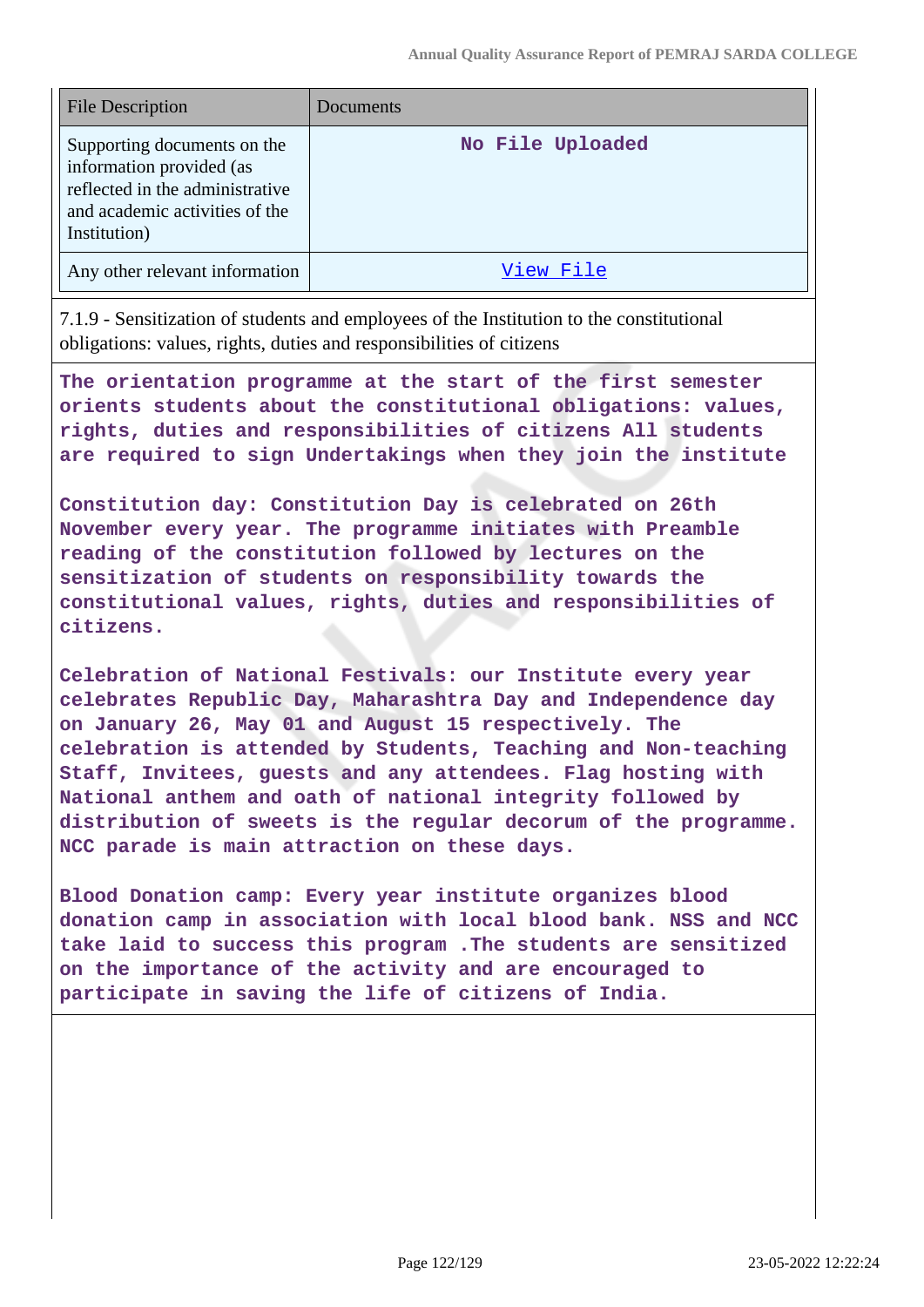| <b>File Description</b>                                                                                                                                                                                                                                                                                                                                                                                                                                                                                | Documents             |  |  |
|--------------------------------------------------------------------------------------------------------------------------------------------------------------------------------------------------------------------------------------------------------------------------------------------------------------------------------------------------------------------------------------------------------------------------------------------------------------------------------------------------------|-----------------------|--|--|
| Details of activities that<br>inculcate values; necessary to<br>render students in to<br>responsible citizens                                                                                                                                                                                                                                                                                                                                                                                          | Nil                   |  |  |
| Any other relevant information                                                                                                                                                                                                                                                                                                                                                                                                                                                                         | Nil                   |  |  |
| 7.1.10 - The Institution has a prescribed<br>code of conduct for students, teachers,<br>administrators and other staff and<br>conducts periodic programmes in this<br>regard. The Code of Conduct is displayed<br>on the website There is a committee to<br>monitor adherence to the Code of Conduct<br><b>Institution organizes professional ethics</b><br>programmes for students,<br>teachers, administrators and other staff<br>4. Annual awareness programmes on Code<br>of Conduct are organized | D. Any 1 of the above |  |  |
| <b>File Description</b>                                                                                                                                                                                                                                                                                                                                                                                                                                                                                | Documents             |  |  |
| Code of ethics policy<br>document                                                                                                                                                                                                                                                                                                                                                                                                                                                                      | View File             |  |  |
| Details of the monitoring<br>committee composition and<br>minutes of the committee<br>meeting, number of<br>programmes organized, reports<br>on the various programs etc.,<br>in support of the claims                                                                                                                                                                                                                                                                                                 | No File Uploaded      |  |  |

Any other relevant information **No File Uploaded** 

7.1.11 - Institution celebrates / organizes national and international commemorative days, events and festivals

**Every year college organizes national festivals and celebrate birth/death anniversaries of the great Indian Personalities.**

**National Festivals**

- **Republic Day.**
- **Independence Day.**
- **Maharashtra Din**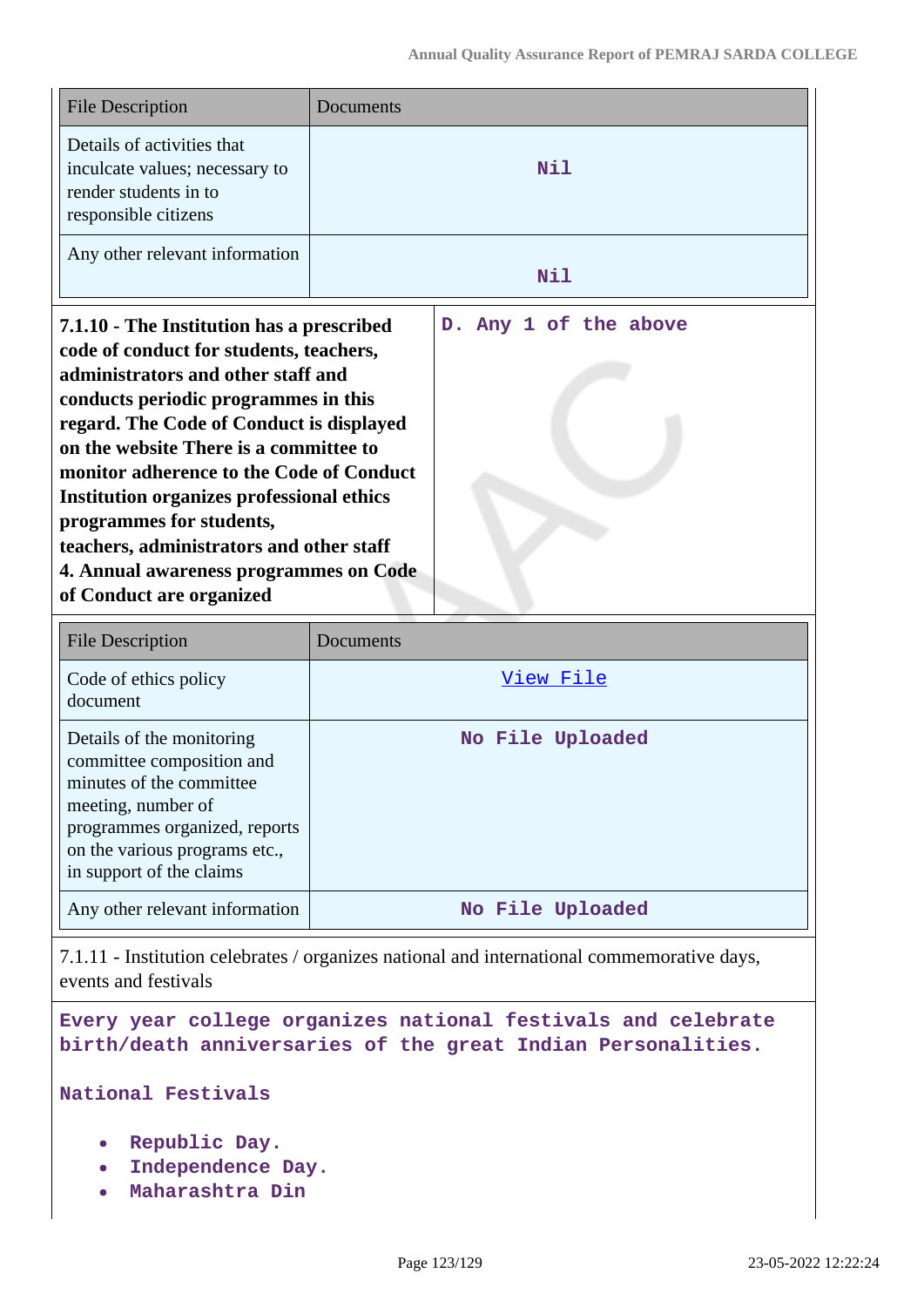```
Birth and Death anniversaries of the great Indian
personalities:
Sr.No
commemorativeDay
Birth and Death/ Martyrdom Anniversary
1
Mahatma Gandhi
2 October – 30 January
2
Lal Bahadur Shastri
2 October – 11 January
3
Babasaheb Ambedkar
14 April – 6 December
4
Savitribai Phule
3 January – 10 March
5
Mahatma Jyotirao Phule
```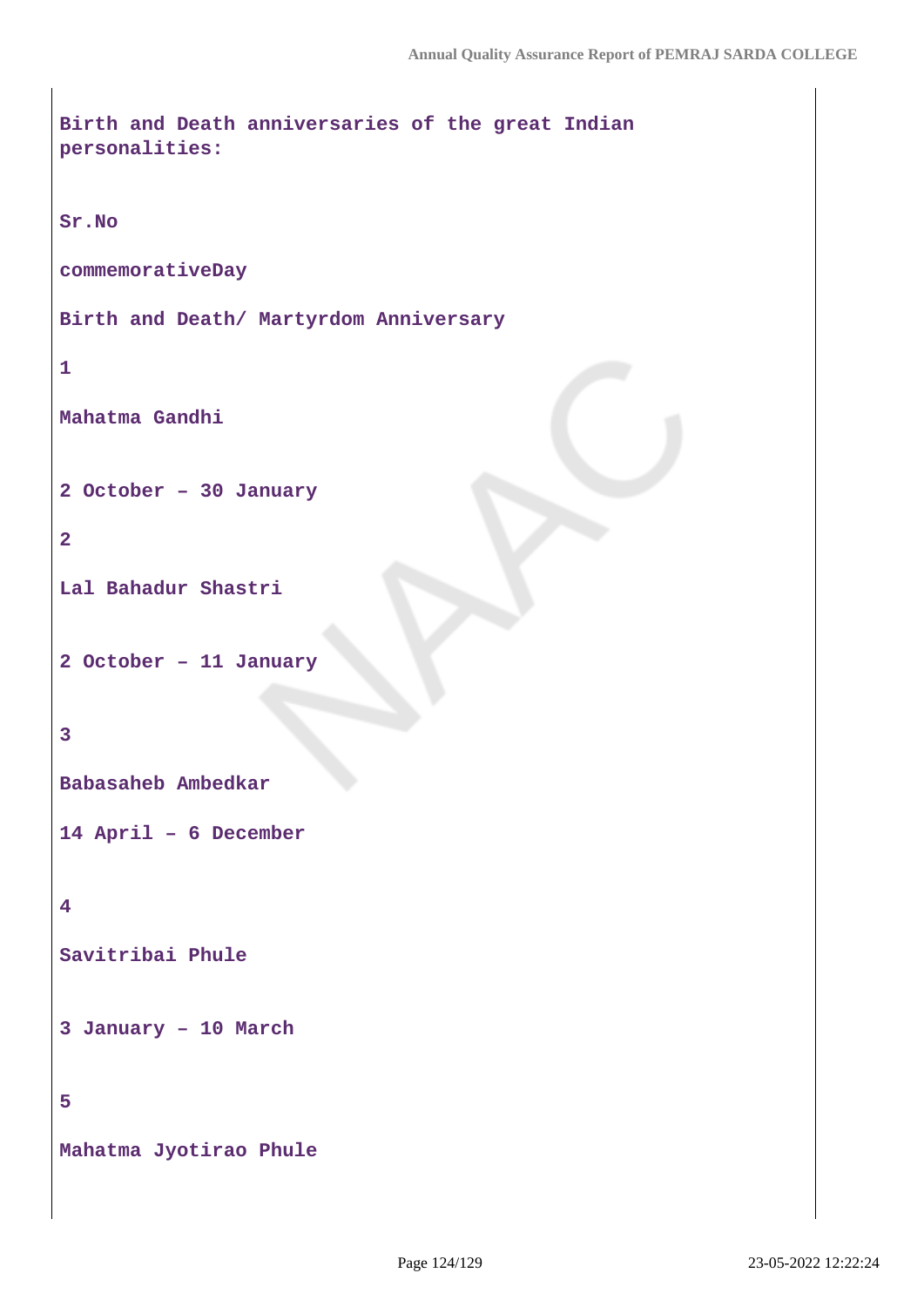```
11 April - 28 November
6
Swami Vivekananda
12 January
7
Sardar Vallbhbhai Patel
31 October
8
Chatrapati Shivaji Maharaj
19 February
9
Marathi Bhasha Din
27 February
10
Hindi Bhasha Din
14 September
11
Constitutional Day
26 November
```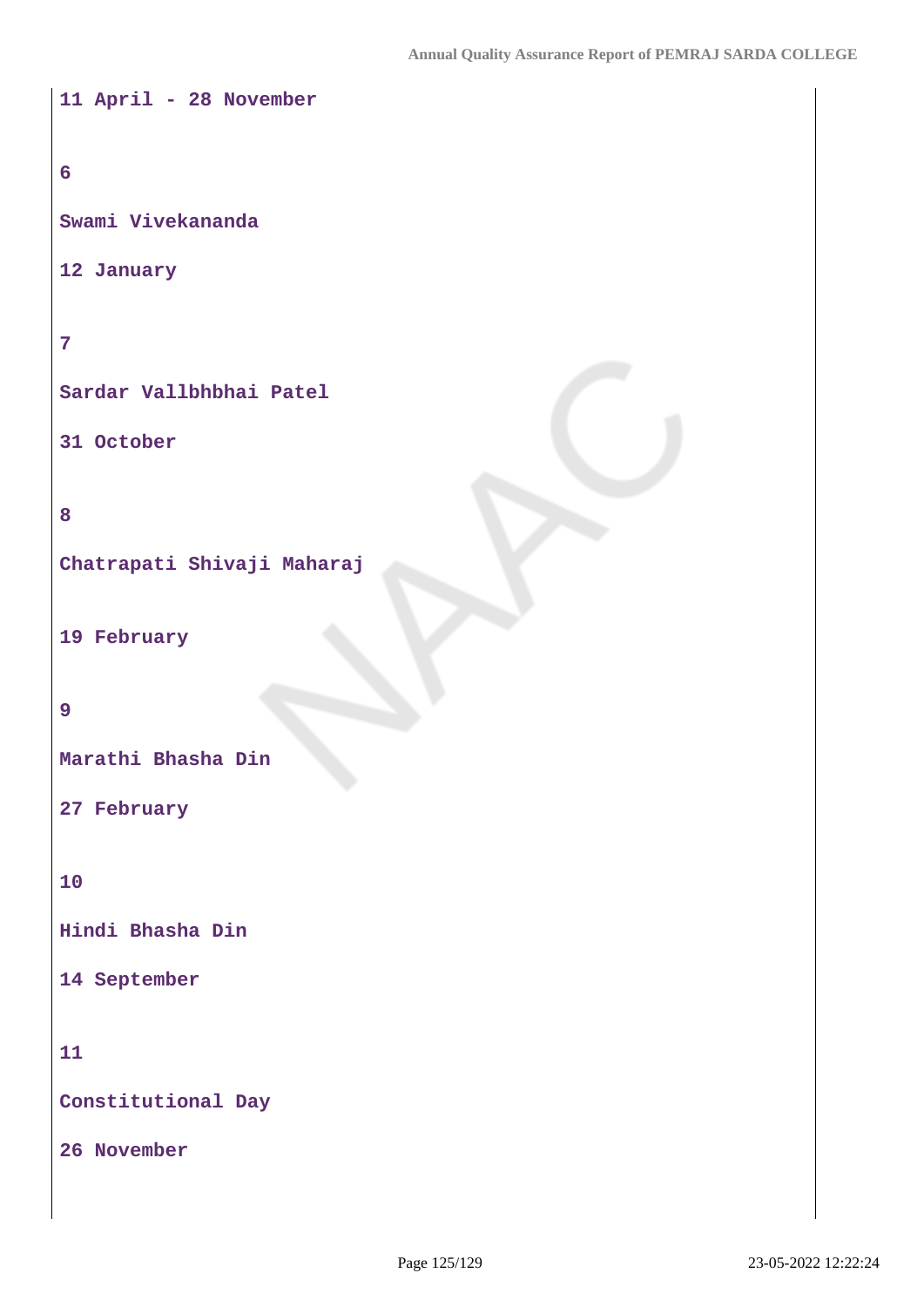#### **12**

**Mathematics Day (Birth Anniversary of Mathematician Srinivasa Ramanujan)**

**22 December**

## **13**

## **World Environment Day**

## **5 June**

| <b>File Description</b>                                                                            | Documents        |
|----------------------------------------------------------------------------------------------------|------------------|
| Annual report of the<br>celebrations and<br>commemorative events for the<br>last (During the year) | No File Uploaded |
| Geo tagged photographs of<br>some of the events                                                    | No File Uploaded |
| Any other relevant information                                                                     | View File        |

## **7.2 - Best Practices**

7.2.1 - Describe two best practices successfully implemented by the Institution as per NAAC format provided in the Manual.

**Sadbhavana Cycle Rally 2021**

**Objectives:**

**1. To introduce the students to the multifarious diversity of India;**

**2. To inculcate spirit of secularism and wider outlook among the participants;**

**Context:**

**The growing hatred and malice in the society calls for serious consideration and immediate reparation.**

**Practice:**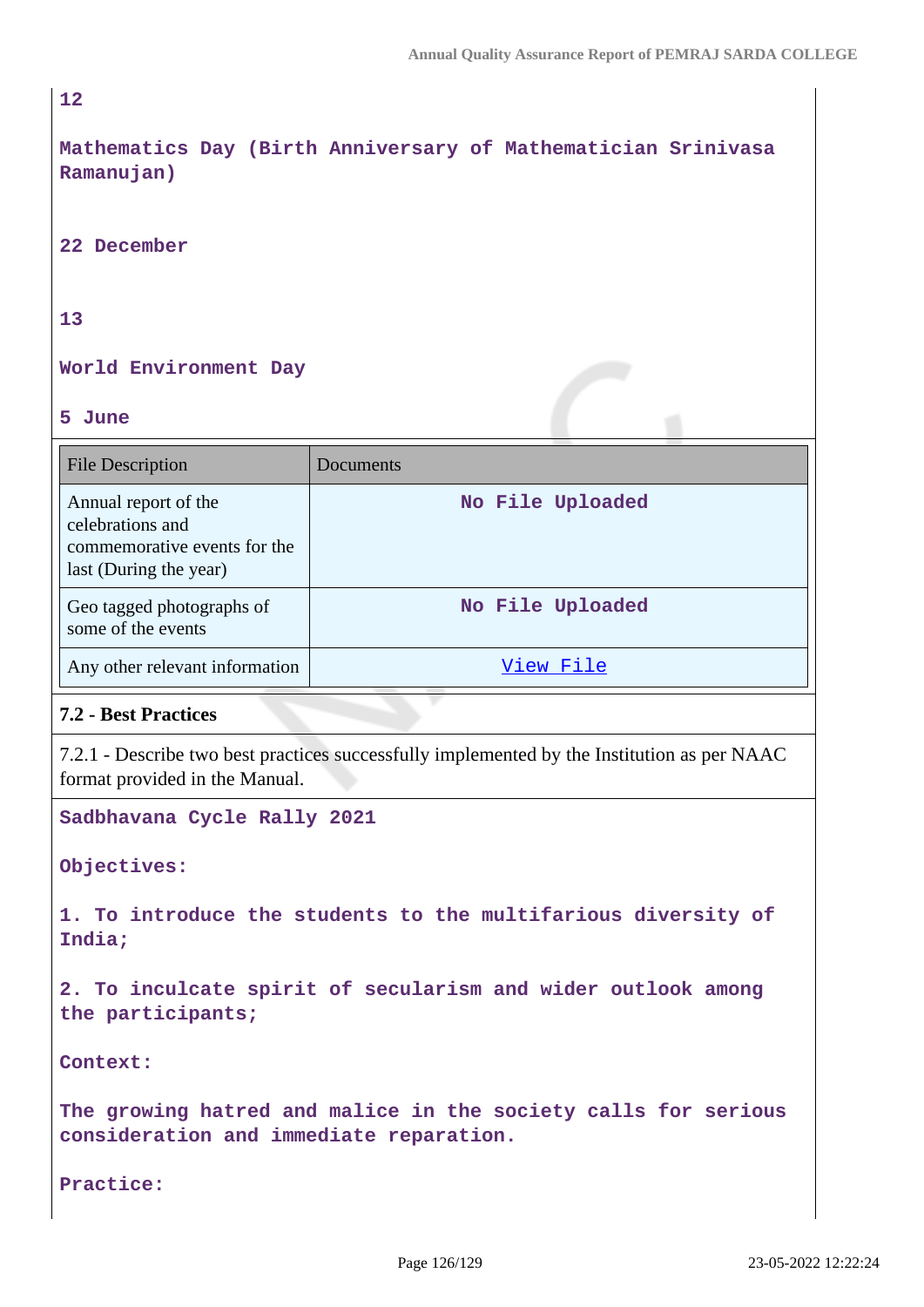**The Rally started on 2 nd October 2021 from Ahmednagar.**

**Evidence of Success:** 

**Students realized potential within them and the rally gave an opportunity to unearth their latent talent.**

**Problems Encountered and Resource Required:**

**Obtaining bicycles for the students was a challenge. Meanwhile the situation in Naokhali grew tense.**

**2) Making Plantation and Preservation of Trees a Mass Movement**

**Objectives:**

**-**

**1. To contribute to the making of Green Planet.**

**2. To imbibe upon the students the dignity in labour.**

**Context:**

**The Student Development Office, NCC, NSS and Department of Botany run this activity.**

**Practice:**

**The students are educated and encouraged to take up the activity. They are also trained to make vermicomposting.**

**Evidence of Success:**

**In the last few years, the students have developed the taste for this activity.**

**Problems Encountered and Resources Required:**

**The scheme encountered the basic problem of surveillance. Lack of sufficient supply of water was another major hurdle.**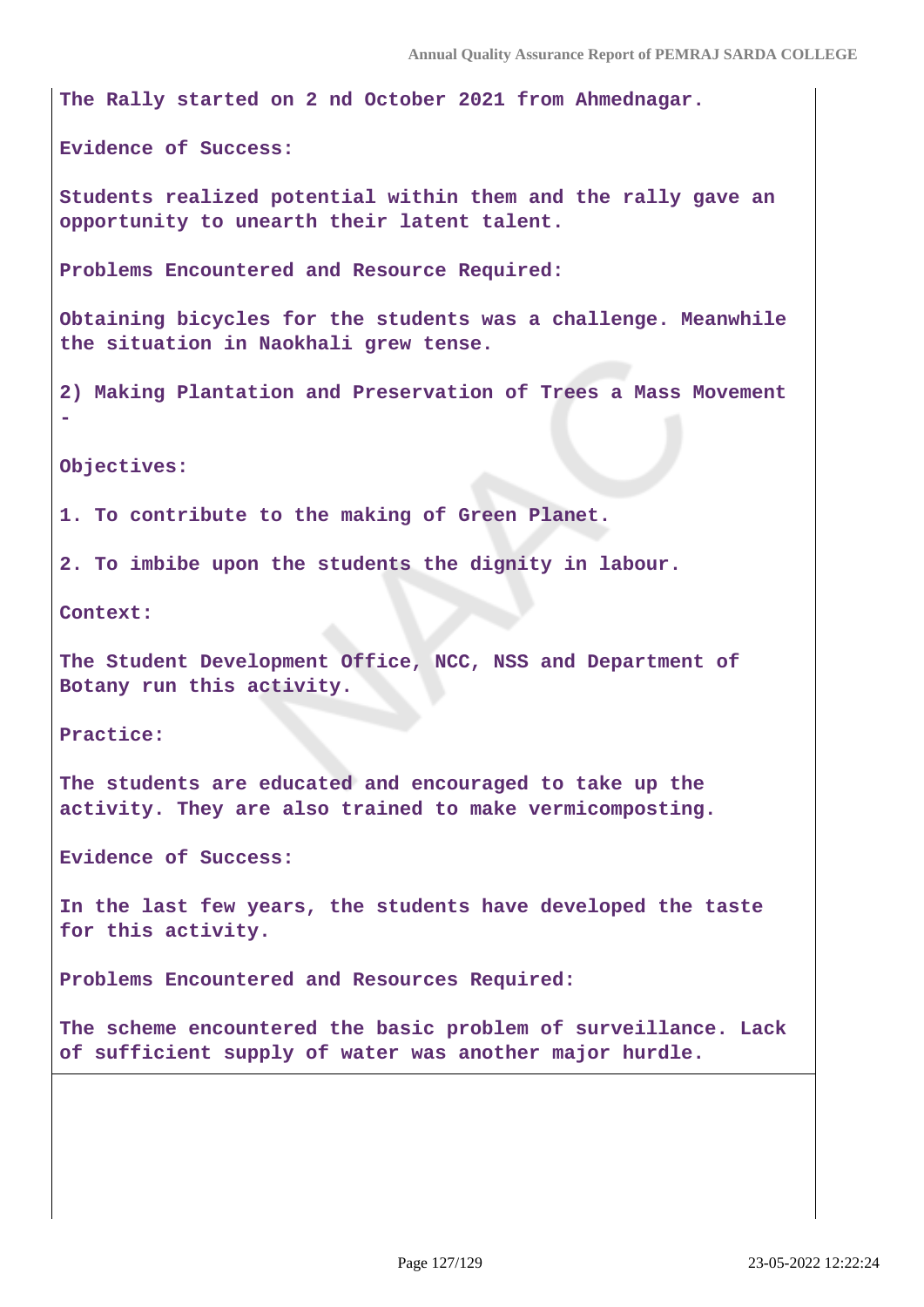| <b>File Description</b>                        | <b>Documents</b>                                                            |
|------------------------------------------------|-----------------------------------------------------------------------------|
| Best practices in the<br>Institutional website | http://sardacollege.org/wp-content/upload<br>s/2021/09/Best-Practices-1.pdf |
| Any other relevant information                 | Nil                                                                         |

# **7.3 - Institutional Distinctiveness**

7.3.1 - Portray the performance of the Institution in one area distinctive to its priority and thrust within 200 words

**Core values are the fundamental principles of an organization. These guiding principles dictate behavior and can help people understand the difference between right and wrong. Core values help organizations to determine if they are on the right path and fulfilling their goals by creating an unwavering mode and method of guidance.**

**The institution consistently strives for the all-round development of students. Institution gauges "development" in terms of enlightenment of students in all areas of life. Illumination of students through curricular and extracurricular activities is the motto of the institution. These activities help nourishing talents of the students. One such activity is the National Cadet Corps (NCC). Personality development is the mandate of NCC. college unit has strength of 84 cadets in the NCC. 57 Maharashtra Battalion NCC Ahmednagar and 'Snehalaya' jointly organized a Sadbhavana Cycle Rally from Ahmednagar (Maharashtra) to Naokhali (Bangladesh). NCC cadets do voluntarily work in the Botanical Garden of the college throughout year. They took initiative in developing and maintaining the garden near NCC office. They very enthusiastically planted trees and flowers. Cadets divided duties among themselves for watering the garden. Once a month, all cadets do necessary maintenance of the garden.**

| <b>File Description</b>                         | Documents        |
|-------------------------------------------------|------------------|
| Appropriate web in the<br>Institutional website | No File Uploaded |
| Any other relevant information                  | View File        |

7.3.2 - Plan of action for the next academic year